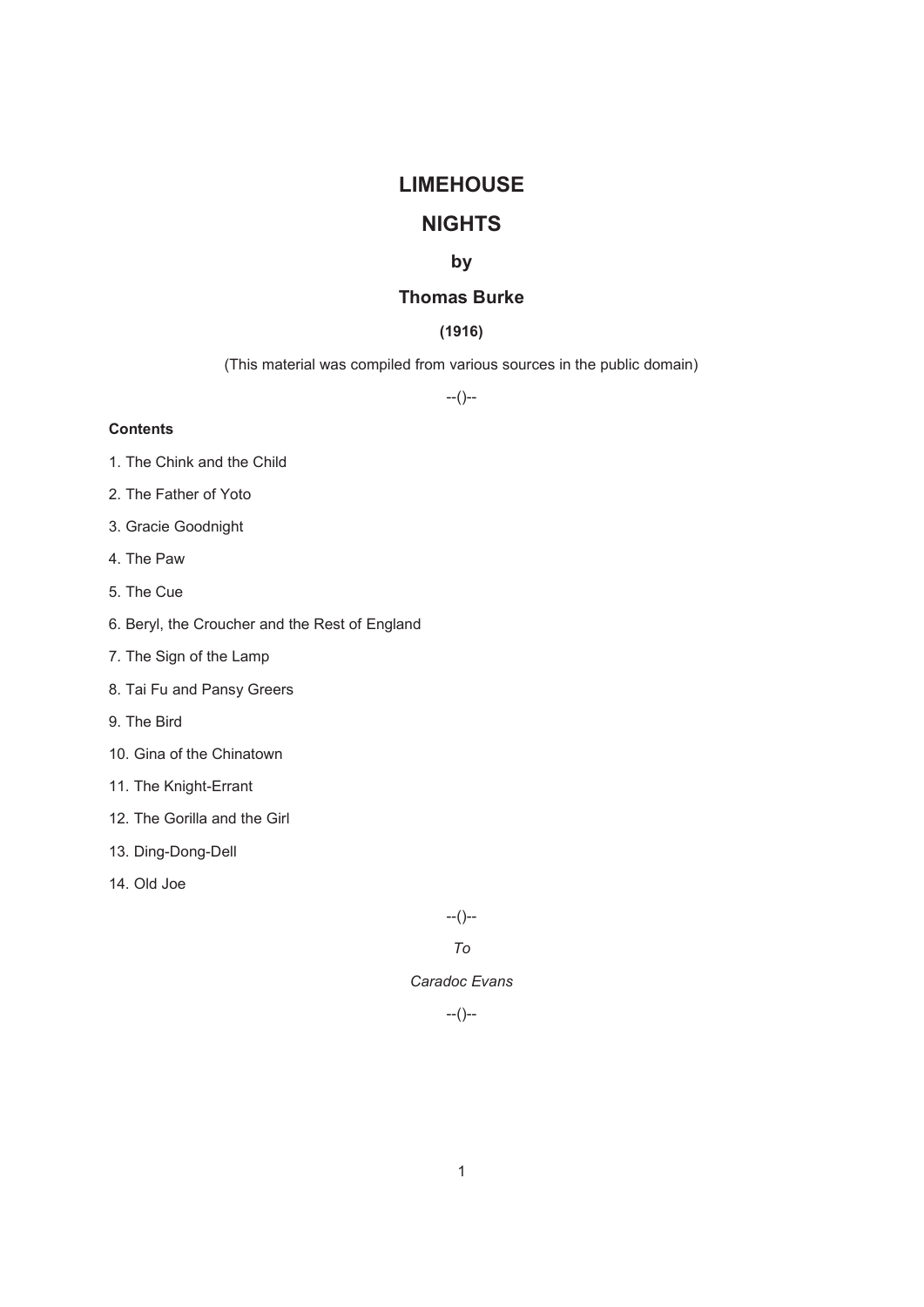## **Chapter 1**

### **The Chink and the Child**

IT is a tale of love and lovers that they tell in the low-lit Causeway that slinks from West India Dock Road to the dark waste of waters beyond. In Pennyfields, too, you may hear it; and I do not doubt that it is told in far-away Tai-Ping, in Singapore, in Tokio, in Shanghai, and those other gay-lamped haunts of wonder whither the wandering people of Limehouse go and whence they return so casually. It is a tale for tears, and should you hear it in the lilied tongue of the yellow men, it would awaken in you all your pity. In our bald speech it must, unhappily, lose its essential fragrance, that quality that will lift an affair of squalor into the loftier spheres of passion and imagination, beauty and sorrow. It will sound unconvincing, a little... you know... the kind of thing that is best forgotten. Perhaps...

#### But listen.

It is Battling Burrows, the lightning welterweight of Shadwell, the box o' tricks, the Tetrarch of the ring, who enters first. Battling Burrows, the pride of Ratcliff, Poplar and Limehouse, and the despair of his manager and backers. For he loved wine, woman and song; and the boxing world held that he couldn't last long on that. There was any amount of money in him for his parasites if only the damned women could be cut out; but again and again would he disappear from his training quarters on the eve of a big fight, to consort with Molly and Dolly, and to drink other things than barley-water and lemon-juice. Wherefore Chuck Lightfoot, his manager, forced him to fight on any and every occasion while he was good and a money-maker; for at any moment the collapse might come, and Chuck would be called upon by his creditors to strip off that "shirt" which at every contest he laid upon his man.

Battling was of a type that is too common in the eastern districts of London; a type that upsets all accepted classifications. He wouldn't be classed. He was a curious mixture of athleticism and degeneracy. He could run like a deer, leap like a greyhound, fight like a machine, and drink like a suction-hose. He was a bully; he had the courage of the high hero. He was an open-air sport; he had the vices of a French decadent.

It was one of his love adventures that properly begins this tale; for the girl had come to Battling one night with a recital of terrible happenings, of an angered parent, of a slammed door.... In her arms was a bundle of white rags. Now Battling, like so many sensualists, was also a sentimentalist. He took that bundle of white rags; he paid the girl money to get into the country; and the bundle of white rags had existed in and about his domicile in Pekin Street, Limehouse, for some eleven years. Her position was nondescript; to the casual observer it would seem that she was Battling's relief punch-ball--an unpleasant post for any human creature to occupy, especially if you are a little girl of twelve, and the place be the one-room household of the lightning welter-weight. When Battling was cross with his manager... well, it is indefensible to strike your manager or to throw chairs at him, if he is a good manager; but to use a dog-whip on a small child is permissible and quite as satisfying; at least, he found it so. On these occasions, then, when very cross with his sparring partners, or over-flushed with victory and juice of the grape, he would flog Lucy. But he was reputed by the boys to be a good fellow. He only whipped the child when he was drunk; and he was only drunk for eight months of the year.

For just over twelve years this bruised little body had crept about Poplar and Limehouse. Always the white face was scarred with red, or black-furrowed with tears; always in her steps and in her look was expectation of dread things. Night after night her sleep was broken by the cheerful Battling's brute voice and violent hands; and terrible were the lessons which life taught her in those few years. Yet, for all the starved face and the transfixed air, there was a lurking beauty about her, a something that called you in the soft curve of her cheek that cried for kisses and was fed with blows, and in the splendid mournfulness that grew in eyes and lips. The brown hair chimed against the pale face, like the rounding of a verse. The blue cotton frock and the broken shoes could not break the loveliness of her slender figure or the shy grace of her movements as she flitted about the squalid alleys of the docks; though in all that region of wasted life and toil and decay, there was not one that noticed her, until...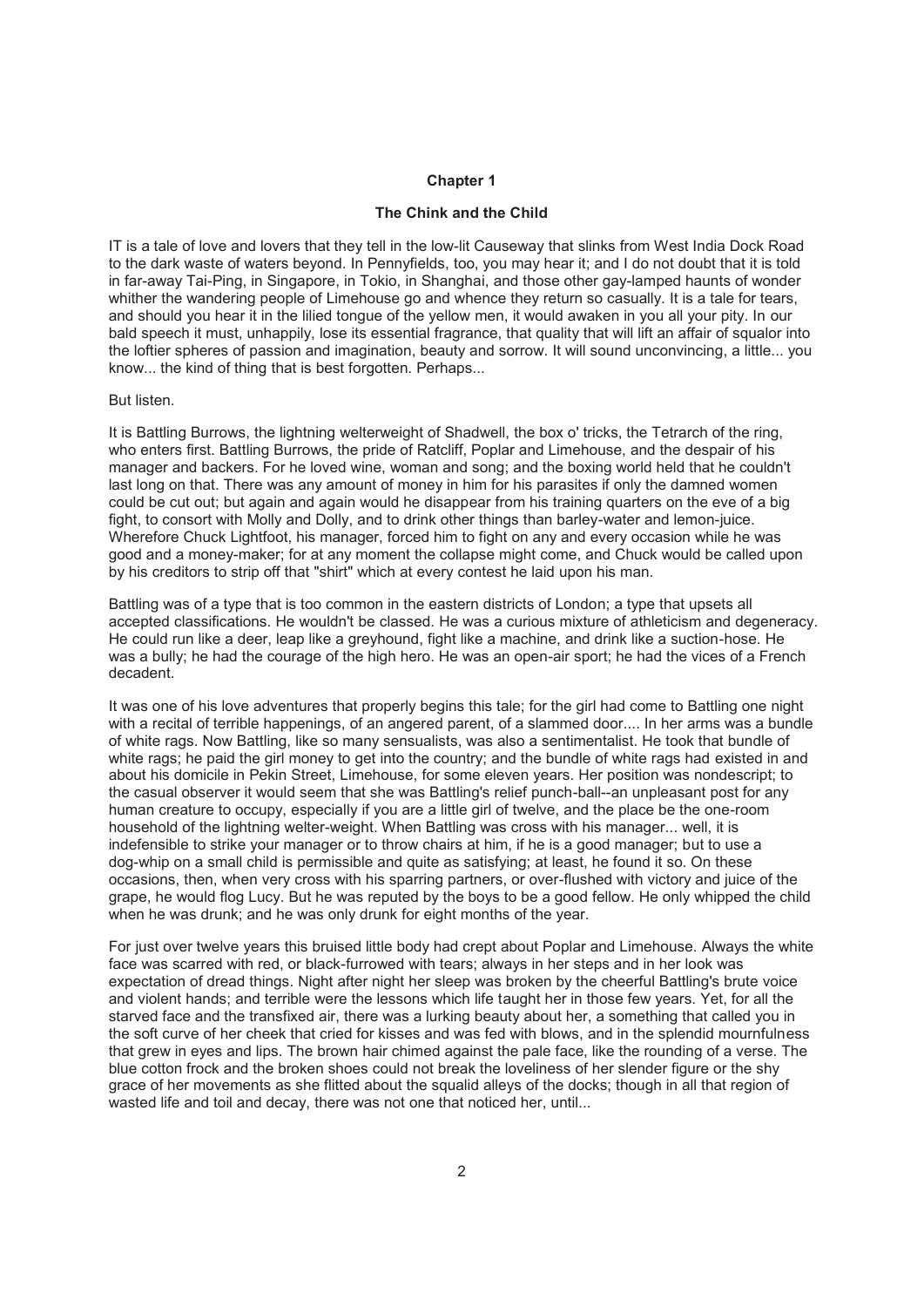Now there lived in Chinatown, in one lousy room over Mr Tai Fu's store in Pennyfields, a wandering yellow man, named Cheng Huan. Cheng Huan was a poet. He did not realise it. He had never been able to understand why he was unpopular; and he died without knowing. But a poet he was, tinged with the materialism of his race, and in his poor listening heart strange echoes would awake of which he himself was barely conscious. He regarded things differently from other sailors; he felt things more passionately, and things which they felt not at all; so he lived alone instead of at one of the lodging-houses. Every evening he would sit at his window and watch the street. Then, a little later, he would take a jolt of opium at the place at the corner of Formosa Street.

He had come to London by devious ways. He had loafed on the Bund at Shanghai. The fateful intervention of a crimp had landed him on a boat. He got to Cardiff, and sojourned in its Chinatown; thence to Liverpool, to Glasgow; thence, by a ticket from the Asiatics' Aid Society, to Limehouse, where he remained for two reasons--because it cost him nothing to live there, and because he was too lazy to find a boat to take him back to Shanghai.

So he would lounge and smoke cheap cigarettes, and sit at his window, from which point he had many times observed the lyrical Lucy. He noticed her casually. Another day, he observed her, not casually. Later, he looked long at her; later still, he began to watch for her and for that strangely provocative something about the toss of the head and the hang of the little blue skirt as it coyly kissed her knee.

Then that beauty which all Limehouse had missed smote Cheng. Straight to his heart it went, and cried itself into his very blood. Thereafter the spirit of poetry broke her blossoms all about his odorous chamber. Nothing was the same. Pennyfields became a happy-lanterned street, and the monotonous fiddle in the house opposite was the music of his fathers. Bits of old song floated through his mind: little sweet verses of Le Tai-pih, murmuring of plum blossom, rice-field and stream. Day by day he would moon at his window, or shuffle about the streets, lighting to a flame when Lucy would pass and gravely return his quiet regard; and night after night, too, he would dream of a pale, lily-lovely child.

And now the Fates moved swiftly various pieces on their sinister board, and all that followed happened with a speed and precision that showed direction from higher ways.

It was Wednesday night in Limehouse, and for once clear of mist. Out of the coloured darkness of the Causeway stole the muffled wail of reed instruments, and, though every window was closely shuttered, between the joints shot jets of light and stealthy voices, and you could hear the whisper of slippered feet, and the stuttering steps of the satyr and the sadist. It was to the café in the middle of the Causeway, lit by the pallid blue light that is the symbol of China throughout the world, that Cheng Huan came, to take a dish of noodle and some tea. Thence he moved to another house whose stairs ran straight to the street, and above whose doorway a lamp glowed like an evil eye. At this establishment he mostly took his pipe of "chandu" and a brief chat with the keeper of the house, for, although not popular, and very silent, he liked sometimes to be in the presence of his compatriots. Like a figure of a shadowgraph he slid through the door and up the stairs.

The chamber he entered was a bit of the Orient squatting at the portals of the West. It was a well-kept place where one might play a game of fan-tan, or take a shot or so of *li-un,* or purchase other varieties of Oriental delight. It was sunk in a purple dusk, though here and there a lantern stung the glooms. Low couches lay around the walls, and strange men decorated them: Chinese, Japs, Malays, Lascars, with one or two white girls; and sleek, noiseless attendants swam from couch to couch. Away in the far corner sprawled a lank figure in brown shirting, its nerveless fingers curled about the stem of a spent pipe. On one of the lounges a scorbutic nigger sat with a Jewess from Shadwell. Squatting on a table in the centre, beneath one of the lanterns, was a musician with a reed, blinking upon the company like a sly cat, and making his melody of six repeated notes.

The atmosphere churned. The dirt of years, tobacco of many growings, opium, betel nut, and moist flesh allied themselves in one grand assault against the nostrils.

As Cheng brooded on his insect-ridden cushion, of a sudden the lantern above the musician was caught by the ribbon of his reed. It danced and flung a hazy radiance on a divan in the shadow. He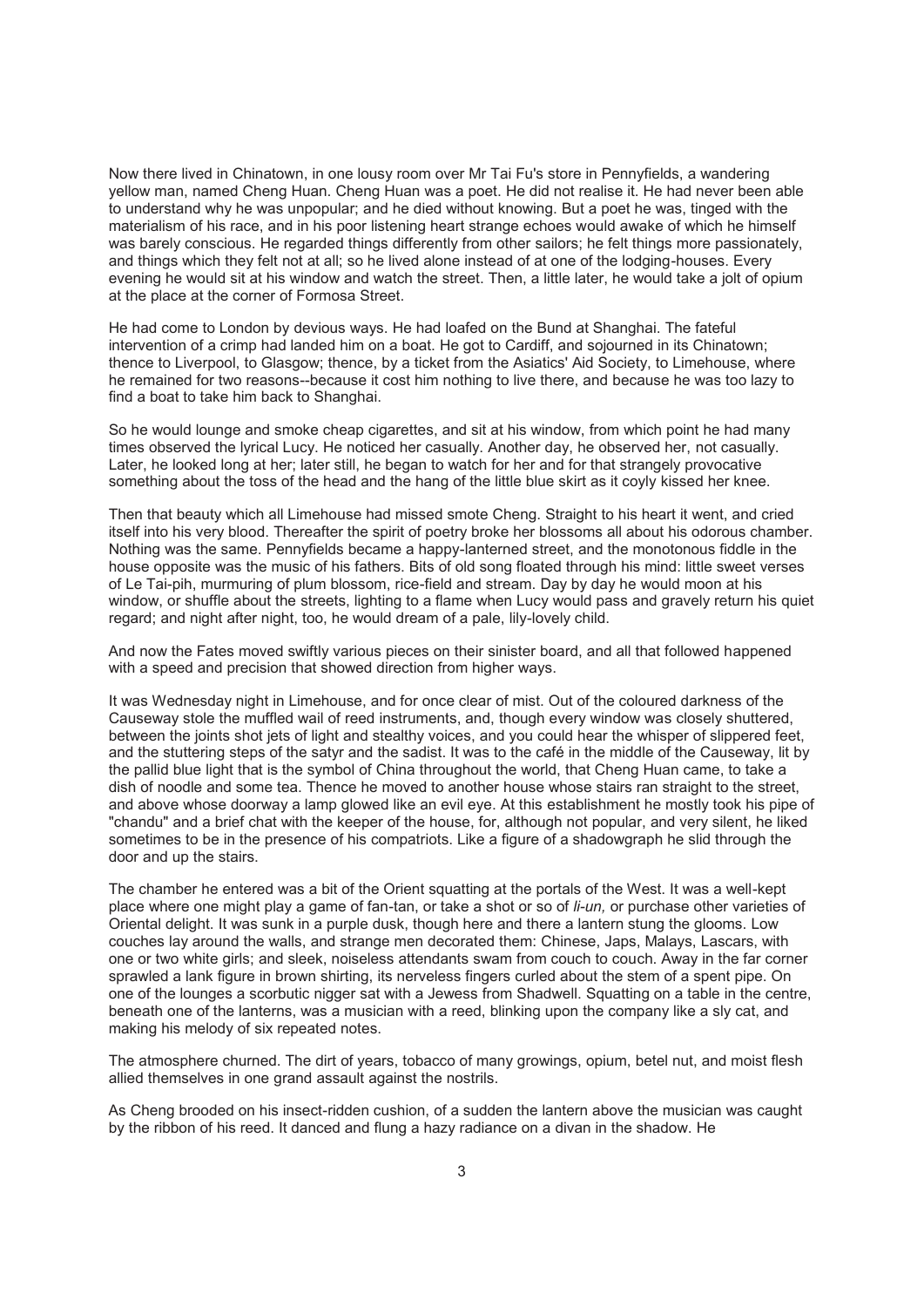saw--started--half rose. His heart galloped, and the blood pounded in his quiet veins. Then he dropped again, crouched, and stared.

O lily-flowers and plum blossoms! O silver streams and dim-starred skies! O wine and roses, song and laughter! For there, kneeling on a mass of rugs, mazed and big-eyed, but understanding, was Lucy... his Lucy... his little maid. Through the dusk she must have felt his intent gaze upon her; for he crouched there, fascinated, staring into the now obscured corner where she knelt.

But the sickness which momentarily gripped him on finding in this place his snowy-breasted pearl passed and gave place to great joy. She was here; he would talk with her. Little English he had, but simple words, those with few gutturals, he had managed to pick up; so he rose, the masterful lover, and, with feline movements, crossed the nightmare chamber to claim his own.

If you wonder how Lucy came to be in this bagnio, the explanation is simple. Battling was in training. He had flogged her that day before starting work; he had then had a few brandies--not many; some eighteen or nineteen--and had locked the door of his room and taken the key. Lucy was, therefore, homeless, and a girl somewhat older than Lucy, so old and so wise, as girls are in that region, saw in her a possible source of revenue.

So there they were, and to them appeared Cheng.

From what horrors he saved her that night cannot be told, for her ways were too audaciously childish to hold her long from harm in such a place. What he brought to her was love and death.

For he sat by her. He looked at her--reverently yet passionately. He touched her--wistfully yet eagerly. He locked a finger in her wondrous hair. She did not start away; she did not tremble. She knew well what she had to be afraid of in that place; but she was not afraid of Cheng. She pierced the mephitic gloom and scanned his face. No, she was not afraid. His yellow hands, his yellow face, his smooth black hair... well, he was the first thing that had ever spoken soft words to her; the first thing that had ever laid a hand upon her that was not brutal; the first thing that had deferred in manner towards her as though she, too, had a right to live. She knew his words were sweet, though she did not understand them. Nor can they be set down. Half that he spoke was in village Chinese; the rest in a mangling of English which no distorted spelling could possibly reproduce.

But he drew her back against the cushions and asked her name, and she told him; and he inquired her age, and she told him; and he had then two beautiful words which came easily to his tongue. He repeated them again and again:

"Lucia... li'l Lucia.... Twelve.... Twelve." Musical phrases they were, dropping from his lips, and to the child who heard her name pronounced so lovingly, they were the lost heights of melody. She clung to him, and he to her. She held his strong arm in both of hers as they crouched on the divan, and nestled her cheek against his coat.

Well... he took her home to his wretched room.

### "Li'l Lucia, come-a-home... Lucia."

His heart was on fire. As they slipped out of the noisomeness into the night air and crossed the West India Dock Road into Pennyfields, they passed unnoticed. It was late, for one thing, and for another... well, nobody cared particularly. His blood rang with soft music and the solemnity of drums, for surely he had found now what for many years he had sought--his world's one flower. Wanderer he was, from Tuan-tsen to Shanghai, Shanghai to Glasgow... Cardiff... Liverpool... London. He had dreamed often of the women of his native land; perchance one of them should be his flower. Women, indeed, there had been. Swatow... he had recollections of certain rose-winged hours in coast cities. At many places to which chance had led him a little bird had perched itself upon his heart, but so lightly and for so brief a while as hardly to be felt. But now--now he had found her in this alabaster Cockney child. So that he was glad and had great joy of himself and the blue and silver night, and the harsh flares of the Poplar Hippodrome.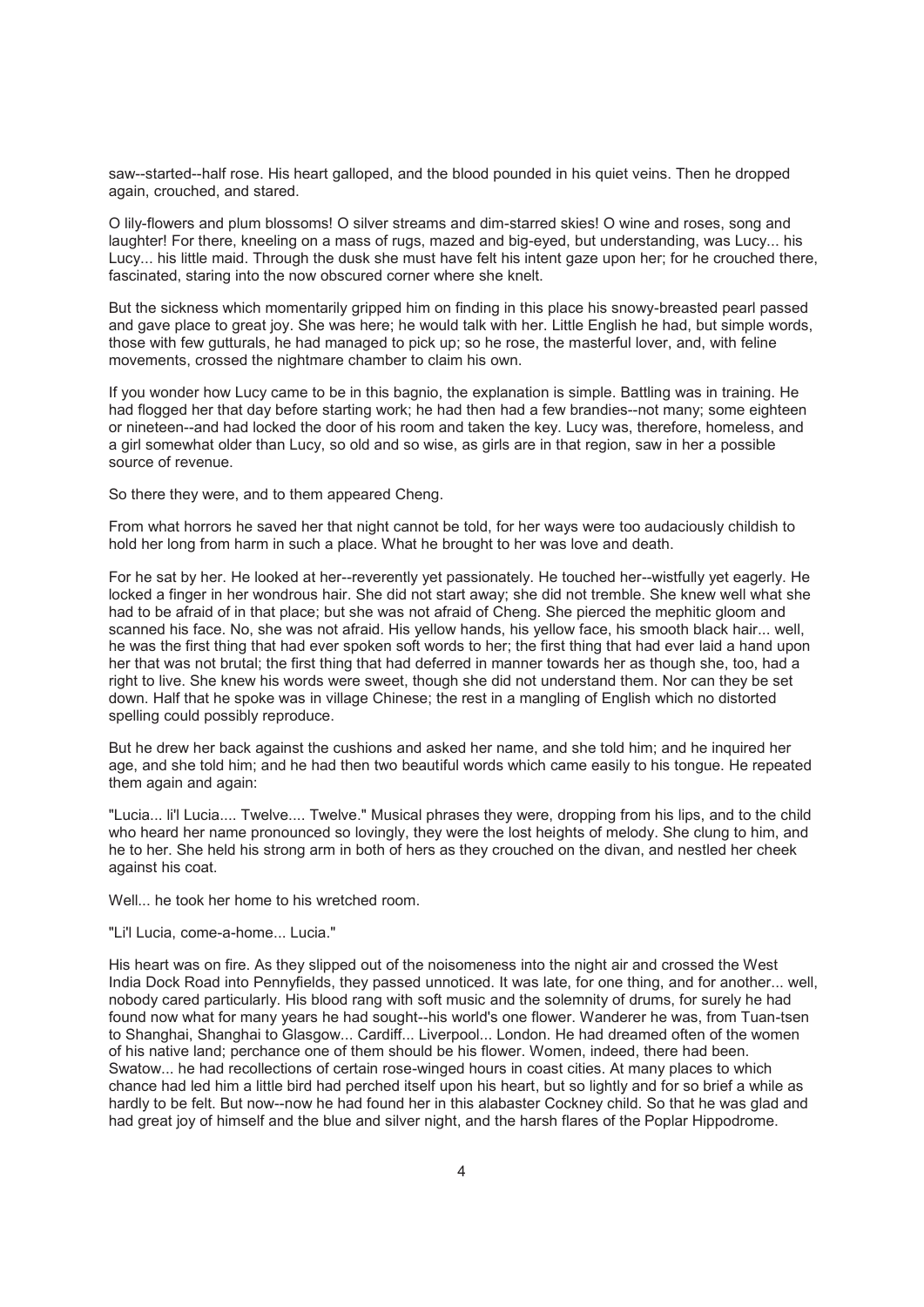You will observe that he had claimed her, but had not asked himself whether she were of an age for love. The white perfection of the child had captivated every sense. It may be that he forgot that he was in London and not in Tuan-tsen. It may be that he did not care. Of that nothing can be told. All that is known is that his love was a pure and holy thing. Of that we may be sure, for his worst enemies have said it.

Slowly, softly they mounted the stairs to his room, and with almost an obeisance he entered and drew her in. A bank of cloud raced to the east and a full moon thrust a sharp sword of light upon them. Silence lay over all Pennyfields. With a bird-like movement, she looked up at him--her face alight, her tiny hands upon his coat--clinging, wondering, trusting. He took her hand and kissed it; repeated the kiss upon her cheek and lip and little bosom, twining his fingers in her hair. Docilely, and echoing the smile of his lemon lips in a way that thrilled him almost to laughter, she returned his kisses impetuously, gladly.

He clasped the nestling to him. Bruised, tearful, with the love of life almost thrashed out of her, she had fluttered to him out of the evil night.

"O li'l Lucia!" And he put soft hands upon her, and smoothed her and crooned over her many gracious things in his flowered speech. So they stood in the moonlight, while she told him the story of her father, of her beatings, and starvings, and un-happiness.

"O li'l Lucia.... White Blossom.... Twelve.... Twelve years old!"

As he spoke, the clock above the Milwall Docks shot twelve crashing notes across the night. When the last echo died, he moved to a cupboard, and from it he drew strange things... formless masses of blue and gold, magical things of silk, and a vessel that was surely Aladdin's lamp, and a box of spices. He took these robes, and, with tender, reverent fingers, removed from his White Blossom the besmirched rags that covered her, and robed her again, and led her then to the heap of stuff that was his bed, and bestowed her safely.

For himself, he squatted on the floor before her, holding one grubby little hand. There he crouched all night, under the lyric moon, sleepless, watchful; and sweet content was his. He had fallen into an uncomfortable posture, and his muscles ached intolerably. But she slept, and he dared not move nor release her hand lest he should awaken her. Weary and trustful, she slept, knowing that the yellow man was kind and that she might sleep with no fear of a steel hand smashing the delicate structure of her dreams.

In the morning, when she awoke, still wearing her blue and yellow silk, she gave a cry of amazement. Cheng had been about. Many times had he glided up and down the two flights of stairs, and now at last his room was prepared for his princess. It was swept and garnished, and was an apartment worthy a maid who is loved by a poet-prince. There was a bead curtain. There were muslins of pink and white. There were four bowls of flowers, clean, clear flowers to gladden the White Blossom and set off her sharp beauty. And there was a bowl of water, and a sweet lotion for the bruise on her cheek.

When she had risen, her prince ministered to her with rice and egg and tea. Cleansed and robed and calm, she sat before him, perched on the edge of many cushions as on a throne, with all the grace of the child princess in the story. She was a poem. The beauty hidden by neglect and fatigue shone out now more clearly and vividly, and from the head sunning over with curls to the small white feet, now bathed and sandalled, she seemed the living interpretation of a Chinese lyric. And she was his; her sweet self and her prattle, and her birdlike ways were all his own.

Oh, beautifully they loved. For two days he held her. Soft caresses from his yellow hands and long, devout kisses were all their demonstration. Each night he would tend her, as might mother to child; and each night he watched and sometimes slumbered at the foot of her couch.

But now there were those that ran to Battling at his training quarters across the river, with the news that his child had gone with a Chink--a yellow man. And Battling was angry. He discovered parental rights. He discovered indignation. A yellow man after his kid! He'd learn him. Battling did not like men who were not born in the same great country as himself. Particularly he disliked yellow men. His birth and education in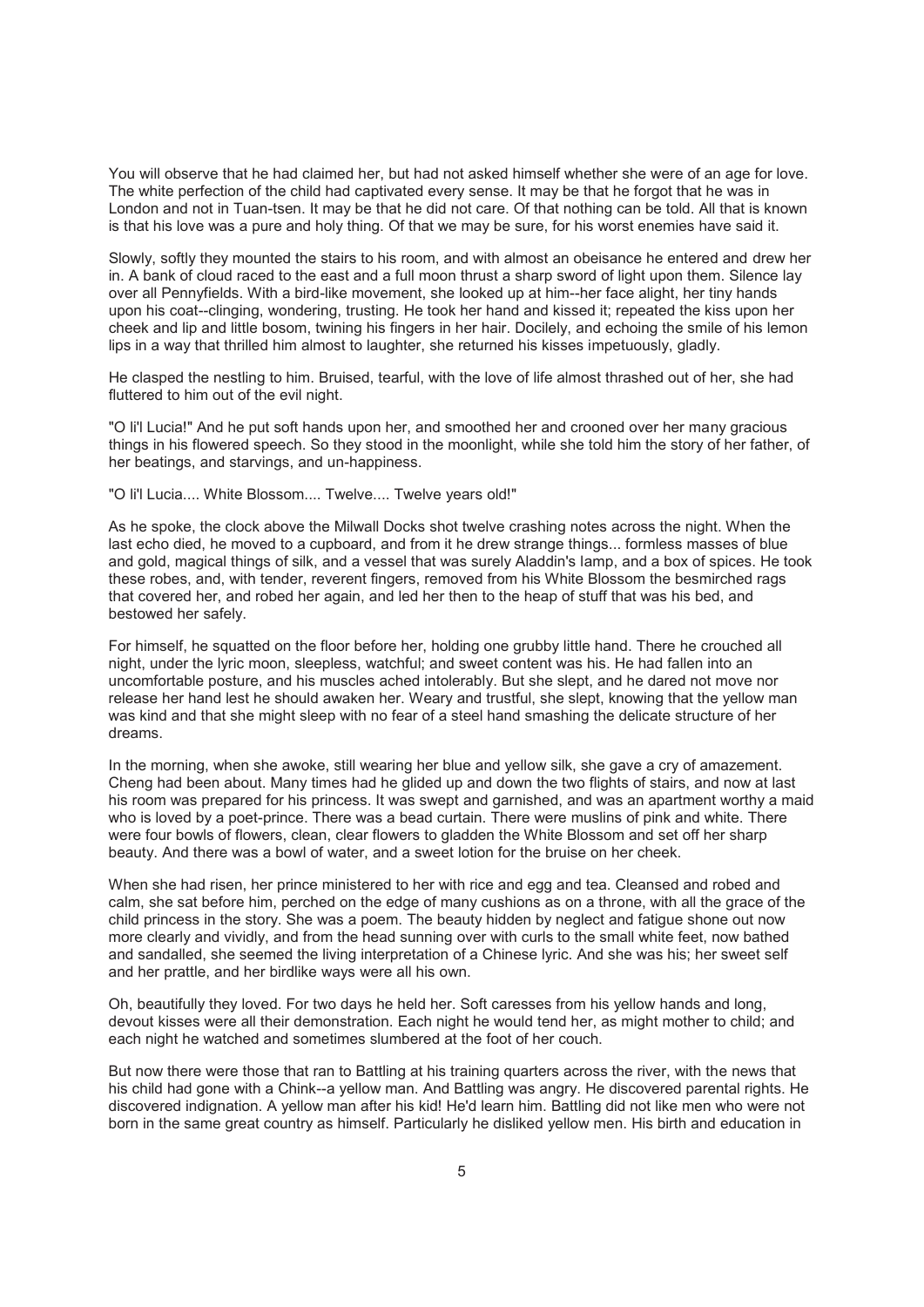Shadwell had taught him that of all creeping things that creep upon the earth the most insidious is the Oriental in the West. And a yellow man and a child. It was... as you might say... so... kind of... well, wasn't it? He bellowed that it was "unnacherel." The yeller man would go through it. Yeller! It was his supreme condemnation, his final epithet for all conduct of which he disapproved.

There was no doubt that he was extremely annoyed. He went to the Blue Lantern, in what was once Ratcliff Highway, and thumped the bar, and made all his world agree with him. And when they agreed with him he got angrier still. So that when, a few hours later, he climbed through the ropes at the Netherlands to meet Bud Tuffit for ten rounds, it was Bud's fight all the time, and to that bright boy's astonishment he was the victor on points at the end of the ten. Battling slouched out of the ring, still more determined to let the Chink have it where the chicken had the axe. He left the house with two pals and a black man, and a number of really inspired curses from his manager.

On the evening of the third day, then, Cheng slipped sleepily down the stairs to procure more flowers and more rice. The genial Ho Ling, who keeps the Canton store, held him in talk some little while, and he was gone from his room perhaps half-an-hour. Then he glided back, and climbed with happy feet the forty stairs to his temple of wonder.

With a push of a finger he opened the door, and the blood froze on his cheek, the flowers fell from him. The temple was empty and desolate; White Blossom was gone. The muslin hangings were torn down and trampled underfoot. The flowers had been flung from their bowls about the floor, and the bowls lay in fifty fragments. The joss was smashed. The cupboard had been opened. Rice was scattered here and there. The little straight bed had been jumped upon by brute feet. Everything that could be smashed or violated had been so treated, and--horror of all--the blue and yellow silk robe had been rent in pieces, tied in grotesque knots, and slung derisively about the table legs.

I pray devoutly that you may never suffer what Cheng Huan suffered in that moment. The pangs of death, with no dying; the sickness of the soul which longs to escape and cannot; the imprisoned animal within the breast which struggles madly for a voice and finds none; all the agonies of all the ages--the agonies of every abandoned lover and lost woman, past and to come--all these things were his in that moment.

Then he found voice and gave a great cry, and men from below came up to him; and they told him how the man who boxed had been there with a black man; how he had torn the robes from his child, and dragged her down the stairs by her hair; and how he had shouted aloud for Cheng and had vowed to return and deal separately with him.

Now a terrible dignity came to Cheng, and the soul of his great fathers swept over him. He closed the door against them, and fell prostrate over what had been the resting-place of White Blossom. Those without heard strange sounds as of an animal in its last pains; and it was even so. Cheng was dying. The sacrament of his high and holy passion had been profaned; the last sanctuary of the Oriental--his soul dignity--had been assaulted. The love robes had been torn to ribbons; the veil of his temple cut down. Life was no longer possible; and life without his little lady, his White Blossom, was no longer desirable.

Prostrate he lay for the space of some five minutes. Then, in his face all the pride of accepted destiny, he arose. He drew together the little bed. With reverent hands he took the pieces of blue and yellow silk, kissing them and fondling them and placing them about the pillow. Silently he gathered up the flowers, and the broken earthenware, and burnt some prayer papers and prepared himself for death.

Now it is the custom among those of the sect of Cheng that the dying shall present love-gifts to their enemies; and when he had set all in order, he gathered his brown canvas coat about him, stole from the house, and set out to find Battling Burrows, bearing under the coat his love-gift to Battling. White Blossom he had no hope of finding. He had heard of Burrows many times; and he judged that, now that she was taken from him, never again would he hold those hands or touch that laughing hair. Nor, if he did, could it change things from what they were. Nothing that was not a dog could live in the face of this sacrilege.

As he came before the house in Pekin Street, where Battling lived, he murmured gracious prayers. Fortunately, it was a night of thick river mist, and through the enveloping velvet none could observe or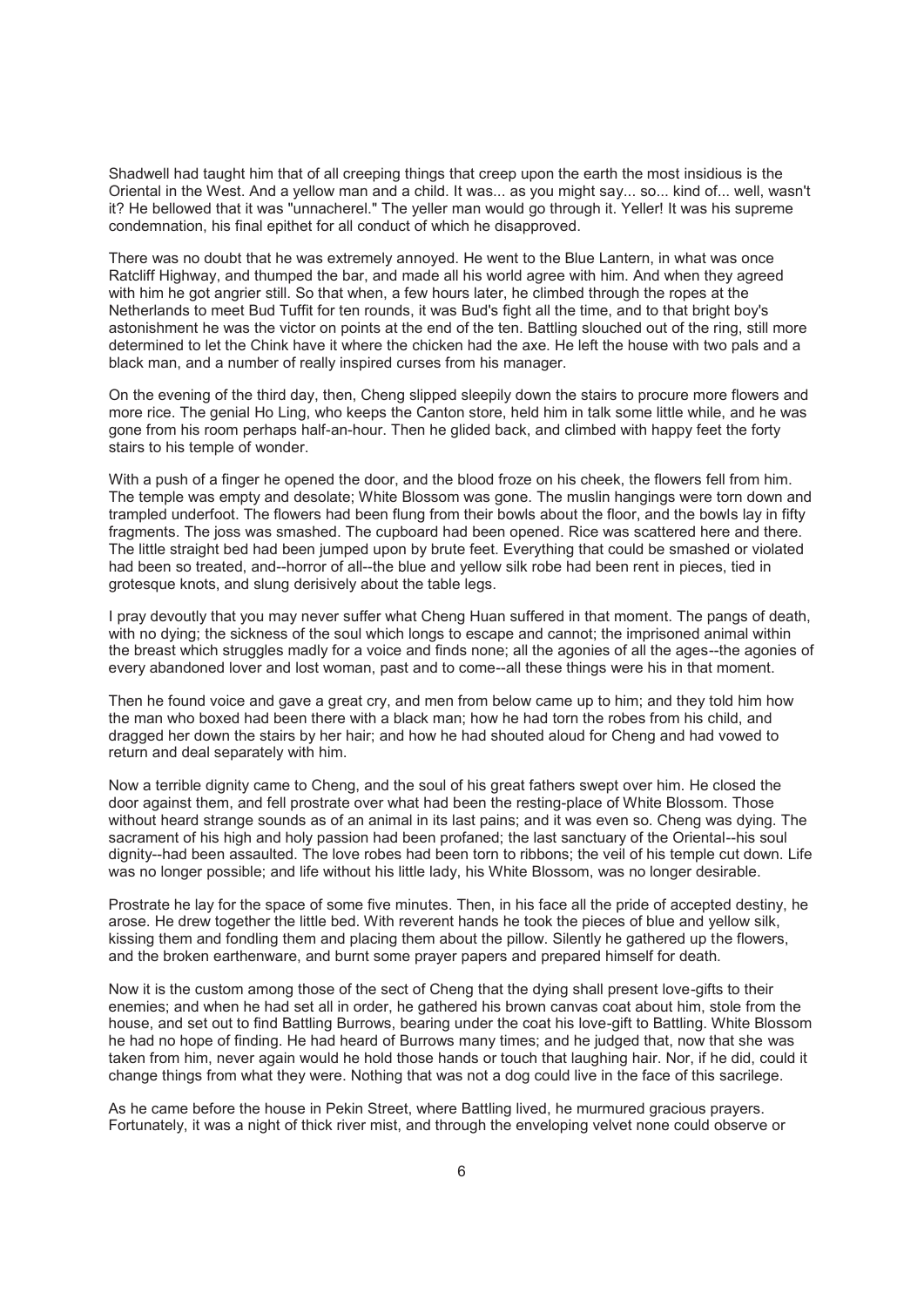challenge him. The main door was open, as are all doors in this district. He writhed across the step, and through to the back room, where again the door yielded to a touch.

Darkness. Darkness and silence, and a sense of frightful things. He peered through it. Then he fumbled under his jacket--found a match--struck it. An inch of candle stood on the mantelshelf. He lit it. He looked round. No sign of Burrows, but... Almost before he looked he knew what awaited him. But the sense of finality had kindly stunned him; he could suffer nothing more.

On the table lay a dog-whip. In the corner a belt had been flung. Half across the greasy couch lay White Blossom. A few rags of clothing were about her pale, slim body; her hair hung limp as her limbs; her eyes were closed. As Cheng drew nearer and saw the savage red rails that ran across and across the beloved body, he could not scream--he could not think. He dropped beside the couch. He laid gentle hands upon her, and called soft names. She was warm to the touch. The pulse was still.

Softly, oh, so softly, he bent over the little frame that had enclosed his friend-spirit, and his light kisses fell all about her. Then, with the undirected movements of a sleepwalker, he bestowed the rags decently about her, clasped her in strong arms, and crept silently into the night.

From Pekin Street to Pennyfields it is but a turn or two, and again he passed unobserved as he bore his tired bird back to her nest. He laid her upon the bed, and covered the lily limbs with the blue and yellow silks and strewed upon her a few of the trampled flowers. Then, with more kisses and prayers, he crouched beside her.

So, in the ghastly Limehouse morning, they were found--the dead child, and the Chink, kneeling beside her, with a sharp knife gripped in a vice-like hand, its blade far between his ribs.

Meantime, having vented his wrath on his prodigal daughter, Battling, still cross, had returned to the Blue Lantern, and there he stayed with a brandy tumbler in his fist, forgetful of an appointment at Premierland, whereby he should have been in the ring at ten o'clock sharp. For the space of an hour Chuck Lightfoot was going blasphemously to and fro in Poplar, seeking Battling and not finding him, and murmuring, in tearful tones: "Battling--you dammanblasted Battling--where are yeh?"

His opponent was in his corner sure enough, but there was no fight. For Battling lurched from the Blue Lantern to Pekin Street. He lurched into his happy home, and he cursed Lucy, and called for her. And finding no matches, he lurched to where he knew the couch should be, and flopped heavily down.

Now it is a peculiarity of the reptile tribe that its members are impatient of being flopped on without warning. So, when Battling flopped, eighteen inches of writhing gristle upreared itself on the couch, and got home on him as Bud Tuffit had done the night before--one to the ear, one to the throat, and another to the forearm.

Battling went down and out.

And he, too, was found in the morning, with Cheng Huan's love-gift coiled about his neck.

## --()--

## **Chapter 2**

#### **The Father of Yoto**

SWEET human hearts--a tale of carnival, moon-haunted nights: a tale of the spring-tide, of the flower and the leaf ripening to fruit: a gossamer thing of dreamy-lanterned streets, told by my friend, Tai Ling, of West India Dock Road. Its scene is not the Hoang Ho or the sun-loved islands of the East, but Limehouse. Nevertheless it is a fairy tale, because so human.

Marigold Vassiloff was a glorious girl. The epithet is not mine, but Tai Ling's. Marigold lived under the tremendous glooms of the East and West India Docks; and what she didn't know about the more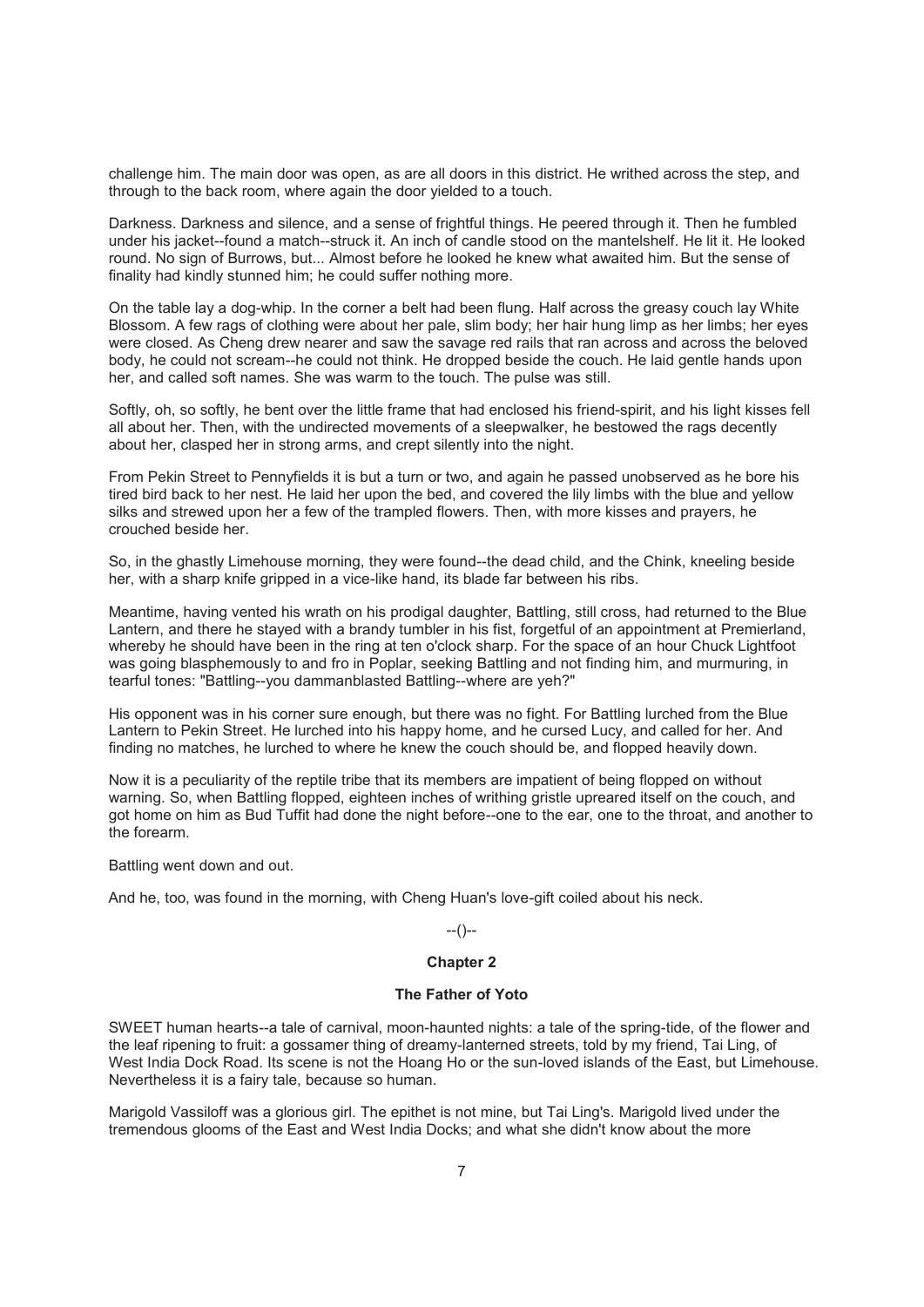universal aspects of human life, though she was yet short of twenty, was hardly to be known. You know, perhaps, the East India Dock, which lies a little north of its big brother, the West India Dock: a place of savagely masculine character, evoking the brassy mood. By daytime a cold, nauseous light hangs about it; at night a devilish darkness settles upon it.

You know, perhaps, the fried-fish shops that punctuate every corner in the surrounding maze of streets, the "general" shops with their assorted rags, their broken iron, and their glum-faced basins of kitchen waste; and the lurid-seeming creatures that glide from nowhere into nothing--Arab, Lascar, Pacific Islander, Chinky, Hindoo, and so on, each carrying his own perfume. You know, too, the streets of plunging hoof and horn that cross and re-cross the waterways, the gaunt chimneys that stick their derisive tongues to the skies. You know the cobbly courts, the bestrewn alleys, through which at night gas-jets asthmatically splutter; and the mephitic glooms and silences of the dock-side. You know these things, and I need not attempt to illuminate them for you.

But you do not know that in this place there are creatures with the lust for life racing in their veins; creatures hot for the moment and its carnival; children of delicate graces; young hearts asking only that they may be happy for their hour. You do not know that there are girls on these raw edges of London to whom silks and wine and song are things to be desired but never experienced. Neither do you know that one of these creatures, my Marigold, was the heroine of one of the most fantastic adventures of which I have heard.

It may offend your taste, and in that case you may reject it. Yet I trust you will agree that any young thing, moving in that dank daylight, that devilish darkness, is fully justified in taking her moments of gaiety as and when she may. There may be callow minds that cry No; and for them I have no answer. There are minds to which the repulsive--such as Poplar High Street--is supremely beautiful, and to whom anything frankly human is indelicate, if not ugly. You need, however, to be a futurist to discover ecstatic beauty in the torn wastes of tiles, the groupings of iron and stone, and the nightmare of chimney-stacks and gas-works. Barking Road, as it dips and rises with a sweep as lovely as a flying bird's, may be a thing to fire the trained imagination, and so may be the subtle tones of flame and shade in the byways, and the airy tracery of the Great Eastern Railway arches. But these crazy things touch only those who do not live among them: who comfortably wake and sleep and eat in Hampstead and Streatham. The beauty which neither time nor tears can fade is hardly to be come by east of Aldgate Pump; if you look for it there and think that you find it, I may tell you that you are a *poseur;* you may take your seat at a St. John's Wood breakfast-table, and stay there.

Marigold was not a futurist. She was an apple-cheeked girl, lovely and brave and bright. The Pool at night never shook her to wonder. Masthead, smoke-stack, creaking crane, and the perfect chiming of the overlying purples evoked nothing responsive in her. If she desired beauty at all, it was the beauty of the chocolate box or the biscuit tin. Wherefore Poplar and Limehouse were a weariness to her. She was a malcontent; and one can hardly blame her, for she was a girl of girls. When she dreamed of happier things, which she did many times a week, and could not get them, she took the next best thing. A sound philosophy, you will agree. She flogged a jaded heart in the loud music hall, the saloons of the dock-side, and found some minutes' respite from the eternal grief of things in the arms of any salt-browned man who caught her fancy.

Tai Ling was right. She was a moon-blossom. Impossible to imagine what she might have been in gentler surroundings. As it was she was too cruelly beautiful for human nature's daily food. Her face had not the pure and perfect beauty such as you may find in the well-kept inmates of an Ealing High School. But above that face was a crown of thunderous hair, shot with an elfish sheen, which burned the heart out of any man creature who spotted her. She was small, but ripe-breasted, and moved like a cat. The very lines of her limbs were an ecstasy, and she had, too, an odd, wide laugh--and knew how to use it.

Now it happened one night, when her head was tangled in a net of dreams, that she sought escape in the Causeway, in the little white café where you may take noodle, chop suey, China tea, and other exotic foods. She was the only white thing there. Yellow men and brown were there, and one tan-skinned woman, but Marigold was the only pure product of these islands. At a far table, behind the bead curtain in the corner, sat Tai Ling. He saw her, and lit to a sudden delight of her.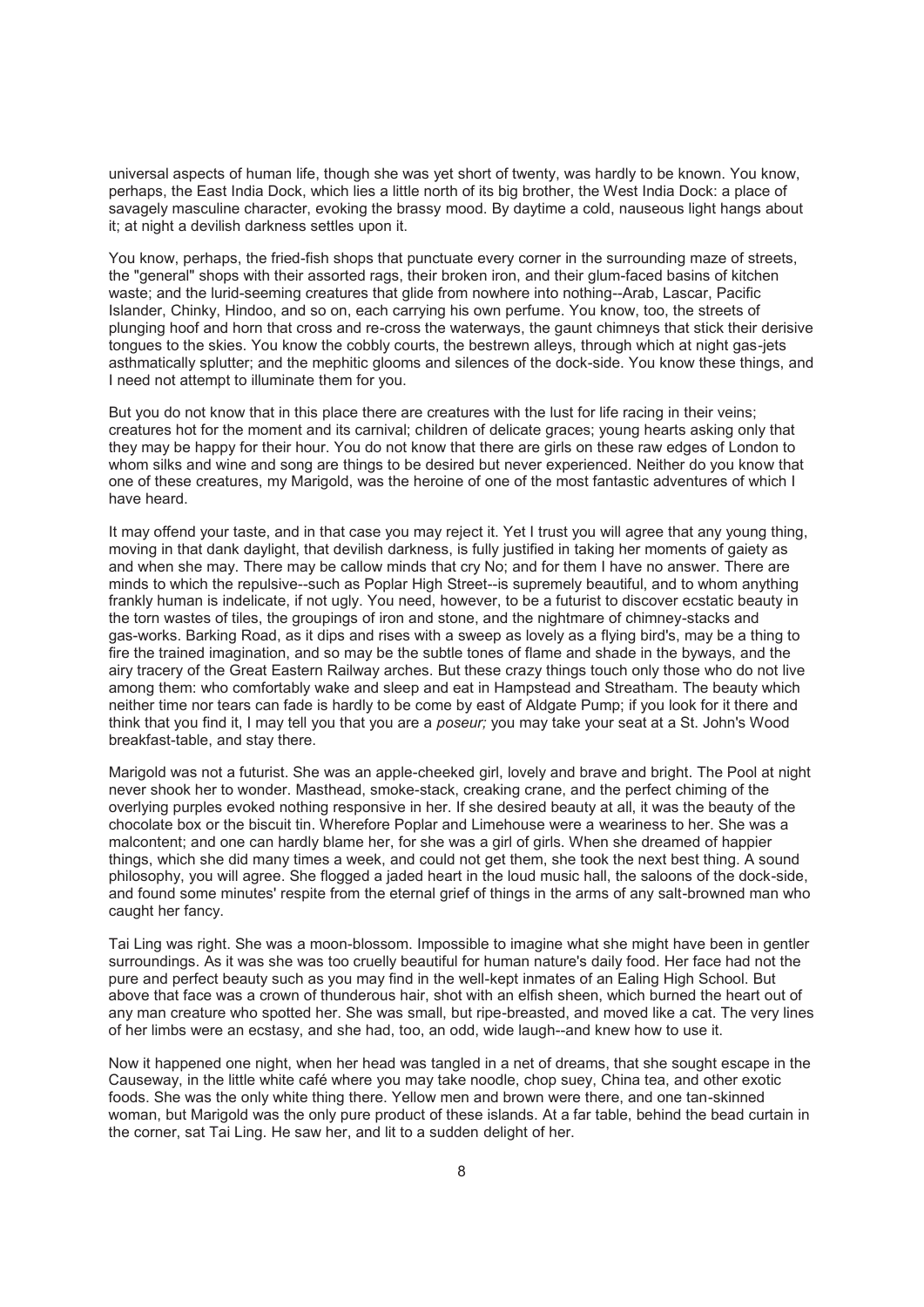Tai Ling was a queer bird. Not immoral, for, to be immoral, you must first subscribe to some conventional morality. Tai Ling did not. You cannot do wrong until you have first done right. Tai Ling had not. He was just non-moral; and right and wrong were words he did not understand. He was in love with life, and song, and wine, and warmth, and the beauty of little girls. The world to him, as to Marigold, was a pause on a journey, where one might take one's idle pleasure, while others strewed the path with mirth and roses. He knew only two divisions of people--the gay and the stupid. The problems of this life and the next passed him by. He never turned aside from pleasure, or resisted an invitation to the feast.

In fact, by our standards, a complete rogue; yet the most joyous I have known. I never knew a man with so seductive a smile. It has driven the virtuously indignant heart out of me many a time, and I never knew a girl, white or coloured, who could withstand it. I almost believe it would have beaten down the frigid steel ramparts that begird the English "lady." It thrilled and tickled you as does the gayest music of Mozart. It had not the mere lightness of frivolity, but, like that music, it had the deep-plumbing gaiety of the love of life, for joy and sorrow.

The moment Tai Ling caught Marigold's eye, the heart in him sprang like a bird to song, and he began to smile. I say began, for an Oriental smile is not an affair of a swift moment. It has a birth and a beginning. It awakes--hesitates--grows, and at last from the sad chrysalis emerges the butterfly.

A Chinese smile at the full is one of the subtlest expressions of which the human face is capable.

The mischief was done. Marigold went down before that smile without even putting up her guard. Swift on the uptake, she tossed it back to him, and her maddening laugh ran across the room. Tai Ling waited until she drew out a frowsy packet of cigarettes; then back to her he carried the laugh, and slipped a lighted match over her shoulder almost before the cigarette was at her mouth.

It was aptly done. He sat down beside her, and took graceful charge of her hand, while he encircled her waist. He had been flying to and fro long enough on P. & O. boats to have picked up, during his London sojourns, a fair Cockney vocabulary, which he used with a liquid accent; and he began talk with her, in honey-flavoured phrases, of Swatow, of Yokohama, Fuji Yama, Sarawak; of flowered islands, white towns and green bays, and sunlight like wine, and... oh, a thousand things that the little cloudy head spun at hearing.

They had more tea and cigarettes, and he bought a scented spice for her, and they left the café together, at about midnight, very glad.

#### ïïïïïïï

When Marigold gave herself to Tai Ling, as I have explained in that row of dots, she did so because she was happy, and because Tai Ling had amused her, and was pleased with her. But why she met him again and yet again, it is difficult to say. It is difficult also to understand why Tai Ling, who so loved sunshine, and flower and blue water, should have lingered in fusty Limehouse for the space of a year. But the two of them seemed to understand their conduct, and both were happy. For Tai Ling had a little apartment in the Causeway, and thither Marigold would flit from time to time, until...

One evening, as they loafed together in the hot, lousy dusk, when the silence was so sharp that a footstep seemed to shatter the night, he learnt, in a flood of joy and curiosity and apprehension, that he was about to become papa.

It overwhelmed him. He nearly choked. It was so astounding, so new, so wonderful, so... everything that was inexpressible. Such a thing had not happened before to him. Hitherto, he had but loved and ridden away, the gay deceiver. But now----He questioned, and conjectured what was to be done; and Marigold replied airily that it didn't matter much; that if she had a little money she could arrange things. She spoke of a Poplar hospital... good treatment... quite all right; and thereupon she collapsed at his feet in a tempest of curls and tears.

With that, his emotions cleared and calmed, and resolved themselves into one definite quantity--pride. He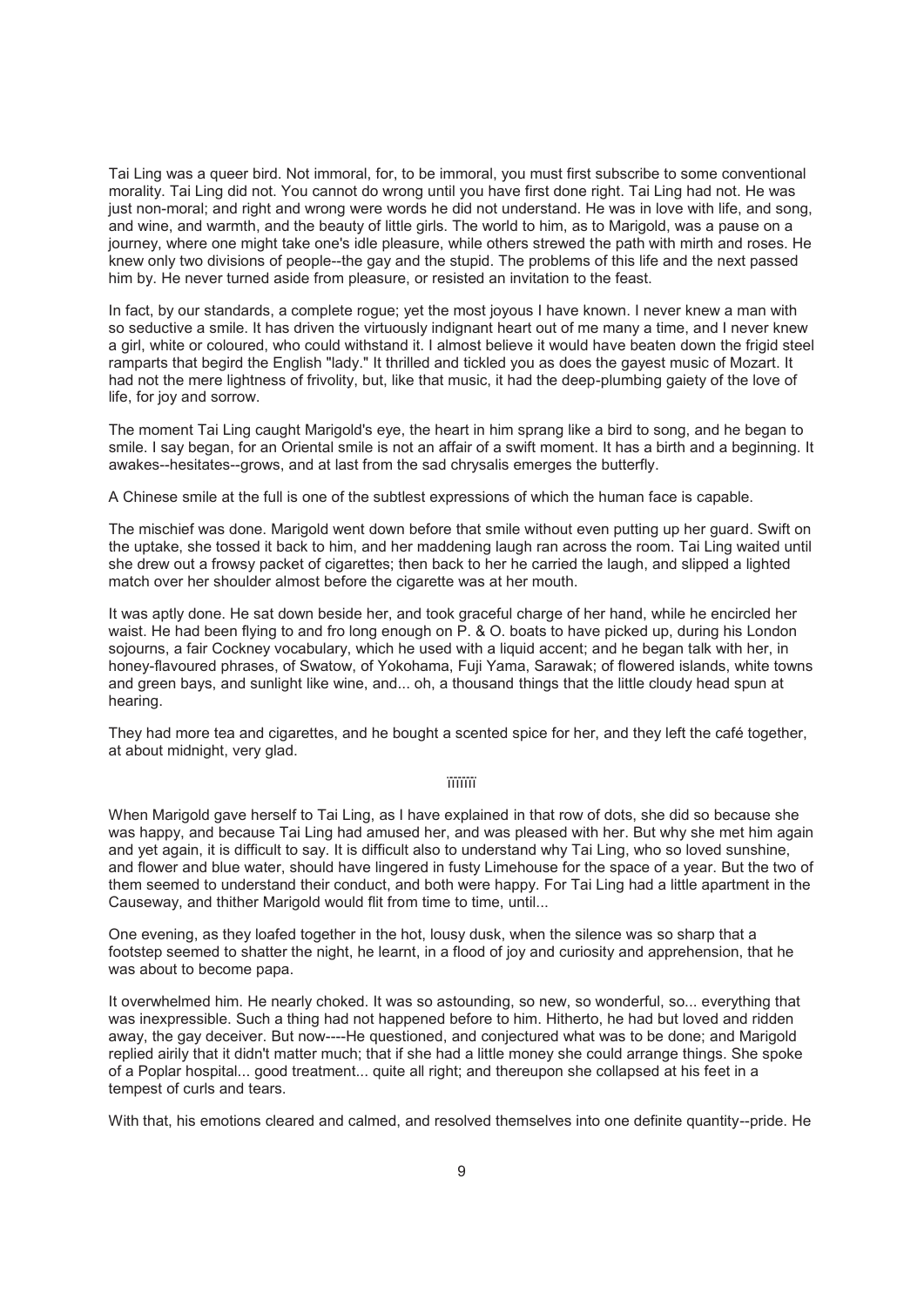drew Marigold on to the cushions, and kissed her, and in his luscious tongue he sang to her; and this is, roughly, what he sang: an old song known to his father:

"O girl, the streams and trees glory in the glamour of spring; the bright sun drops about the green shrubs, and the falling flowers are scattered and fly away. The lonely cloud moves to the hill, and the birds find their leafy haunts. All things have a refuge to which they fly, but I alone have nothing to which to cling. Wherefore, under the moon I drink and sing to the fragrant blossom, and I hold you fast, O flower of the waters, O moon-blossom, O perfect light of day!

"Violets shall lie shining about your neck, and roses in your hair. Your holy hands shall be starred about with gems. Over the green and golden hills, and through the white streets we will wander while the dawn is violet-lidded; and I will hide you in your little nest at night, and love shall be over you for ever!"

That was his song, sung in Chinese. It was old--such songs are not now written in the country of Tai Ling, except by imitators--and Tai Ling might well have forgotten it in the hard labours of his seaman's life. But he had not, and when it was finished, Marigold was pleased, and clung to him, and told him that she so loved him that she must not inflict this trouble upon him. But he would not hear her.

"Nonono, Malligold," he murmured, while they raptured, "Malligold--lou shall not go. Lou shall stay with Tai Ling. Oh, lou'll have evelything beautiful, all same English lady. Tai Ling have heap money--les--and lou shall have a li'l room.... Blimey--les... clever doctors... les."

And he managed it. He arranged that chamber and that landlady, and that doctor and nurse were duly booked. And he glided in great joy next evening to the café, to inform his friends that he was about to have an heir. He talked loudly and volubly in his rich seaman's lingo, and suddenly, in the same language, a voice shot through the clamour:

"Tai Ling, you speak no truth!"

Tai Ling sprang up, and his hand flew to the waist of his cotton trousers, and flew back, grasping a kreese.

"Tai Ling," repeated the voice, still in Chinese, "I say you lie. *I* am the father of li'l Malligold's babe!"

At that moment, anything might have happened, had not two shirt-sleeved waiters slipped dexterously between the claimants, and grasped their wrists. Tai Ling's face was aflame with as much primitive emotion as an Oriental face may show. But his first rage died, as another voice came from the bead curtain at the rear of the little cluster.

"Tai Ling, Wing Foo, you both speak no truth. For Malligold has told me even this evening that the child is mine!" And the third claimant thrust a vehement face through the curtain, and swam down among them. "I," he cried, his hands quarrelling nervously at his bosom, "I--I am the father of Malligold's man-child!"

The glances of the three met like velveted blades. For one moment tragedy was in the air. Knives were still being grasped.

Then Tai Ling began his conquering smile. It was caught by the crowd and echoed, and in another moment light laughter was running about, with chattering voices and gesturing hands. The waiters released their hold on the prospective fathers, and the three competitors sat down to a table and called for tea and sweet cakes and cigarettes.

One must admit that Marigold's conduct was, as the politicians say, deserving of the highest censure; but, you see, she was young, and she needed money for this business--her first. Some small amounts, it appeared, she had managed to collect from Wing Foo and his friend, but neither of them had done what Tai Ling had done so magnanimously. You would have thought, perhaps, that by all the traditions of his race, Ling would have been exceedingly wroth at this discovery of infidelity on the part of one who had shared his bed. But he was not. He sat at the table, and smiled that inscrutable, shattering smile, and in fancy he folded Marigold within his brown arms. His was an easy-going disposition; human kindliness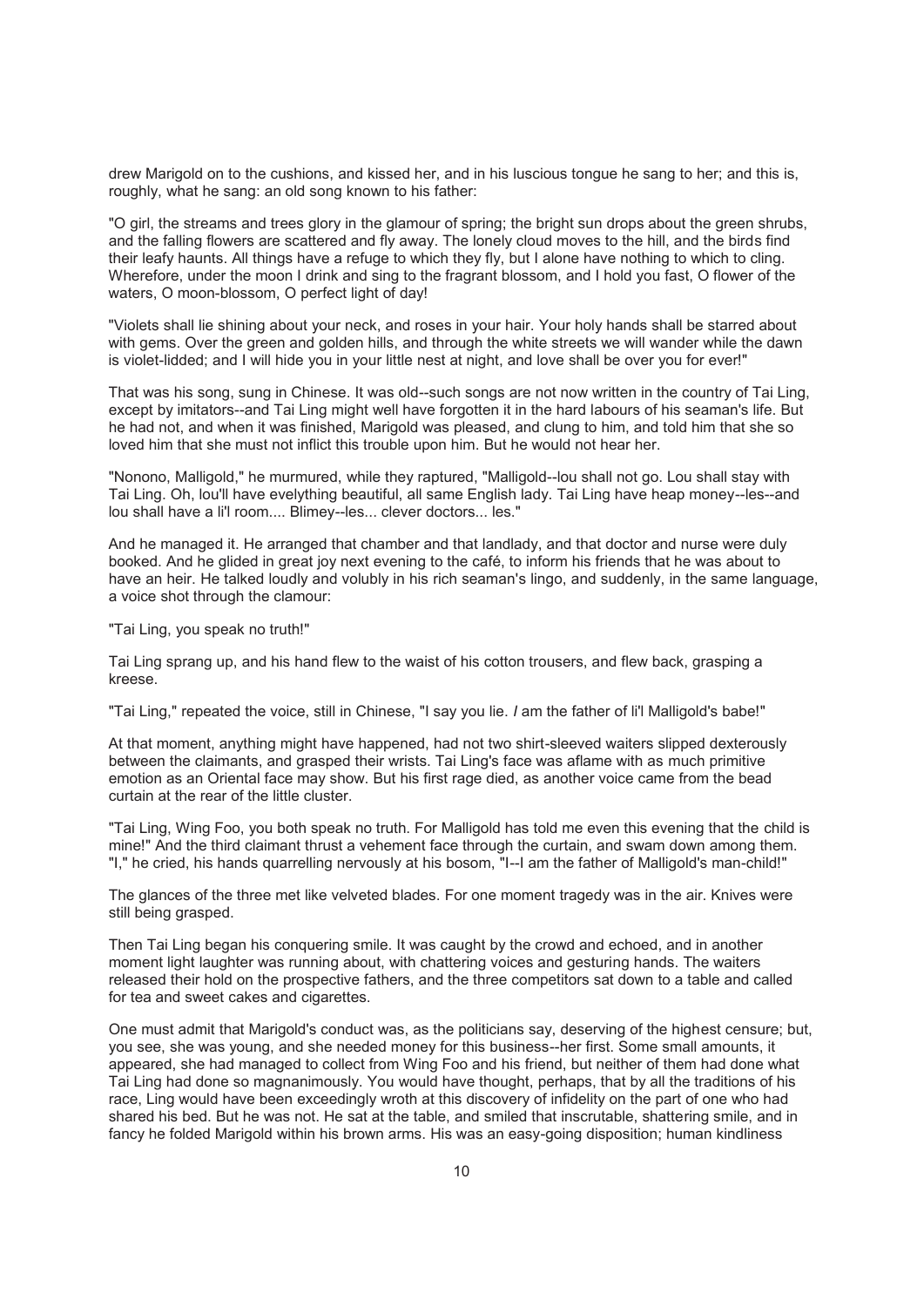counted with him before tradition and national beliefs. A sweet fellow. A rogue himself, he did not demand perfection in others. No; the infidelity did not anger him. The only point about the business that really disturbed him was that there should be others who aspired to the fatherhood of this, Marigold's first child, and, he believed, his.

So they sat and talked it over, and when they parted, and each went his way into the night, to tell his tale, Tai Ling went to the Poplar Hippodrome to drown his perplexity. There he witnessed the performance of a Chinese juggler, who blasphemed his assistants in the language of Kennington Gate, and was registered on the voting list at Camberwell as Rab M'Andrew. After sitting in the hall for some hour and a half, his ideas were adjusted, and he went to the house where Marigold was, and gently charged her with what he had heard. She fell at once to tears and protestations and explanations, and desired to go away from him for ever. She had not meant wrong; but... she did not know... and she had so wanted the money... and...

Well, he would not let her go. He caught her back, and thrust his forgiveness upon her; and the whole affair ought to have ended in disaster for both of them. But it did not, as you will see.

The next morning, there was a new development. The story of the café conversation was racing about Limehouse and Poplar, when it came to the ears of one, Chuck Lightfoot, a pugilistic promoter. Now parenthood is not an office which the Englishman lightly assumes, but Chuck straightway butted in, and demanded to know, with menaces, what was the matter with his claim. It wasn't that he was specially anxious to father the child. Indeed, the success of his claim, and the resultant financial outlay, would have seriously disconcerted him. It was just the principle of the thing that riled him. Damn it, he wasn't going to stand by and be dished by any lousy scarleteer of a yellow devil; not much. He asserted further that by reference to dates he could prove many things which went far to establish his claim; and, finally, if anyone wanted a fight, they'd only got to ask for it.

Apparently no one did; for Tai Ling went about with that smile of his, and shook all seriousness out of them. During the week he called a convocation at the house where he had installed Marigold, and where she now lay, and there they gathered--three yellow men, proud, jealous, reticent, and one vehement white man, hot-eared, inarticulate, and still ready to fight the lot of 'em. Clearly a mistake had happened somewhere. There had obviously been a miscalculation on somebody's part, to say nothing of a regrettable oversight. But whose child it was remained for proof.

There, then, Marigold lay in a comfortable bed, comfortably attended, awaiting her time; while four men, only politely recognising each other's existence, sat below and wrangled for the honour of the fatherhood. Was ever a woman in so shameful and so delicious a situation?

At about four o'clock on Saturday afternoon, it happened....

News was brought downstairs. The child was yellow-white, with almond eyes, and it was unmistakably the child of Tai Ling.

Three of the claimants faded away before Tai Ling's sweet obeisances and compliments, like wind over the grass; the third went raucously, with fierce gesture and trivial abuse.

Now in Tai Ling's heart was great joy, and he ambled about that house, in his sleek little way, doing delicate, pretty things which no white man could have done or conceived. Seldom has a wooing and matrimony, so conducted, led to the house of bliss. But that is where Marigold and Tai Ling are living.

One day, when the baby Yoto was six weeks old, there arrived at the house six clusters of white flowers and six scented boxes--one for Marigold, one for Yoto, and one each for the three disappointed claimants; and, these love-gifts were duly delivered by Tai Ling himself to the recipients, all of whom received them sweetly, save Chuck Lightfoot; and what he said or did is of no account.

Tai Ling and Marigold are still in West India Dock Road, and very prosperous and happy they are, though, as I say, they have no right to be. Yoto has now a brother and a sister, each of whom is the owner of a little scented box. Visit them all one day, at the provision shop, which is the third as you pass Pennyfields;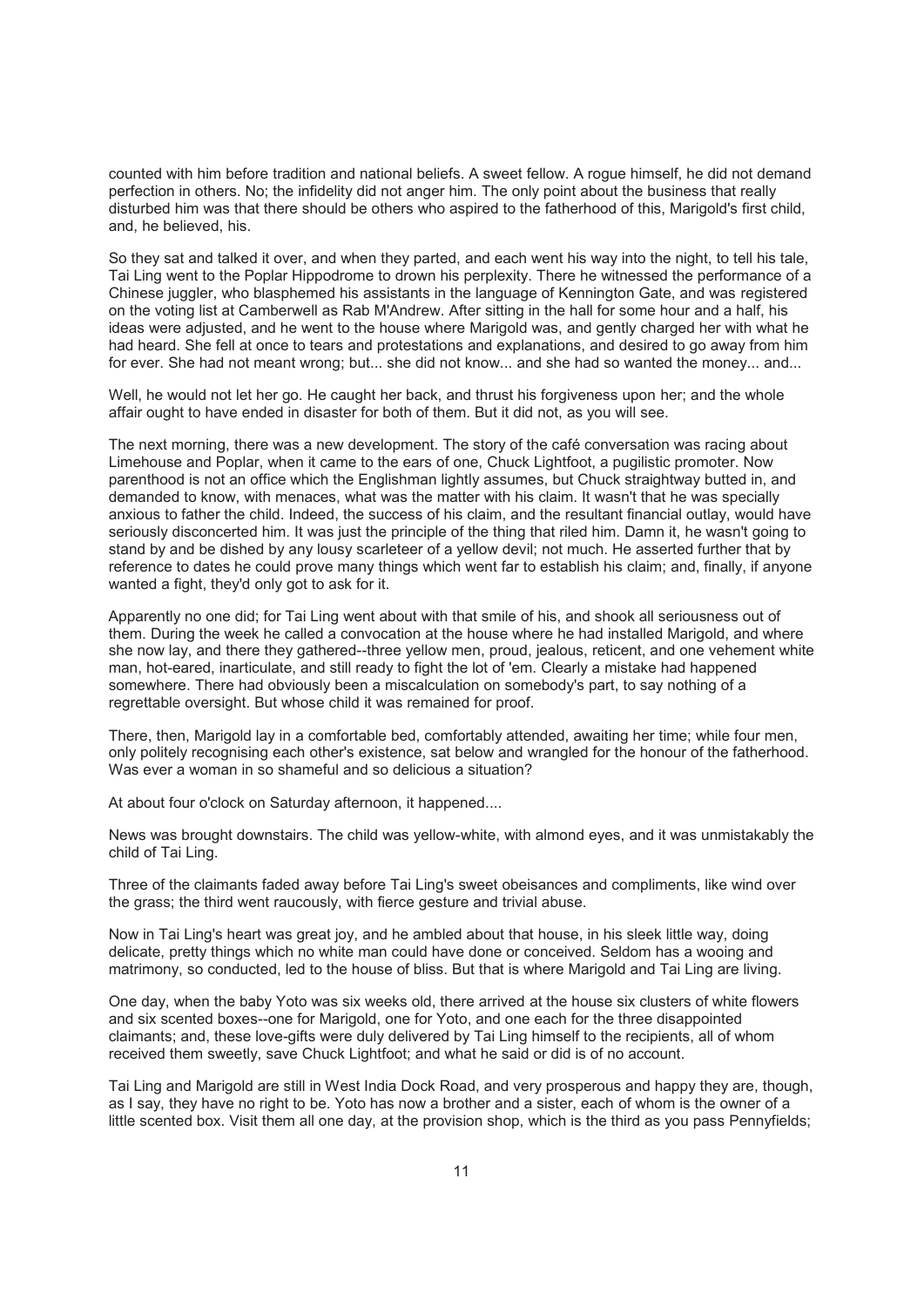and they will tell you this story more delicately and fragrantly than I.

--()--

## **Chapter 3**

### **Gracie Goodnight**

GRACIE GOODNIGHT had the loveliest hair that ever was seen east of Aldgate Pump--where lies that land of lovely girls and luxurious locks. It was this head of hers--melodious as an autumn sunset--that turned the discordant head of old fat Kang Foo Ah, and made it reel with delicious fancies, and led him to hire her as a daily girl to clean up his home and serve in his odoriferous shop.

It was legendary in Limehouse that old Kang Foo Ah knew a thing or three. When he took that little shop in Pennyfields, business was, according to those best qualified to speak, rotten. Yet now--in the short space of eighteen months--he had a very comfortable fortune stowed away in safe places known to himself. Where his predecessor and his rivals laid out threepence and made fourpence, Kang Foo Ah would lay out threepence and make sixpence-halfpenny. As he stood behind his counter, with the glorious-headed Gracie, nimble-fingered and deft of brain, at his side, he would smile blandly upon her and upon his customers; his hands, begemmed like a Hatton Garden Jew's, folded across his stomach. He positively exuded prosperity, so that its waves seemed to beat upon you and set you tingling with that veneration which the very wisest of us feel toward material success.

Everything of the best and latest was in his shop. There were dried sharks' fins, pickled eggs, twenty years old, bitter melons, lychee fruits, dried chrysanthemum buds, tea, sweet cakes, "chandu" and its apparatus, betel nut, some bright keen knives, and an automatic cash register; while on the walls were Chinese prints, *The Police Budget,* strips of dried duck and fish, some culinary utensils, and three little black bottles of fire-extinguisher, with printed instructions for use, which showed that Kang Foo Ah was doing so well that he had insured his premises with a respectable fire insurance company.

Oh--and, of course, there was Gracie Goodnight; perhaps the happiest touch which earned for Kang's store the reputation of having always the best and the latest. The boys, yellow and white and black, would come to the store and spend more money than they could afford on cigarettes which they didn't want and dried fruits which they couldn't eat; and Gracie would throw out casual invitations to come again and bring a friend and have a cup of tea in the little curtained room at the back, where she served or sat in converse of an evening.

So they came again, and the bank balance of Kang Foo Ah... did it not grow and flourish exceedingly, like the green bay-tree? It did; and as he grew fatter and more prosperous, so, like all mankind, he grew more independent, insolent, overbearing. In a current phrase, he began to throw himself about. In another current phrase, equally expressive, though less polite, he began to make himself a damned nuisance. At times he was simply unbearable; yet there was none in Chinatown to stand up to him and put him back in his place. They endured him meekly, because he was successful and they were not.

The honour of putting him to bed was reserved for an insignificant gentleman, not of Chinatown, who resided on the borders of Poplar and Blackwall. He kept the Blue Lantern, at the corner of Shan-tung Place, and it was a respectable house; he had often said so. Now as Kang Foo Ah had never yet known any to stand up to him, he foolishly began to believe that none ever would do so. He overlooked the fact that he had never yet matched himself against the landlord of a London public-house....

This story properly begins with Kang tumbling into the private bar of the aforesaid house, and demanding a gin and rum, mixed. The landlord declined to serve him. Kang called him pseudonyms.

Then the landlord spoke, wagging an illustrative finger as one who makes the Thirdly point in his Advent sermon.

"Look here," he said, "I don't mind you coming to my 'ouse and getting drunk. No. BUT... what I *do* object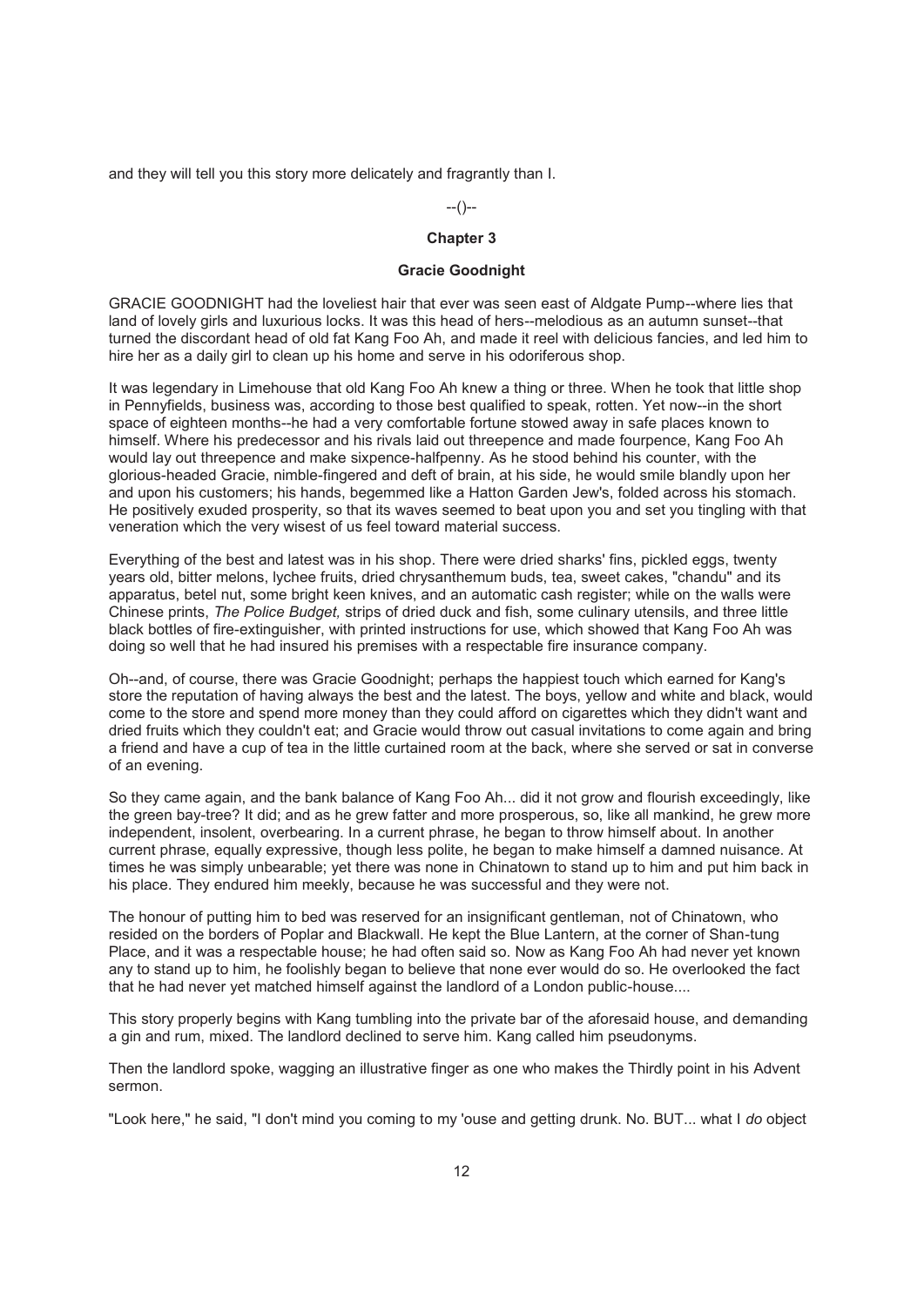to is yer getting drunk at someone else's 'ouse, and coming 'ere to be sick. Now clear out, old cock, and toddle 'ome. A lemon-and-bismuth, and you'll be top-hole in the morning. Off yeh go."

Kang caught the bar with both hands, and leered in his slimy way.

"Kang Foo Ah fine fellow..." he began; but he was cut short.

"Listen," said Boniface. "Shall I tell you what you are? Yer a perfect dam nuisance to any decent 'ouse. That's what you are. A perfect dam nuisance. Yeh never come 'ere but what yer drunk. Never. Yeh may be a very clever chap, and yeh may have lots of money. But yer a damned nuisance, and it won't trouble me if I never see yer fat face in my 'ouse again. And that's telling yeh. Straight. Yeh know now, doncher? Now beat it, else I'll sick the cops on yeh. Beat it."

In the phrase in which the only onlooker told the story, Kang was properly told off. He slithered and gibbered for a moment; then he was propelled by the shoulder, through the swing doors, to the cold pavement beyond. His voice could be heard in protest.

"Fairly got the monkeys," said the landlord to the only onlooker, as he returned to the bar. "Fairly got 'em. 'Ear what he called me?"

"Got the monkeys?" echoed the only onlooker, who had never forgotten that he had once been refused credit by this house. "I should think 'e would get the monkeys. Anyone'd git the monkeys wiv you talkin' to 'em like that. Got no tack, you ain't. Bin and lorst a good customer, now, and all because of yer swank. Didn' you tell 'im you'd be glad to miss 'is vacant face? Didn' you say 'e was the stink what comes out of Wapping at night? Didn' you say 'e'd make a bug sorry 'e was masheeshing around in the same bed with 'im? Course 'e got the monkeys. Who wouldn't? You oughter learn tack."

Yes; Kang Foo Ah had got the monkeys. He had them so badly that when he returned to the shop in Pennyfields, and caught Gracie in the act of nicking a few dry cakes, he discharged her. He did not discharge her with any great exercise of "tack." He merely bellowed upon her to go; and when she stood looking at him in dumb wonder, he grabbed her by the shoulders, pinched her neck, tore at her lovely hair, and thrust her bodily over the step into the narrow street, even as himself had been flung by the keeper of the Blue Lantern. He tossed her hat and jacket after her, crying:

"Go, thieving girl! Go, robber. Daughter of a dog... Go!"

Now in, Gracie's heart there burned a very savage flame of self-respect. She was fond of herself, and her trim little person and her wondrous hair were to her sacred things, not lightly to be mauled by anyone, and certainly to be held pure from the loathly yellow hands of a Chinky. But what fed that flame with furious fuel was Kang's roared accusation of *Thief.* All Pennyfields--Chinks and whites--turned out to hear and to see. They cackled and chi-iked. All heard the wretched name. Many saw the violent expulsion, and late-comers arrived at least in time for the fun of seeing Gracie retrieve her hat and jacket from the puddle where they had fallen, put them on, and march away crying frightful things upon her employer, and throwing, deftly, a piece of road mud so that it spread, pancake-wise, over his window. None moved to help her or to sympathise; they were either telling or hearing the tale; and, beautiful as she might be, she was now a figure for ridicule, a thing of no account, cast down and unheroic. They had patronised the shop for her smiles and her chatter; but now she was absurd, and her physical charms availed her nothing in this moment of undignified distress. They stood around and laughed. They pointed fingers, and their mouths went wide at the pathetic, screaming, stamping little figure, whose flying hair, ruffled clothing, vociferant hands and impotent indignation gave her momentarily the air of a pantomime dame.

"I'll git back on him. Christ, I will!" she cried, and kicked a furious foot in his direction as she swept like a baby tornado into West India Dock Road. She'd fix him, good and plenty. She'd learn him to fire white girls out like that. She'd learn him to put his slimy hands on her neck, and to mess his fingers in Gracie Goodnight's hair. She'd show him what. You wait. Not today, perhaps, or to-morrow, but she'd get him all right, before long. She'd put it acrost him for calling Gracie Goodnight a thief. She'd show the nasty, dirty, slimy, crawling, leery old reptile how he could catch hold of a decent girl with his beastly, filthy, stinking,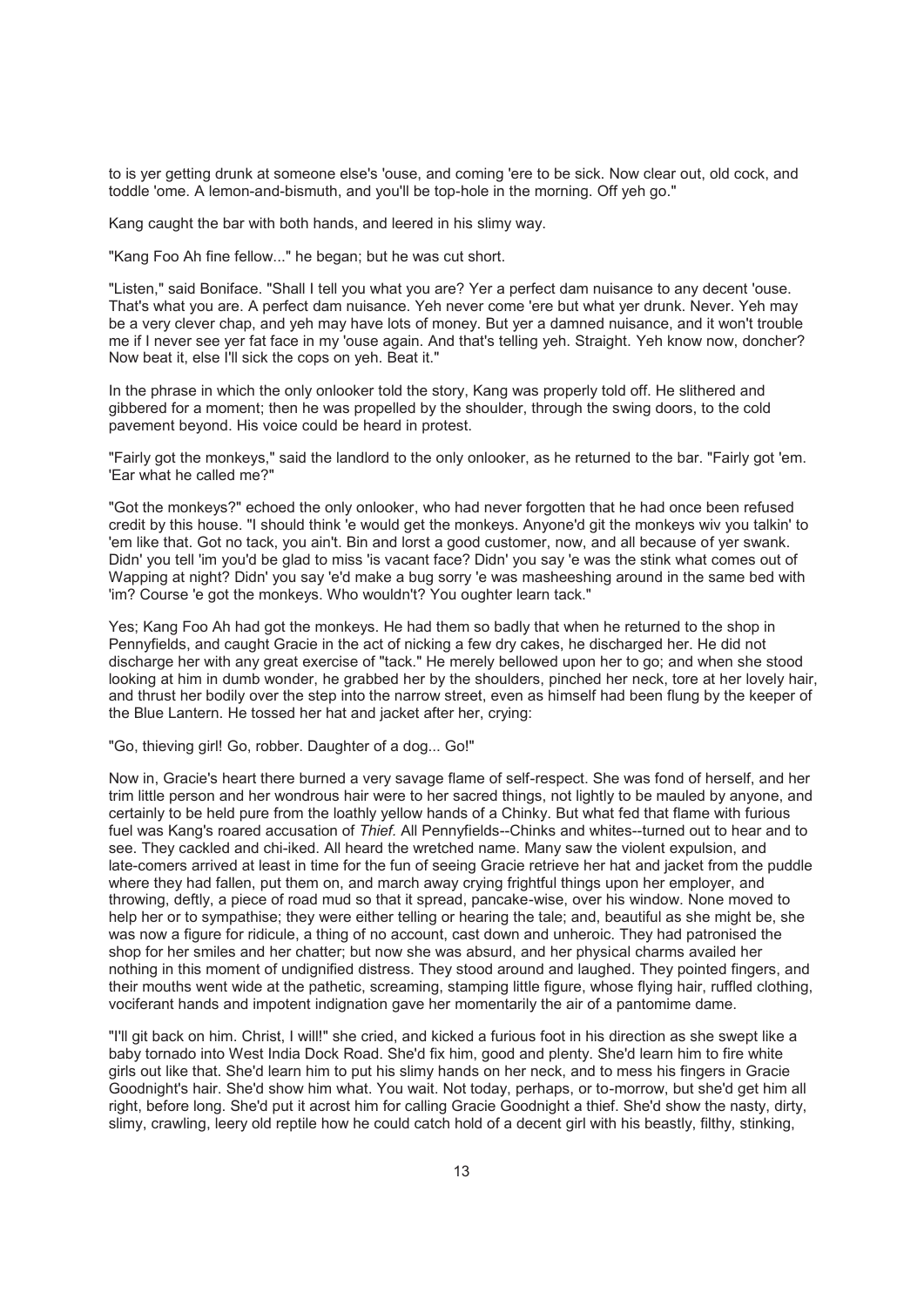yellow old fingers. Not half, she wouldn't....

Of course, she had stolen. Admitted at once. But would anyone but that fat old beast take any notice of a mouldy old cake? And then to sling you off without notice. And in that way, too--putting his hands on you and throwing you out. And then chucking your things at you in the gutter. Oh, my word... but he'd cop out.

He did....

Gracie cried herself to sleep on her solitary and doubtfully clean pillow that night, after much hard thinking. Two days later, after a consultation with a few pals at a near corner, she came to the loud conclusion that pride was all very well, and all that sort of thing; but after all, you'd got to live somehow. She would, then, sink her pride, and go and ask old fat Kang Foo Ah to take her back and give her another chance. It was known that the two days had marked a distinct drop in the takings of the store, especially in the little curtained room at the back where tea and cakes were served of an evening. Probably he'd be glad to overlook it, and take her on again. She would go that night; and she let all Chinatown know of her decision to ask pardon of Kang.

That night she went. It was a reasonably clear night, for Limehouse, and the lights of the Asiatic quarter glowed like bright beads against their mellow backgrounds of ebony and olive. A sharp breeze from the river rushed up Pennyfields, and shop signs were swaying, and skirts and petticoats were being blown about, teasing the yellow boys with little peeps of delicate stocking and soft leg. Gracie came along with her friends, holding hats and bowing before the wind. She had brought her friends because, she said, she felt rather kind of squiffy about the job, and it would sort of buck her up if they went with her. Besides, you never knew: he might fly at her again.

The expected happened, as it usually does. Kang Foo Ah was again in a bad mood. He was seated behind his counter, gazing ruefully at the little tea-room, now empty of voice and light laughter and revenue. A large white-shaded lamp stood firmly on the counter, and, for the rest, the shop was lighted by two Chinese lanterns which hung dreamily on the wall.

To him went Gracie, bold of bearing but knocking at the knees. Outside, in the narrow roadway, her three friends--two girls and a lad--stood to watch the fun and, if need be, to render assistance. They saw Gracie go in and address her master. They saw him start up and wag a severe head. They saw Gracie press the argument, and move to the side of the counter against the lamp. Words passed. The old man seemed to grow angry; his gestures and his lips were far from friendly. Gracie leaned forward with a new argument. His face darkened, He answered. Gracie retorted. Then his great arm shot swiftly up. Gracie jumped back with the fleetness of a startled faun. Her muff caught the white china lamp. It went with a crash and a rush of flame to the floor.

The oil ran, and the fire flew up to the counter where the dried skins hung. In five seconds the shop window was ablaze. Gracie screamed. The old man roared; and they both screamed again, for, in jumping backward, Gracie had struck with the feather of her hat one of the pendulous lanterns which, thus agitated, had fired itself, and the flaming paper had dropped on Kang's side of the counter, where were candles and an oil-tank.

Pennyfields, through the voices of Gracie's three friends, screamed too, and swiftly the shops and the lodging-houses were cleared of their companies. Over pavement and roadway the yellow boys crowded and danced and peered, while Gracie stood still, her hands at her glorious head, screaming... screaming... screaming....

The massive dignified Kang Foo Ah roared and capered, for he was imprisoned in the narrow space behind the counter, and fire was all about him. The doorway was blocked with mad flames; exit was impossible there; and the oil-tank at the other end shot random spears in every direction. Gracie, with crouching limbs and hands clasped in a gesture of primitive fear, crept back and back. They were lovely hands, white and slim and shapely, and even as he danced and howled, Kang wondered why he had driven them away from his counter. The boy friend outside made a gallant effort to dash in to her, but smoke and flame easily beat him off.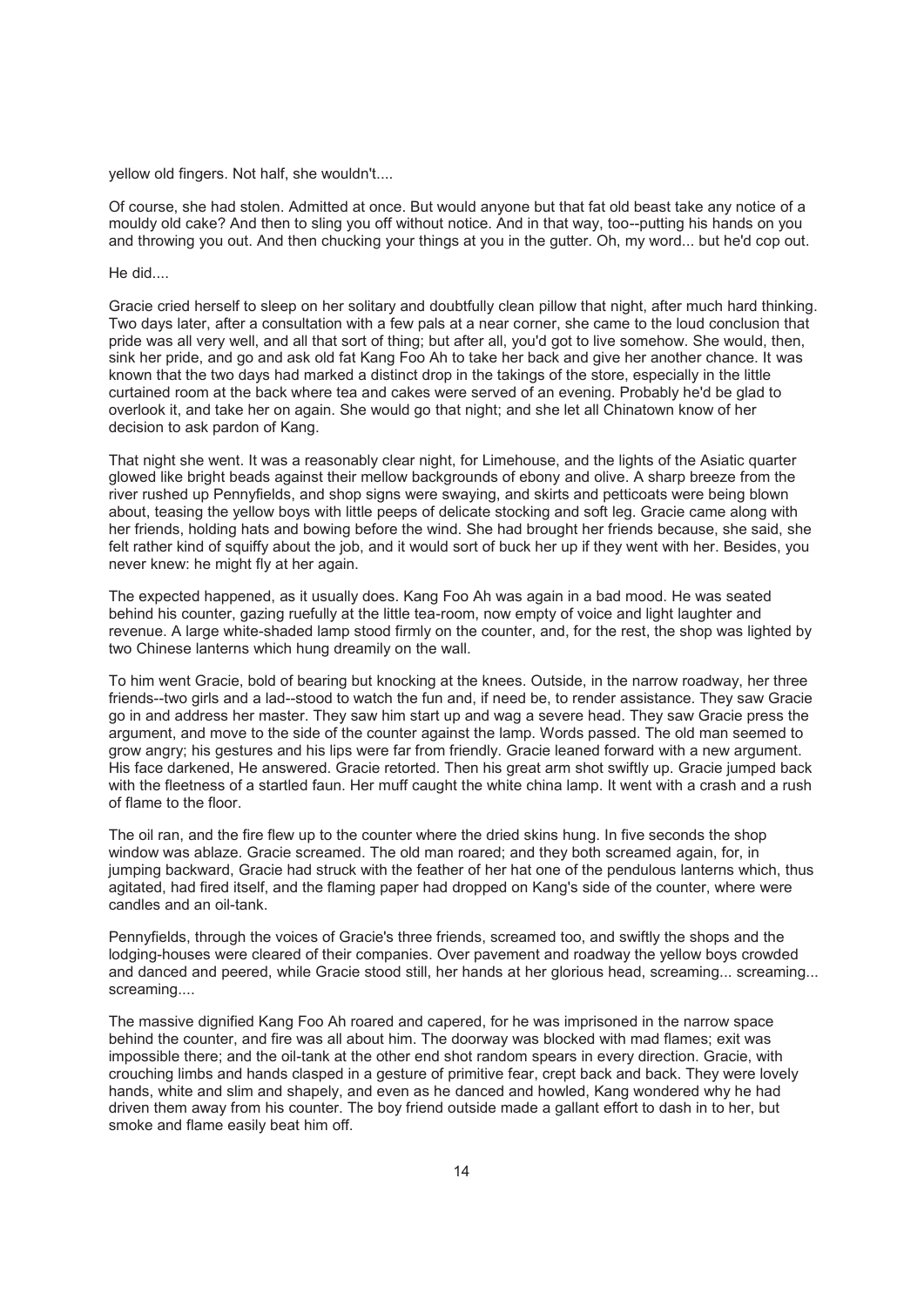Now the street began to scream useless advice, admonition and encouragement. Women in safety added their little bit to the screaming. They cried that it would spread, and soon furniture from distant houses was crashing and bounding to the pavement; and mattresses were flung out from upper windows, to receive the indecent figures of their owners. Above the clamour a lone voice cried something intelligible, and soon one heard an engine that raved and jangled in West India Dock Road.

Kang Foo Ah danced to the rhythm of a merry tune. "Save me! Save me!" he babbled. "I give heap plenty money anyone save me. I give hundred pounds--two hundred pounds--anyone save me. Ooo! Save me!" And his voice trailed into mournful nothings.

But Gracie had now crept back to the little tea-room, and she cried, in her clear, shrill voice: "Stand still, mister! I'll save you. I'm going to save you!" And, to the crowd: "Stand clear, there! I know a way to save him. Mind the glass! Look out!"

A swift white hand reached to the wall and dragged down the little wire cage holding the extinguisher bottles which the wary insurance company had provided. But when Kang saw what she would be at, he danced a dervish dance more furiously, and roared at her in great agony.

"No--no--no. Get water. Get water. Ao! Put bottles down. *Ao!*"

But in the oblivious courage of the desperate, Gracie heard him not. She held one bottle poised in a light hand, approached as near the flames as she dared, and flung it shrewdly and accurately at his feet. The second she flung, and the third she flung, and then dropped back, panting from the heat and the smoke, to the tea-room, where she clutched with fumbling fingers at the bead curtain, and collapsed in a swoon.

And terrible things now happened. For the first bottle and the second bottle and the third bottle smashed at the feet of Kang Foo Ah, and the fire did not subside. It rose over the counter, faster and faster, until he was swallowed in a mouth of white fire, through which, for a moment, one saw his idiot yellow face and antic limbs. Then, mercifully, he disappeared....

The engine, brave with noise and glitter, forced a way up the street, and in ten minutes the men had the fire well under, and Gracie was on the pavement with first-aid men about her. As the water coursed over her neck, and the brandy slid between her lips, she made little movements, and murmured.

"I done my best," she sobbed. "I done my best. I tried to save him. And the shop, too. What happened? Is he all right?"

"Now, kid," said the crowd, "that's all right. Don't you worry. Feeling better? That's the style."

"Yes; you done all right, you did. No; we couldn't get him. He was under before we could get in. Extinguishers wasn't much good in that bloody furnace."

"It was the damn pluckiest thing ever I see. You done your best. No one can't do more'n that. Way you kept your nerve and copped hold of them things."

"I see it all, I did. 'Aving a row, wasn't you? When he knocked the lamp over, trying to wollop you one? Ah, he was an old blighter, when all's said and done."

So Gracie, pale, trembling and dumb, was lifted to her feet and handed over to her friends, who took her home. The inquest was held next day, and various witnesses were called, including the three friends who had seen everything from start to finish. And Gracie was complimented by the Coroner and the Brigade Superintendent on her courage, self-control and resource. It was added that the Royal Humane Society had been apprised of the facts of the case; and although Kang Foo Ah had perished in the fire, it was certainly not because anything that could have been done had been left undone; Miss Gracie Goodnight had done more, far more, than anyone, especially a woman, could have been expected to do in such circumstances.

There were cheers for Gracie as she left the court, and four photographers from news agencies and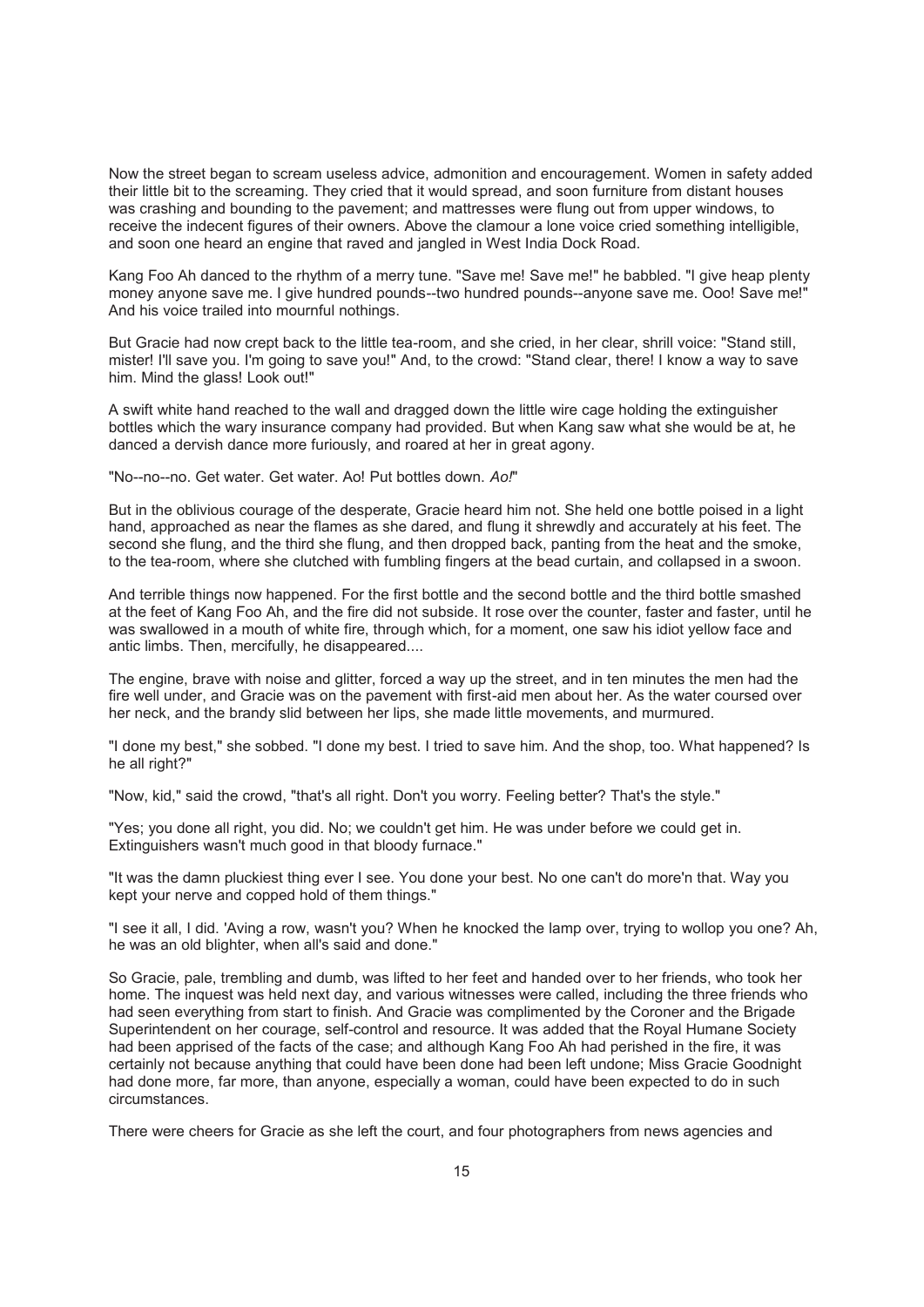picture papers stepped forward with levelled cameras to get lasting records of that glorious, smiling head. The smile in those pictures, which you may find if you hunt up the files, is as strange and inscrutable as the smile of Mona Lisa, though there is that in its pose which seems to say: "Hands off. I'll learn anybody to mess my hair about."

For, now that Kang Foo Ah is out of it, little Gracie Goodnight is the only person in the world who knows that those extinguisher bottles had been emptied of their contents and refilled with kerosene.

 $-(-)$ 

## **Chapter 4**

#### **The Paw**

IT was the maidenly month of April, though it was not to be known in Pennyfields except by the calendar: a season of song and quickening blood. Beyond London, amid the spray of meadow and orchard, bird and bee were making carnival, but here one still gambled and waited to find a boat. Limehouse has no seasons. It has not even the divisions of day and night. Boats must sail at all hours at the will of the tide, and their swarthy crews are ever about. It has no means of marking the pomp of the year's procession. Lusty spring may rustle in the hedgerows; golden-tasselled summer may move on the meadows. In Limehouse there are only more seamen or less seamen. Summer is a spell of stickiness, and winter a time of fog. There may perhaps be those who long to escape from it when the calendar calls spring, to kiss their faces to the grass, to lose their tired souls in tangles of green shade; but they are hardly to be met with. For the most, Limehouse is sufficient. These rather futile green fields and songs of birds and bud-spangled trees are all very well, if you have the limited mind, but how much sweeter are the things of the hands, the darling friendliness of the streets!

It was this season of flower and awakening that was the setting for the most shuddering tale that the Chinese quarter can tell.

It is of Greaser Flanagan, gateman at a docks station, and his woman: how she was stolen from him by Phung-tsin, the Chink, and of Flanagan's revenge.

Now Greaser Flanagan was a weak man, physically and morally flabby. Your strong man fears nothing but himself. The Greaser feared everything but himself. He feared God, he feared the devil, and other men's opinions and their hands, and he feared life and death. He did not fear himself, for he was in the wretched position of knowing himself for the thing he was.

He was not a bad man. He had neither the courage for evil nor the tenderness for good. He was a Nothing. He did not smoke. He seldom swore. He did not drink. But he was a bit of a hop-hoad, and did sometimes hire an upper room in the Causeway, and sprawl his restless nerves on the solitary bed, with a pipe of li-un or a handful of snow, and from it snatch some of the rich delights that life gave to others.

Now narcotised sensibilities are all very well for the grey routine of life. They help you to bridge the gaps. They carry you through the tedium of things, and hold you in velvet and silk against the petty jolts and jars. But when the big crisis comes, the grief of a lifetime... well, that you feel just ten times deeper and longer than the normal person. God! How it bites and stings and lacerates, and bites again, and tears the roots out of you, and creeps into every nerve and tissue of you, and sucks at the bones! How it scalds and itches and bruises and burns the body of you, and colours every moment of thought, and strangles your sleep!

So the Greaser found it. For the Greaser loved his wife with the miserable, furious passion of a weak thing. He loved her to life and death as such men do when they rise to it at all. He only lived when with her. Opium could not give him what even the sense of neighbourhood with her could give him. Of all things in the world he loved only her; his crawling blood only ran warm when she was by.

Which was not as often as it should have been, for she took her departures when and as she chose.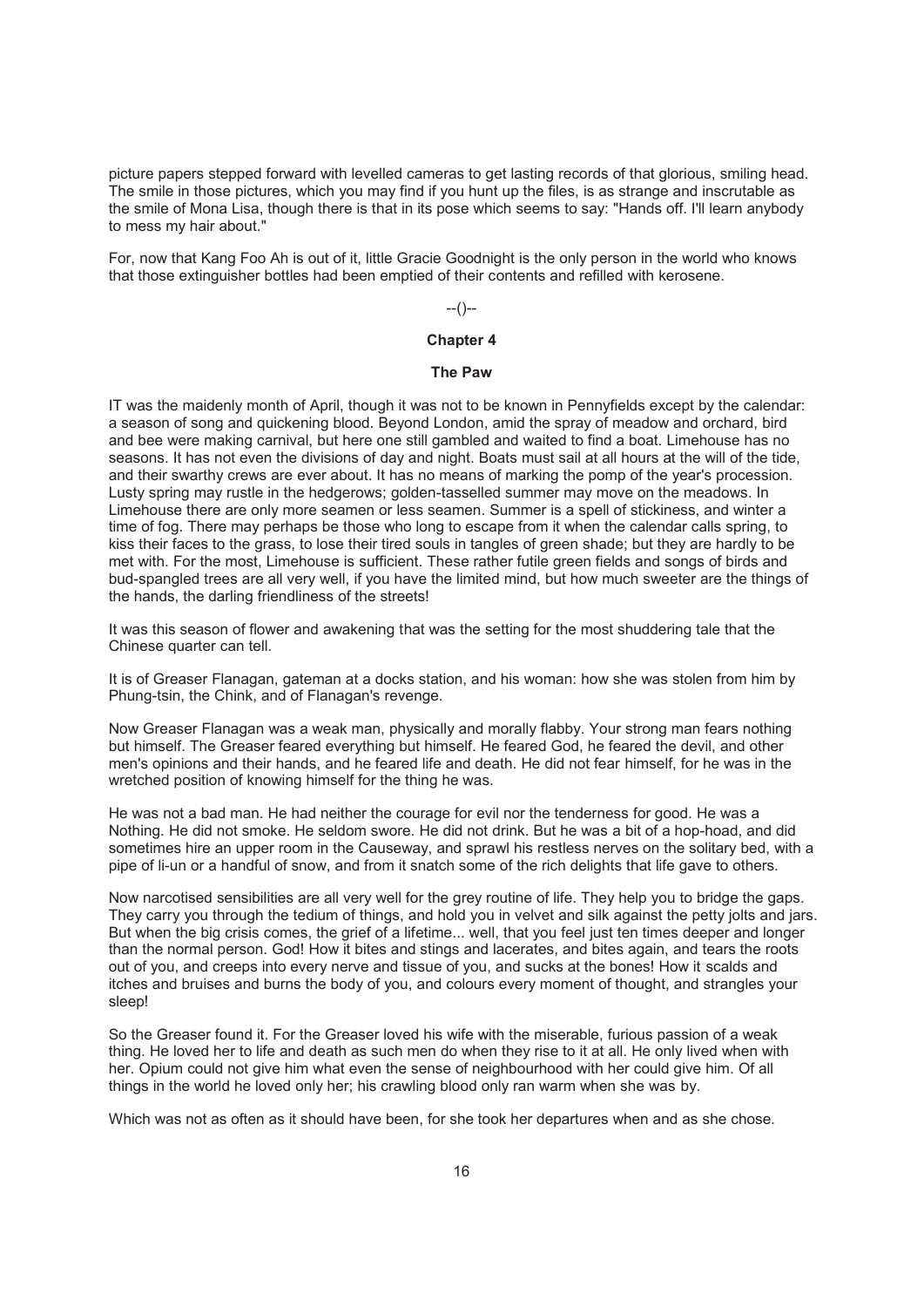Sometimes she would be out for a day, and return in the dark morning, without explanation or excuse.

And suddenly, on a bright Sunday, he lost her for all. She went from him to a yellow man in Pennyfields, leaving a derisive note of final farewell. The brutality of the blow got him like a knife on a wound. Something fouled within him, and for an hour or so he was stupid--a mere flabby Thing in a cotton suit. Then, as his faculties returned, they returned in fevered form. Something had happened. He was a new man--a man with an idea--a fixed goal--a haunting.

The Chinky must be killed. He wanted to kill him, but he knew he had not the pluck or the strength to do it. Did he hate Daffodil, his girl? No; he loved her with a more absurd little passion than before. He wanted her back, but not to harm her. It was the Chinky on whom all his thin rage was directed.

The Chinky must be killed.

The Chinky must be killed.

Round and round his brain it rolled.... Kill the Chink. He realised dimly that his life had now but one purpose, the outing of the Chink. In his slow, untaught mind a dozen snakely schemes uncoiled themselves, but all were impracticable for him. For all his brute ignorance, however, he had, as people of the soil often have, a perception which sometimes leads directly to surprisingly shrewd conclusions, to which the educated mind only comes by steps of thought.

He sat on the edge of a rickety chair, his hands on his knees, his face to the floor; and so he sat, all through that Sunday evening, thinking, planning; now determined, now fearing. But that night he began his work, and in five days it was done.

There had been born to Daffodil and the Greaser a daughter. He had never much noticed the child, for he was not demonstrative, and was not at ease with any children or animals. The three of them had lived in one dirty, bare room in the throttled byway of Formosa Terrace, one room in which they commonly lived, slept, ate and toileted. As he lay on his ragged bed, sleepless, that night, he suddenly saw, clearly, as though the Fates had placed it in his hand, the weapon whereby he should achieve his desire. He dared not do it himself. His limbs had shaken for hours at the mere notion of the act. He was afraid of a fight with the Chinky; and he leapt to a cold, wet terror at the prospect of the Old Bailey and the light cord. But... as this new idea came to him, he lay and shivered with joy; the joy that a craftsman will take in a difficult task skilfully performed. In fifteen minutes it was all planned. It could be done--oh, easy! The result would hurt no one. A few years' detention in a good home for the culprit, and then release under official auspices--nothing of any consequence. He knew well the material he had to work upon--nervous, resilient material, responsive to suggestion, half paralysed by command--and how to work upon it in such a way that nothing could be traced to him. Oh, it was too damned easy, with that material--namely, the fruit of a hysterical, erotic girl and a weedy opium-jolter. He lay and pinched his white face and the limp hair about his mouth, and chortled. He would start now. In the corner of the room farthest from the window was young Myrtle's mattress. He crawled out of bed, stretched himself horribly, and moved over the bare floor to where she lay lost and lovely in sleep. Had the Greaser heard of what he was about to do as the conduct of another, he would have turned sick. But the man was mad, soberly mad. The thought of having the horrid Chinky stark and stiff and bloodless in a day or two was so sweet that it burned all other emotion out of him. Gawd--to think of it! Even now, when Limehouse Church was squeaking one o'clock, perhaps the Chinky's lemon hands were upon the skin of his Daffodil! Now, perhaps, he was stripping her, kissing, with his long, wet lips, all the beauty of white arms and breast, and knowing by now, as well as the Greaser, every bit of that shining body that had been his for eleven years, and still was his--his--his! Gawd! It was suffocating to think about! If he was a strong man--if he could get the throat of the lousy Chinky in his hands, and squeeze the wind out of it! But he had seen him fight, he knew the dexterity of his tactics. That dexterity, however, would not avail against this new scheme.

So he grabbed the thin blanket that covered Myrtle, flung it off, and, before she was awake, half-a-dozen sharp, light blows had fallen on the exposed little form from a switch. Three gasps of surprise, and then a scream of pain tore through the night. Again and again he whipped her, against her screams and struggles. All about the writhing limbs the fang fell, until screams and appeals sank to moans and a fight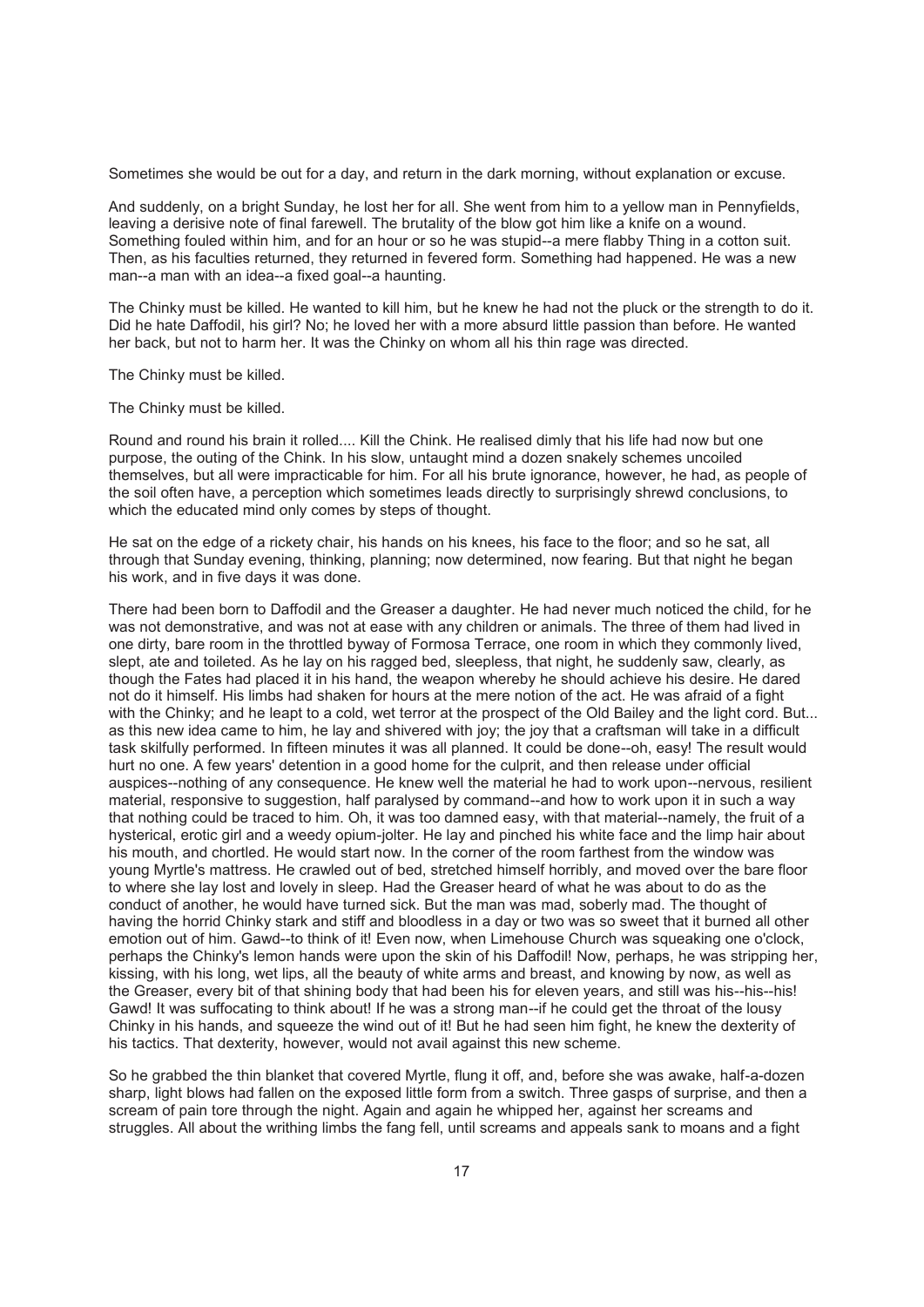for breath; and then a hoarse voice came to her out of the dark:

"Know what that's for?" She had not the strength to force a word, but at a sharp cut she pleaded through automatic sobs.

"That's 'cos yer ma's gone with the yeller man, that is. So now yer know. The yeller man took yer ma away, damn 'im, and I gotter look after yeh meself now. So that'll learn yeh to be'ave yerself--see? Someone ought to stick a knife into that bloody Chink--that's what they ought. Now, hold yer row and go to sleep, else you'll have some more."

As quickly as he had descended on her, he left her and returned to bed, and there he lay murmuring to himself. And when Myrtle, with stifled cries and sobs and chokings, fell at last into a late sleep, it was with terror in her heart, and a voice in her ears that was mumbling: "Someone's gotter stick a knife inside that bloody Chink!"

Next morning he said nothing of the happenings of the night, but he did not go to work. And suddenly he called her to him, and stood her between his knees, and so held her in a vice. For some three minutes he held her thus, staring at her, silent and motionless. The child stood, scarcely supported by the little strength that was in her, like a mesmerised rabbit.

Then a hand concealed behind him shot up savagely at her cheek. She reeled, but made no movement to break away, and as she fell sideways across him, a lean dog-whip curled with a clever crack about her legs. He made her stand up, and caressed her with the whip, letting her cower away, and bringing her smartly back, and then, through her strangled screams and moans, she became aware that he was singing. The tune was a music-hall lilt, and the song was:

"Someone oughter stick a knife--stick a knife--stick a knife--someone oughter stick a knife acrost that bloody Chink!"

On went the merry song, while little supplications, and moans rising to screams, and screams dropping to moans, punctuated it, and with each scream and gasp he suffered a thrill of ecstasy. Then he made her undress, and slashed her round the room, slashed her to a faint, and himself to a whirlwind of profanity, all to the little tune of the Chink. As she dropped in a grey swoon at the window, her eyes closed, her breathing scarcely perceptible, he got the water-jug and flung its contents full over her. A mechanical panting and muscular jerks were the only sign of life; she was now but a quivering organism. But he took her arm and twisted it, and the new shock of pain aroused her to the tune of "Stick a knife--stick a knife--inside that bloody Chink!" She was too weak to make any sound, or to plead for release; and while the Greaser got some cheap whisky from a cupboard, and forced her mouth open, and poured some few drops down, there was a terrible silence where a moment ago had been lunatic screams and the voice of the whip.

Then he dragged her up, and bade her dress, and amused himself with playing the switch about her beaten limbs, still chanting his song; and at last he flung her to a corner, and went out, locking the door upon her.

He had begun his work well. For as she lay there, sick with pain, bleeding and lacerated and quivering, knowing nothing of the reason for this change in the nature of things, but conscious only that it was not so before ma went away, she had in her head a horrible tune that jangled, and would not leave her. It tripped to the racing of her burning pulse, to the throbbing of her scorched body, and to the beating of the dynamo in the gas-station beyond the window:

"Someone ought to stick a knife--stick a knife--stick a knife--someone ought to stick a knife across that bloody Chink!"

What happened during the next four days in that loathly room can hardly be told. Day and night there were screamings and entreaties. Not one night's rest did she know. Sleep for an hour he would give her, and then she would be awakened by a voice singing a familiar song of "Stick-a-knife," and lean hands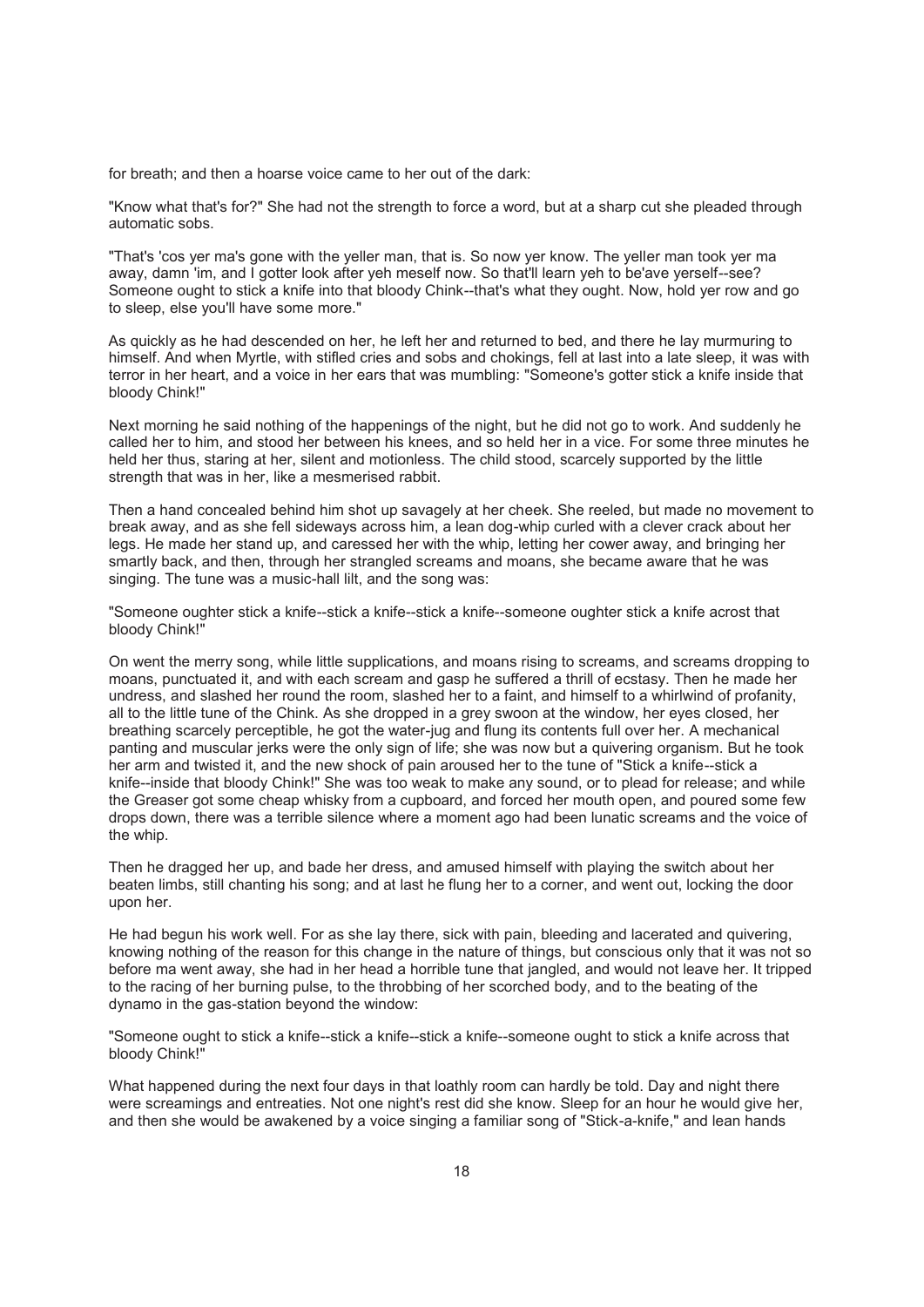that worked horrors upon her rosy limbs.

The lemon-coloured curls and the delicate, light beauty of her, so like her mother, must often have smote him, but he never swerved from his aim, and in a day or two she became an automaton, anticipating his wish, moving at a turn of his head, obedient to his unspoken word. As his idea progressed by these methods he found that the beast that lies in all of us had burst its chain, and a lust of torture possessed him. He seemed to lose himself in a welter of cruelty, yet never lost his sense of direction.

In the intervals of these debauches and the pursuance of his plan, his love-mad heart would be full to sickness for his lost Daffodil, and the beauty of her, and her ways and speech--how thus she would go, and thus, and say so and so. He would awake at night and not find her by him, and his very bones would yearn for the girl who had chucked him for a yellow man. And then he would think upon his plan, and, thinking upon that, he would try to further it; and once the beast of cruelty was loosed again, it would run in him with a consuming pace, until he began to fear that the child would be too overdone for his desire.

At last, on the fourth day, he neared the end. She had been laid across the chair and beaten almost to physical insensibility, and the inevitable reaction on the mind had left her mentally quiescent, blank. He had timed it cunningly. For all his abandonment to the passion of torment, some poison in his blood had led him clearly to his goal; and it was almost with a shriek of glee that he heard her speak after one of those assaults which she had come to regard as normal and to accept without surprise.

"Dad--why don't someone kill the Chink, then?"

He held himself well in hand, and answered casually: "'Cos they're all afraid, that's why."

"No one couldn't kill the Chink, could they?"

"Course they could. Easy. Any afternoon. All them lot goes to sleep every afternoon--Chinky, too, in a dark room. Anyone could kill 'im then. As easy! I'd like someone to do it, that I would. Taking yer ma away from you and me, dammim!"

#### "How'd they do it, then?"

"Why--" He caught her by the frock, and dragged her to him. The physical pain of the four days had left her half animal, and in her face, swollen with tears, was a vacant look with less of intelligent consciousness than a cat's. She did not notice that the hand that pulled her was not cruel, but gentle. "Why, easy he'd do it. He'd go to the Chink's house--the brown 'un at the corner--and he'd slip through the door, 'cos it's alwis open. And he'd creep to the back room where the Chinky sleeps, all in the dark. And he'd *creeeeep* up to the bed. And he'd have the knife in both hands. And he'd bring it down--Squelch!--into the Chinky's neck--so!"

He pantomimed, and noticed with delight that the child's face was drawn, as in one who strives to learn a lesson.

"But why don' someone do it, then, and bring ma back to us?"

"Oh--'cos they're afraid. And 'cos they mustn't--that's why. It'd be murder. Killing people ain't right. Murder's awful wicked."

"Don't you wish Chinky was dead, dad? I do."

"Not 'arf I don't. I'd be a better man if Chinky was dead. It ain't right to say that, but I wish he was. But there... you don't want to think about that kind of thing. It ain't nice. Don't you go thinking about it. And don't talk about it no more. Else you'll get some more of what I just done to yer!"

Next morning, he summoned her, and tore the frock from her, and whipped her again, and tied her to the bed, suspended, so that her feet twisted and just touched the ground. And there he left her till noon. Again and again her aching head would droop, and throw the weight on her arms, and every time she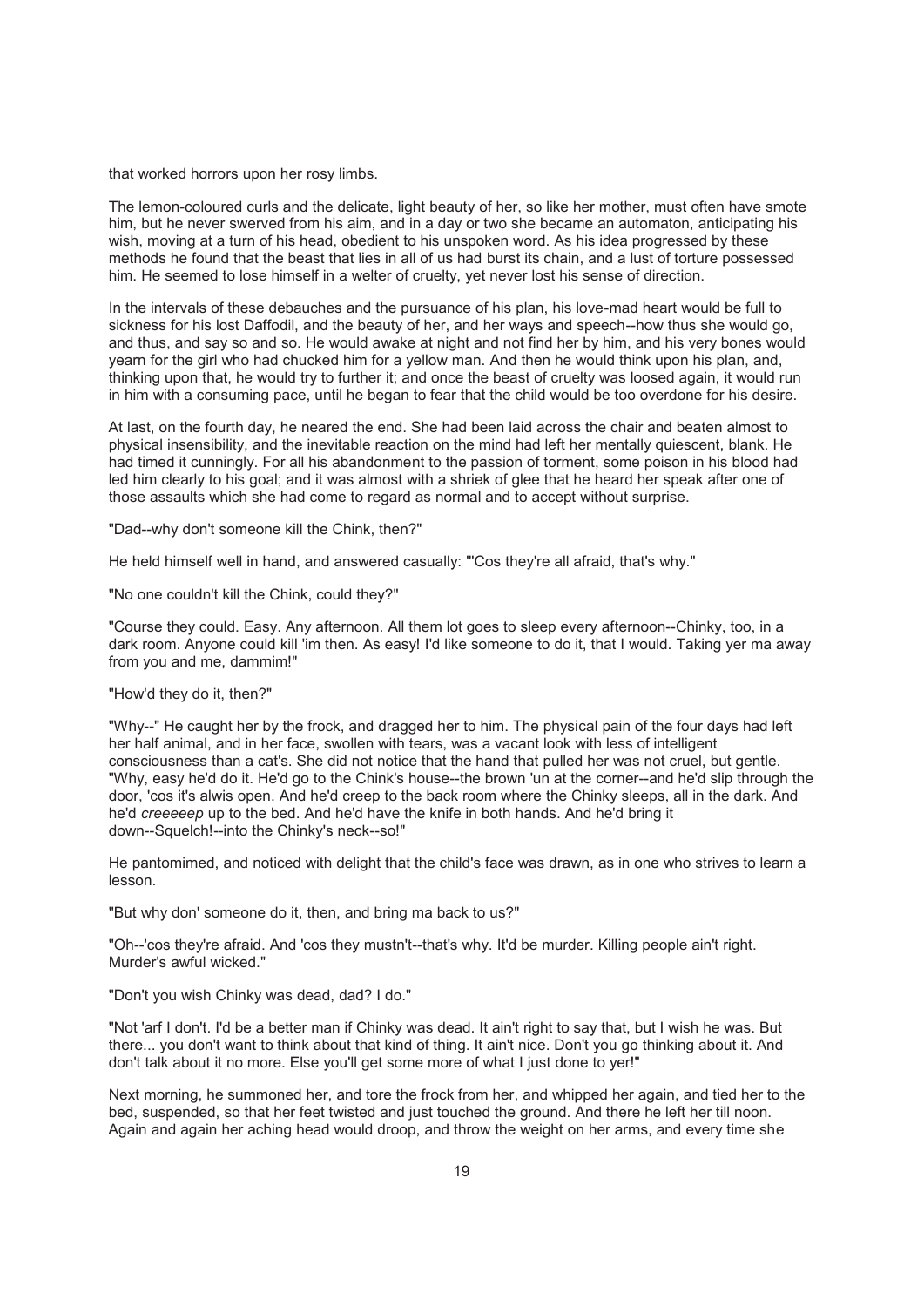raised it she would see, on the mantelshelf before her, a knife that was not there before--a large, lean knife--and a cheap "sticky-back" photograph--a portrait of the Chink. And as she swayed with the sustained torture, in her little brain sluggish thoughts began to crawl, and the golden head was moved to much strange reasoning.

At noon, he returned and released her, and let her dress, and gave her food. At about three o'clock he departed suddenly, leaving the door unlocked. He stayed away for part of an hour.

When he came back, the room was empty, and he had great joy. His heart sang; he flicked his fingers.

He squatted down by the fetid bed, chewing a piece of betel nut, and waited for her.

At four o'clock he heard the chatter of small feet in the passage, and then a little storm of frock and dishevelled stockings burst into the room, slipped and fell, and rose again, and fell yet again on seeing the Greaser's sensual grin. Her face was whipped to a flame, and her breathing was hard. Her hands clutched the breast of her frock.

"Oh!" was the cry she gave, and for a moment she stood transfixed, expectant of an assault. And when it did not come, she ran on:

"Oh, dad, don't beat me, don't whip me.

Daddy, I only run out just to--to do some-think. I done it, dad. I done what they was frightened to do. Dad, aincher glad? I bin and killed him. I bin and killed the Chinky. I done him in, dad. All in the dark. He's dead all right. I put it right in... both hands. Don't whip me no more. I thought it'd bring ma back, p'r'aps. I thought.... Oooh! Don't look like that... dad!..."

His heart leapt. He could have howled with laughter. He wanted to kick his legs on the bed, and roll about. But he veiled all truth, and stared at the child with a face that assumed a grey terror.

"You done... what?" he asked, in slow tones of wonder. "You done... you killed someone.... Myrtle... killed that Chink. Oh--my--Gawd!"

"Yes," she said, with stark simplicity, stupidly fingering a large knife which she had drawn from under her frock. "Yep. I done 'im proper. 'Cos he took ma away from us. Look--here's the knife. I went right in, all in the dark. Mind--it's wet. It went right in. It didn't half spurt out."

"Oh, Gawd," he screamed, acting better than he knew. "Blood. Oh, Gawd!" He sank limply to the bed, his figure a question mark. Then he leapt up, dashed to the door, and rushed, in a cloud of words, to the street, crying hoarsely:

"Oh, Gawd! Police! Police! Someone tell the police. My kid's done a murder. Our Myrtle's bin and killed a Chink. Oh, Gawd. Oh, Gawd. Come in, someone. Someone go in to her. She's stuck a knife in a Chink, and she's playing with it, and it's got blood on it. Oh, Gawd, can't someone tell the police!"

In the space of a minute, Formosa Terrace, at that hour torpid and deserted, awoke to furious life. A small, vivid crowd surrounded him, and he stood at its centre, gesturing wildly, his hair dropping, his face working, as, fifty times, he told his tale.

Then a whistle was blown, and slowly the police came; and some went to Pennyfields, to the house of the Chink, and another took the child, and the sergeant took the Greaser and questioned him. He had it all so pat, and was so suitably garrulous and agitated, that he noted with glee how suspicion fell from him.

Yes, the knife was his; it had been given him at the docks by a Malay. Yes, he did hate the Chink because the Chink had taken his wife, the child's mother; and quite probably he had said that the Chink ought to die. Not the right thing to say, perhaps, but quite likely he'd said it, because he felt like that then. No, he hadn't been to work to-day, but he'd been round at old Benny's most of the morning, and the people downstairs saw him come in about an hour ago. Yes, he had punished the child several times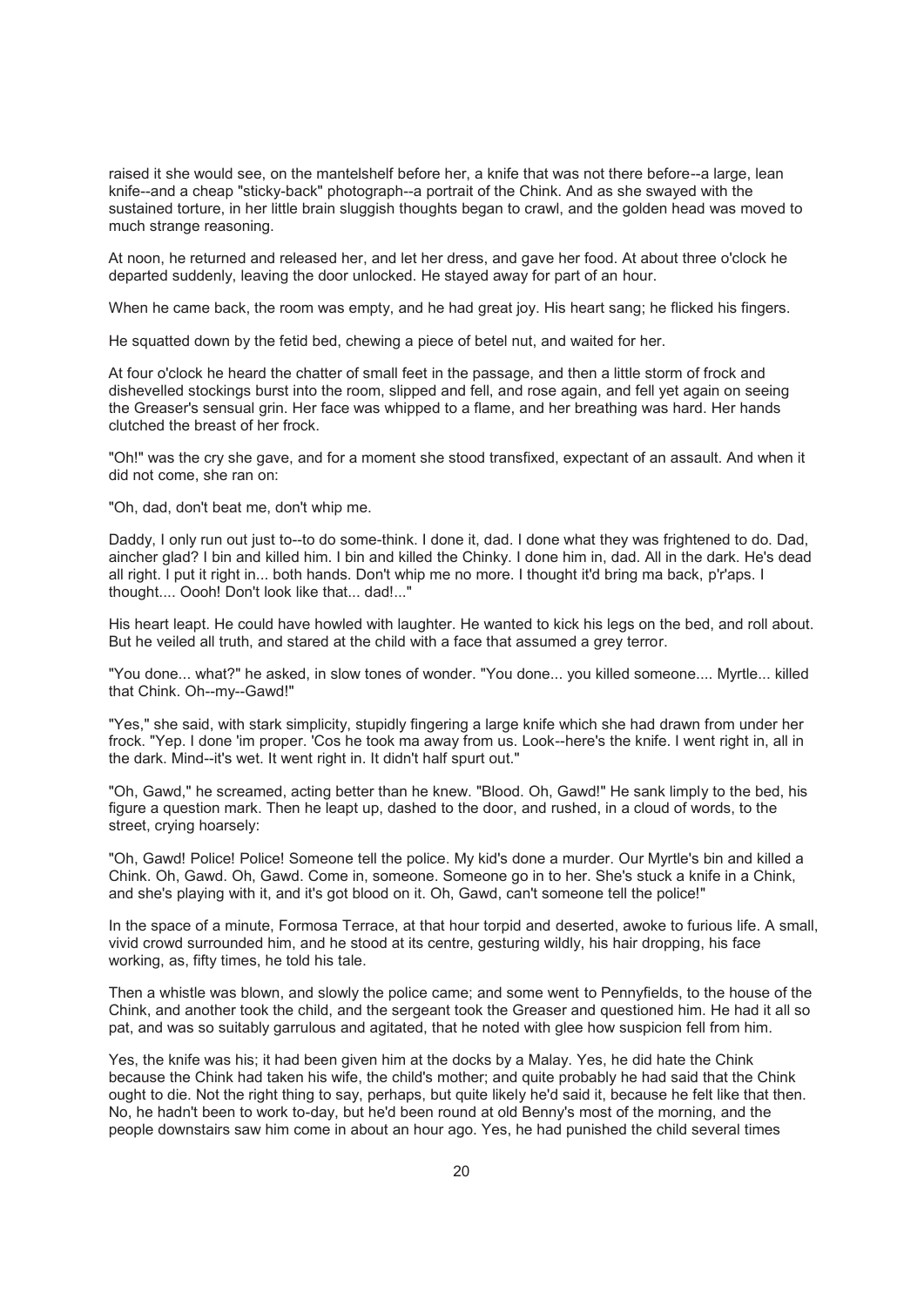lately. Had had to. His missus had gone with the Chink, and left him alone with the child to look after as well as himself, and he couldn't manage her. He'd had to whip her because she was dirty. (He brushed away a well-forced tear.) But if ever he'd have thought anything like this was going to happen, he'd never have left that knife there. Gawd help him if he would. To think that his kid--his only kid--should do a murder. It was awful. What'd he done to deserve two blows like that? His wife gone; and now his little kid to kill someone.... Gawd.

And he broke upon the arms of the supporting constables.

Myrtle and he were taken to the station, the child wondering and a little pleased with the novelty; he with his life's work done, his Daffodil's ravisher put to sleep. His statement was taken again, and he was told that he must consider himself detained with the child, to which he brokenly concurred.

Now there came to the station the officers who had visited the Chink's house, and they made a verbal report of what they had seen.

And suddenly, there burst upon the quiet station a great howl--the howl of a trapped beast, as Greaser Flanagan fell forward over the desk and hammered the floor with his fists.

"Yerss," the constable was saying; "yerss--we bin there. Found the body all right. In bed. Knife wound through the neck--left side. On'y it ain't the Chink. It's a woman. It's Daffodil Flanagan!"

 $-(-)$ 

## **Chapter 5**

## **The Cue**

DOWN Wapping way, where the streets rush right and left to water-side and depot, life ran high. Tide was at flood, and below the Old Stairs the waters lashed themselves to fury. Against the savage purple of the night rose a few wisps of rigging and some gruff funnels: lyrics in steel and iron, their leaping lines as correct and ecstatic as a rhymed verse. Under the cold glare of the arc lights, gangs of Asiatics hurried with that impassive swiftness which gives no impression of haste. The acrid tang of the East hung on every breath of air.

Hardly the place to which one would turn as to the city of his dreams; yet there are those who do. Hearts are broken by Blackwall Gardens. The pity and terror and wonder of first love burn in the blood and limbs of those who serve behind the counters of East India Dock Road or load up cargo boats at the landing-stages. Love-mad hands have buried knives in little white bosoms in Commercial Road, and songs are written by the moon across many a happy garret-window in Cable Street.

Once, in these streets, when the gas lamps glimmered and the night was stung with stars, I heard a tale.

ïïïïïïï

The little music hall near the water-side had just slammed its doors on the last stage hand, and stood silent and dark. Stripped of its lights and noise, it gave rather the impression of last night's beer: something flat and stale and squalid. It seemed conscious of the impression it created; there was something shamefaced about it, as of one caught doing unmentionable but necessary things.

At the mouth of the stage-door passage, illumined by a gas jet which flung a light so furtive as to hint that it could show a great deal more if it would, stood a man and a girl. The girl was covered from neck to foot in an old raincoat. The man wore soiled evening-dress, covered by an ulster. A bowler hat rode cockily on one side of his head. A thin cigar thrust itself impetuously from a corner of his large mouth. Approached from behind, he looked English, but his face was flat, and his head was round. The colour of his skin was a murky yellow. He had almonds for eyes. His hair was oily. He was a half-caste: the son of a Shadwell mother and a Chinese father.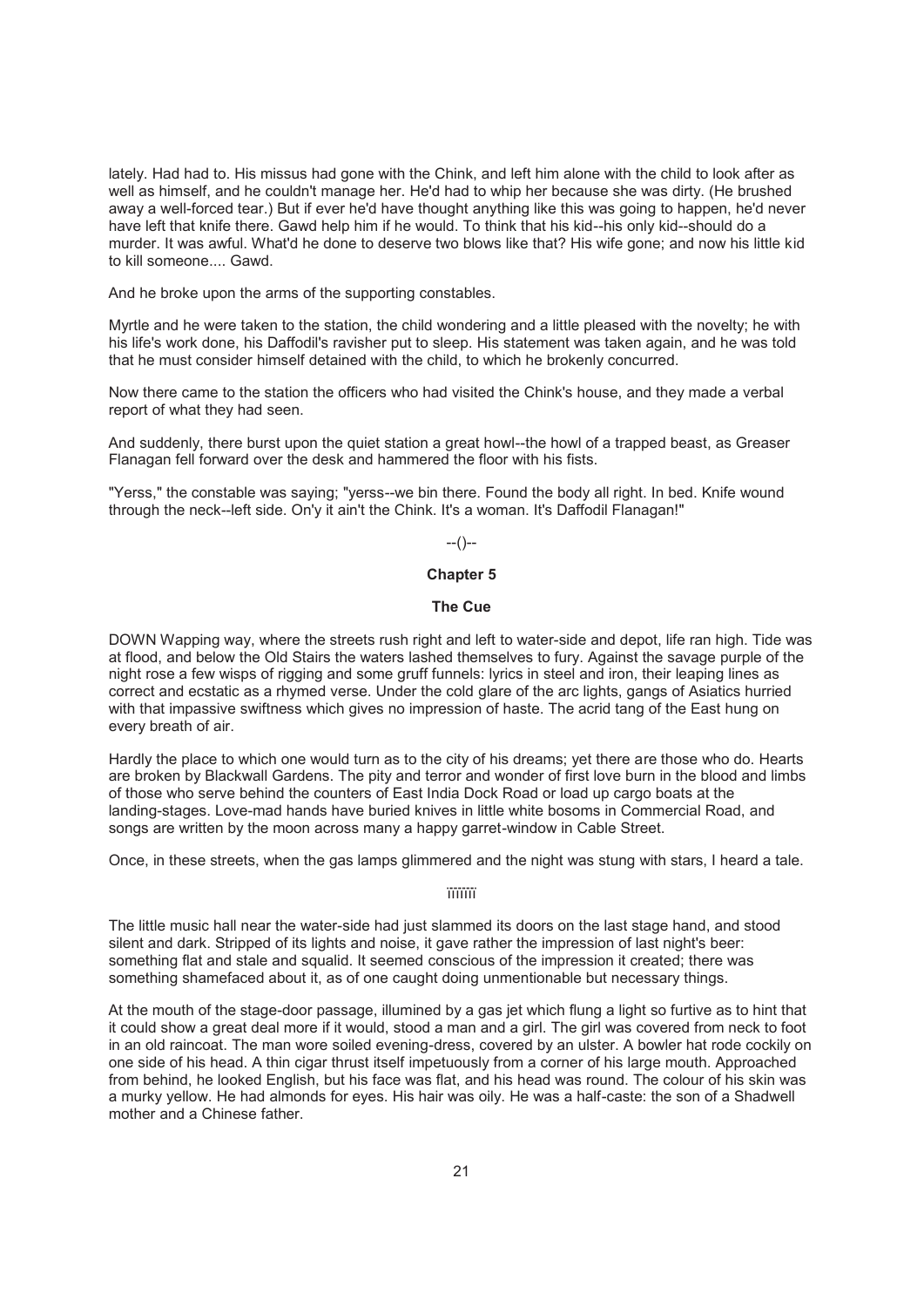He put both hands on the girl's shoulders. He spoke to her, and his face lit with slow passion. She shook her head. She laughed.

"Nit, Chinky, nit. You're a nice old boy, I know, and it was real kind of you to give me all those nice things. But it wouldn't be fair for me to lead you on, y'know. I don't love you. Not a bit. Never did. I've got my boy. The boy I work with. Been with him for five years now, I have. So that's that. And now I must pop off, else the old thing will be wondering what's happened to me."

The half-caste musician glared down at her. He pawed her. He told her, in his labial enunciation, that she was too pretty for music-hall work. He told her that she was a wonderful girl, and murmured: "Sweet, lovely li'l girl. Oh, my beautiful, my beautiful!"

She tittered; and when she moved away he walked by her side, stroking her sleeve. She began to talk conversationally:

"Never mind, old boy. Cheer up. Rotten house to-night, wasn't it? I thought we was going to get the bird, specially when you missed the cue for our change. Oh, and by the way, be careful of those changes, old boy. Y'see, Johnnie's been doing that collapsing trapeze stunt for about five years now, and he always does it to *The Bridal Chorus* music. You want to watch that, y'know; you changed about half-a-tick too soon to-night, and anything like that jars him. See? Well, here's my turning. So long, kid."

But he did not let her go. His tone of casual compliment swiftly changed. He caught her wrists and held them. "I want you! " His straight, flat lips were moist. She drew away; he pulled her to him, bent, swung her from her feet, and crushed her small body against his, bruising her little mouth with angry kisses.

But she raised a sharp hand and pushed him in the face.

"Here--steady on, Chinky!" she cried, using the name which she knew would sting him to the soul. She was disconcerted and inclined to be cross, while half laughing. "Don't take liberties, my son. Specially with me. You're only a yellow rat, y'know."

Something flickered for an instant beneath his long, narrow lashes, and in another instant was gone. He bent again. "O li'l lovely girl.... My dear!" Some beast seemed to leap within him. His hands mauled her with intent cruelty, as though he would break and devour her.

"Don't!" she enjoined. "Chuck it--you look such a silly fool! " She thrust him away, and rearranged her disordered hair. She was not by any means afraid of him; wasn't he only a poor, wretched half-caste? But at the same time she didn't want him; didn't like the odour of his oily black hair which was right under her nose, or the reek of stale smoke that hung about his dress-suit. She skipped out of his reach, and cocked a little finger at him, while she sang, light-heartedly:

"I love you, little yellow bird, But I love my libertee!"

Like a yellow wraith Cheng Brander faded into the night, his face and gait calm and inscrutable. Before him danced the face of Jewell Angell, like a lamp lit by the pure candour of her character: Jewell Angell, the lady partner in the music hall acrobatic turn of Diabolo and Angela.

He walked home, suffering an overmastering desire to hurt this beautiful, frail thing that had called him Yellow Rat. To strike her physically would, he knew, be useless; these fool English did not understand that women might justifiably be struck; and also, Jewell was, by her profession, too hard and sturdy, for all her appearance of frailty, to be hurt by any blow that he could deliver on her body. But there were, perchance, other ways. His half-Oriental brain uncoiled itself from its sensuous sloth and glided through a strange forest of ideas, and Cheng Brander slept that night in the bosom of this forest.

Next evening, as musical director of the dusty, outmoded theatre of varieties, he climbed to his chair, his blinking face as impassive as ever, his hand as steady. Some of the boys in the orchestra had often objected to working under a yellow peril, but he was a skilled musician, and the management kept him on because he drew to the hall the Oriental element of the quarter. He ducked from below, slid to his chair,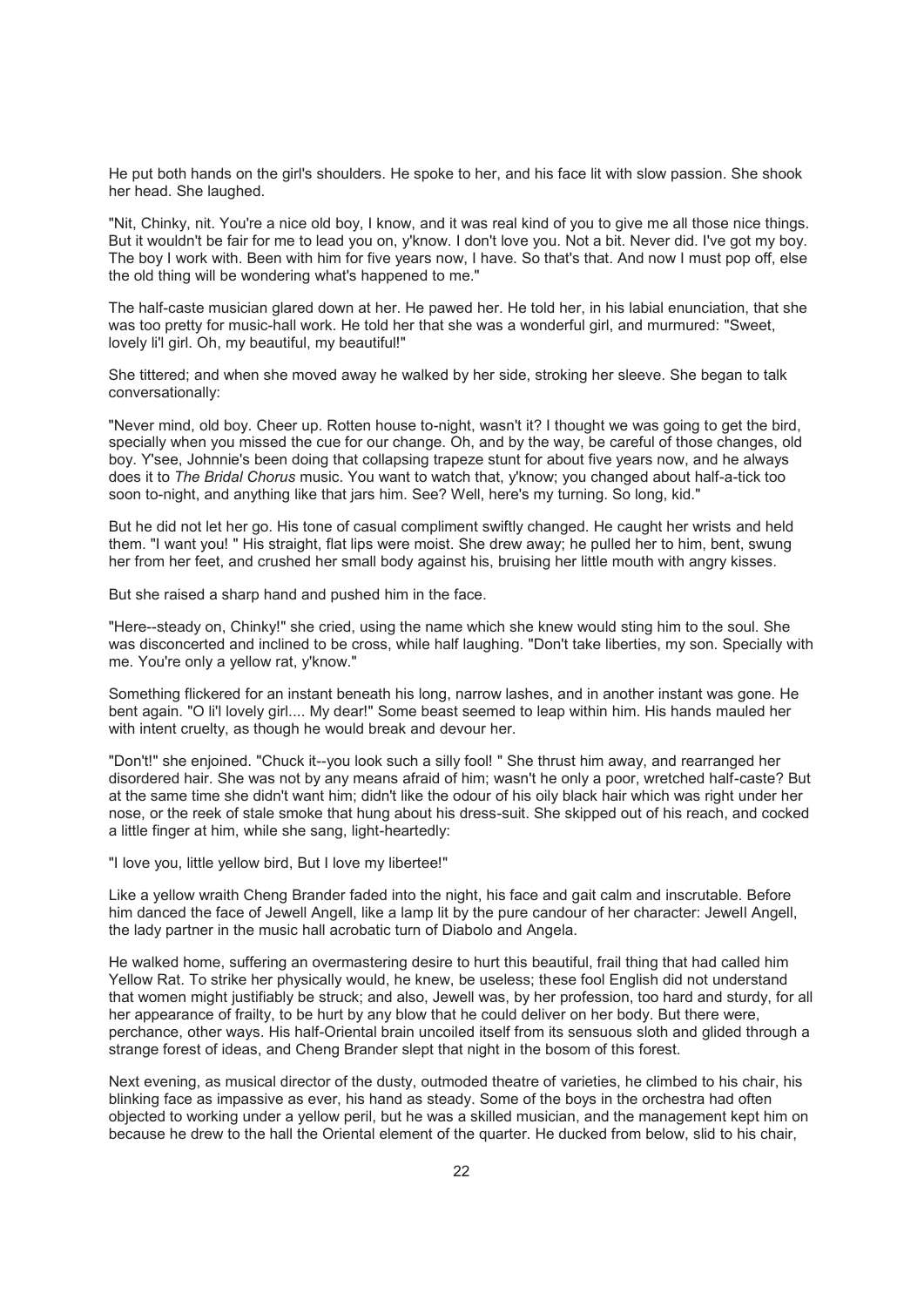and, on the tinkle of the stage manager's bell, took up his baton, tapped, and led the boys through some rag-tag overture.

Diabolo and Angela were fourth call, and at the moment of the overture they were in their dressing-rooms, making up. Their turn consisted of an eccentric gymnastic display, culminating in a sensational drop by Diabolo from a trapeze fixed in the flies to a floating trapeze on the stage. The drop involved two somersaults, and the space and the moment must be nicely calculated so that his hands should arrive in precise juxtaposition with the swing of the lower trapeze. Every movement in the turn and the placing of every piece of property was worked out to the quarter-inch. The heightening or lowering of either trapeze, by the merest shade, would make a difference in the extent of his reach and might turn the double fall into disaster. Everything being fixed in the usual way--and he always personally superintended the fixing of his props--Diabolo knew exactly when to fall and how far to swing out. He would wait for *The Bridal Chorus,* catch the tact of the music in his pulses, and the rest was automatic, or, at any rate, sub-conscious. On the first note of a certain bar, he would swing off and arrive a second later, on the lower bar. For five years he had done the trick thus, and never once had he erred. It was as easy as stepping off the pavement; and so perfectly drilled were his muscles and nerve centres that he got no thrill of any kind out of his evening's work.

The call-boy shot a bullet head through Diabolo's door, and cried for band parts. They were flung at him--band parts composed of a medley of popular airs. He returned ten minutes later.

"The Six Italias are on, sir."

"Right-o!" said Diabolo, and descended the stone stairs. In the wings he met Jewell, and they moved round the front cloth, before which a girl was snarling and dancing and divulging the fact that her wardrobe was of the scantiest. They moved among their props, pulling at this, altering that, and swearing at the stage hands, who accepted curses as other men accept remarks about the weather.

"Hope that yellow pussy'll get your changes a bit smarter to-night," said Jewell. "Did I tell you the little perisher's been after me? Yep.... Fancy thinking I'd take him on! Fresh little greaser! Mauled me about, too. I pretty quick dropped it across him, you bet."

"Good," said Johnnie. "I'll pull his yeller face to bits if he comes round you while I'm about. Tell him from me he'd best stop trifling with suicide. Better ring through, p'r'aps, and tell him to follow our marks on the score. Here--Fred--ring the band, will you, and tell him Diabolo and Angela want him to watch out for their cues, 'cos he mucked 'em last night. Tell him we change to Number Five directly I'm up the rope."

They drew back to the wings as the seriocomic girl kicked a clumsy and valedictory leg over the footlights and fell against the entrance curtain. They heard their symphony being blared by the brass, and then, with that self-sufficient, mincing gait traditional to the acrobat, they tripped on.

It was a poor house--a Tuesday night house--thin and cold. They did not go well; and while Diabolo was doing the greater share of the stunts, Jewell stood against the back-cloth, with arms behind her in the part of the attendant sprite. From there she was looking into the bleak, blank face of Cheng Brander, and she thought that a baboon might wag a baton with as much intelligence. His attitude in the chair was always the same: negligent, scornful. He saw nothing from his Olympian detachment, looked at none of the turns, smiled at none of their quips, but leant back in his chair at a comfortable angle, his elbow resting on the arm, his wrist directing the beat of the baton, his glance fixed either on the score or wandering to the roof.

Following a brilliant display of jugglery with Indian clubs, Johnnie bowed and danced himself up-stage, whence, by a pulley-rope, he was hauled to the flies. Jewell mouthed at the stage manager in the wings. The stage manager spoke through the telephone, and Cheng Brander, bending to the receiver, listened:

"Number Five," said the voice to Cheng Brander.

"Number Nine," said Cheng Brander to his men.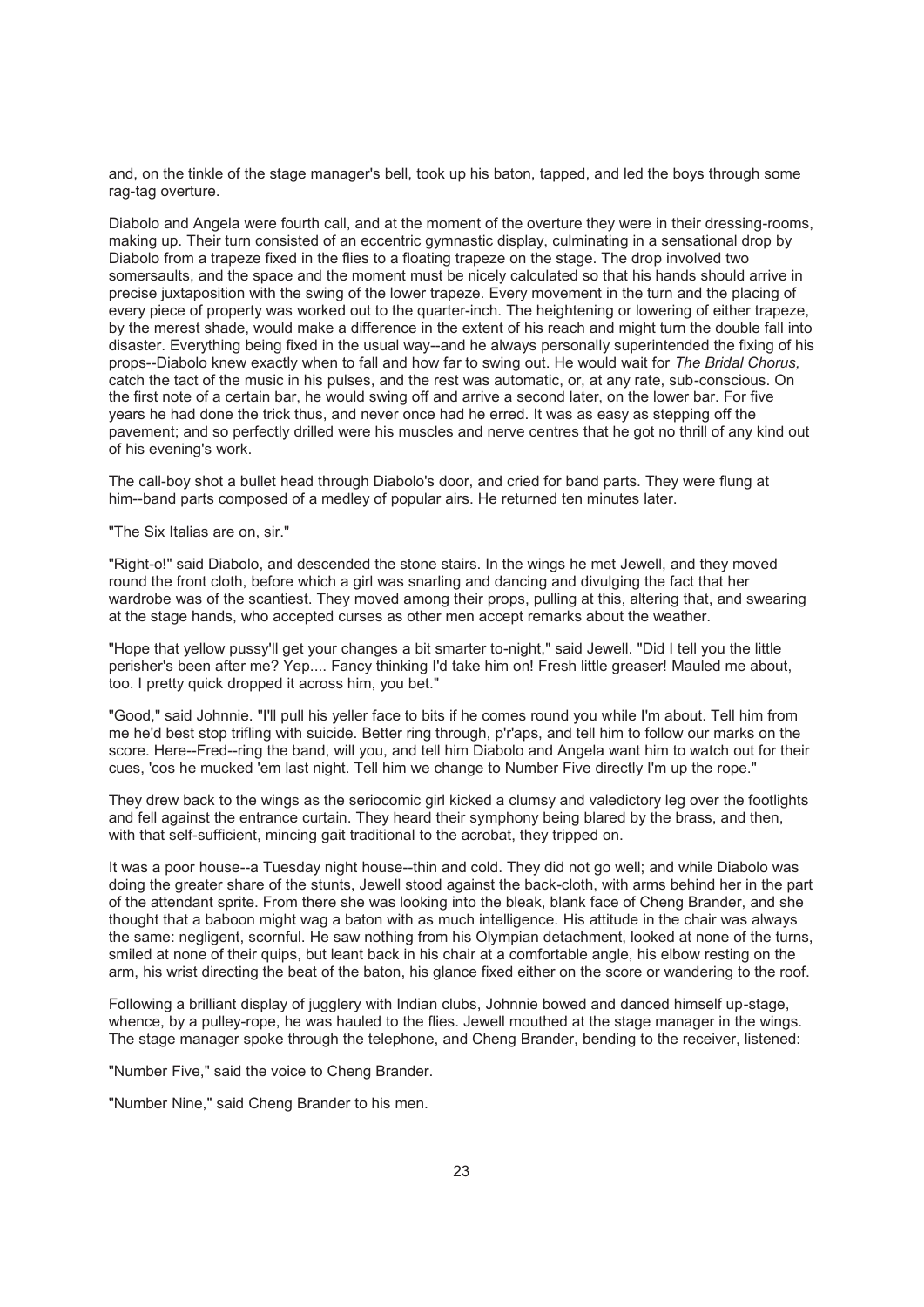"One! Two! Three!" cried the voice of Johnnie from the flies. The audience could just perceive his head, as he swung by the legs from the upper trapeze.

"Number Nine," Cheng Brander had said, and the band blared, not *The Bridal Chorus,* but *Stars and Stripes.* Johnnie was swinging in rhythm to a melody with which he was so familiar that he was expecting it before a bar was to be heard. He was anticipating the beat of *The Bridal Chorus,* and the muscles of his legs had, of their own accord, slacked their hold on the bar in readiness for the exact moment of release, when his ears told him of a mistake. Something was wrong somewhere--something--something.... In a fraction of a second he realised that the beat of the music was not the beat to which his nerves were keyed. In a fraction of a second he tried to recover, to check the incipient fall. But his nerves, thrown out of gear by this unexpected rhythm at such a moment, failed to respond. The trapeze swung forward. His hands clutched air. His legs went limp. He came down on his head. One heard a muffled blow as of something cracking.

A short, sharp gasp came from the house. Cheng bent forward and peered across the lights. The curtain fell, and the house rose, sick and disquieted. As it fell, the woman rushed down-stage, and bent with fond hands and inarticulate cries over the body of her boy.

"The man's dead," said Cheng. "The show's stopped. Play them out with *The Chinese Patrol."* He raised his baton, and his face was grave and inscrutable, save for a tiny flickering at the yellow eyelids, which told that he was very, very happy.

--()--

### **Chapter 6**

#### **Beryl, the Croucher and the Rest of England**

IT is an episode in the life and death of Beryl Hermione Maud Chudder and of Croucher Stumpley, and it is told because it is beautiful, and because the rest of England arose in its fat, satin'd, Bayswater wrath, and called it beastly. Horrid things have to be told with it, as with all tales of Limehouse; but hear the story, if you will, and be gentle, be pitiful.

The Croucher, known also as the Prize Packet and the Panther, was only a boy, just nineteen; and when he quitted the ring one Saturday night at Netherlands, after a heavy and fast fifteen rounds, in which only the gong had saved his opponent from the knockout, it was with a free mind, careless of the future, joyful in the present. He had no fight in view for another two months; therefore he could cut loose a bit, for, in wine or want, he was always gay. There had, then, been drinks after the fight--several; but it was the last that did the trick--an over-ripe gin. It had made him ill, and he had slouched away from the boys to be ill quietly. Now he wanted something to pull him together again, for he thought--as one does think after three or four--that five or six might do the trick; so behold him, at ten-thirty on this Saturday night, loafing along East India Dock Road, and turning into Pennyfields. From Pennyfields he drifted over West India Dock Road, passed a house where a window seemed deliberately to wink at him, and so swung into that Causeway where the cold fatalism of the Orient meets the wistful dubiety of the West. Here he was known and popular with the Chinkies, for he was a quiet lad, with nothing of bombast, and liked to talk with them. Besides, he was famous. He had knocked out Nobby Keeks, the Limehouse Wonder, and had once had Seaman Hunks in serious difficulties for ten rounds, though matched above his weight; and altogether was regarded as a likely investment by the gang that backed him.

In the Causeway all was secrecy and half tones. The winter's day had died in a wrath of flame and cloud, and now pinpoints of light pricked the curtain of mist. The shuttered gloom of the quarter showed strangely menacing. Every whispering house seemed an abode of dread things. Every window seemed filled with frightful eyes. Every corner, half lit by the bleak light of a naked gas-jet, seemed to harbour unholy things, and a sense of danger hung on every step. The Causeway was just a fog of yellow faces and labial murmurings.

The Croucher entered the little bar at the corner. The company was poor: two bashful Chinkies and two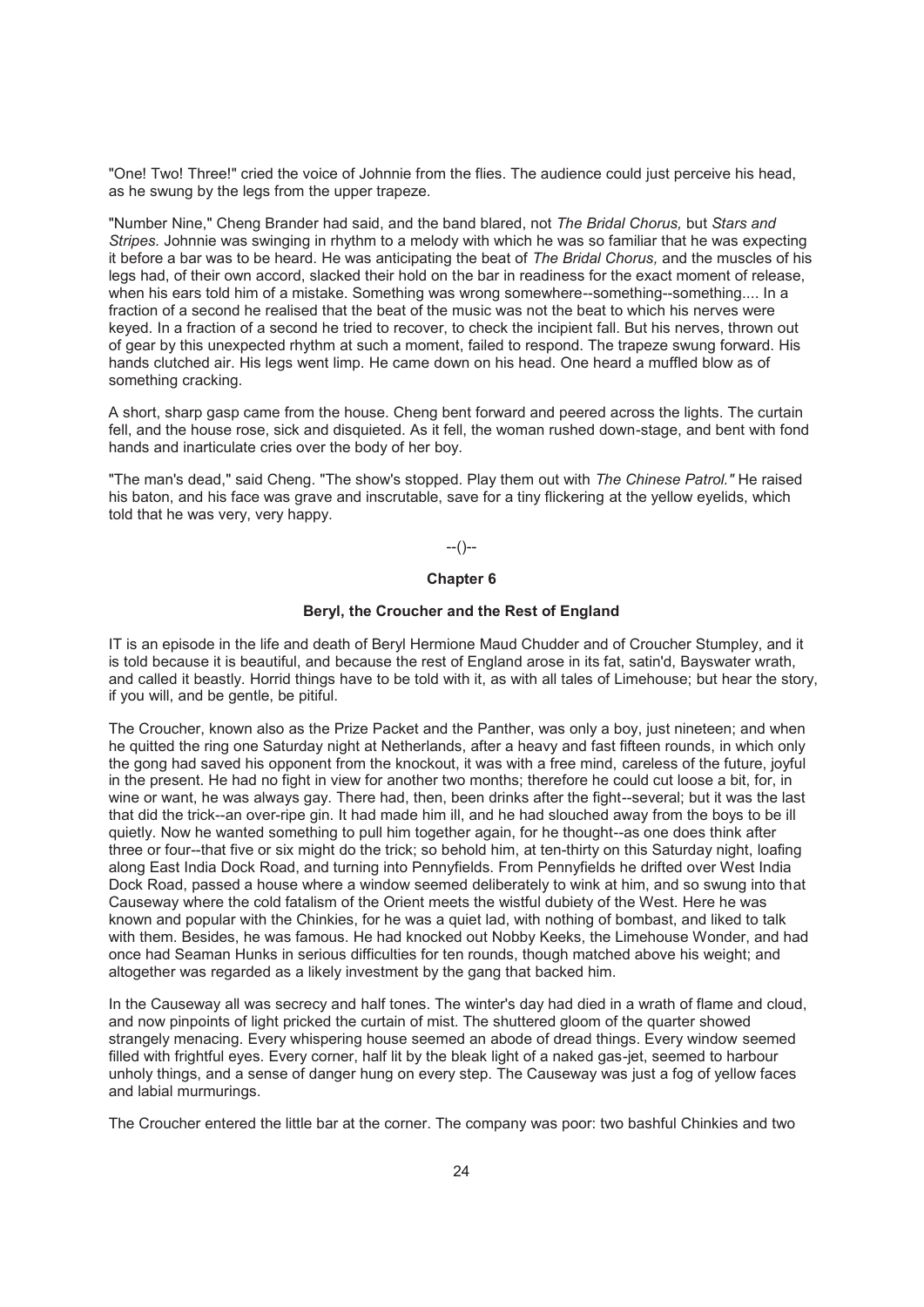dock drunks. As he strode in, one of the drunks was talking in tones five sizes larger than life. The landlord was maintaining his reputation for *suaviter in modo* by informing him at intervals that he was a perfect bloody nuisance to any respectable house, and the sooner he drank up and cleared and never came near his bar again, the better; while his pal attended to the *fortiter in re* by prodding him repeatedly over the kidneys.

"Well, if yer want a woman, have a woman, and shut up about it."

"Aw right. I'll give ten bob for one to-night--there!" And with a proud hand he jumped a half-sovereign on the table and caught it.

The Croucher had a brandy, and followed the conversation without listening. He was, as he said, off-colour. Bad-tempered about everything, like, and didn't know why. Everything was all *right.* But... well, he just felt like that. He wanted something to happen. Something new. His thoughts swam away like roving fish, and came back suddenly, as the roaring of the two drunks dropped. It was one of the Chinks who was talking now, in a whisper:

"Ah said get you one for twelve shillings."

The drunk thrust up a distorted jaw and stared at him. The stare was meant to be strong and piercing; it was merely idiotic.

"What's she like?"

"Dark. Heap plitty."

"Give you ten bob."

"No. Twelve shillings. Nice gel."

"Where's she come from? How long you had her?"

Now the Croucher pricked up his ears and butted in. He had an idea. Here was something that might amuse him for a bit, and take off that sickish feeling. A nice girl.... Good fun. Yes, rather. He had wanted something fresh, some kind of excitement to stir things up a bit. He felt better already.

"'Ere, Chinky," he called. "Leave that blasted drunk and come over here. Got somethink for yeh."

The blasted drunk got up, by a grip on the Chink's coat tail, and mentioned that he'd show kids whether they could insult a perfly respectable sailor by... He then saw that the kid was the Croucher, and his mate pulled him back, and he slid off the seat and was no more heard of.

"Look here, Chinky," murmured Croucher, "I'll... what you going to have? Right-o. Two brandies, quick.... Is this all right, this gel?"

"Sh! Les. Always all light with Wing Too, eh?"

"Well, listen. I'm on to that. See?"

Wing Foo slid aside, and conferred with his fat yellow friend.

"All light," he agreed, returning to the Croucher. "You come 'long now, and see her. You have my room, les."

The three slid into the Causeway together. The air was busy with the wailing of a Chinese fiddle. All about them was gloom; twilit shops; snatches of honeyed talk; fusty smells; bits of traffic; seamen singing. They crossed the road, slipped Pennyfields, and came to the house set with its back to the corner whose single window had winked at the Croucher a few minutes past.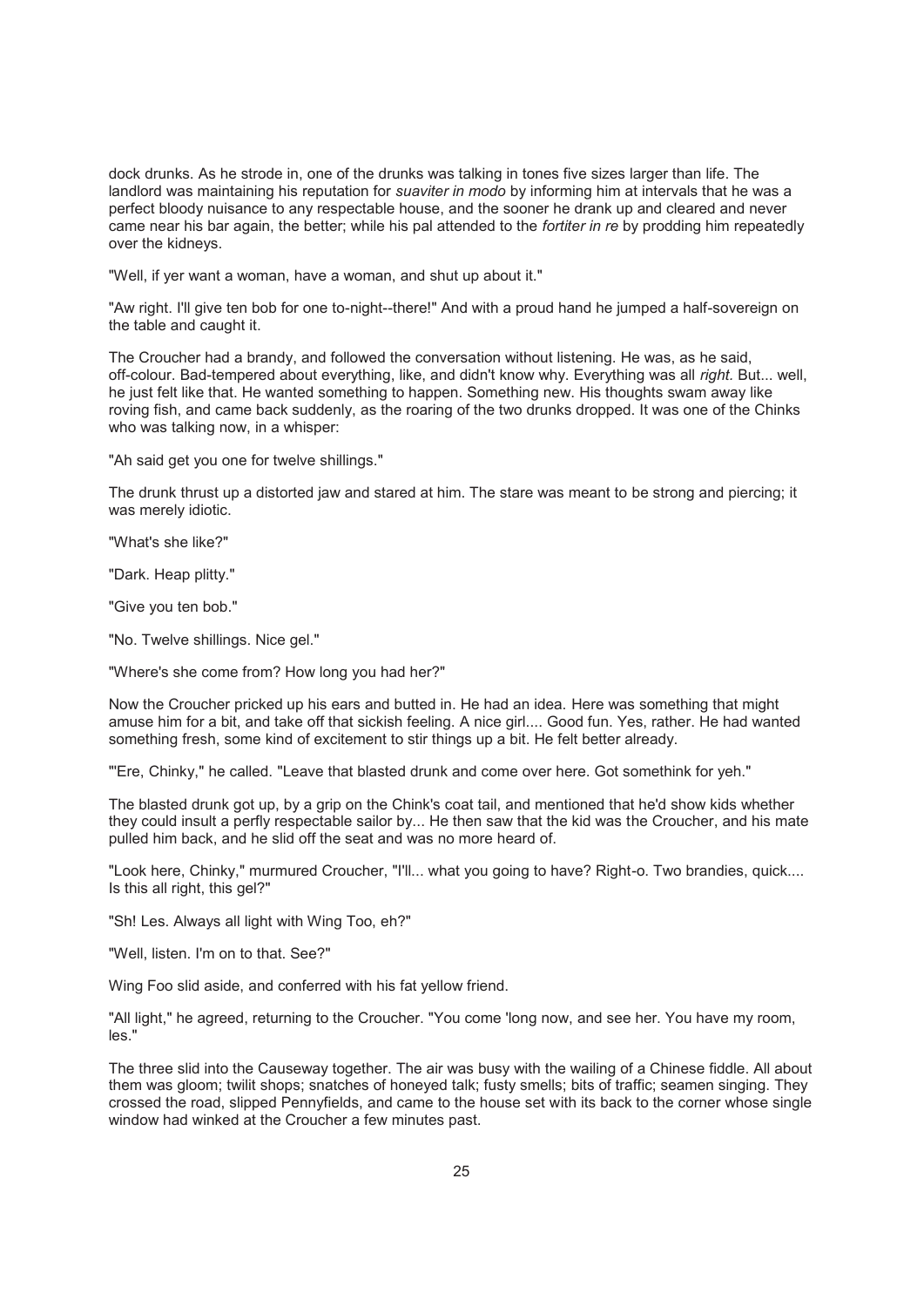The door yielded at a push, and they entered the main room, lit by a forlorn candle. The elder Chink extended a fiat hand. The Croucher filled it with thirty pieces of silver, and the bargain was made. One of them disappeared, and a moment or so later the purchase appeared at the foot of the stairs which led from the fireplace. On seeing the Croucher her colour grew, and she gave a quick gasp of surprise which was unnoticed by the Chinks. But the Croucher caught it. Beryl Hermione Maud was dark and just fourteen; a neat little figure, not very tall for her age, but strangely intuitive, over-ripe, one might say. Morally, she had grown too fast. Though only fourteen years were marked in the swift lines of her form, in her face were all the wisdom and all the tears of the ages. She was one of those precocities which abound in this region. She had a genius for life, for divining its mysteries, where others wait on long years of experience. Her father had said that she was a fast little bitch because she stayed out late and lengthened her skirts, and he threatened to wallop her if she didn't behave herself. She then made the mistake of assuming that this new dignity afforded her the protection of maturity, and proceeded to further liberties. Her father made haste to shake her belief in this idea, and to remind her that she was only fourteen, by turning up those lengthened skirts and giving her the spanking she deserved. This so exasperated her that she ran away from Tidal Basin, and here she was with the yellow men.

She really was a dainty production. Not beautiful in the Greek sense, for there is nothing more tedious than the Greek idea of beauty and proportion. Beryl Hermione Maud's beauty was more interesting; indefinite, wayward. The features were irregular, but there was some quality in the face that called you back. To look into it was to look into the solemn deeps of a cathedral. Only the lips held any touch of grossness. Her skin was translucent and fine. Her thick loaded curls tumbled to her neck. Her glances were steady and reticent, and in her movements was the shy dignity of the child.

The Croucher was fairly drunk by this time, but he was sober enough to look at her and discover that she was desirable, and had great joy to give to men. He swayed across to her, and put his steely arms about her white neck. She greeted him with a smile, and remained limp and passive under his embrace, her face lifted, expectant. A shudder ran about her of delight, fear, and wonder. He was about to seal the bargain with an unholy kiss when through the hush of the hour came the crack of a revolver shot.

All started. A moment later came a great shout, and then a babble. There was chorus of many feet. The noise swelled to a broad roar, the feet came faster.

Smack! came a stone at the window, and a trickling of broken glass. The Croucher swung away from Beryl Hermione Maud and looked out. A man, his whole body insane with fear, was running to the house; behind him was a nightmare of pursuers. Five seconds, and he was at the door. Without knowing why, the Croucher pulled it open. The man collapsed in the little room. The Croucher shut the door.

#### "Good Gawd, the ol' man!"

"Let yer old dad in, boy! Gimme a chance!... Oh, Gawd. They nearly 'ad me. I done a murder. Just 'ad time to run. Old Borden told me you'd gone with the Chinks. 'Elp me, boy, 'elp me. Don't let 'em git me. They'll 'ang me. *'Ang* me. Oh, Christ--they're *coming!"* His voice rose to a scream. "Don't go back on me. Gimme a chance to hide. Keep 'em back while I get wind. I can't run no more. Go out, and 'it 'em, boy. You can. Stand by yer dad!"

But the Croucher was not wanting these appeals. Already he had dragged the old man up, and sat him in a chair. Now there was a fury of police whistles spurting into the night like water on a fire. The anger of the streets came to them in throbbing blasts. The Croucher slipped to the window. From under his coat he drew a Smith-Wesson. The old man stretched a stupid hand.

#### "D--d--d--don't! Don't shoot 'em. Fight 'em!"

"Blast you--and shut up!" snapped the Croucher. "It's all right. It'll just stop 'em. It's blanks."

He raised the gun to the broken pane and fired, twice. It did stop 'em. It wasn't blank. It was ball.

The leading officer went down and out. The next man took his bullet in the thigh. Both tumbled ridiculously,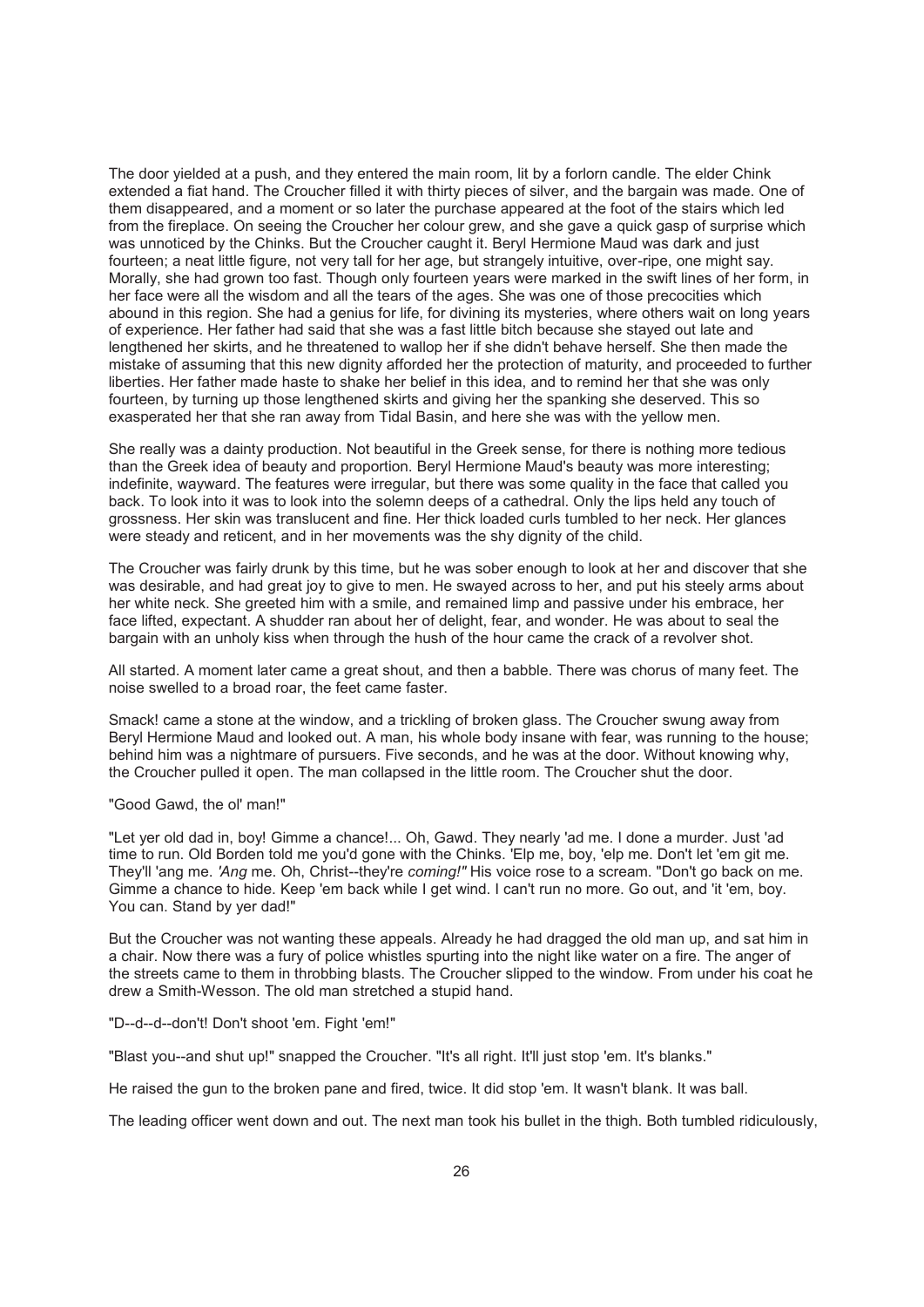and the crowd behind gyrated on them like a bioscope "comic." Those who were able sorted themselves out and ran zealously home. The others remained to struggle and to pray.

"Bloody fool!" cried the old man. "You done it now. Oh, Christ. We both done a murder now. Gawd 'elp us!"

"Damn good job!"

Stumpley, the elder, collapsed in his chair again, his face white and damp with sweat. The Chinks waited, as ever, impassive. The Croucher stood out, alert, commanding.

"Bolt the door," said the Croucher.

"Clamp the windows," said the Croucher.

"Light the lamp," said the Croucher.

The door was bolted, the windows clamped, the lamp lit. The four men regarded one another. Behind them, in the shaking shadow, stood Beryl Hermione Maud. Then the Croucher saw her. "Send the girl upstairs," he said; and she went.

It was a curious situation. The Chinks didn't give a damn either way. They were all in for a picnic now--or something worse than a picnic--if there is anything worse. Life or death--it was all one to them. The old man had killed someone; he would be hanged. The boy had killed someone; he would be hanged. They would be charged with harbouring, and facts about the little girl, and about other business of theirs would come out. So, as there would be trouble any way, they were quite prepared to take what came. Then there was the old man, palsied with fright, hoping, anticipating, hysterical and inarticulate. Then there was the Croucher, in love with life, but game enough to play his part and keep his funk locked tightly inside him. Finally there was the girl, who--but what she felt is but a matter for conjecture. So far, she had shown about as much emotion as any girl of her age shows when the music-teacher arrives. The others took a clear attitude on the situation. She was a dark horse. Indeed, she might just as well not have been there, and, so far as the men were concerned, she was not. She was simply forgotten.

They sent her upstairs and left her, while they argued and fought and barricaded. But she must have thought hard and lived many hard years during those two days of the Swatow Street siege, when she waited in the upper room, forlorn and helpless.

Presently one of the Chinks retired and came back with two revolvers and a small tin box.

"Guns," he said simply.

"Gimme a shot o' dope," slobbered the old man. "Gimme a jolt, Chinky."

The Croucher stared at the guns. "Oh. Going to 'ave a run for yer money, old cock? Well, we're all in, now. Only a matter o' time. They're bound to win in the end. Tip out the bunce, old sport. Ball, all the time. If they're going to take me alive, they'll lose half-a-dozen of their boys first. They're all round the back now. I 'eard 'em. We can't get out. It's rope for me and dad. And it's a stretch for you two. Round to the back, you Chinky. Keep the window and the door. Good job I'm drunk. You--up to the back window. Watch for ladders. We'll show 'em something."

He did. You will recall the affair. How the police surrounded that little Fort Chabrol. How the deadly aim of the half-drunk Croucher and the cold Chinkies got home on the Metropolitan Police Force again and again. How the Croucher worked the front of the house, which faces the whole length of the street, and how the Chinkies took the back and the roof. How the police, in their helplessness against such fatalistic defiance of their authority, appealed to Government, and how the Government sent down a detachment of the Guards. You will recall how, in the great contest of four men and a girl *v*. the Rest of England, it was the Rest of England that went down. The overwhelming minority quietly laughed at them. Of course, you cannot kill an English institution with ridicule, for ridicule presupposes a sense of proportion in the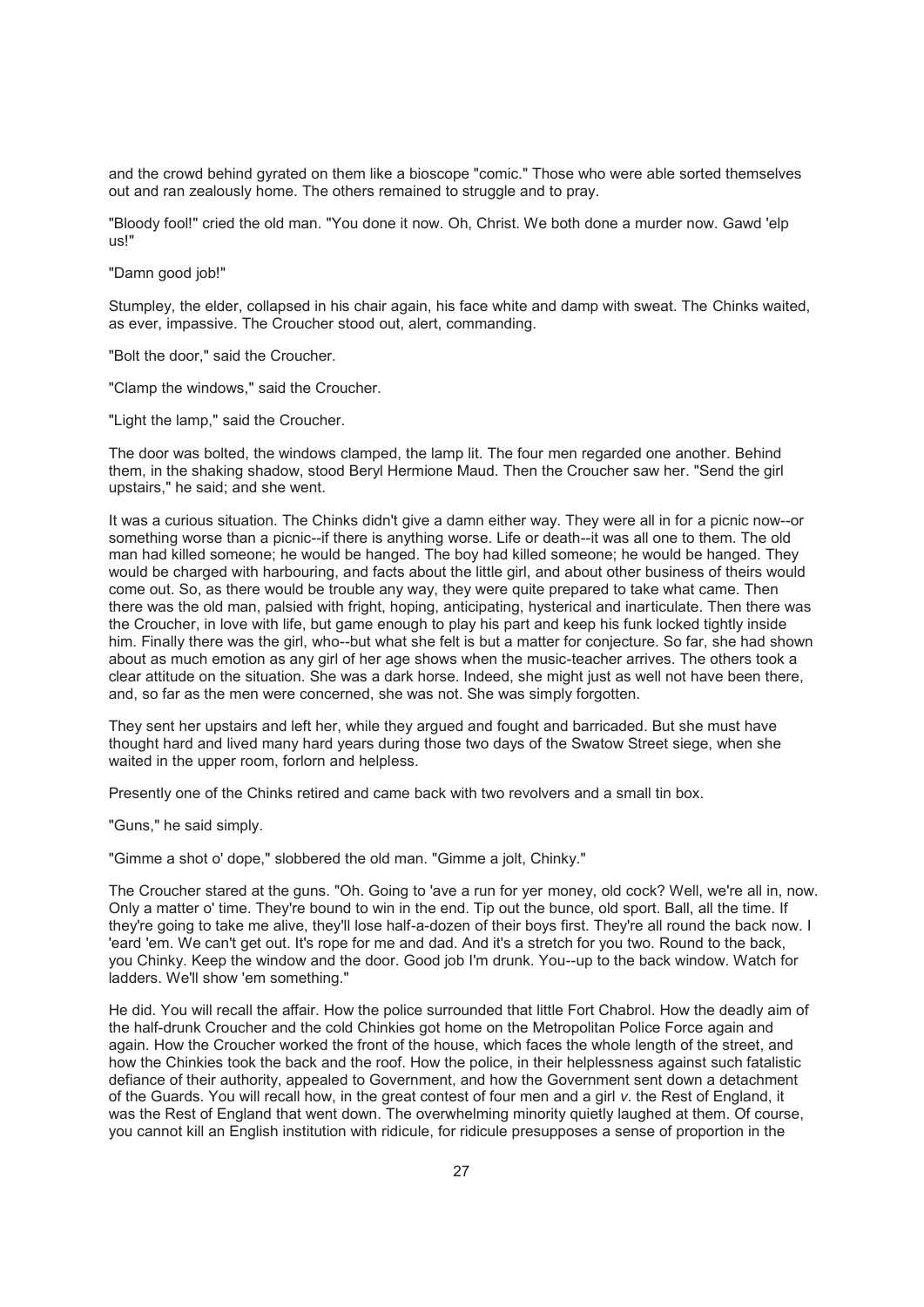thing ridiculed; but there was another way by which the lonely five put the rest of England to confusion.

It was all very wicked. Murder had been done. It is impossible to justify the situation in any way. In Bayswater and all other haunts of unbridled chastity the men and the girl were tortured, burnt alive, stewed in oil, and submitted to every conceivable pain and penalty for their saucy effrontery. Yet somehow, there was a touch about the whole thing, this spectacle of four men defying the whole law and order of the greatest country in the world, that thrilled every man with any devil in him.

It thrilled the Croucher. The theatricality of it appealed irresistibly to him. Just then, he lived gloriously. While old Stumpley snivelled and convulsed, he and his Chinks put up a splendid fight. Through a little air-hole of the shuttered window Croucher wrought his will on all invaders, and when the Guards erected their barricade at the end of the street he roared.

*Zpt! Zpt! Zpt!* Their rifles spat vicious death, and tinkles of glass and plaster announced the coming of the bullets. But, by the irony of things, the defenders remained untouched.

#### ïïïïïïï

It was on the night of the second day that the Croucher began to be tired, and to feel that things must be ended. He and the Chinks had accepted the situation, and had kicked old man Stumpley into a corner. Then they had taken turns in watching and sleeping. The rest of England had kept up a desultory *plopetty-plop-plop* at their blockhouse, bringing down bits of plaster and woodwork and other defenceless things. But it could not go on for ever; and two days of siege, with constant gripping of a gun, is too much for the nerves, even when you know that death is at the end of it. He did not fancy walking out and being shot down, though this is what the old man wished to do; in fact they had had to hold him down in his chair that very morning to prevent him. He did not fancy the inglorious death of a self-directed bullet; and he certainly was not going to a mute surrender and the farce of an Old Bailey trial. He asked something larger, something with more...

He then discovered that his thoughts were running in the same track as on the night that began the trouble, and association of ideas at once brought the girl to his mind. Gawd! Here he was going out, and he hadn't had his time, his damfinold time that he had promised himself. After all, he might as well have his penn'orth. He'd done murder, which was the worst thing you could do. So he might just as well get some fun out of lesser offences. What-o! It happened to be his turn to watch; but he might just as well have company for the watch; and, anyway, there was nothing to watch for. There, before them, was the whole of English civilisation, holding back in fear of four men with a large supply of cartridges. England hoped to starve them into surrender so that it could hang them comfortably; that much of their tactics he had divined. So--on with the dance! And then--Ta-ta!

He slipped upstairs to the room where they had locked Beryl Hermione Maud, lest she might make trouble. He unlocked the door and entered.

It is not definitely known what happened at that interview. He was there some while, and, when he came down, he came down, not gay and light-hearted, as he had gone, but morose, changed. Something in his face, in his manner, had altered. It was as though he had tightened up. He moved about as a man pondering on something which he is near to solving. The subject of his pondering was Beryl Hermione Maud. For this had happened--in those few full moments he had awakened to the meaning of love.

When he awoke in the late morning, after relief by Wing Foo, he learned that his old dad was lying in the roadway just outside. He had dashed out before either could stop him, and had gone down to half-a-dozen shots.

That settled it. They might as well finish their cartridges and then finish the whole thing. They might as well----

What the hell was that coming downstairs? Smell it? Burning--eh? Smoke--look at it! Gawd!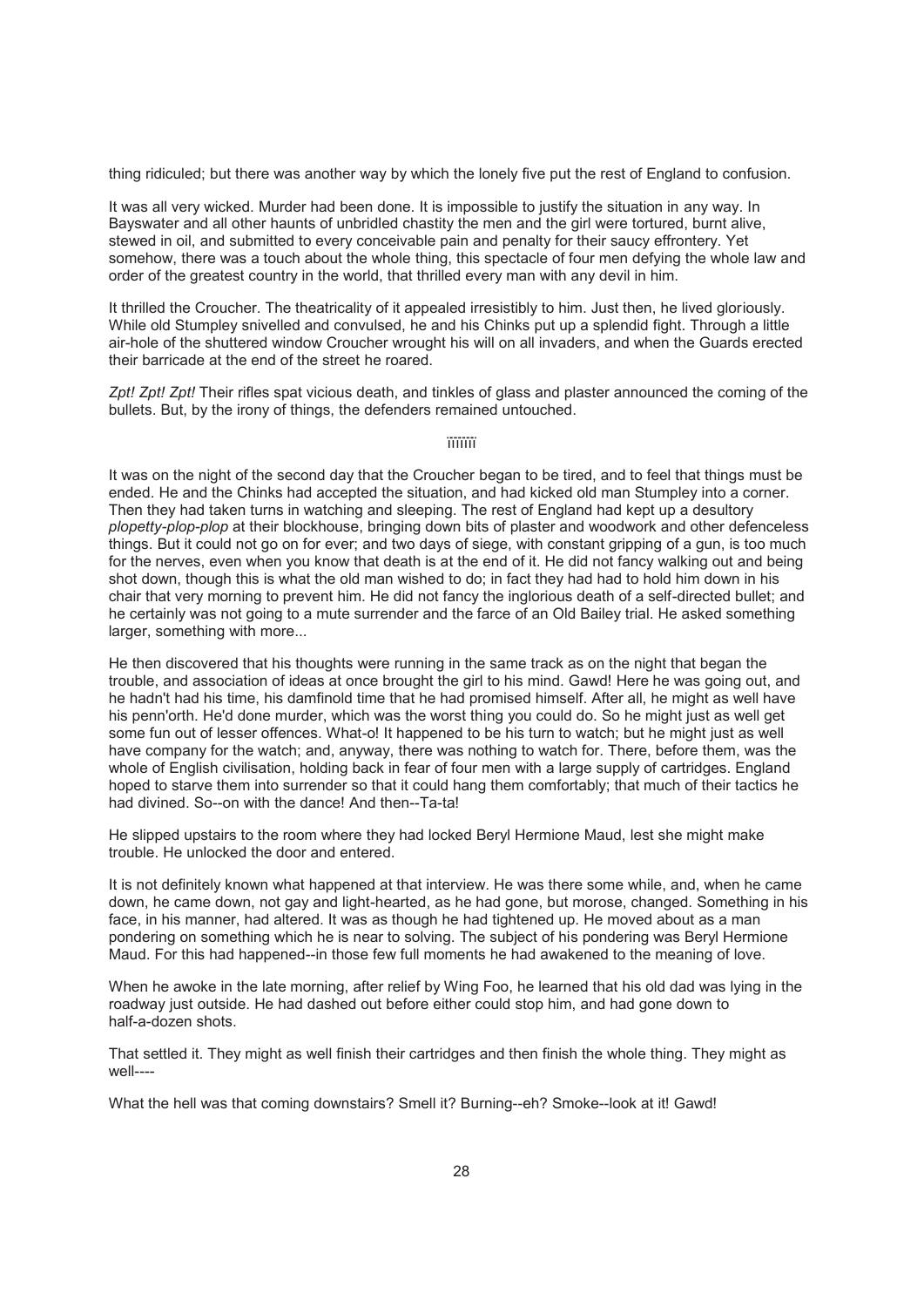The Croucher leapt upstairs.

He leapt upstairs to Beryl Hermione Maud. But the smoke came from her room. He roared at the door and dashed upon it. It swung open. Flame alone held it. She was gone. Then he turned, and saw her on the narrow landing, choking and blinking through a cloud of smoke, as in a dream.

"What the bloody----Come outer that!" he yelled, and grabbed her sleeve. "Quick--it'll be on us in a minute." He shoved her before him to the stairs, but she drew back. "Who done it?" he gasped.

"No--no. Stop. I done it. There was some paraffin in the cupboard there. And some matches. I started the wall where the paper was loose. It'll be through in a jiffy.... No, I ain't going down."

"What the devil... What the----Don' be a fool. You can get out. I'll come wiv yer. Quick--it's catching the stairs!"

There they stood in the golden haze, while tongues of flame lisped wickedly about them. The heat was insufferable, the smoke asphyxiating. Suddenly, through the crackling of wood, came a revolver shot. The Croucher leaned over the crazy banister. Wing Foo had found honourable death.

Beryl Hermione Maud softly touched his arm. "Come in here. This room. It'll get here last." Something in her voice, her gesture, struck him silly. He couldn't have commanded at that moment. He obeyed.

When in the little room, she shut the door, and snakes of smoke crawled under it. Then she stepped quietly to him, put her hands about his face, and kissed him.

ïïïïïïï

There, virtually, the story ends, though much happened between them before their course was run. There was talk, curious talk, the talk of a woman of thirty to the man of her life, monstrous to hear from a child to a boy of nineteen. There were embraces, garrulous silences, kisses, fears and tremblings. In those moments the Croucher awoke to a sense of the bigness of things. He became enveloped in something... a kind of... well, the situation and--oh, everything. The murder, the siege, all London waiting for him, and that sort of thing. It gave him a new emotion; he felt proud and clean all through. He felt, in his own phrase, like as though he was going to find something he'd been hunting for for years and forgotten.

One would like to know more, perhaps, for it might help us to live, and teach us something of pity. But it is not to be known; and, after all, these were the little moments of their lives, sacred to themselves. One can conjecture what passed--the terribly inspired things that were said, the ridiculously tragic things that were done. One guesses that the Croucher stood mazed and dumb and blustering with gesture as Beryl stretched impassioned hands to him and screamed that she loved him, had loved him for years, as he went conqueringly about Limehouse, and that she had fired the house that they might die together.

And one knows what happened in the last three minutes, for the wide window fell, and those below saw clearly. The front of the house was a mouth of flame. The troops and police closed in. A fire engine jangled insanely at the end of Pekin Street. People shouted. People screamed. And they heard Beryl Hermione Maud speak.

"Open the door. It'll be over quicker. Kiss me, Croucher."

They saw the Croucher open the door and spring again to her side, as an octopus of fire writhed upon them. A police officer yelled obscure advice. A fireman dashed forward and grew suddenly frantic, for though everything was at hand, nothing could be done. The nearest hydrant was many yards away, and the engine had to make a circuit. Even the pressmen were momentarily awed.

Beryl flung furious arms about her boy, and again was heard to speak.

"You afraid?"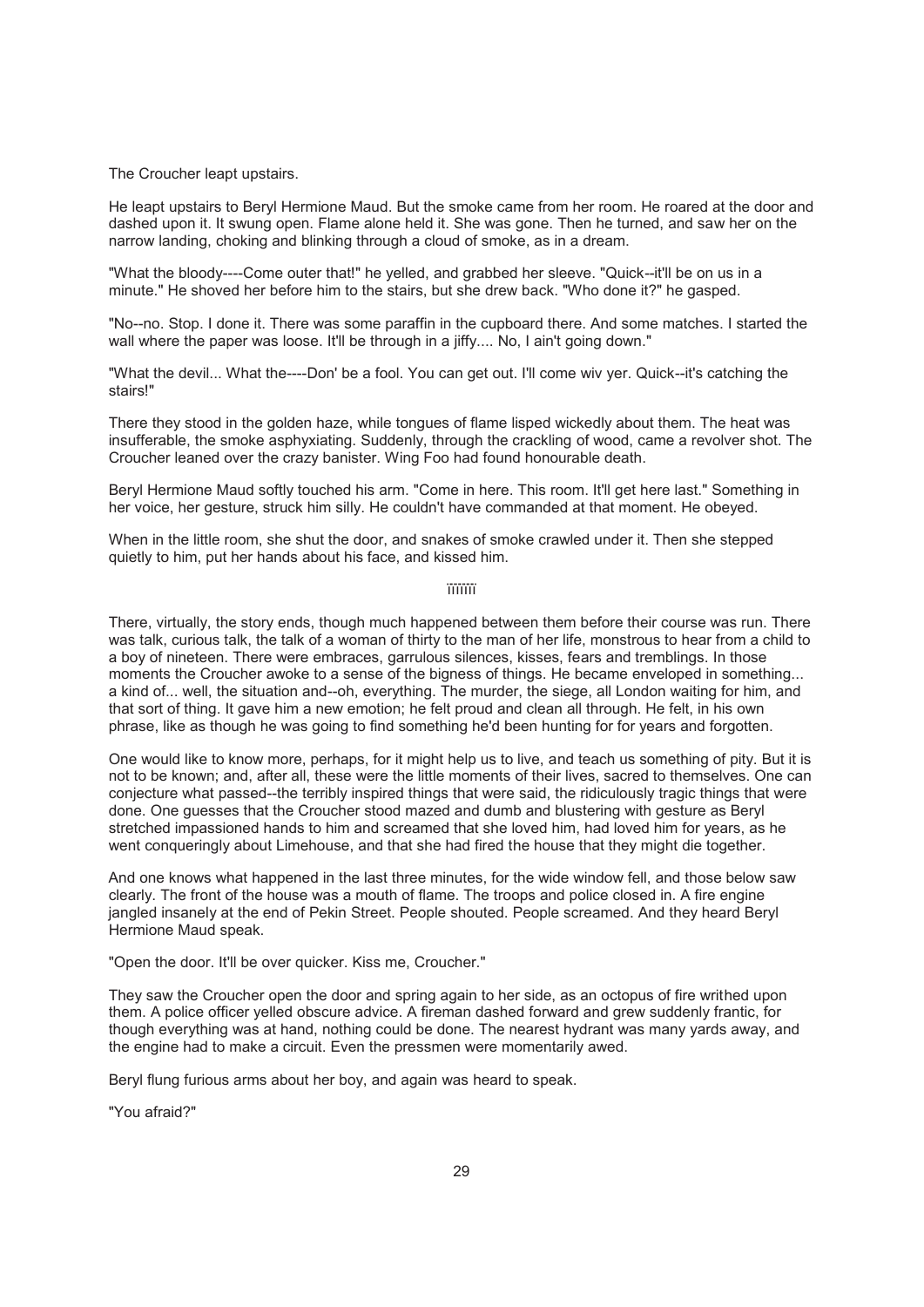"Wiv you? Christ Almighty, no. But... oh... you... young... wonderful... ought to live. 'Tain't fair. It's bloody. You ain't had your time... and you ain't done nothing wrong. I deserve what I got, but... Steady--it's coming now."

They saw him pull her back on his arm. They saw him put a large hand over her mouth and drag her where the smoke rolled.

ïïïïïïï

"Easy--hoses!"

"Stir up, damyeh. Lively, there."

"Finished with engine."

"Stand clear, dammit, stand clear. Salvage up."

"Take report, Simpson. Smart now. Two bodies..."

"Oh, dammit, do stand clear!"

--()--

#### **Chapter 7**

## **The Sign of the Lamp**

HERE, O hearts that beat with mine, is the saddest of all tales. It is the tale of the breaking of a man's faith in woman. A thousand arrows over their places of slumber....

It was on the Bund of Shanghai that the father of Sway Lim had said these words to him: "Son, mistrust all white women; they are but pale devils; they shall ensnare you."

But Lim had not listened; and it was Poppy Sturdish, of Limehouse and Poplar, who proved to him that his father spoke truth. Poppy was fair in the eyes of a Chinaman; she was an anaemic slip of a girl, with coarse skin and mean mouth, a frightened manner and a defiant glance. She had scarce any friends, for she was known to be a copper's nark; thus came the fear in her step and the challenge in her eyes. Often she had blown the gaff on the secret games of Chinatown, for she spoke Cantonese and a little Swahili and some Hindustani, and could rustle it with the best of them; and it was her skill and shrewdness in directing the law to useful enterprises, such as the raiding of wicked houses, that caused her to be known in all local stations and courts as the Chinese Poppy.

She lived in the tactfully narrow Poplar High Street, that curls its nasty length from Limehouse to Blackwall, and directly opposite her cottage was the loathly lodging of Sway Lim--one room, black and smelly with dirt--next the home of the sailors of Japan. From his open window he could see into the room of the desirable Poppy, and by day and evening he would sit there, watching her movements, and listening with delight to her chief charm--that voice of hers that wailed in your heart long since it had ceased to wail in your ears. She was a bad girl, mean and treacherous; everybody knew that; but she was young and very pale; so that Sway Lim, wet-lipped, would gloat upon her from his window. Sometimes he would pluck at his plaintive fiddle, and make a song for her. Over the sad, yellow evening his voice would float in an old Malayan chanty:

"Love is kind to the least of men.... Eee-awa! Eee-awa!"

But a little while, and she had consented to walk with Lim, and to visit the Queen's Theatre, and to take drinks--double gins--at the Blue Lantern. From him she accepted brooches and rings wherewith to deck the beauty of her twenty-five years; and when she questioned him whence he had the money for these things, he told her that he played fan-tan at the house of Ho Ling. This he did either not knowing or not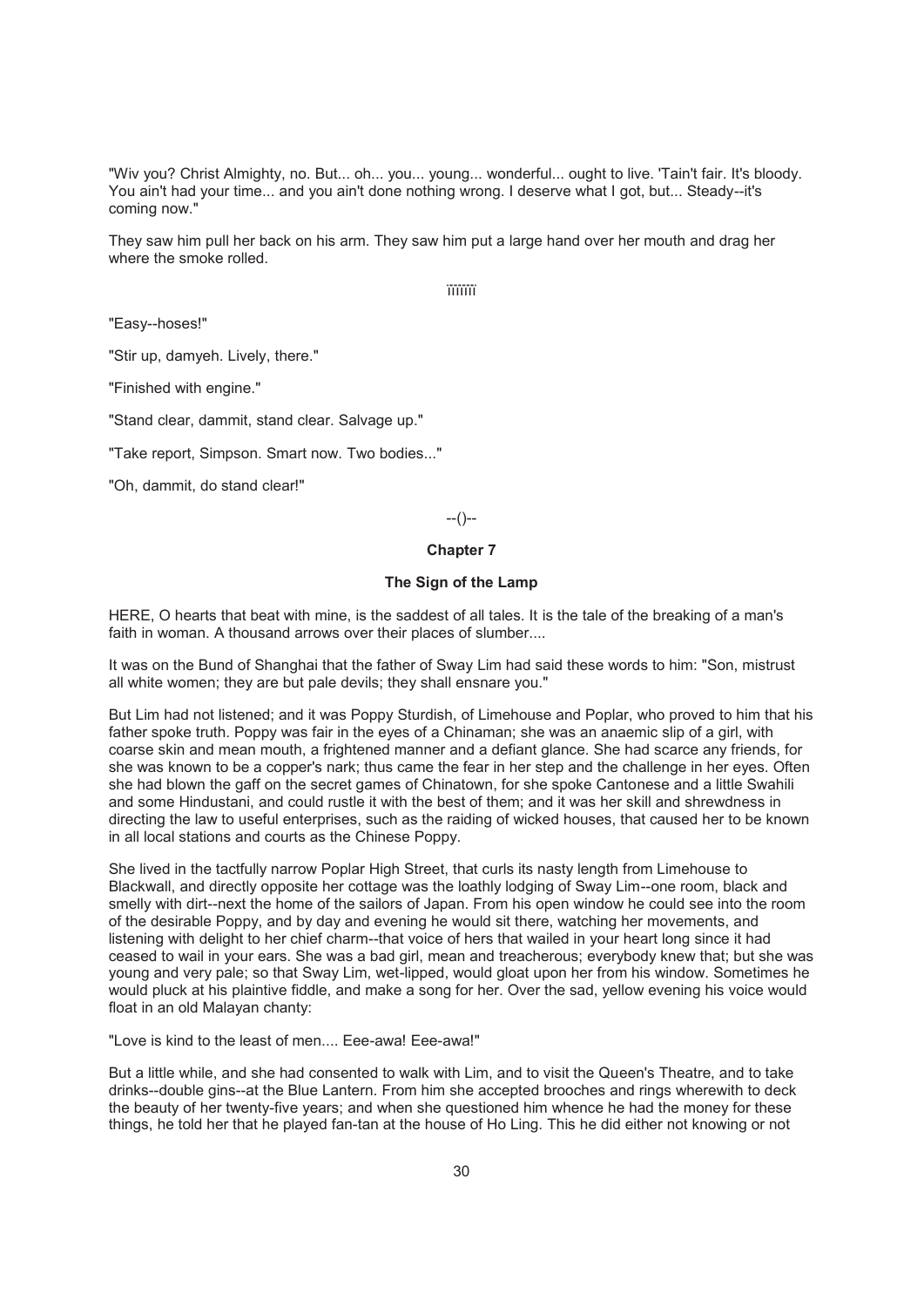caring that Poppy was a copper's nark, and was under the sharp thumb of an inspector. He talked to Poppy as he had talked to none outside his native land. He told her of his home, of his childhood, of his prolific and wonderful parent, who had twelve mighty sons. He talked of a land of lilies and soft blue nights which he had left that he might adventure in strange countries, and see the beauties of the white girls of other lands, and learn great things, as befitted the first son of a proud house. He told her how well he played fan-tan, where he played it, and at what times, how many tricks he had acquired, and the heap plenty money he had made. And he sang to her: *Yao chien wo ngai tzu nu.*

All these things he told her in successive sweet evenings of June, when Limehouse was a city of rose and silver, and the odour of exotic spices lured every sense to the secret amiable delights of the pillow. All these things he told her; yet was he surprised when one night there came a knocking at the lower door of the house of Ho Ling, and a knocking at the back door of the house of Ho Ling, and a knocking at the upper door of the house of Ho Ling, and the ominously casual entrance of burly gentlemen in racing overcoats, bowler hats, and large boots. He was surprised when he was hauled away to a station, and detained for the night in the cells, and taken thence to Thames Police Court. Was he surprised when he saw the Chinese Poppy in court, chatting affably with the most important-looking gentleman in racing overcoat and bowler hat? He was not. His heart broke within him, and all emotion died. Tears came to his throat, but not to his eyes, so that when the interpreter questioned him, he could make no answer; his dignity dropped from him; he could but glare and mumble. "I loved her," his heart cried silently; "I loved her, and she betrayed me. Treachery. Treachery." And his companions in the dock, who, too, had warned him against the white girl, wagged wise, condemnatory heads that would have declared: "We told you so."

His heart was broken by a white barbarian devil of a girl; and he addressed himself forthwith, quietly and tenderly, to vengeance. He paid his fine, and those of his companions, for he alone had sufficient money to save them from prison; and then he went home to his chamber, walking to a monotonous march of: "Treachery. Treachery." As he turned into Poplar High Street he came upon Poppy, walking with a beefy youth, who glowered and looked very strong. As Poppy passed, she lifted a slim, white hand, smacked the face of Sway Lim and, with delicate, cruel fingers, pulled the nose of Sway Lim.

It was enough. If a broken heart had not been enough, then this assault had crowned it. His holy of holies, his personal dignity, his nose, had been degraded. All the wrath of his fathers foamed in his blood. All the tears of the ages rushed over his heart. Innumerable little agonies scorched his flesh. Silently, swiftly, he crouched into himself as a tortoise into its shell, and, followed by the brute laughter of the beefy youth, he slipped by dark corners away.

Once in his chamber, he bowed himself before the joss, and burned many prayer papers that the powers might be propitiated and pleased to forward his schemes.

ïïïïïïï

Now it was not long before the gentle, wet lips of Sway Lim had won from other lips, less gentle, but well moistened with beer and gin, certain things good to be known concerning Poppy Sturdish, or Chinese Poppy. He learnt that her heart and the beautiful body of her, loaded with infinite pale graces that never a yellow man might discover, had been freely rendered to another; not to the Inspector, but to a greater personage of Poplar: none other than the beefy youth, Hunk Bottles.

Hunk Bottles was not a good man. The life he led was not clean. He robbed and bashed. It was rumoured that he had done worse deeds, too, by night; but, as the leader of the Hunk Bottles Gang, and the sower of strife among the labourers, white, black, brown and yellow, of the docks, he was a fellow of some consequence, and there were times when the police looked steadily in the opposite direction when he approached.

But there was at last a day when public sentiment demanded that all local and personal considerations be set aside, and that Hunk Bottles be apprehended. For it had come to pass that murder had been done in Chinatown, in a nasty house near Pennyfields, where men played cards and other games, and sometimes quarrelled among themselves; and the police sought the murderer and found him not. Only they found in the hand of the murdered man half the sleeve of a coat: a coat of good material, a material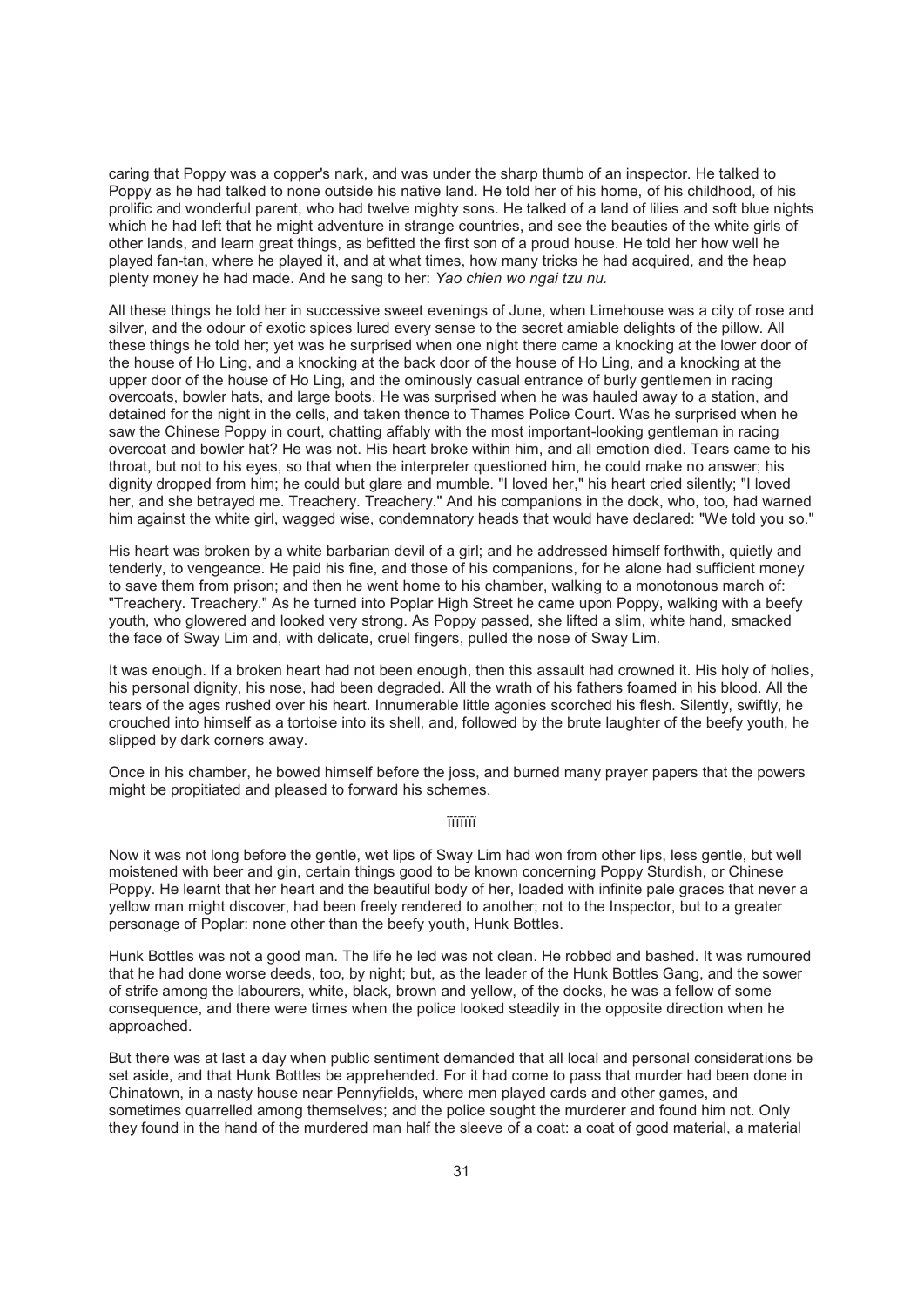which a local tailor recognised because he used very little of it, and had but two customers for it. One was his own father; the other was Hunk Bottles.

But Hunk Bottles had flown, and none knew whither. Yet were there two who could have made very shrewd guesses. One of these sat, with a broken heart, evening by evening, at his window, watching the opposite window, where sometimes a soft shape would dance across the blind, and dance with trampling feet upon his poor heart. Sometimes the door would open, and she would go forth, and he would watch her, and when she was gone, he would continue to watch the way she was gone, and would sit until she returned. Sometimes her window would open, too, and she would shoot a spiteful head through it, and cry to him, in her own rich tongue, that all yellow swine were offal to her. This man knew where Hunk Bottles might be found, for he had seen Hunk Bottles creep to the opposite door, at the dark hour of two in the morning, and he had seen a lowered light, had heard the crackle of a whisper, and the sweet hiss of stormy kisses showered upon the white body of Poppy, and her murmurous defiance: "I won't give you up. Never. Never. Never. Take me dyin' oath I won't. Not if they kill me, Hunk. 'Ope I'm in 'ell first."

Very swiftly the story spread through Limehouse from gentle Chinese lips, and it came, in less than an hour, to the police station. Fifteen minutes later the important gentleman in racing overcoat and bowler hat called upon Poppy, and challenged her. And when he had challenged her, he charged her with a mission. At first she was truculent; then sullen; then complacent. She took her dyin' oath that she didn't know where Hunk was. She only knew that he had been to her twice, very late at night. She did not know where he came from, or where he went. She was in deadly fear of him. Of course she ought to have give him up, but how could she? He'd split her throat. He carried a gun and knives. He'd do her in at once if he suspected. What *could* she do?

They talked... and talked. The Inspector's large hand moved emphatically, patting the table as he made certain points.

"Don't try to tell me," he urged, in the off-hand way of the police officer. "I know all about it. You do what you got to do, and you needn't be frightened of nobody. And you better do it, I give you my word, me gel; I got you fixed good and tight. So watch out. And don't forget nothing. Now then... what's your orders?"

In a dull, cold voice Poppy repeated a formula. "Put the lamp in the window, with the red shade on. When I got his gun and his two knives off him, I take the shade away. Then you comes in."

"That's it. Why, it's as easy.... Just a little lovey-lovey. Kinder lead him on. Then sit him down on that there sofa, and love him some more. Then he'll take off his belt, and other things. When he's got his coat off, with the gun in it, get him over this side away from it. Never mind about the knives; he won't get a chanst to use them. Then you put your hand up, to straighten your hair, like, and knock the shade off, accidental.

"Now mind yeh.... No hanky-panky. Else I'll have to do it on yeh, as I ought to have done years ago. So mind yeh. I ain't standing any khybosh. Not in these nor any other trousers. You do what you're told, and things'll be all the better for you for a long time to come. We shall be outside from now till he comes. So don't try to slip out and bung him the word. It won't be no good. And above all, don't try to get gay with me. See? Ever read your Bible? Read it now, 'fore he comes. There's a yarn about a chap called Samson, and his gel Delilah. Tells you just how to do it!"

He had just snapped his last phrase when there came to both of them, very sharp and clear, the wailing of a Malayan chanty:

"Love is kind to the least of men.... Eee-awa! Eee-awa!"

Instinctively both looked up, and then they saw that the window was wide to the street, and at the opposite open window was a yellow face and head which blinked at them impassively under the hard morning light, and continued its melancholy entertainment. A few long hours followed, and then came Hunk Bottles, perilously, slipperily. He was whisked into the house as by a gust of wind, while in several grim corners several gentlemen in racing overcoats and bowler hats, and one in uniform, grinned quietly. For now it was Poppy's charge to deliver the boy to his tormentors, and she should very terribly cop out if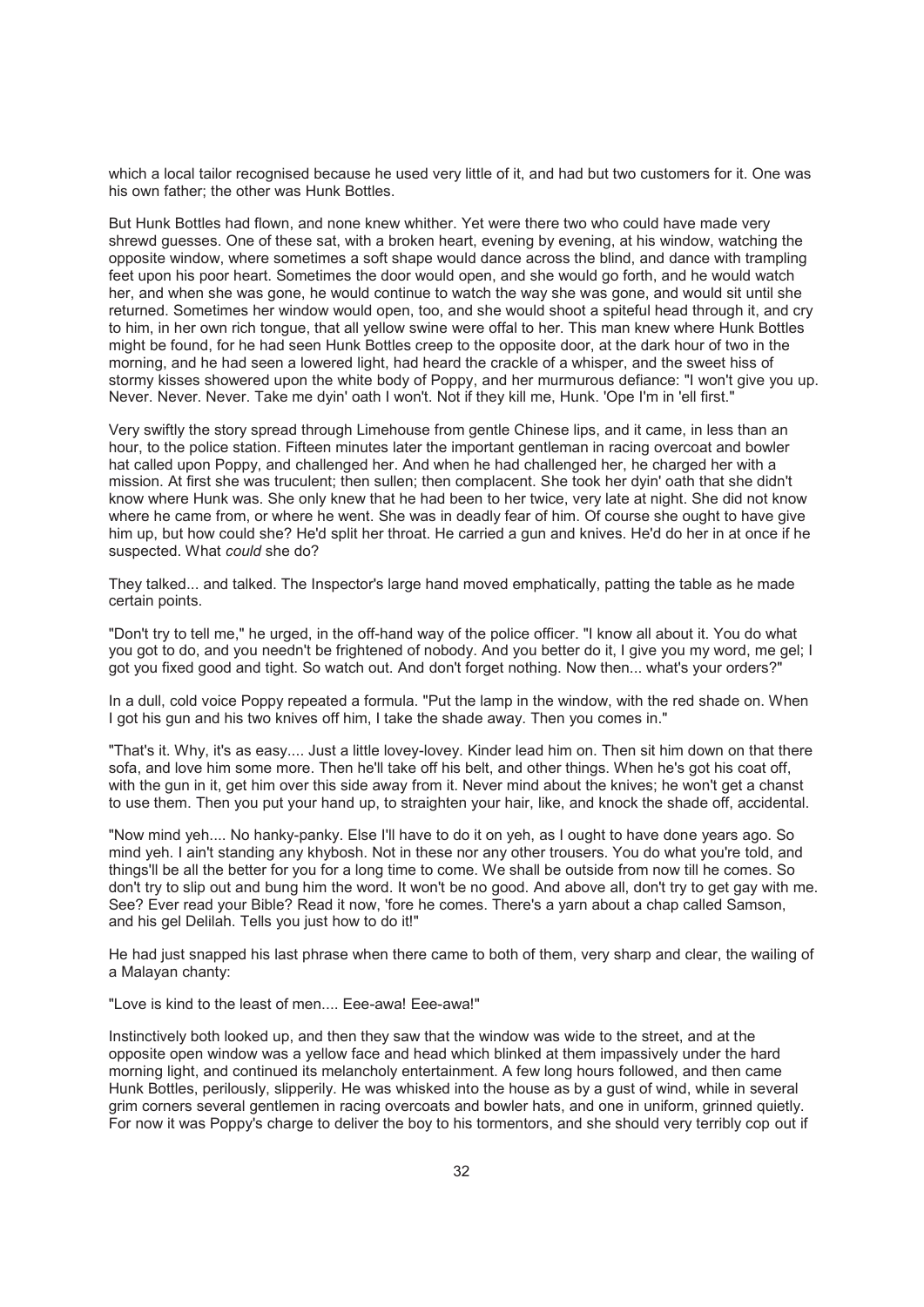she failed in that charge.

That, however, was exactly what she meant to do. He had come, her own, very own Hunk; and she must get him away. Hunk and herself would escape or die together; and, if they died, several gentlemen in racing overcoats and bowler hats should die with them. There was a back entrance to her little house. The Inspector had not thought to post men there; after all, she was a copper's nark, and he assumed that he had fairly frightened her by his instructions that morning. He had overlooked the fact that Poppy was a London girl, and that she loved Hunk Bottles. He had forgotten that the state of love is so very near to the state of death.

The moment Hunk was in her room, she spoke swift words to him. She told him of his peril; she told him of the instructions given to her. She repeated her oath of allegiance, and detailed her plan for escape.

"They'll have to kill me first, Hunk. Sop me gob they will. I'm never going back on yeh. Never!" And she flung hot little arms about him, letting him play with her as he would while he urged her to pull herself together. When she had finished assaulting his scrubby face with wet kisses, she asked him if he had got his gun and his two knives, and he assured her that he had, as well as a knuckle-duster. And she asked him if he would make a fight for it if they were caught, and he said he would, and groaned aloud when she forced him to promise that, if the fight were lost, he would put her out before the cops could get her. They embraced again, and he sobbed soft things to her beauty and her faithfulness.

Then she took the lamp from the table, set the red shade very firmly upon it, and placed it in the window.

"Half-a-mo', Hunk," she whispered. "I'll just slip away to the back, and make sure all's clear." She turned her face up to him as she retreated, and its pallor shone as though some sudden lamp of life had been lit within her, and a lonely Chinky at the opposite window groaned in his heart that no woman had ever given such a look to him.

But his face remained impassive, and, the moment she was gone from the room, he thrust across the narrow street a stiff, straight wire such as is used for fishing on the Great Yellow River, and so finely drawn that nothing could be seen of it in the road below.

Of a sudden the red shade of the lamp was twitched off.

Swiftly from their corners came several gentlemen in racing overcoats and bowler hats, one of whom carried a key. The door of the house was opened, and they disappeared. Ten seconds later they stood before Hunk Bottles, and Sway Lim at his window, breathing the scents of manioc and pickled eggs, saw them very clearly. He saw the sudden dismay on the face of the prisoner, and heard the sharp cry: "Copped, be Christ!" And then: "So she went to fetch yeh, the bitch!"

He saw him drop both hands in a gesture of surrender, and step forward. At the same moment, in the doorway appeared the pale, anguished figure of Poppy. She grasped the situation, and a spasm in her face showed that she grasped the awful construction that Hunk had placed upon it. She raised a protesting hand. Her lips moved as if to speak.

But Hunk, his face on fire with fury, grief and despair at this assumed betrayal by the woman he loved, waved her coldly away. He took his gun from his pocket, and handed it to the Inspector, who had held him covered. Poppy darted forward, but was dragged back. She screamed. Then, mercifully, she fainted; and did not hear, across the cruel night, a ripple of cold Oriental laughter and a voice that wailed an old Malayan chanty:

"Love is kind to the least of men.... Eee-awa! Eee-awa!"

--()--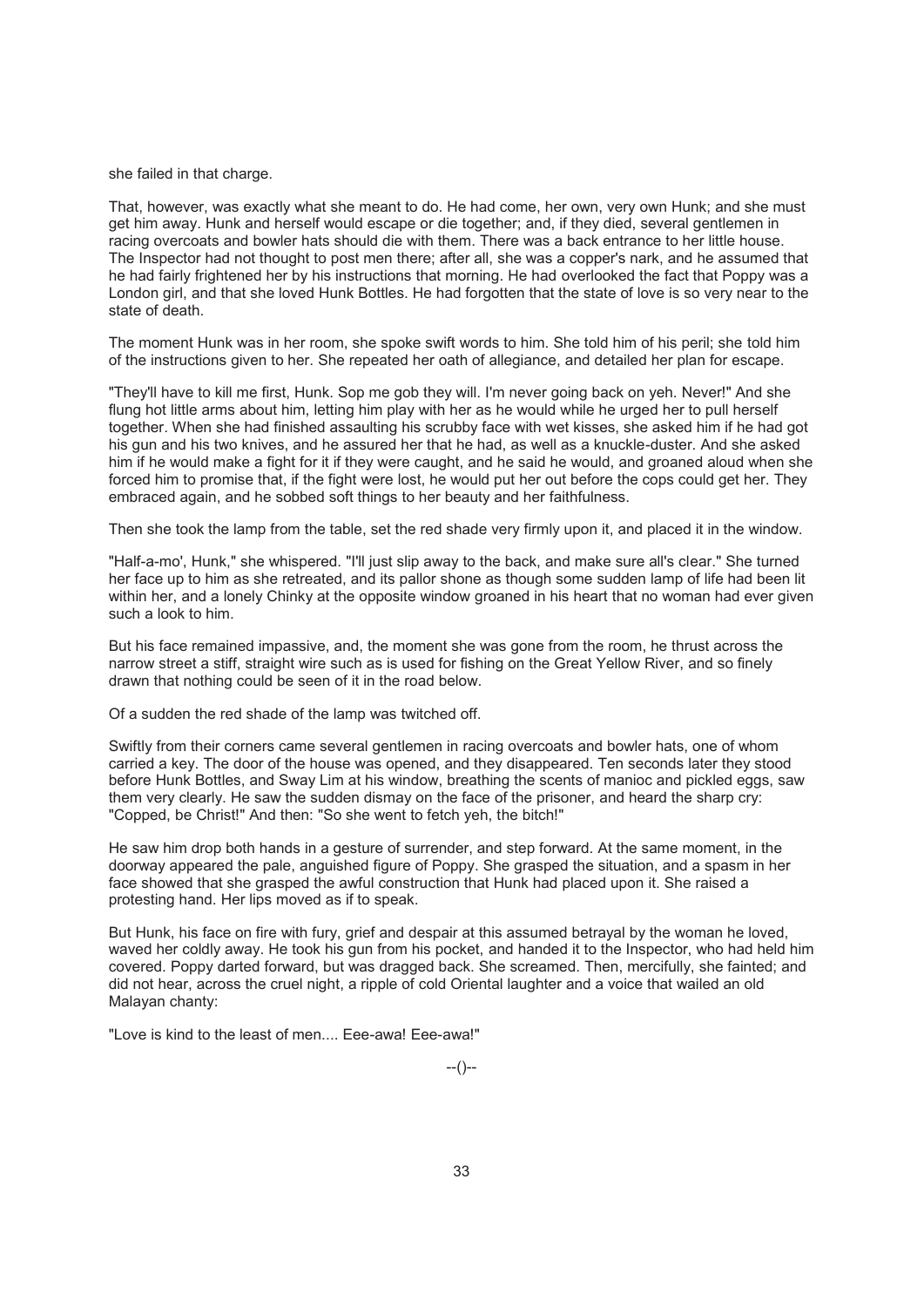#### **Chapter 8**

### **Tai Fu and Pansy Greers**

NOW it came to pass that Mohammed Ali stood upon the steps of the Asiatics' Home, and swore--not as you and I swear, but richly, with a feeling for colour and sting, strong in the vivid adjective. He swore in a bastard dialect compounded of Urdu, Chinese and Cocknese, and a swear skilfully dished up from these ingredients is--well, have you ever put cayenne on your mustard? Mohammed Ali was very cross, for his girl, his white girl, Pansy Greers, had given him the chuck, and for the reason which has brought many a good fellow the chuck--namely, lack of money.

Pansy was in trouble, and wanted money, of which he had none, for he was a destitute Oriental. Often they had gone about together, and in his way he had loved her. The girls of this quarter have a penchant for coloured boys, based, perhaps, on the attraction of repulsion. However, now that Mohammed Ali had failed her when put to the test, he was told that he need not again ask her to walk through Poplar Gardens. So he stood on the steps, and swore, while Pansy------

Well, Pansy was in trouble, and this was the way of it.

Pansy lived in Pekin Street. About her window the wires wove a network, and the beat of waters, as they slapped about the wharves, was day and night in her ears. At evenings there came to her the wail of the Pennyfields Orient, or the hysterical chortlings of an organ with music-hall ditties. She worked at Bennett's Cocoa Rooms in East India Dock Road; and life for her, as for most of her class, was just a dark house in a dark street. From the morning's flush to the subtle evening, she stood at steaming urns, breathing an air limp with the smell of food, and serving unhealthy eatables to cabmen, draymen, and, occasionally, a yellow or black or brown sailor.

She was not pretty. The curse of labour was on her face, and she carried no delicacies wherewith to veil her maidenhood. From dawn to dusk, from spring to spring, she had trodden the golden hours in this routine, and knew, yet scarcely felt, the slow sucking of her ripening powers. Twenty-one she was; yet life had never sung to her. Toil, and again toil, was all she knew--toil on a weakened body, improperly fed; for your work-girl of the East seldom knows how to nourish herself. Pansy lived, for the most part, on tea and sweets.

She was a good girl. Others of her set found escape and joys in many crude festivities--music halls, "hops," and brute embraces and kisses and intimacy with the boys. But she cared for none of these. Her friends allowed that she had no go, and hinted, with harsh indecencies, that if the truth were told your quiet ones were often worst. Her Sundays she spent tucked in bed with *East Lynne* or *Forget-me-Not*; but, although her little head gloated on gilded sin, she had never once tasted it, for she loved but one human thing--her blowsy mother. Her mother, too, loved but one thing--not a human thing, but a bottled article--gin.

So, too soon, her mother came to die.

Pansy came home from the shop one night; climbed the stark stairs to their room; stopped to chi-ike the half-naked children playing on the landing. Murmuring a ragtime melody, she slouched in, and...

The room was dark, and she felt a sudden nameless chill.

She lit the lamp. Mother was dead.

Those that live, as Pansy did, all their days in physical contact with the brutality of things become too broken for complaint or remonstrance. This shock left Pansy just cold and numb, acceptant. It never occurred to her that hers was a hard lot, that life was not what it ought to be; vaguely she had stumbled on the truth of going on, whatever happened. So she went on. One thing alone spun dully on her brain, apart from the grief of losing her one pal, and that was--how to provide a funeral such as mother had always desired. For mother, after many years of gin, was sentimental. She wanted to be buried outside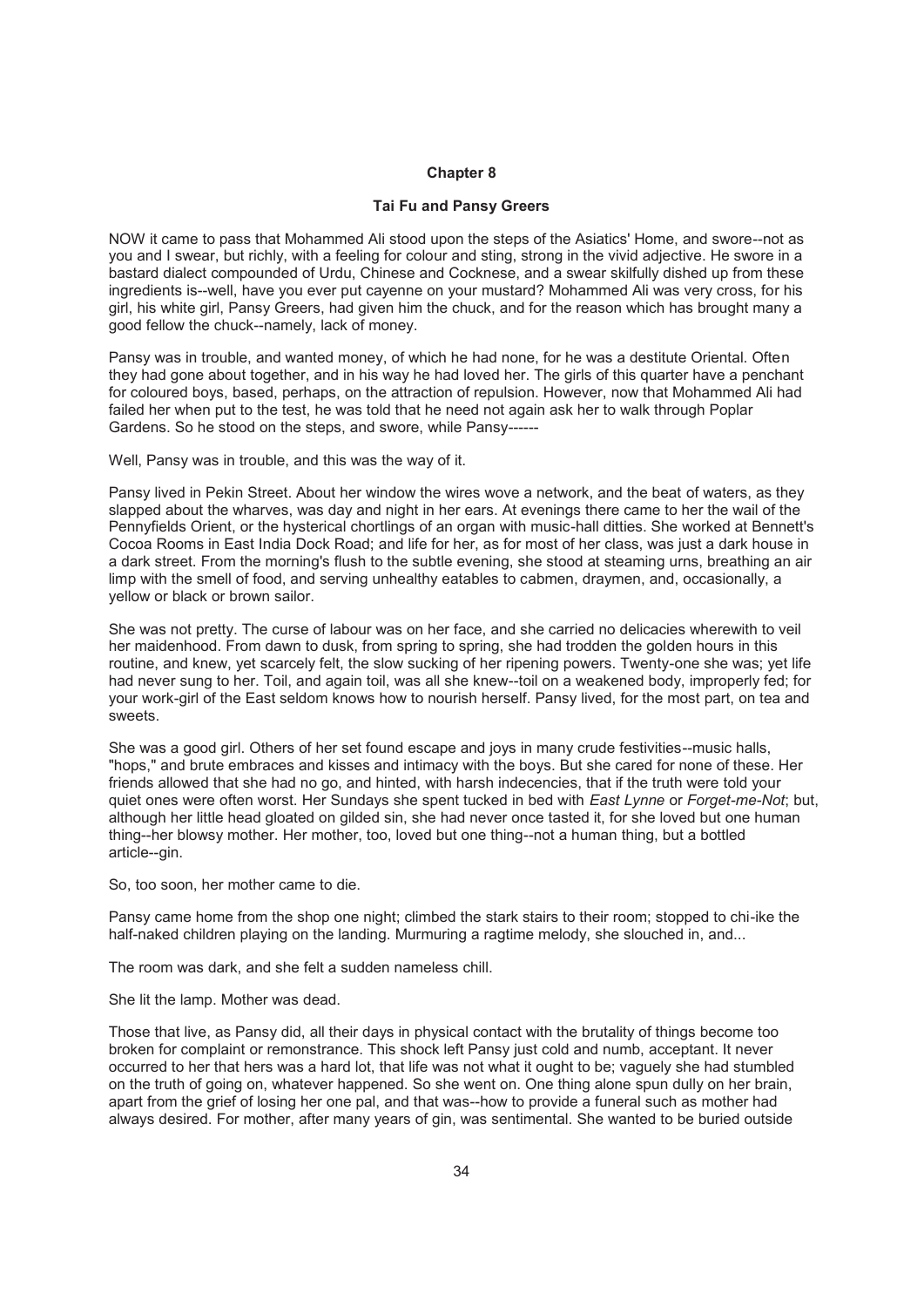the parish, with her man. She wanted a brave show. A real handsome funeral, don't forget. Feathers, flowers, pall, and a nice sit-down for the guests afterwards. When, however, you have paid the rent, bought food and dressed yourself, there isn't much to save for burial out of eight-and-sixpence a week. Neighbours, who are always friends in Poplar, brought their little gifts of love; what they had, they gave; but that was still a long way from a really swell planting.

It was at this point that Pansy prayed. It is seldom that they pray about the docks: the bread-and-butter race is a hard one, and the pace is cruel, and any slackening means disqualification, and praying, as Pansy had said, real good praying, takes time and thought. But her praying was made, and sharp and clear there came to her an answer. She went to Mohammed Ali, and Mohammed Ali, as recorded, failed her. But... she remembered Tai Fu. She remembered a creeping, scrofulous thing that had once or twice come to the Cocoa Rooms, and leered damply upon her. Now, like so many of the settlers in the Chinese quarter, Tai Fu had money--lots of it. How they make their money in London is a mystery, but make it they do, probably at the fan-tan table when their flush compatriots come off the boats; and Tai Fu was reputed to be one of the richest, though he lived sparsely. Perhaps he was saving so as to realise a cherished dream of returning to his native river town, and spending his later days in tranquillity and some magnificence. Certainly he spent little, and his pen-yen was his one expense.

He was a dreadful doper. Sometimes he would chew betel nut or bhang or hashish, but mostly it was a big jolt of yen-shi, for he got more value from that. He was a connoisseur, and used his selected yen-shi and yen-hok as an Englishman uses a Cabanas.

The first slow inhalations brought him nothing, but, as he continued, there would come a sweet, purring warmth about the limbs. This effect was purely physical: the brain was left cold and awake, the thought uncoloured. But slowly, as the draws grew deeper, the details of the room would fade, there would be a soft thunder in the ears, his eyes would close, and about the head gathered a cloud of lilac, at first opaque, but gradually lightening in consistency till it became but a shy gauze. Then, with all control of the faculties in suspension, out of the nebula would swim infinite delicacies of phantasy and rhythm, of the ethereal reality of a rose-leaf. There would be faces, half revealed and half secret, under torrents of loaded curls; faces, now dusky, now strangely white; faces pure and haunting, and faces of creeping sin, floating without movement, fading and appearing. Faces sad almost to tears; then laughing, languishing faces; then cold, profound, animal faces--the faces of women, for the most part, but now and then faces of children and indeterminate faces.

As the stupor developed, it would bring music to the ears, and a sense of the glory of the immediate moment, when every tissue of the body would be keyed to a pitch of ecstasy almost too sweet to be borne. Then, with a squall of brass in the ears, the colour would change, and this time it would hold stranger allurements. The whole dream, indeed, built itself as one builds a sumptuous banquet of the blending of many flavours and essences, each course a subtle, unmarked progression on its predecessor.

The last stage of the dope-dream would be a chaos of music and a frenzy of frock and limb and curl against delirious backgrounds. Always the background was the Causeway, Orientalised. The little café would leap and bulge to a white temple, the chimney against the sky would sprout into a pagoda, and there would be the low pulsing of tom-toms. The street would sway itself out of all proportion, and grotesque staircases would dip to it from the dim-starred night; and it would be filled with pale girls, half-garbed in white and silver, and gold and blue.

Tai Fu had never known a white girl. He was a loathly creature, old and fat and steamy, and none of the girls would have him, for all his wealth. His attitude to the world was the cold, pitiless attitude of the overfed and the over-wined. But it was of him that Pansy thought in her trouble, and when he called at the cocoa shop, she, sick-limbed and eyes a-blear, but still working, since there was nothing else she could do, and it killed thought--she told him her tale. He grinned, loose-lipped, with anticipation of delight. What she asked him, in effect, was: would he lend her the money for the funeral? And Tai Fu said at once that he would, if, that is, she...

Well, she was a good girl, but she loved her mother as she loved nothing else, human or celestial. A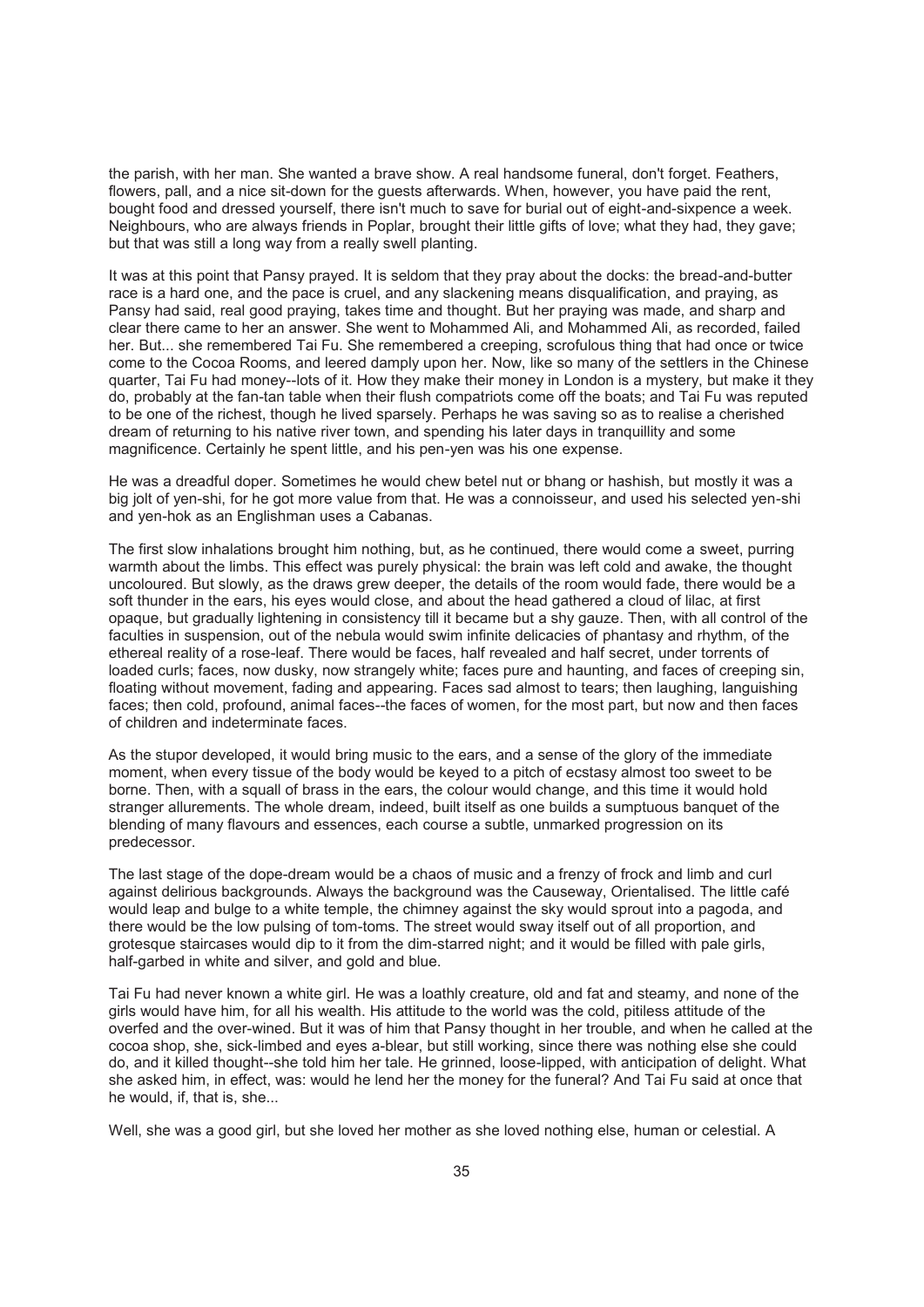dying wish was to her more sacred than a social form.

She would. She did. Tai Fu got the white girl he had only known in hop-smoke.

She went to him that night at his house in the Causeway. He opened the door himself, and flung a low-lidded, wine-whipped glance about her that seemed to undress her where she stood, noting her fault and charm as one notes an animal. He did not love her; there was no sentiment in this business. Brute cunning and greed were in his brow, and lust was in his lips. He wanted her, and he had got her--quite cheaply, too.

She went to him; and she came away with some gold pieces. But in her face was a look of horror which she carries to-day.

What he did to her in the blackness of that curtained room of his had best not be imagined. But she came away with a deep, cold desire and determination to kill him--and she was not the kind of girl who lightly stains her finger with a crime of that colour. She came away with bruised limbs and body, with torn hair, and a face paled to death.

However, her vow was kept. Mother had her funeral, which drew crowds from everywhere. There were pickles and ham, and coffee and beer and tea, and plum cake and jam, and flowers and--oh, everything classy.

The morning following the impressive interment she cleared up the litter in her room, and went to work at the Cocoa Rooms.

"Sorry," said the proprietor, "but you can't come here no more. Sorry. But there's a lot of talk going about. One of the Chinks got drunk last night, and has been saying things; and lots of people seen you go to his house the other night. Sorry; but I kept you here, it'd smash me with the outdoor trade, straight. Sorry. Here--you better have your week's money. You'll easy get something else, I dessay. Sorry, but it's more'n I dare. Understand, doncher?"

Well, she did not get another job. All about Poplar, Limehouse and St George's the wretched story had galloped, for Tai Fu had told what he had done to her, and it was a tale worth telling. She was a bad girl--she was abominable--that was clear. If she'd only gone wrong ordinary, it wouldn't have been so bad, but this...

Cruel starings whipped her eyes wherever she went. Many came, curiously, with sympathy, eager to know, and from every side she heard, hot-eared, the low refrain: "Ah, there's your quiet ones! Now, didn't I only say--eh?--don't that just show?"

She did not get another job. Here and there she appealed, but in vain; she was sent about her dirty business.

"I'd help you if I could, Pansy, but there--I can't. So it's no good. I got children to keep, and if I gave you a job here you know what it'd be. I'd lose business. Sorry; but you're done. You're down and out, me gel."

She was. And when she realised that, tenser and colder became the desire to kill Tai Fu. She did not die. She did not wish to die. She did not dissolve in self-pity. It was a quieter business; the canker of the soul. She met a girl who had sometimes been to the Cocoa Rooms, and who was, indeed, watching for her, having heard the story. This friend gave her frocks and things and lessons in the art of man-leading, and Pansy began to grow and to live well, and to have money. Before her mother's grave was lit with the cheap red clovers, the daughter was known to fifty boys and many strange beds. But never once did her great desire fade or fail. She would kill Tai Fu; if not now, then at some good time that should appear.

ïïïïïïï

It was the day of the Feast of the New Year, the mid-January celebrations in which Limehouse lives deliriously for some thirty hours. Pennyfields, the Causeway and West India Dock Road were whipped to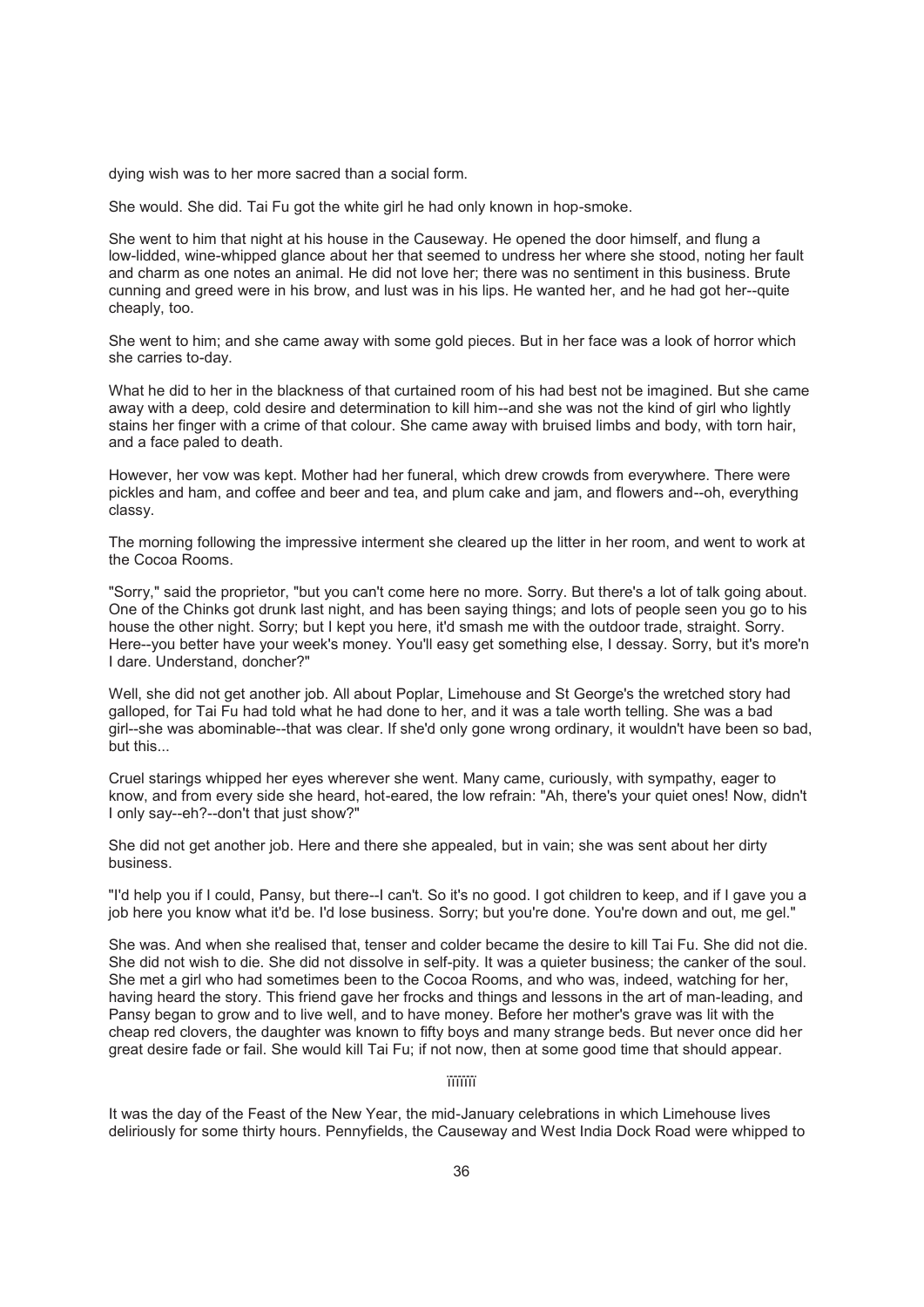stormy life with decorations. The windows shook with flowers. The roofs laughed with flags. Lanterns were looped from house to house, and ran from roof to post in a frenzy of Oriental colour and movement.

In the morning there was the solemn procession with joss-sticks to the cemetery, where prayers were held over the graves of the Chinese, and lamentations were carried out in native fashion--with sweet cakes, and whisky, and wine, and other delectables, also with song and gesture and dance.

In the evening--ah!--dancing in the halls with the girls. The glamorous January evening of Chinatown--yellow men, with much money to spend--beribboned, white girls, gay, flaunting and fond of curious kisses--rainbow lanterns, now lit, and swaying lithely on their strings--noise, bustle and laughter of the cafés--mad waste of food and drink--all these things touch the affair with an alluring quality of dream. Surely the girls may be forgiven if they love on such a night and with such people. Surely the sad lights of the Scandinavian Seamen's Home can have little attraction at an hour like this!

Of course, Pansy was there. She was known now. She was expected. Not by Tai Fu. With him she had had no dealings since the one night of horror she had spent under his roof. But to-night, in the gay confusion of the Causeway, she came suddenly and accidentally against his fat, greasy figure. She had apparently been jerked off her feet, and fell against his brown coat. He caught her. She looked up and, although on many occasions when he had invited her with a look in the street she had always killed him with a lip, she laughed.

"Ullo, Chinky dear! Fancy falling into your funny arms!"

He ambled, and smiled grotesquely. A small crowd, with fevered feet, mad for the hour, jostled and danced against them; and suddenly Pansy caught an outstretched yellow hand in one of hers, and, with the other circled about Tai Fu's waist, commenced to pull the bunch of them round in a whirligig.

The others caught the spirit of it, and round and round they went, till Pansy, in a hysterical exhaustion, dropped out, and collapsed in high laughter against a shop. Tai Fu, his pulses hot for her again, dropped out, too, and moved to her side. The others slacked off in a scuffle, and one, noting Tai Fu, who was the richest of them still, cried in Cantonese that he should invite them in and play host. In a shrill metallic voice, Pansy seconded it, grabbed Tai Fu's arm and bullied him into acceptance; and soon they were crowding to his upper room. The word went round that it was open doors at Tai Fu's, and soon half the Causeway was struggling into one small room, snatching food and drink.

On the way up the stairs Pansy leaned heavily against Tai Fu, sidling, nestling, and whispering words which he could not catch, but which sounded very sweet. He had his guests seated and bade them order from the restaurant waiter who had followed whatever they should require. Meantime, he squatted on a cane mat and drew Pansy to the cushions beside him; and there they sat, locked in one another's arms, her curls on his yellow neck, her skirts about his feet in a froth of petticoat lace.

The fun lasted for hours. It seemed impossible to tire the company. Were they not feasting at the expense of Tai Fu, the miserly? But an Oriental revelry of the cheaper kind is a deadly affair, and Pansy found it so. The narcotised temperaments of the East, so blunted to joy or sorrow, catch a responsive note only from the loud and the barbaric. The solemn smokes swirled about the low room, and as it grew warmer and thicker, so did the faces grow moister and more pallid, so did the sense of smell grow sharper, and so did the bitter nightmare, brooding over the whole place, take hold on Pansy.

Tai Fu was drinking whisky, but Pansy only sipped tea. Her face, too, was pale and damp, but in that crowd, though now seared and world-weary, she was a wild rose. Suddenly she leaned heavily on her lover's arm, her chin uptilted to him. He was staring stupidly across the lanterned apartment. But the gay insouciance of Pansy recalled him, as she lolled backward, for he gave a sudden start and a clipped exclamation.

She was frolicsome to-night. "What's the matter, old dear?" she asked. "Found a pin? A-ah--naughty. Can't cuddle English girls without finding a pin, somewhere, Fuey dear. No rose without a thorn!"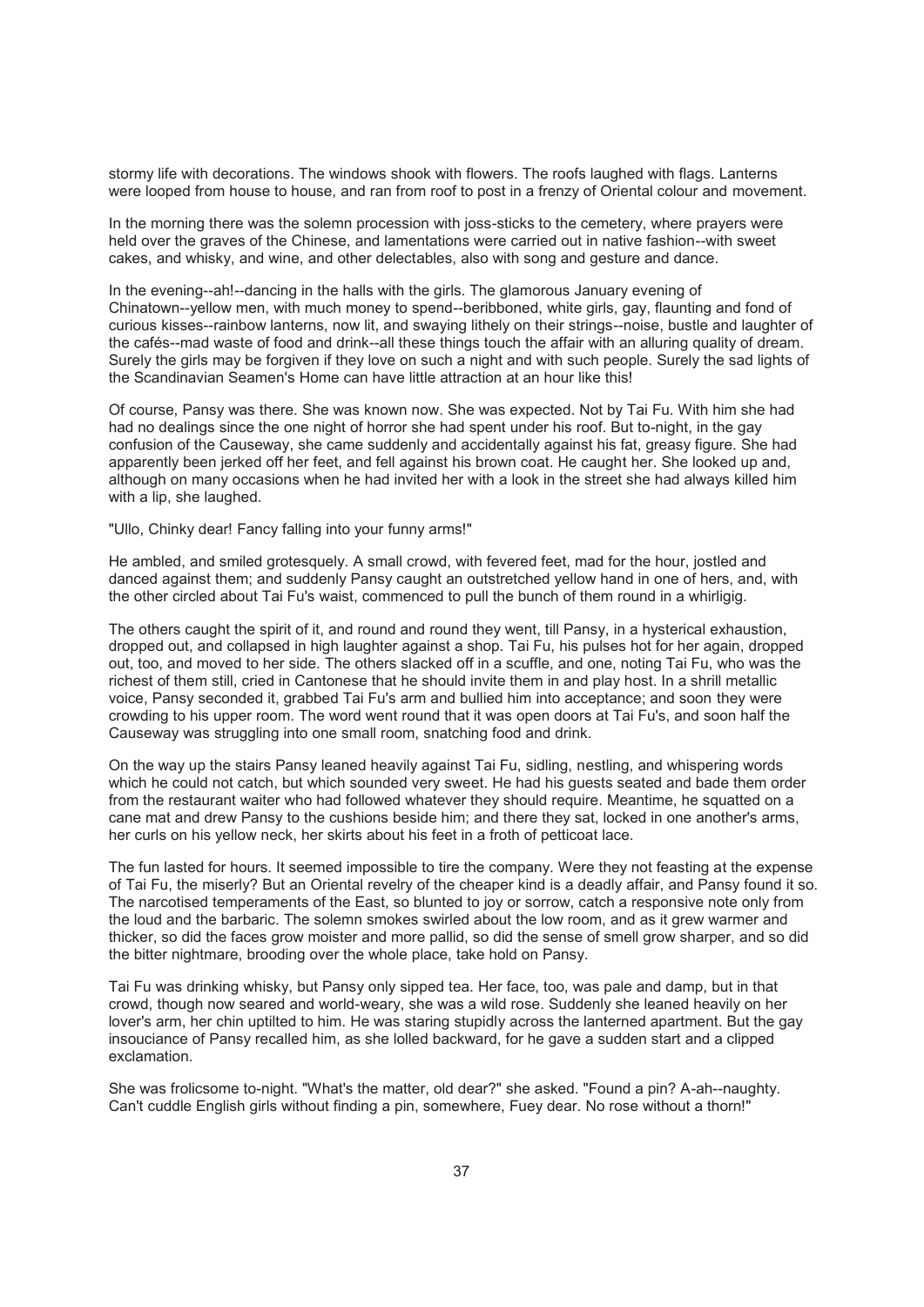She languished against him, and this time he withdrew his arm, and fingered her neck with his long hand, smiling idiotically. She pulled a bottle across the floor and filled his glass. He drank to her and, as a fiddler, with a one-stringed instrument, started a crooning accompaniment, he struggled up and would have her dance. He tried to help her, but fell, a little heavily, and Pansy fell over him, and there they rolled, to the joy of the company. Then Pansy scrambled up and danced.

It was a *danse macabre.* In that evil-smelling room, with those secret faces peering at her through the reeking smoke, she felt sick with the wine and the tumult; but her lips laughed, and she danced merrily, and Tai Fu sprawled and declared that she was a lovely girl.

The music stopped. Pansy stopped dancing and swooned in a seductive exhaustion into his big arms.

"Oh--damn--the--pins!" he said, picking each English word with care, while he dragged Pansy closer and sprawled over the cushions. He drank more whisky, and again good humour prevailed, and had Pansy heard the comments that were made about her she would, in spite of her profession, have shrivelled.

Now Tai Fu's hands became more familiar, and Pansy sportively rebuked him with an assumption of shocked virtue. He messed his fingers in her hair and drew her closer, pricking his arm with every embrace, while she reminded him that if you play with a bee you sometimes find the sting. But he was by now too drunk to feel mere pin-pricks, and he rolled his great carcass about with languid laughter.

Later, he drank more whisky, and then began to look sick. He even excused himself, as feeling faint, and got up. Pansy clung to him.

"Don't go, old boy. Here--listen--don't send me away hungry. Aren't we going to have a little... love, eh, dearie?"

But he thrust her off. His jaw hung. He looked incipiently bilious. And suddenly he waved the company aside, and they, seeing that the show was at an end, straggled out, noisily and slowly. Pansy moved to him at the last, but it was certain that he was too sick for amusement, and he toddled with a friend to another room. http://home.hiwaay.net/~ajohns/retro/Etext.htm

Pansy, left alone, went down the stairs and out into the clear, cold air and the midnight glitter of Poplar.

Tai Fu died that night of aconite poisoning. However, he had chewed strange leaves and preparations of leaves for so long that no one was much surprised. Certainly Pansy was not. When she heard of it, she murmured, "Oh!" airily, as though to say: "Damn good riddance."

For when she had undressed in her bedroom, on the night of the feast, she had removed from the belt of her waist a fine needle, which had lain for forty-eight hours in a distillation of aconite.

### $-(-)$

## **Chapter 9**

## **The Bird**

IT is a tale that they tell softly in Pennyfields, when the curtains are drawn and the shapes of the night shut out.... Those who held that Captain Chudder, s.s. *Peacock,* owners, Peter Dubbin & Co., had a devil in him, were justified. But they were nearer the truth who held that his devil was not within him, but at his side, perching at his elbow, dropping sardonic utterance in his ear; moving with him day and night and prompting him--so it was held--to frightful excesses. His devil wore the shape of a white parrot, a bird of lusty wings and the cruellest of beaks. There were those who whispered that the old man had not always been the man that his crew knew him to be: that he had been a normal, kindly fellow until he acquired his strange companion from a native dealer in the malevolent Solomons. Certainly his maniac moods dated from its purchase; and there was truth in the dark hints of his men that there was something wrong with that damned bird... a kind of... something you sort of felt when it looked at you or answered you back. For one thing, it had a diabolical knack of mimicry, and many a chap would cry: "Yes, George!" or " Right, sir!"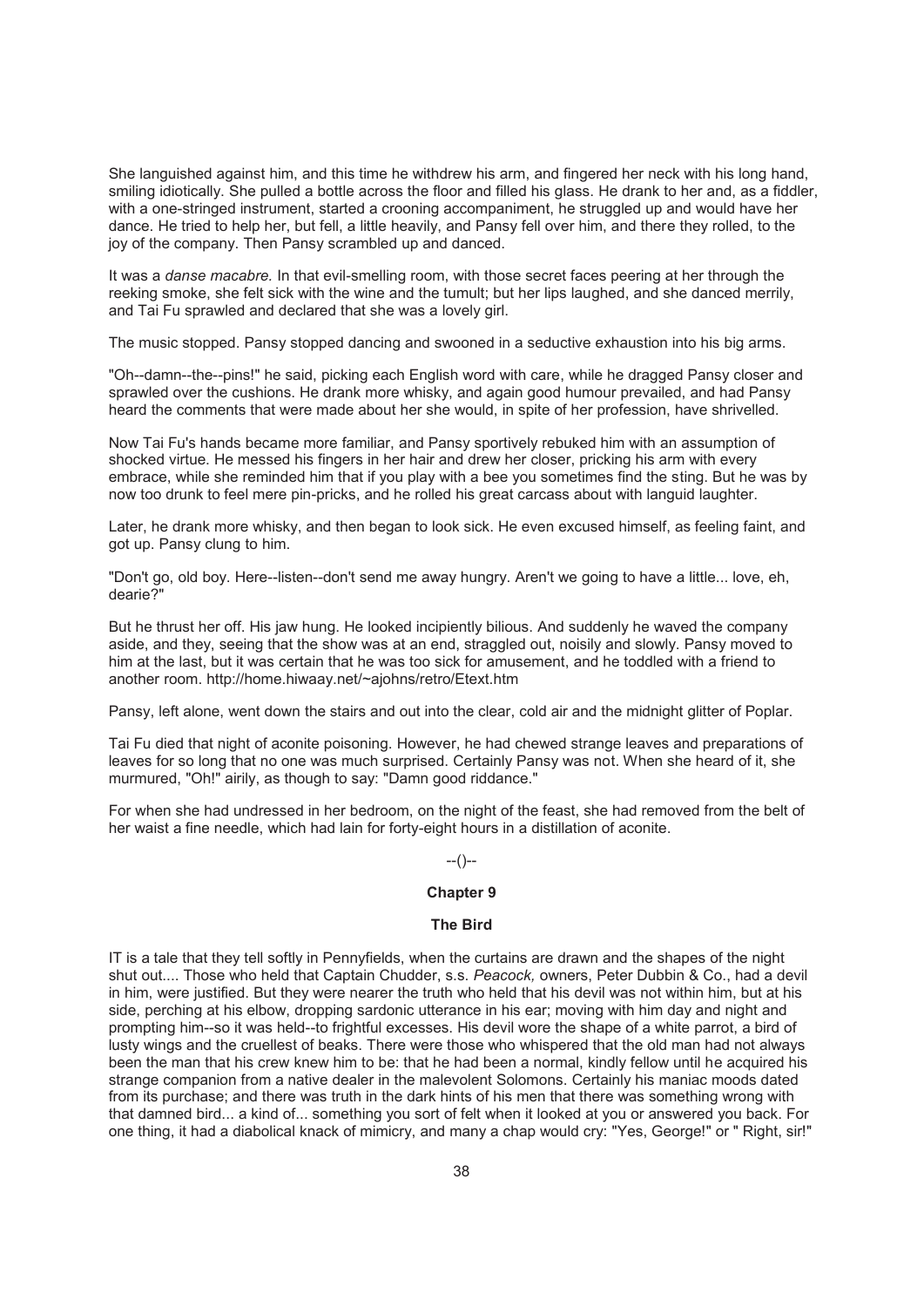in answer to a commanding voice which chuckled with glee as he came smartly to order. They invariably referred to it as "that bloody bird," though actually it had done nothing to merit such opprobrium. When they thought it over calmly, they could think of no harm that it had done to them: nothing to arouse such loathing as every man on the boat felt towards it. It was not spiteful; it was not bad-tempered. Mostly it was in cheery mood and would chuckle deep in the throat, like the Captain, and echo or answer, quite pleasantly, such remarks, usually rude, as were addressed to it.

#### And yet... Somehow...

There it was. It was always there--everywhere; and in its speech they seemed to find a sinister tone which left them guessing at the meaning of its words. On one occasion, the cook, in the seclusion of the fo'c'sle, had remarked that he would like to wring its neck if he could get hold of it; but old grizzled Snorter had replied that that bird couldn't be killed. There was a something about that bird that... well, he betted no one wouldn't touch that bird without trouble. And a moment of panic stabbed the crowd as a voice leapt from the sombre shadows of the corner:

"That's the style, me old brown son. Don't try to come it with me--what?" and ceased on a spasmodic flutter of wicked white wings.

That night, as the cook was ascending the companion, he was caught by a huge sea, which swept across the boat from nowhere and dashed him, head-on, below. For a week he was sick with a broken head, and throughout that week the bird would thrust its beak to the berth where he lay, and chortle to him:

"Yep, me old brown son. Wring his bleeding neck--what? Waltz me around again, Willie, round and round and round!"

That is the seamen's story and, as the air of Limehouse is thick with seamen's stories, it is not always good to believe them. But it is a widely known fact that on his last voyage the Captain did have a devil with him, the foulest of all devils that possess mortal men: not the devil of slaughter, but the devil of cruelty. They were from Swatow to London, and it was noted that he was drinking heavily ashore, and he continued the game throughout the voyage. home dot hiwaay dot net backslash tilde ajohns backslash retro backslash Etext dot htm. He came aboard from Swatow, drunk, bringing with him a Chinese boy, also drunk. The greaser, being a big man, kicked him below; otherwise, the boat in his charge would have gone there; and so he sat or sprawled in his cabin, with a rum bottle before him and, on the corner of his chair, the white parrot, which conversed with him and sometimes fluttered on deck to shout orders in the frightful voice of his master and chuckle to see them momentarily obeyed.

"Yes," repeated old man Snorter, sententiously, "I'd run a hundred miles 'fore I'd try to monkey with the old man or his bloody bird. There's something about that bird.... I said so before. I 'eard a story once about a bird. Out in T'aip'ing I 'eard it. It'll make yeh sick if I tell it...."

Now while the Captain remained drunk in his cabin, he kept with him for company the miserable, half-starved Chinky boy whom he had brought aboard. And it would make others sick if the full dark tale were told here of what the master of the *Peacock* did to that boy. You may read of monstrosities in police reports of cruelty cases; you may read old records of the Middle Ages; but the bestialities of Captain Chudder could not be told in words.

His orgy of drink and delicious torture lasted till they were berthed in the Thames; and the details remain sharp and clear in the memories of those who witnessed it. At all the ceremonial horrors which were wrought in that wretched cabin, the parrot was present. It jabbered to the old man; the old man jabbered back, and gave it an occasional sip of rum from his glass; and the parrot would mimic the Chink's entreaties, and wag a grave claw at him as he writhed under the ritual of punishment; and when that day's ceremony was finished it would flutter from bow to stern of the boat, its cadaverous figure stinging the shadows with shapes of fear for all aboard; perching here, perching there, simpering and whining in tune with the Chink's placid moaning.

Placid; yes, outwardly. But the old man's wickedness had lighted a flame beneath that yellow skin which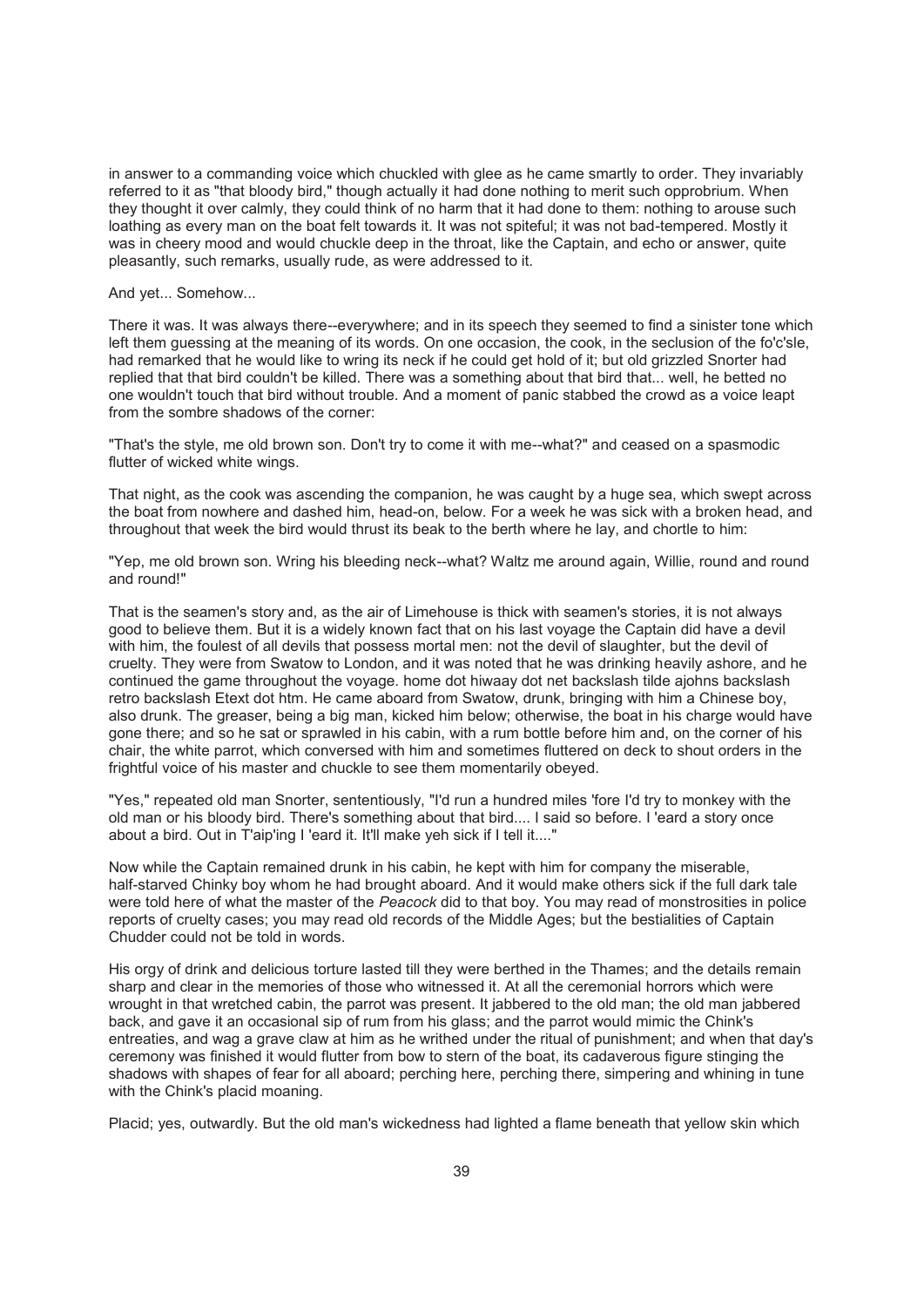nothing could quench: nothing but the floods of vengeance. Had the old man been a little more cute and a little less drunk, he might have remembered that a Chinaman does not forget. He would have read danger in the face that was so submissive under his devilries. Perhaps he did see it, but, because of the rum that was in him, felt himself secure from the hate of any outcast Chink; knew that his victim would never once get the chance to repay him, Captain Chudder, master of the *Peacock,* and one of the very smartest. The Chink was alone and weaponless, and dare not come aft without orders. He was master of the boat; he had a crew to help him, and knives and guns, and he had his faithful white bird to warn him. Too, as soon as they docked at Limehouse, he would sling him off or arrange quick transfer to an outward boat, since he had no further use for him.

But it happened that he made no attempt to transfer. He had forgotten that idea. He just sat below, finished his last two bottles, paid off his men, and then, after a sleep, went ashore to report. Having done that, he forgot all trivial affairs, such as business, and set himself seriously to search for amusement. He climbed St George's, planning a real good old booze-up, and the prospect that spread itself before his mind was so compelling that he did not notice a lurking yellow phantom that hung on his shadow. He visited the Baltic on the chance of finding an old pal or so, and, meeting none, he called at a shipping office at Fenchurch Street, where he picked up an acquaintance, and they two returned eastward to Poplar, and the phantom feet *sup-supped* after them. Through the maze and clamour of the London streets and traffic the shadow slid; it dodged and danced about the Captain's little cottage in Gill Street; and when he, and others, came out and strolled to a bar, and, later, to a music hall, it flitted, mothlike, around them.

Surely, since there is no step in the world that has just the obvious stealth of the Chinaman's, he must have heard those whispering feet? Surely his path was darkened by that shadow? But no. After the music hall he drifted to a water-side wineshop, and then, with a bunch of the others, went wandering.

It was late. Eleven notes straggled across the waters from many grey towers. Sirens were screeching their derisive song; and names of various Scotch whiskies spelt themselves in letters of yellow flame along the night. Far in the darkness a voice was giving the chanty:

"What shall we do with a drunken sailor?"

The Captain braced himself up and promised himself a real glittering night of good-fellowship, and from gin-warmed bar to gin-warmed bar he roved, meeting the lurid girls of the places and taking one of them upstairs. At the last bar his friends, too, went upstairs with their ladies, and, it being then one o'clock in the morning, he brought a pleasant evening to a close at a certain house in Poplar High Street, where he took an hour's amusement by flinging half-crowns over the fan-tan table.

But always the yellow moth was near, and when, at half-past two, he came, with uncertain step, into the sad street, now darkened and loud only with the drunken, who found unfamiliar turnings in familiar streets, and old landmarks many yards away from their rightful places, the moth buzzed closer and closer.

The Captain talked as he went. He talked of the night he had had, and the girls his hands had touched. His hard face was cracked to a meaningless smile, and he spat words at obstructive lamp-posts and kerbstones, and swears dropped like toads from his lips. But at last he found his haven in Gill Street, and his hefty brother, with whom he lived when ashore, shoved him upstairs to his bedroom. He fell across the bed, and the sleep of the swinish held him fast.

#### ïïïïïïï

The grey towers were tolling three o'clock, and the thick darkness of the water-side covered the night like a blanket. The lamps were pale and few. The waters slucked miserably at the staples of the wharves. One heard the measured beat of a constable's boot; sometimes the rattle of chains and blocks; mournful hooters; shudders of noise as engines butted lines of trucks at the shunting station.

Captain Chudder slept, breathing stertorously, mouth open, limbs heavy and nerveless. His room was deeply dark, and so little light shone on the back reaches of the Gill Street cottages that the soft raising of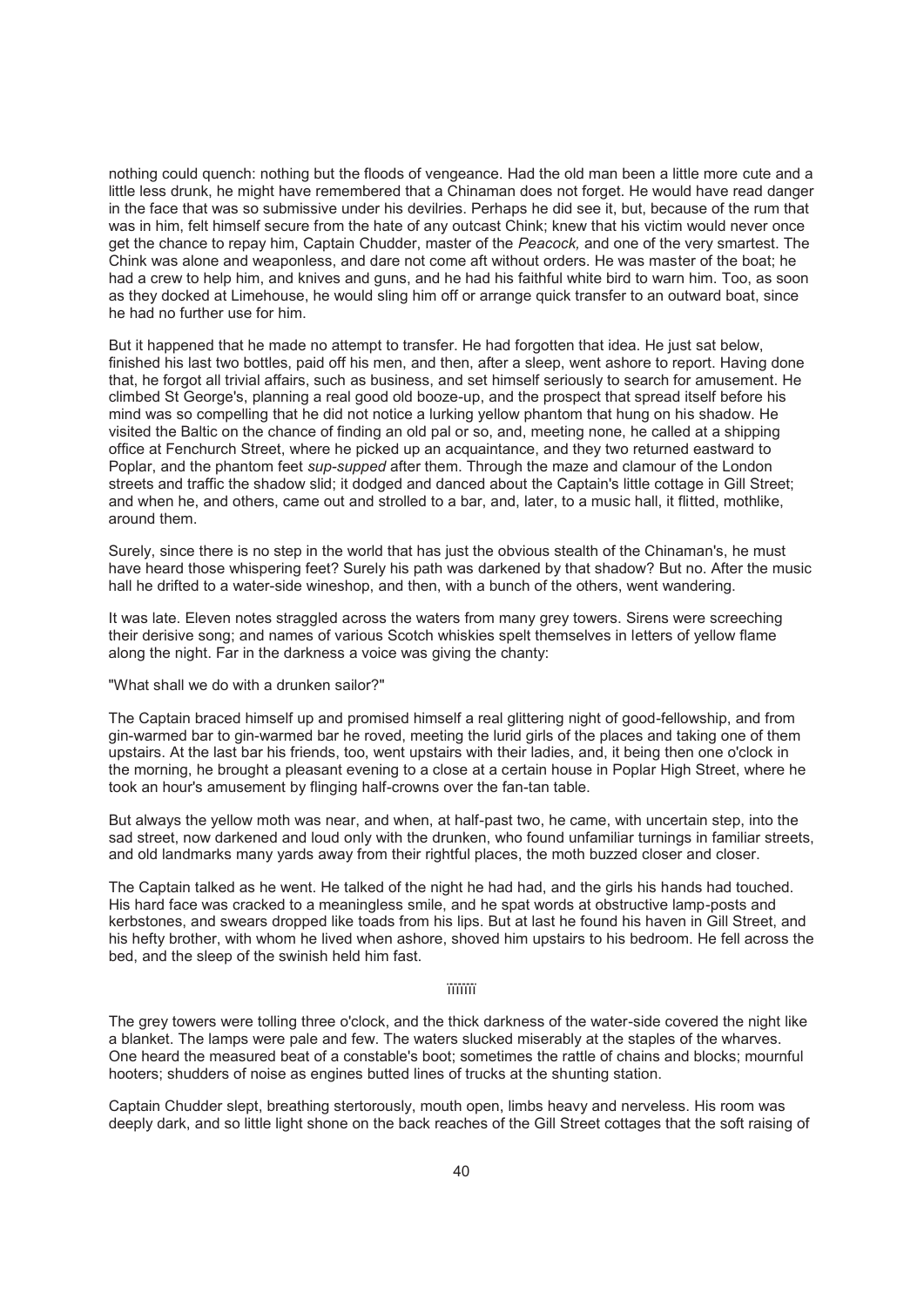the window made no visible aperture. Into this blank space something rose from below, and soon it took the shape of a flat, yellow face which hung motionless, peering into the room. Then a yellow hand came through; the aperture was widened; and swiftly and silently a lithe, yellow body hauled itself up and slipped over the sill.

It glided, with outstretched hand, from the window, and, the moment it touched the bed, its feeling fingers went here and there, and it stood still, gazing upon the sleep of drunkenness. Calmly and methodically a yellow hand moved to its waist and withdrew a kreese. The same hand raised the kreese and held it poised. It was long, keen and beautifully curved, but not a ray of light was in the room to fall upon it, and the yellow hand had to feel its bright blade to find whether the curve ran from or towards it.

Then, with terrific force and speed, it came down: one--two--three. The last breath rushed from the open lips. Captain Chudder was out.

The strong yellow hand withdrew the kreese for the last time, wiped it on the coverlet of the bed, and replaced it in its home. The figure turned, like a wraith, for the window; turned for the window and found, in a moment of panic, that it knew not which way to turn. It hesitated a moment. It thought it heard a sound at the bed. It touched the coverlet and the boots of the Captain; all was still. Stretching a hand to the wall, Sung Dee began to creep and to feel his way along. Dark as the room was, he had found his way in, without matches or illuminant. Why could he not find his way out? Why was he afraid of something?

Blank wall was all he found at first. Then his hand touched what seemed to be a picture frame. It swung and clicked and the noise seemed to echo through the still house. He moved farther, and a sharp rattle told him that he had struck the loose handle of the door. But that was of little help. He could not use the door; he knew not what perils lay behind it. It was the window he wanted--the window.

Again he heard that sound from the bed. He stepped boldly forward and judged that he was standing in the middle of the room. Momentarily a sharp shock surged over him. He prayed for matches, and something in his throat was almost crying: "The window! The window!" He seemed like an island in a sea of darkness; one man surrounded by legions of immortal, intangible enemies. His cold Chinese heart went hot with fear.

The middle of the room, he judged, and took another step forward, a step which landed his chin sharply against the jutting edge of the mantelshelf over the fireplace. He jumped like a cat and his limbs shook; for now he had lost the door and the bed, as well as the window, and had made terrible noises which might bring disaster. All sense of direction was gone. He knew not whether to go forward or backward, to right or left.

He heard the tinkle of the shunting trains, and he heard a rich voice crying something in his own tongue. But he was lapped around by darkness and terror, and a cruel fancy came to him that he was imprisoned here for ever and for ever, and that he would never escape from this enveloping, suffocating room. He began to think that----

And then a hot iron of agony rushed down his thick back as, sharp and clear at his elbow, came the Captain's voice:

"Get forrard, you damn lousy Chink--get forrard. Lively there! Get out of my room!"

He sprang madly aside from the voice that had been the terror of his life for so many weeks, and collided with the door; realised that he had made further fearful noises; dashed away from it and crashed into the bed; fell across it and across the warm, wet body that lay there. Every nerve in every limb of him was seared with horror at the contact, and he leapt off, kicking, biting, writhing. He leapt off, and fell against a table, which tottered, and at last fell with a stupendous crash into the fender.

"Lively, you damn Chink!" said the Captain. "Lively, I tell yeh. Dance, d'yeh hear? I'll have yeh for this. I'll learn you something. I'll give you something with a sharp knife and a bit of hot iron, my cocky. I'll make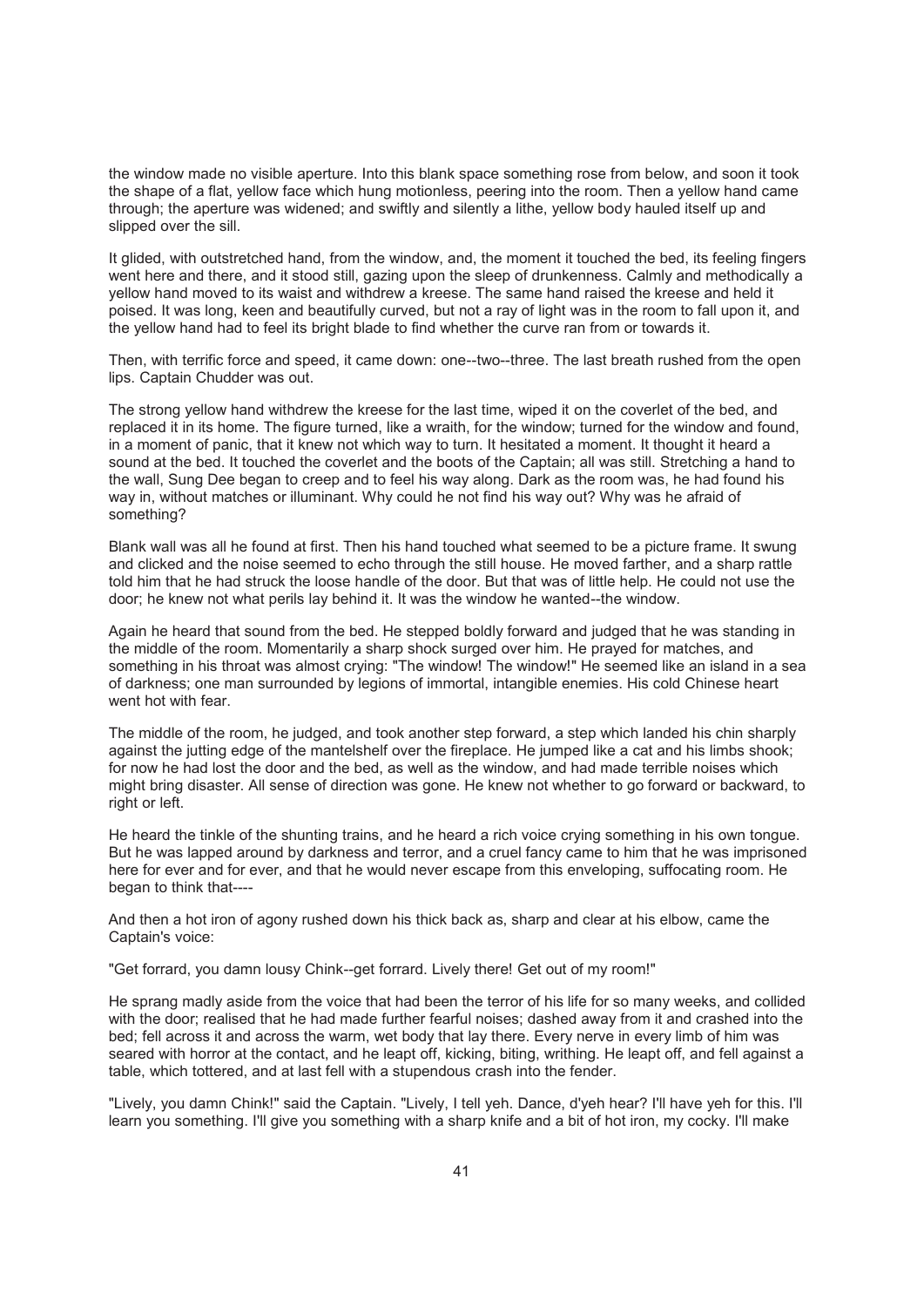yer yellow skin crackle, yeh damn lousy chopstick. I'll have yeh in a minute. And when I get yeh, orf with yeh clothes. I'll cut yeh to pieces, I will."

Sung Dee shrieked. He ran round and round, beating the wall with his hands, laughing, crying, jumping, while all manner of shapes arose in his path, lit by the grey light of fear. He realised that it was all up now. He cared not how much noise he made. He hadn't killed the old man; only wounded him. And now all he desired was to find the door and any human creatures who might save him from the Captain. He met the bed again, suddenly, and the tormentor who lay there. He met the upturned table and fell upon it, and he met the fireplace and the blank wall; but never, never the window or the door. They had vanished. There was no way out. He was caught in that dark room, and the Captain would do as he liked with him.... He heard footsteps in the passage and sounds of menace and alarm below. But to him they were friendly sounds, and he screamed loudly toward them.

He cried to the Captain, in his pidgin, for mercy.

"Oh, Captain--no burn me to-day, Captain. Sung Dee be heap good sailor, heap good servant, all same slave. Sung Dee heap plenty solly hurt Captain. Sung Dee be good boy. No do feller bad lings no feller more. O Captain. Let Sung Dee go lis time. Let Sung Dee go. O Captain!"

But "Oh, my Gawd!" answered the Captain. "Bless your yellow heart. Wait till I get you trussed up. Wait till I get you below. I'll learn yeh."

And now those below came upstairs, and they listened in the passage, and for the space of a minute they were hesitant. For they heard all manner of terrible noises, and by the noises there might have been half-a-dozen fellows in the Captain's room. But very soon the screaming and the pattering feet were still, and they heard nothing but low moans; and at last the bravest of them, the Captain's brother, swung the door open and flashed a large lantern.

And those who were with him fell back in dumb horror, while the brother cried harshly: "Oh!... my... God!" For the lantern shone on a Chinaman seated on the edge of the bed. Across his knees lay the dead body of the Captain, and the Chink was fondling his damp, dead face, talking baby talk to him, dancing him on his knee, and now and then making idiot moans. But what sent the crowd back in horror was that a great death-white Thing was flapping about the yellow face of the Chink, cackling: "I'll learn yeh! I'll learn yeh!" and dragging strips of flesh away with every movement of the beak.

#### --()--

## **Chapter 10**

### **Gina of the Chinatown**

### *A Reminiscence*

MEMORY is a delicate instrument. Like an old musical box, it will lie silent for long years; then a mere nothing, a jerk, a tremor, will start the spring, and from beneath its decent covering of dust it will talk to us of forgotten passion and desire. Some memories are thus moved at sight of a ribbon, a faded violet, a hotel bill; others at the sound of a voice or a bar of music, or at the bite of a flavour on the palate or an arrangement of skies against a well-known background. To me return all the unhappy, far-off things when I smell the sharp odour of a little dirty theatre near Blackwall. Then I think upon all those essences of life most fragrant and fresh, and upon... Gina Bertello.

Gina Bertello was as facile and appealing as the syllables of her name. At thirteen she was the happiest and best-loved child in Acacia Grove, Poplar; for she had those three rare qualities which, together, will carry any pilgrim safely through this world to the higher blisses of the next: she was gentle--and brave--and gay.

You might then have seen her about the streets at all hours of day and night, a frail slip of a kiddie, delicate as a water-colour, swift and restless as a bird. From her little head hung twenty bright yellow curls,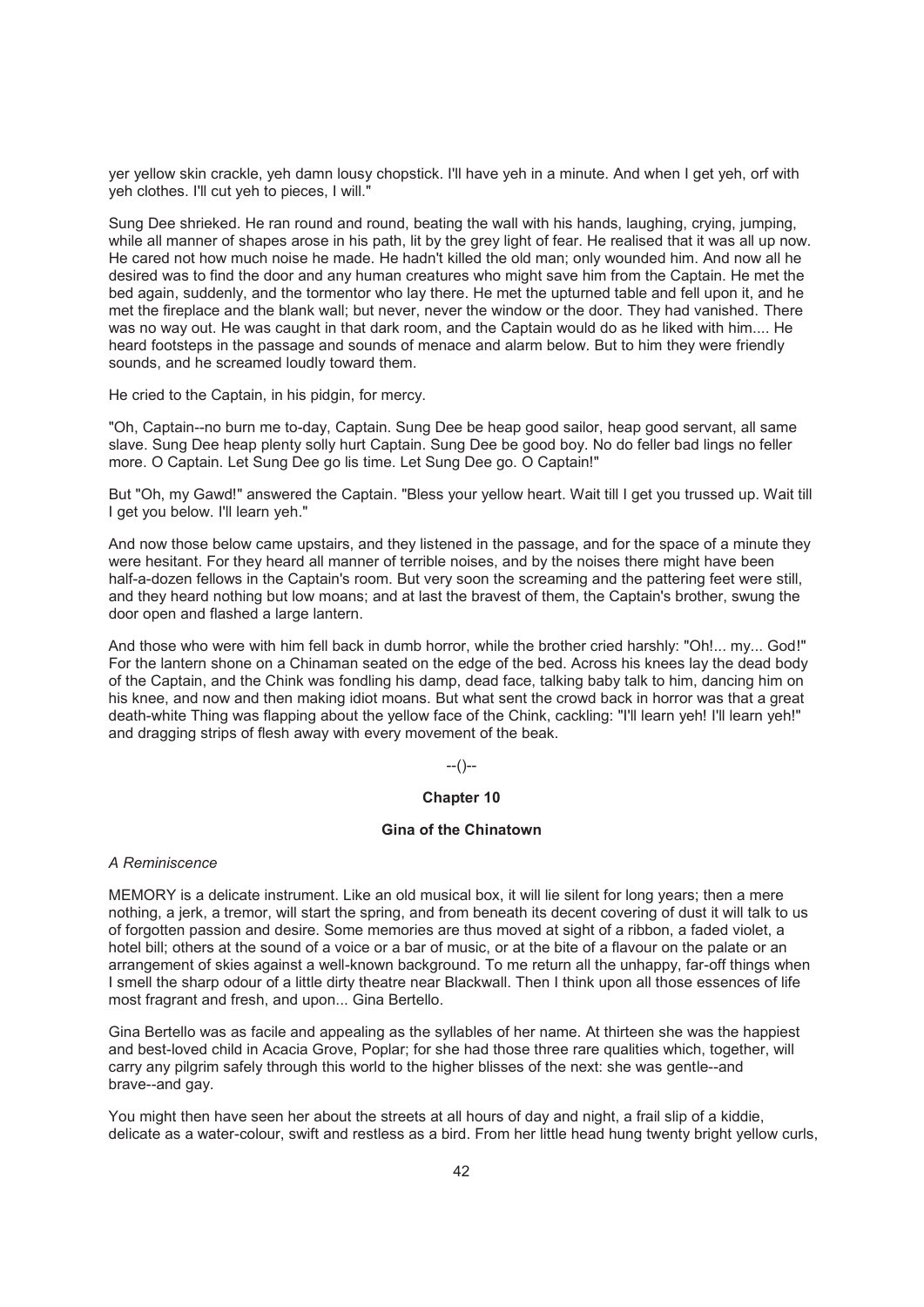short to the neck, and these curls shook and caught the sun fifty times to the minute as she shot her sharp glances, which rested on nothing and yet reflected everything. Liquid fire seemed to run under the light skin, and the lines of her figure, every one of which had something true to say to you, were of an almost epigrammatic neatness. Small as she was, she was perfectly built, and dressed with that careful contempt for taste which you may observe in the attire of all children of theatrical parents. A black satin frock kissed the slim, stockinged leg at the delicately correct moment; a scarlet band held the waist; a scarlet hat crowned all; and the shock of short curls, chiming with the black and scarlet, made an unforgettable picture which always appealed to the stage sense of her old dad, Batty Bertello. Moreover, there; was the practical advantage that if ever you wanted your Gina in a hurry, when she was out playing, you could always pick her from any bunch of children half-a-mile away. Also, she could never be lost, for she stood alone. Indeed, no child has ever been seen, either in Poplar or in Kensington, of such arresting appearance as this rumple-headed darling who, for twelve months, flitted, in small type, across the bills of the minor music halls. She was as distinctive as a nigger in a snowstorm; and when she was taken to theatres or concerts beyond the confines of Poplar where she was known, people turned to stare at her, and turned again to stare. There was about her some elfish quality that made her seem only half real. Even her old dad could not quite believe in her. He fully expected some morning to wake up and find that she had slipped away to the bluebell or daffodil from which she had escaped.

"That youngster of mine," he would say, "is hot stuff. She don't half get on. Come round next Sunday night, and we'll have some music. Y'ought to hear her play. Rachmaninoff prelude, *Valse Triste,* Mozart sonatas. Fairly tears the back hair off yeh. Got temperament, that kid. She's coming up, too, with her dancing. Oh, she's hot."

Mrs. Bertello would echo him, but a little sadly; for, as Gina grew, from seven to thirteen, so did Mrs. Bertello fade and fade and withdraw more and more up-stage. Gina was going to get on; she knew it. She knew, too, that Gina would get on without any help from her; so she stood in the background and grew careless about herself and her person. She wore old clothes and old manners. She snuffled. She loafed about the house and in bed, and she let things go. If only she could have felt that the getting on of Gina depended upon her.... But by the time the child was seven she realised that she stood in the presence of something stronger than herself. It frightened and distressed her that she should have produced something so sharp and foreign. She knew that she was loved and always would be loved. But she wanted most of all to be wanted. And she wasn't.

At twelve Gina was running the home. Old dad was dresser to a red-nose bill-topper, which meant that he did not finish work until two o'clock in the morning. It was Gina who sat up every night to serve his supper, Mumdear toddled to bed with a little warm whisky, leaving Gina in the kitchen with queer books--*Tennyson, Browning, Childe Harold, Lives of the Composers, The Golden Treasury, Marcus Aurelius, The Faerie Queene.* At two o'clock old dad would bounce in, full of anecdote and reminiscence and original whimsy, and they would sup together, Gina, from the age of eleven, always taking a glass of beer and a cigarette with him. It was he who had bought her those books. It was he who had interested his guv'nor in the kid, so that the guv'nor had handed him money wherewith to get music lessons and to secure a practice piano. It was he who had spoken to Madame Gilibert, controller of the famous music-hall child-dancers, the Casino Juveniles; and Madame, recognising that dad was dresser to a star, and might, in certain underground ways, be useful, took the child and put her through a course. Within the first week she thought she had found a Taglioni, and that hers would be the honour--and the commission. Of course she hadn't found a Taglioni, and none knew that better than Gina, though she did not say so, for she believed in taking what we can while we can.

It was old dad, too, who had made a companion of her and talked to her, through those late hours, of the things that could be done in the world--of the things that he himself had tried and failed to do. He had talked to her of laughter and courage and endurance, and of "playing the game."

From him she had inherited a love of all raw and simple things, all that was odorous of the flesh. She hated country solitudes, and she loved Poplar and the lights and the noise of people. She loved it for its blatant life. She loved the streets, the glamour, the diamond dusks, the dirt and the perfume. She loved the shops and the stalls, with their alluring treasures--treasures, moreover, that you could buy, not, as in the West, priced beyond your maddest dreams. There was Salmon Lane market. There were the docks.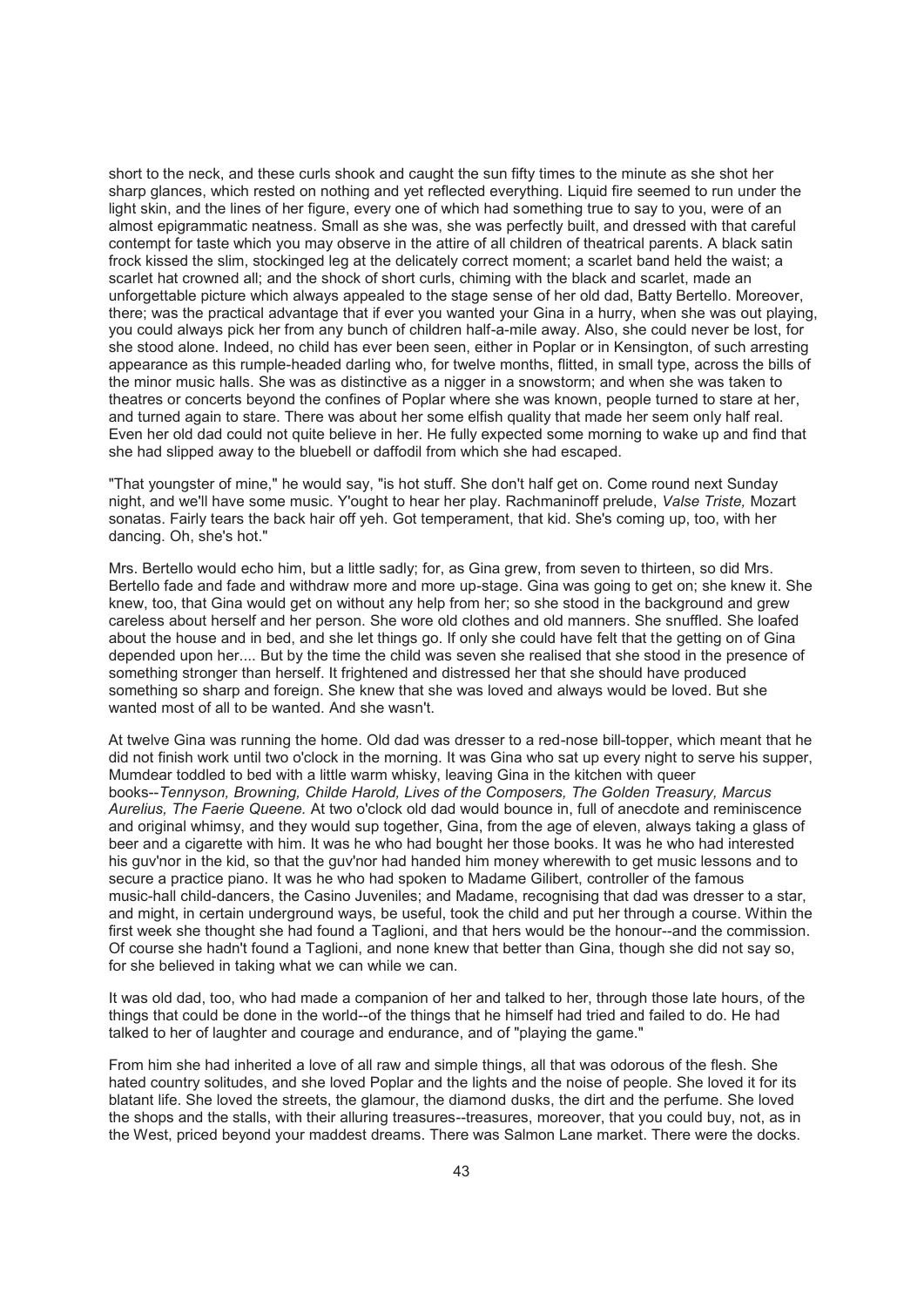There were the fearsome Malays. There was the Chinese quarter. There was the Isle of Dogs, with its exciting bridges and waterways. There were the timid twilights and the home-comings; the merry boys and girls of the pavements, and the softly lighted windows. She loved them all, and they became all part of her; and she was right in loving them. For Poplar is a land of homes, and where a thousand homes are gathered together, there do we find beauty and prayer. There, among the ashpits and broken boats and dry canals, are girls and garlands and all the old, lovely things that help the human heart to float along its winding courses to the sea. The shapes, sounds, colours and silences of the place shook her to wonder, and the flamboyant curves of the road to Barking, where are lean grey streets of villas and vociferant markets, were always to her the way to the Realms of Gold. Every street was a sharp-flavoured adventure, and at night each had a little untranslatable message for her. Everywhere she built romances. She was a mandarin's daughter in Pennyfields. She was a sailor's wife in the Isle of Dogs. In the West India Dock Road she was a South Sea princess, decked with barbaric jewels and very terrible knives. She did not like western London: it wasn't homey. She loved only the common joys of the flesh and the common joys of the heart; and these she found in Poplar. It was all so cosy and sweet and--oh, everything that you couldn't talk about. The simple mateyness of it all sometimes made her cry. It made her cry because she wanted to tell someone about it; and she couldn't--until... a year later... she began to dance. Then she told everything.

In the Chinatown Causeway, too, were half-tones of rose and silver, stately moving cut-throats, up from the great green Pacific, and the muffled wail of reed instruments in a song last heard in Formosa. Cinnamon and aconite, betel and bhang hung on the air. There was the blue moon of the Orient. There, for the bold, were the sharp knives, and there, for those who would patiently seek, was the lamp of young Aladdin. I think Gina must have found it.

She loved Poplar, and, loving so, she commanded love, as you will learn if you inquire concerning her. When she danced it was Poplar that she expressed, and Poplar worshipped her for it.

At twelve years old she was dismissed from the local Board School for the sound reason that the teachers confessed their inability to teach her anything more. She was too sharp for them. Her morality she summed up in answer to a teacher's question as to what she understood by religion.

"I believe in enjoying yourself, dears, and enjoying other people as well, and making them enjoy you."

That was her creed, and as to her adherence to it and the efficacy of it you must ask the people of Acacia Grove and thereabouts. Old dad shrugged his shoulders, and in the saloon of the Blue Lantern he explained:

"Ah--when you've got anything as hot as our Gina, it don't do to try and learn 'em things. You can't. They knew it all centuries before you was born. And what they don't know they'll find out without bothering anyone. Give 'em their heads--that's all you can do with that kind of kid. Stand aside; she'll develop herself."

Gina was thirteen years and six months when news was brought one morning to the narrow fastnesses of Acacia Grove that old dad had been killed in a street accident. At that moment she was standing at the gate nursing Philip, the next-door baby.

She stared. She caught her breath as from a sharp blow. Her face was, for the first and only time in her life, expressionless. Then, with a matter-of-fact movement, she deposited Philip on the cold kerb, looked up, addressed the eternities, and for one minute told God, in good set terms, exactly what she thought about Him. When thus relieved, she shrugged her little shoulders and gathered up the baby.

"Ah, well. Hearts are trumps. Globe Polish is the best. The Lord Mayor's coachman says so, Philip of Macedon. Looks from here, Philip of Macedon, as though I'd have to get busy."

A week after the funeral, she stood in her dingy bedroom, and posed herself before the mirror with a graceful egotism. The slender stockinged legs looked that morning singularly pert and self-sufficient. The black satin jacket had an air of past adventure amid large things. She adjusted the black lace hat the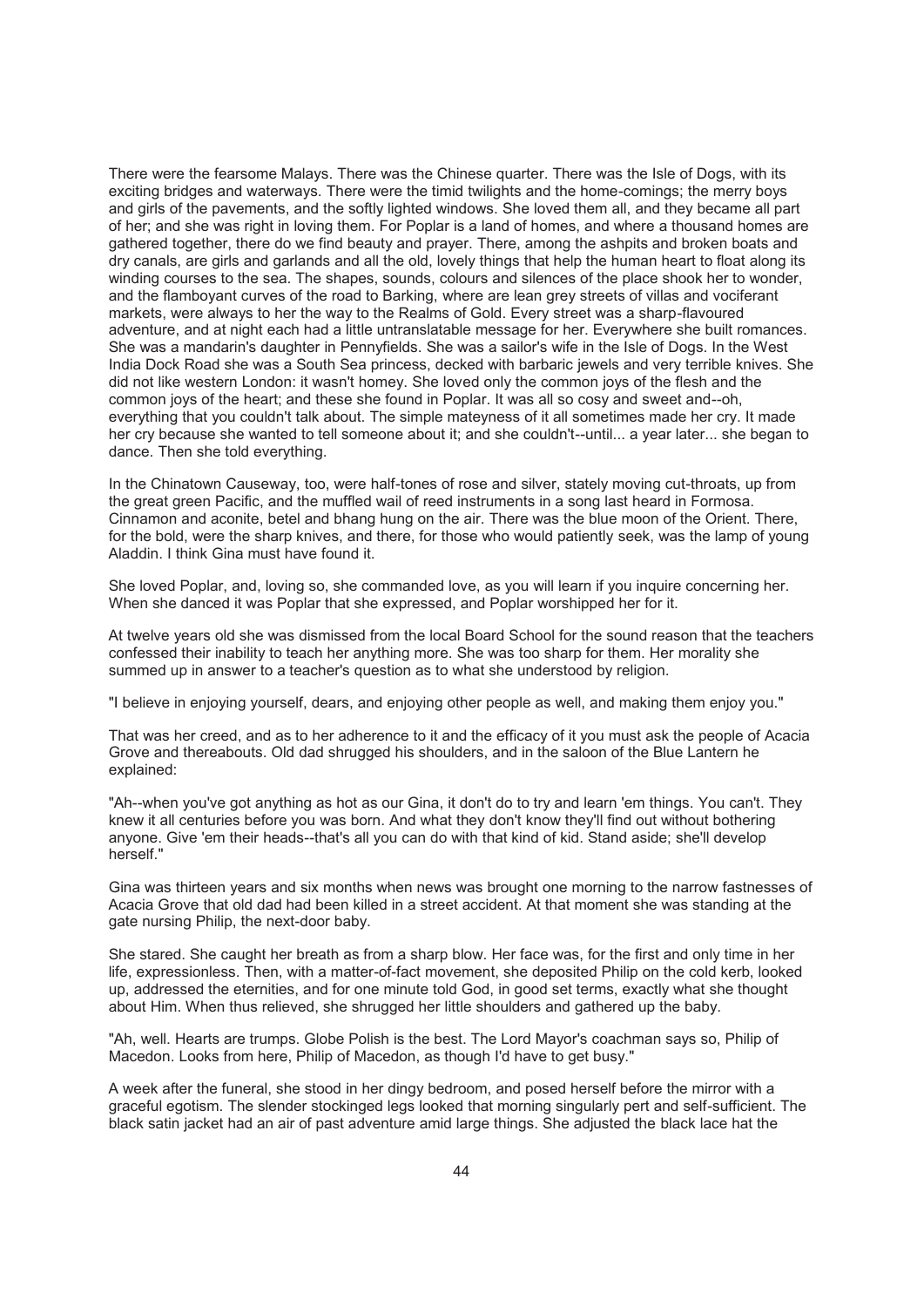tiniest shade to the left of the luscious curls, and nodded.

"Well. Something's got to be done, and if I don't do it no one else will. Don't believe in waiting for your ship to come in. Only thing to do is to get a bally boat and row out to meet it. Laugh and the world laughs with you. Weep and you'll get a red nose, Gina, my darling. Now off we go to make ourselves as welcome as a snowflake in hell."

An hour later she was a member of the Casino Juveniles, under the direction of Madame Gilibert, and three hours later was hard at work rehearsing.

Many folk of Poplar must have experienced only a mixed sorrow at the sudden end of Batty Bertello. For if the old dad had not gone out so suddenly Gina would never have been forced to start work to support Mumdear; and had she not started just at that moment, she would never have become a public character; and in that event we should have lost--what should we have lost?

Well, everything that in those days made life worth living. For it was Gina, that mop-haired, fragile baby, who taught thousands of us how to live.

And her beginnings as a public character were in this wise.

The turn of the Casino Juveniles consisted of vocal *soli,* concerted numbers, *pas seuls,* and ensembles, in the costumes of the early nineteenth century. It was entitled *Old-fashioned Flowers* (you may remember it), and, with a nice catholicity, it embraced the minuet and the pavane no less than the latest coon song and dance. At the end of the first show, Madame expressed herself as well satisfied with Gina.

"Seems to have a real--what you might call flare--for the stage. Understands what she's doing. Made for a dancer. Let's hope she don't grow."

For the tragedy of the good lady's life was that her children would grow, and every two years or so they had to be weeded out and new little girls laboriously trained to take the places of those who possessed neither the divine grace of the juvenile nor the self-assurance of the adult. She had a much-furrowed face, and swore hybrid oaths at electricians and stage hands. They understood.

For the first week, Gina thoroughly enjoyed herself, and, true to her creed, forced the rest of the company to enjoy her.

Sharp at five every afternoon, she had to appear at the centre where the private omnibus collected the children and whisked them away to the first hall, where they were an early number--on at seven-five--for the first house. Then, out of that hall to another at the far side of London, where they were a concluding number for the first house. Then back to the starting-place for the second house, and off again to finish at the distant hall. At about one in the morning she would trip home to supper, which Mumdear left in the kitchen oven. So to bed. At ten o'clock next morning Mumdear would bring her a cup of tea and a cigarette, and at about noon she would descend, unless a rehearsal were called for eleven.

Then, one brave night, came her chance to display that Ginaesque quality that made her loved and admired by all who knew her. In a low river-side hall in the Blackball direction the Casino Juveniles were the bill-footers. This hall was a relic of the old times and the old manners--a plaintive echo of the days when the music hall was little more than a cave of harmony, with a saw-dusted floor, a husky waiter, and a bull-throated chairman. Efforts to bring it up to date by renovation and structural alteration had only had the effect of emphasising its age, and its threepenny gallery and its fourpenny pit told their own tale.

By this time Gina had, by some subtle means, unknown to herself or to others, established herself as leader of the Casinos. Her compelling personality, her wide knowledge of "things" as well as matters of general interest, and her confident sagacity, had, together, drawn even those youngsters who had been two years with the turn to look to her as a final court of appeal in all questions and disputes. They listened to her ideas of dance, and took cues from her that rightly should have come from the titular leader. Perhaps it was the touch of devil which alternately smouldered and flamed in Gina's eyes that was the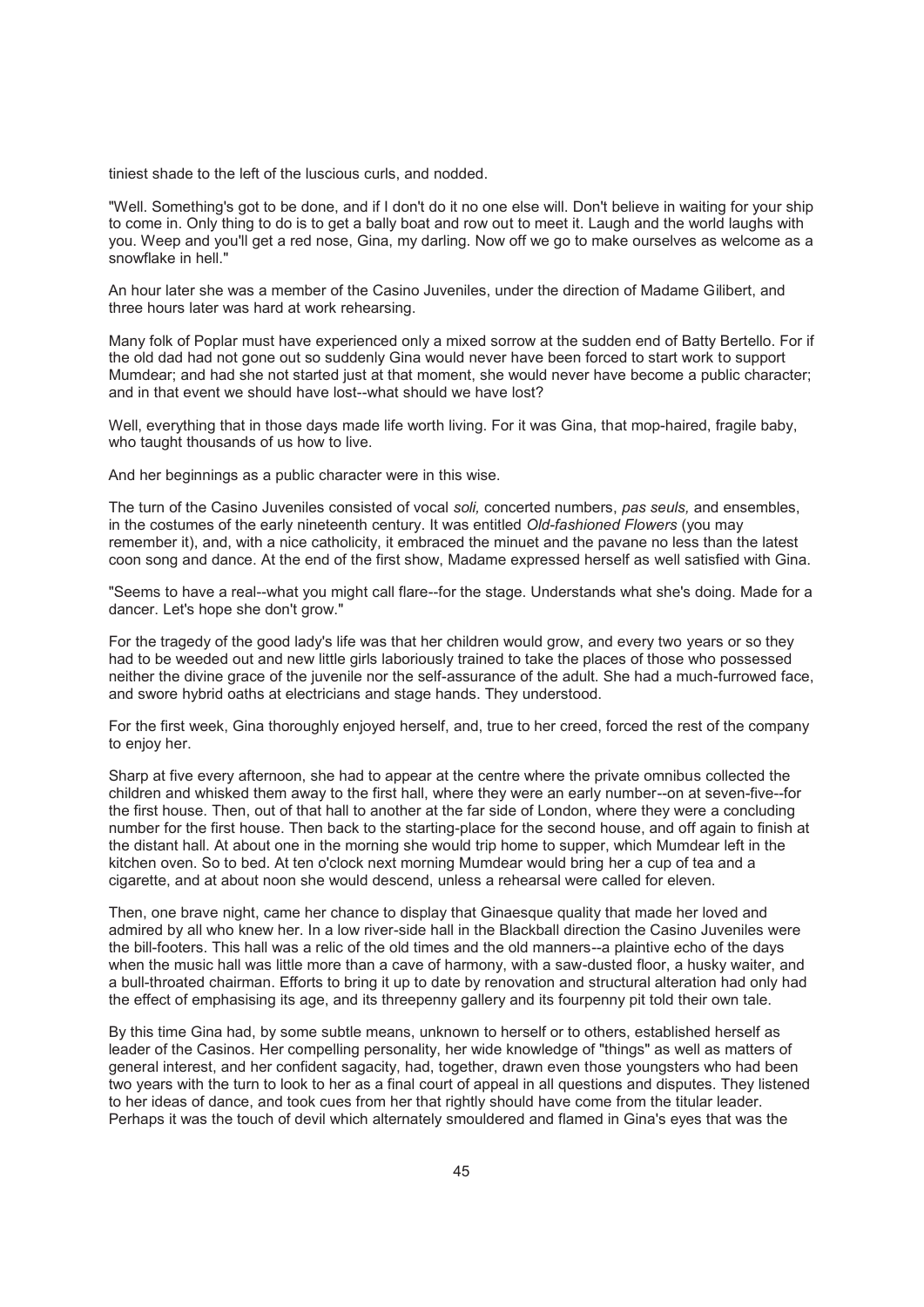real secret of her domination of her fellows; a touch that came from the splash of soft Southern blood in her veins, bequeathed by a grandfather who, in his early twenties, mislaid his clasp-knife somewhere between the ribs of a neighbour on the island of Sicily, and found it expedient to give up the search for it and come to England. This languorous, sun-loved blood, fused with the steady blood of the North, resulted in a mixture which raced under her skin with the passion and energy of a greyhound, and gave her that mysterious é*lan* which decided, as soon as she could walk, that she was born for dance.

On the big night--a Wednesday: early-closing night--the hall was playing to good business. It was lit with a suave brilliance. Gallery packed, pit packed, stalls packed, and the gangway by the babbling bar packed close with the lads of the water-side--niggers, white toughs, and yellow men.

The air was mephitic: loud with foot and voice and glass. It stunk of snarling song. Solemn smokes of cut plug swirled in a haze of lilac up to the dreary rim of gallery and the chimera of corpse faces that swam above it. At nine-ten Gina and the rest of the Casinos stood in the wings, watching the turn that preceded them on the bill--Luigi Cadenza, the world-renowned Italian tenor: salary three guineas per week for thirteen shows a week--who was handing *Santa Lucia* and *O sole mio* to an indifferent audience; for in vaudeville it is the early turn that gets the bird. Near them stood the manager, discussing the Lincolnshire probables with the stage manager. Much dirty and faded scenery, alleged fireproof, was piled to the flies, and on either side were iron doors and stone staircases. Everywhere were strong draughts and crusted dirt.

Suddenly, from behind a sweep of canvas, leapt an antic figure, dishevelled, begrimed, inarticulate. It plucked the manager by the sleeve.

"Wire's fused, sir. Caught oner the flies. Blazing like old hell."

The manager jerked his neck at the stage manager.

"Ring down!"

A bell tinkled, and the shabby purple curtain dropped on the world-renowned tenor in the midst of his *Santa Luci-i-i-a,* and smothered him with confusion and with its own folds.

The neck jerked again.

"Ring down safety, too."

He shot a hand to the telephone, rang through to the orchestra and spoke two words.

The conductor in front saw the flash of the light at his desk. He bent to the receiver. Two words snapped from it: *The King.* He replaced the receiver. His baton fell, and the symphony of *Santa Lucia* dribbled away to rubbish. He mouthed at his leader: *The King.* He rose in his chair and tapped; and the band blared the first bar of the National Anthem when again the bell tinkled. Again he snatched the receiver: "Cut *The King,"* snapped a blasphemous voice. "Keep going on Cadenza."

Behind, things were happening.

"Where's that damn 'lectrician?" The manager appealed, exhorted and condemned. The electrician, having carried the bad news, had vanished; but the typhoon of language whirled him back again.

"'Sail right, guv'nor. 'Sail right now. We got it under. You can ring up again."

But it was too late. The sudden dropping of the curtain, the incipient glide and recovery of the safety, the cessation and hurried resumption of the music, had disturbed the house. There were sounds of many moving feet, an uneasy rustle, as when a multitude of people begin to pull themselves together. Then the inevitable fool made the fool's remark.

"There's something wrong somewhere. *Fire,* shouldn't wonder."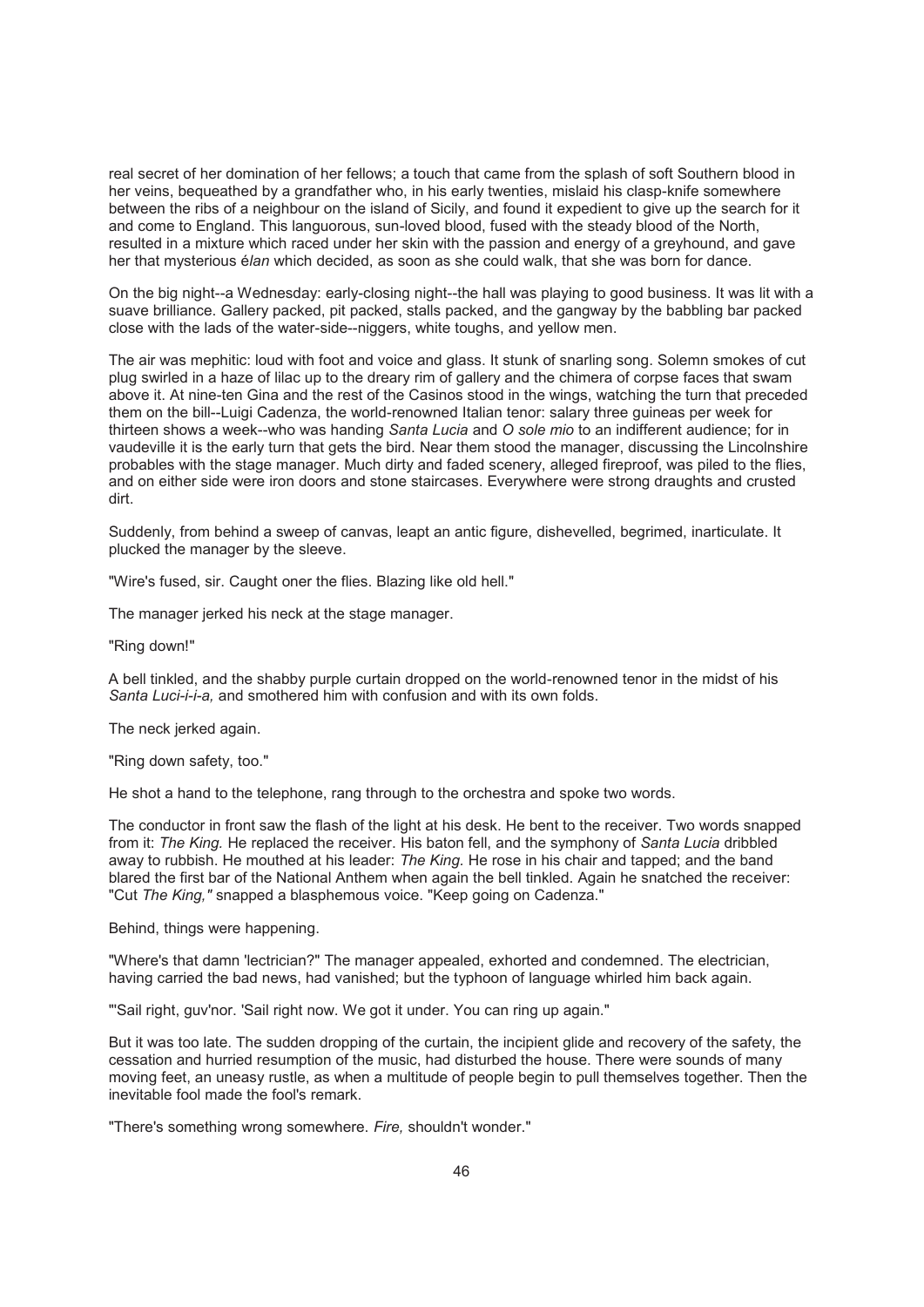That word did it.

The house rose to its feet. It swayed in two vast presses to right and left. A woman screamed. Feet scraped and stamped. The chuckers-out bawled:

"Order, there. Kepp yeh seats, cancher! Nothing ain't wrong!"

The conductor rose and faced the house.

"Resume your seats, *please.* There's no danger of any kind. The band will now play *Hiawatha.* "Give 'em a few chords!" he called to his brass and drums, and half-a-dozen tantararas drowned the noise of the struggles and counter-struggles of those who would go and those who would urge them to stay.

A panicky stripling, seeing a clear way, vaulted the partition between pit and stalls, and was promptly floored by one on the jaw from Hercules in uniform. He howled. Stalls struggled to see him, and the pit pushed the stalls back. Many women screamed. They were carried out, kicking. Men told other men that there was nothing the matter. They clambered on seats to say it. They struck with fist and boot other men who disagreed with them. The yellow and black men dashed hither and thither, receiving many blows but never ceasing to run. They did not know for what or from what they ran. They ran because they ran. A group of lads raided the bar. They helped themselves and they smashed many glasses and bottles. The chuckers-out became oathful and malevolent. They hit right and left.

In the wings, the manager was dumb. His mouth had vomited the entire black vocabulary. He had nothing more to say. The skirts of his dress coat had the appearance of two exhausted tongues. The position of his tie showed that he was a man smitten and afflicted: one who had attempted large things while knowing himself to lack the force necessary to achieve them; one who had climbed the steeps of pain to the bally limit; one who was no longer a man but a tortured organism.

"Billie," he cried to the red-nose bill-topper, "Billie, for Christ's sake go on, and quiet 'em, there's a good chap. This is the sack for me, if there's a panic."

"No good, old boy. Sorry. Can't do anything with a mixed gang like yours. Nearly got the blasted bird just now."

"Well--you--Miss Gutacre. For the Lord's sake--go on. Give 'em anything. Give 'em *He tickled the Lady's Fancy"*

"Oh, Jack, old man, I daren't," whimpered the stout soubrette. "I couldn't hold 'em. I've never faced a gang like that. If Billie won't go, I won't. 'Tain't fair to ask me."

"Well, you're a couple of damn devils, that's what you are--I beg pardon--I mean. No, but, look here.... If--"

He broke off, suddenly aware that someone was peremptorily agitating his coat-tails.

"What the blazes d'you want, kid?"

"I'll go on, sir," said Gina placidly.

"You? What the heaven d'you think a shrimp like you can do?"

"I can hold 'em, sir. I know I can. Bet you what you like. Turn me loose, and see! Ring the orchestra for *La Maxixe,* one verse and dance."

"Mr Catanach!" A boy in a disordered uniform sprang from nowhere. "You're wanted here--quick."

The manager swung four ways at once, unable to go one way for thought of the others. Then he gave two orders to the stage manager.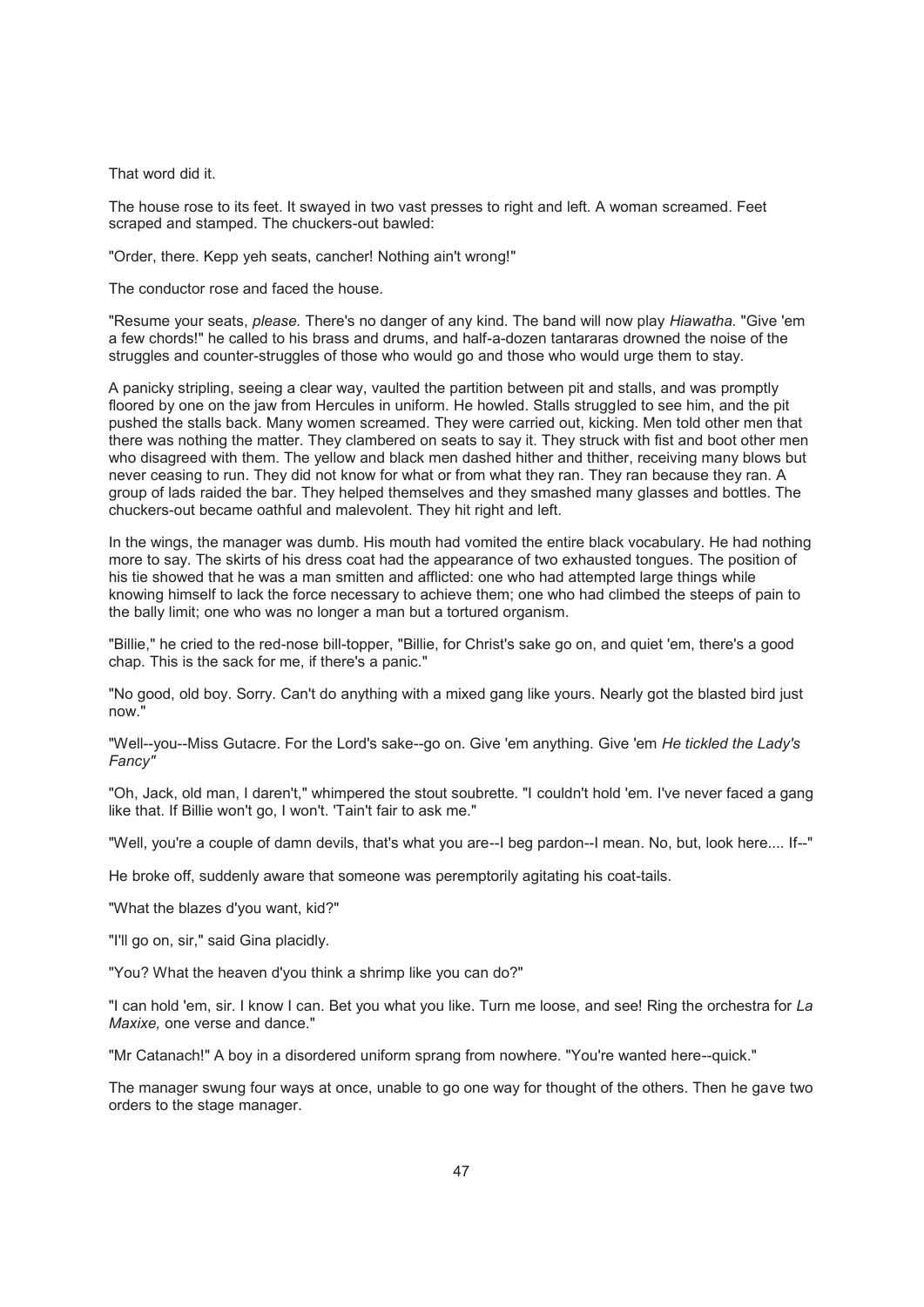"Ring through for the *Masheesh.* Then send that kid on."

Gina was one of those delightful people who believe in impulse rather than in consideration. What she had proposed to the manager was an impulse of the moment; it simply didn't bear thinking about. She could hear the complaints, loud and cruel, of that brute which she had undertaken to tame--she heard scream and roar; stamp of nailed feet; fury of blow against blow; temper against temper; the fall of glass; the wail of the victim, the howl of the aggressor.

But now, through the clamour, there came to her, faint and sweet and far away, the ecstatic wail of *La Maxixe,* swelling insistently as the curtain swung up. The first bars settled her fears. The music stole into her blood and possessed every nerve and tissue of her eager little body. It was in her feet and her hands and her heart. The stage manager gave her a gentle shove.

"Get on, Kiddie. You got a rotten rough house. Good luck."

With a toss of her yellow head and a stamp of impetuous feet she dashed on. Along the stage she charged, in animal grace and bravery, once, twice, with loose heel dancing, and noted with approval that the clamour was a little less in volume and that many faces were turned to the stage to look at this small figure, immature yet cunningly finished. With as much clatter as her furious little shoes would produce, she ran to the back-cloth. The dust rose in answering clouds and was blown into the auditorium, where it mingled with the opiate haze and was duly swallowed by the gaping ones. The music surged over the footlights in a compelling flood. The *chef d'orchestre* had caught the idea, and she could see that he was helping her. The fiddles tossed it to her in a tempest of bows, the brass and wood-wind blared it in a tornado, the drum insisted on it, and, like a breaker, it seemed to rise up to her. Before her opened a cavern of purple, stung with sharp lamps in the distant dusks. It swayed and growled and seemed to open a horrid mouth. But between her and it, she thanked her Heavenly Father, was the music, a little pool of dream, flinging its spray upon her. The stage seemed drenched in it and, seizing the tactful moment, she raced down to the footlights and flung herself into it, caressing and caressed by it, shaking, as it were, little showers of sound from her delighted limbs.

Every phrase of its wistful message was reflected in that marvellously expressive form, rosy and slender and taut. You would have said that each pulse of her body was singing for joy of it, and when her light voice picked up the melody with:

"Oh, meet me in the Val-ley

The hap-py Val-ley,"

interpolated with back-chat to the front rows of the stalls, there was a movement towards repose and attention to this appealing picture.

"Come on, Charl, while there's a chance, case there's a fire."

"No; 'alf a mo', Perce. Ain't no fire. I'm going to watch this. Looks like being funny. Got some pluck, y'know, that youngster."

She stamped along the stage in a cloud of lace and tossing frock; then, seeing that they were still moving and, in the far reaches, struggling, she loosened her heel and suddenly--off went one shoe to the wings, prompt side. Off went the other to the wings, o.p. This bit of business attracted the attention of Charl and Perce and others. They closed in. Now it was heel-and-toe dancing, and suddenly a small hand shot to her knee. Off came a little crimson garter. With an airy turn of her bare and white-powdered arm she sent it spinning into the stalls. "Scramble for it, darlings!"

"I'll--tell--you--how I love you--

Down in the Valley."

The wicked little head ogled, now here, now there.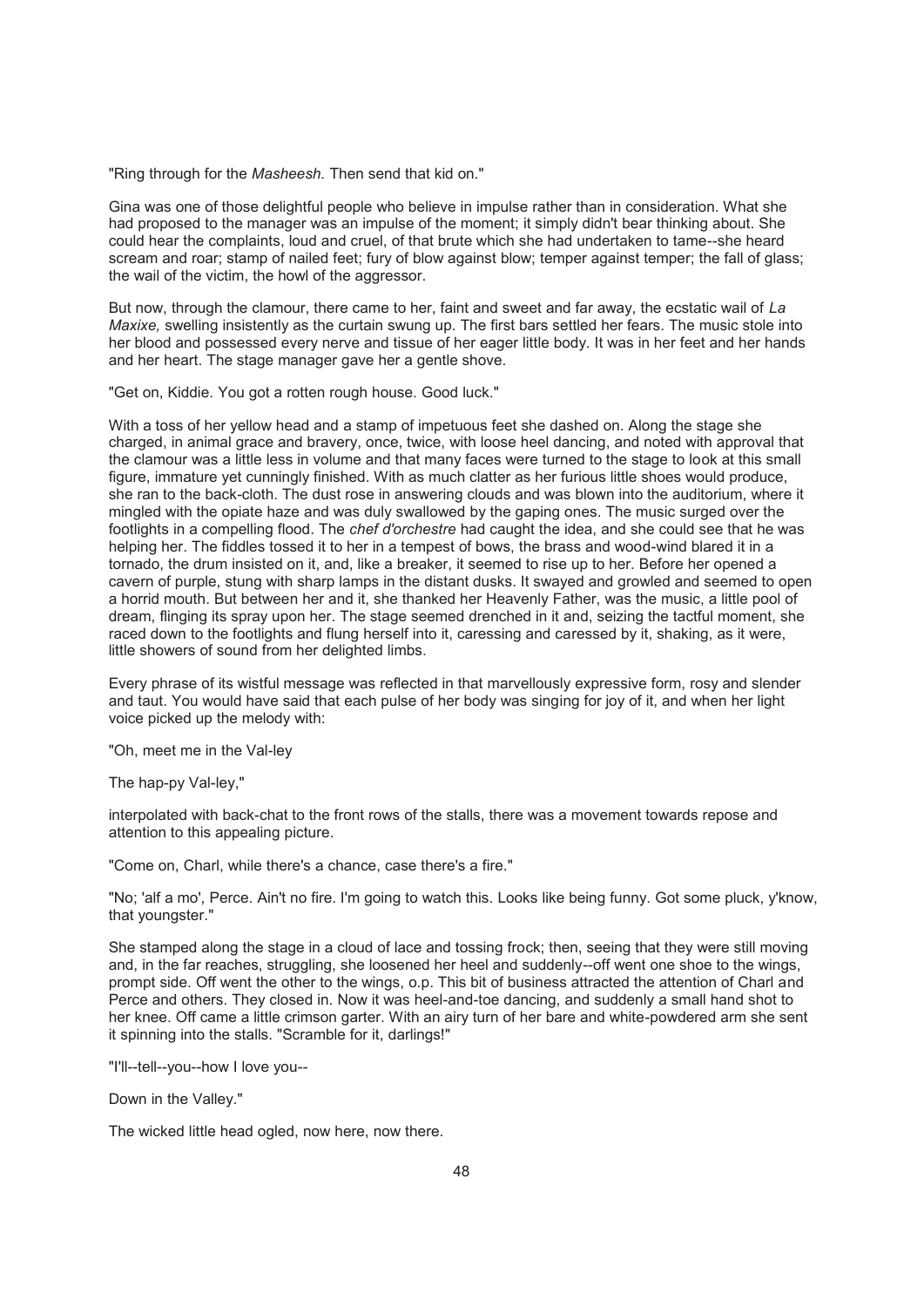They scrambled, and while they scrambled and she danced, she bent to her right knee, and off came a blue garter, and away that went, too.

"Share and share alike, old dears."

This time she had the pit as well.

"My word. She's a corker, eh?"

"I should say so."

"Quite right, Augustus," she cried. "There isn't a fire here, but I'm hot enough to start one. I love my molten lava, but what price Gina?"

They chuckled. They cheered. They chi-iked.

"Gaw--fancy a kid like that.... If she was a kid of mine I'd learn 'er something."

In the vaudeville phrase, she had got 'em with both hands.

The lights died down again. The turmoil was confined to the gallery. A lone chucker-out implored them to observe that everything was all right and "Order, please, for the artiste." The *Maxixe* swallowed him up.

"Come along, boys!" cried Gina. "Chorus, this time. Now then--one--two----

"'I'll... Meet...

You...

In... the

Valley...'"

Very uncertainly and timidly a few at the back of the hall picked it up. They hummed it in the self-conscious voice of the music-hall audience before it is certain that it is not alone. The next few lines were taken with more confidence, and by those in front as well, and the last lines, encouraged by the band and the shrill abandon of Gina, they yelled defiantly, exultingly, with whistles and cheers for the kid.

Those standing up were pressed forward as those behind strove to catch her back-chat with stalls and orchestra.

"Holler, boys," she cried, shaking her dusty golden head from side to side. "Holler! All together--tenors--basses--Worthingtons. More you holler the more money I get. And if I don't take some home to my old man to-night I shall get it where Susie wore the beads! Holler, boys: it's my benefit! Edison-Bell record!"

And they did holler. Away they went in one broad roar. There was no doubt as to whether Gina had fulfilled her promise of holding them. There was no doubt as to whether she had a stage personality. That holler settled it. Gina's vocation lay in the stress and sacrifice of the vulgar world.

"My word, she's a little goer, eh?"

"You're right. At that age, too! Fast little cat. She wants a spanking. And if she was a kid o' mine she'd get it."

"How old is she?"

"Fourteen, they say."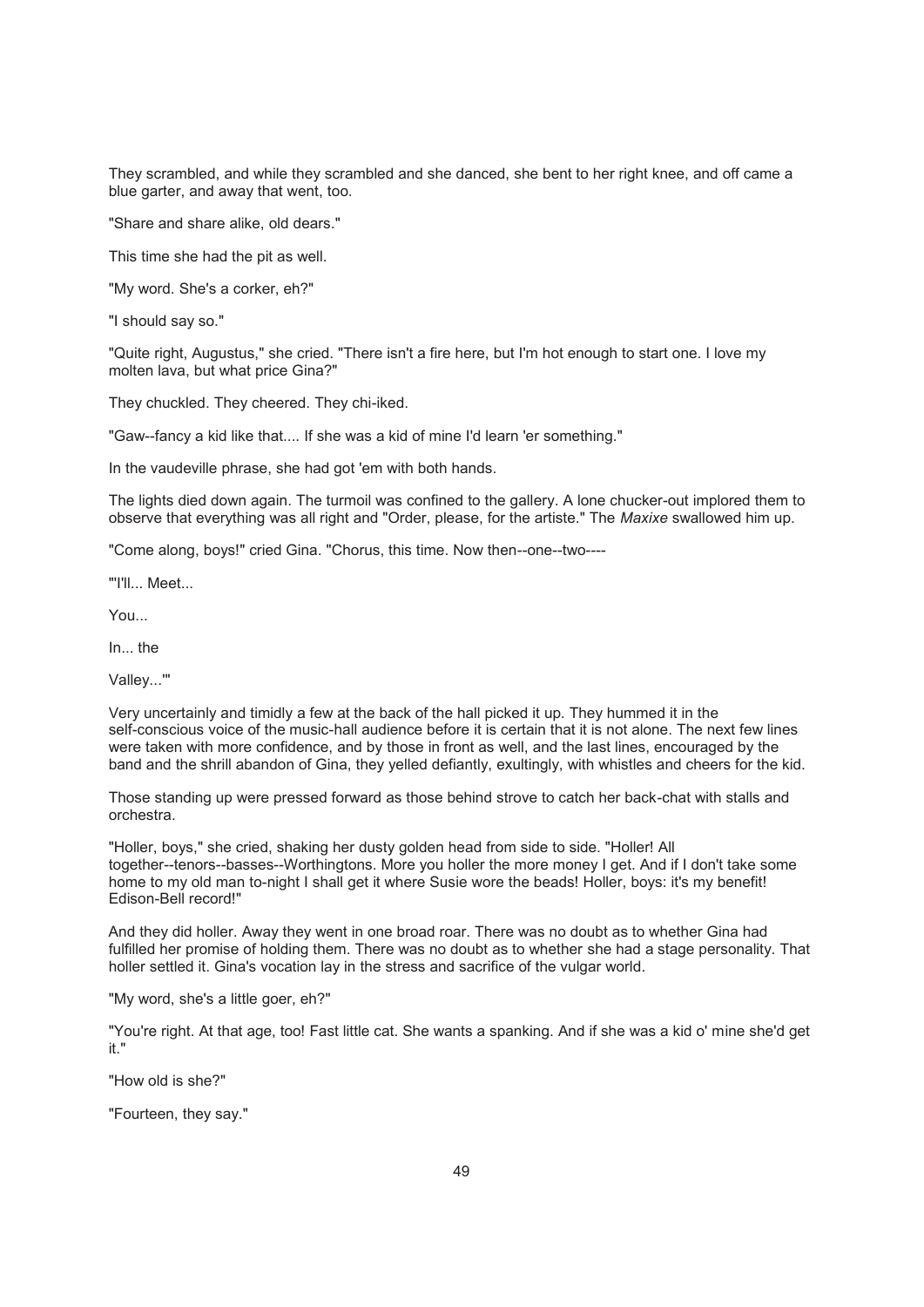"Lord, she'll be a corker in a year or two's time."

"Year or two's time. Hot stuff *now* if you ask me."

Perhaps she was. But she had saved the situation. She had averted a panic. She had saved the loss of life inseparable from a theatre stampede. And she knew it. As the audience settled down to be amused by her, or by the next turn for whom she had prepared the way, she gave the conductor the cue for the coda, and, with a final stamp of those inspired feet, she leapt into the wings, where the rest of the Casinos awaited her. She was gasping, with drawn face. Two light blue stockings, robbed of their garters, were slipping half-way down her delicately rounded legs. The dust from the stage had gathered on her warm arms. She was plainly "all gone." But there was a light in her eye and that in her manner that shrieked: "What did I tell you?"

The manager came to meet her.

"You glorious kid!"

Pertly she looked up at him.

"Yes, ain't I? Going to push a boat out for me?"

"Push a boat out?"

"Yes; I'm dry after that. Mine's a claret and soda."

He rumpled his hair to bring it into keeping with his unhappy evening-clothes. He gestured operatically. He embraced the universe. He addressed the eternal verities.

"I'm damned," he exclaimed, "I'm damned if I don't book that kid for six months."

ïïïïïïï

He kept his promise. She was booked at three pounds per week for six months, and she thought she was in heaven. She had never dreamed that there was so much money in the world. Then there was a hurrying to and fro in Acacia Grove. She had to work up an act of her own and provide her own make-up box and dresses. In the former she was assisted by Madame Gilibert and the *chef d'orchestre*; in the latter by Mumdear and the whole female population of Acacia Grove. Band parts had to be arranged and collected, each instrumental part secured in a neat stiff cover, engraved in gilt letters:

GINA

*Piccolo*

and

GINA

*Cornet*

Madame Gilibert sent invitation cards to all managers, and even booked one of the inch-square spaces on the back cover of *The Encore,* where Gina's picture duly appeared:

GINA

*The Marvellous Child Dancer*

The Pocket Kate Vaughan

All com. Gilibert.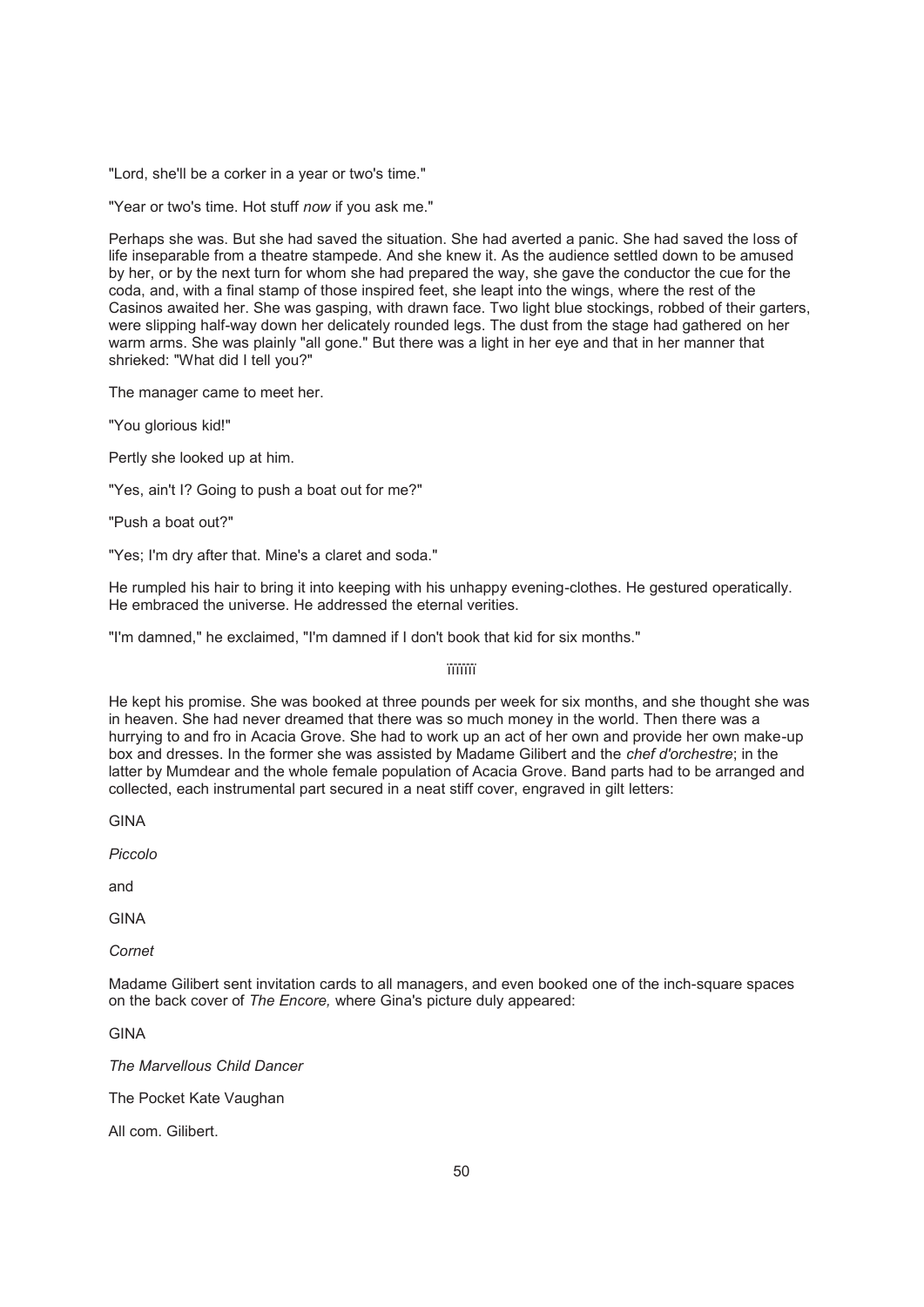amid that bewildering array of faces which makes the cover of that journal so distinctive on the bookstall and so deeply interesting to the student of physiognomy and of human nature. So she started as a gay fifth-rate vaudevillian.

A queer crowd, the fifth-rate vaudevillians. They are the outcasts. Nobody wants them. They live in a settlement of their own, whose boundaries are seldom crossed by those from the sphere of respectability. They are unconsidered. They appear; they pass; unmourned, unhonoured and unremembered. The great actor of the "legitimate" is knighted; the musical comedy star is fêted and received everywhere by the Best People; even the red-nose star of the halls is well seen. But the unsuccessful amusers of the public--their portion is weeping and gnashing of teeth. They are by turns gay and melancholy, with the despairing gaiety of the abandoned, the keen melancholy of the temperamental. They are the people who bring us laughter, who help us to forget. They invent and sing songs that put a girdle round the globe, that bring men cheerfully together in Singapore and Tobago and Honolulu and Trinidad, and are shouted under skies East and West and South; and their reward is neither here nor there; not applause or glory or motor cars or a hundred pounds a week. No; four pounds a week is theirs, with reduced rates on the railway and expenses double those of any workman or clerk. To the thoughtful person there is something infinitely pathetic in this; but by the mercy of God your fifth-rate vaudevillians are not thoughtful people. They live in, for, and by the moment; and, be their lives what they may, they are happy; for theirs is the profound wisdom of perpetual youth.

Gina's six months were filled either at the Blackwall house or at other independent halls, not controlled by the syndicates, to which her manager leased her. When not working--for the twenty-six weeks were to be filled as and when she was called--she spent her time in inspecting other shows and dancers, by the simple use of her professional card. From time to time she varied her turn, as dictated by her own moods and the vagaries of the management. Sometimes she would dance excerpts from *Coppelia* or *Sylvia;* sometimes Dvorak's *Humoreske* or *L'Automne Bacchanale,* or odds and ends from French and Russian music. But it was the sparkling sun-soaked melodies of the South, laughing of golden days and silver nights, white towns and green seas, that really held her; for to her music was melody, melody, melody--laughter, quick tears, the graceful surface of things; movement and festal colour. By instinctive choice she had already taken to her heart all Italian music--*Pagliacci, La Bohème, Rusticana, Manon,* and much of the humbler Neapolitan stuff that somehow finds its way to London. And what music was to her, so was life, and so she interpreted it to others.

Whenever she was billed, all Poplar crowded to see her; and there are still many who remember with high gratitude this lovely flower from their own gutters, and the little escapes from their sorrows that she found for them. They still remember how, passing them in the street, she, clear and steady as the dew at dawn, would but look upon them with roguish nonchalance, compel smiles from them and leave them feeling richer and stronger.

"That girl's got a heart," they would say. She shook them from pondering on their problems, lifted them into a rare, bold atmosphere, taught them how to laugh and how to feast; carried to their hearts little bouquets of solace smelling of April and May. She seemed to be born afresh each morning, so sharp and undimmed were her delight and wonder in life. She lit the whole of Poplar with her personality. The flashing of her number in the electric screen was the signal for handfuls of applause. Even those of her audience who had never before seen her went about their routine next day feeling better by remembering her. She splashed colour on their drabbery. She forced them to forget old fusty creeds of conduct, and awoke echoes in them of things that should not have been forgotten; fused into the thin body of their days something ripe and full and clustering; something, as they said, that gave 'em things to think about where before they had been fed up. She tempted them with the lure of the moment, and they followed and found that it was good. She opened new doors to them, showing them the old country to which to-day excursions are almost forbidden; the country of the dear brown earth and the naked flesh, of the wine-cup and flowers and kisses and Homeric laughter. She could have made a Calvinist laugh at sin. Young and wise and understanding, she would sprinkle upon it the dew of her kindly smile, and what had been bare and reprehensible a moment ago was then something tender and full of grace. Through her, all little lapses and waywardnesses became touched with delicacy. We live, we love, we die. A little while we sing in the sun, and then... we are gone. So let's be kind to one another; let's forgive everything; there's always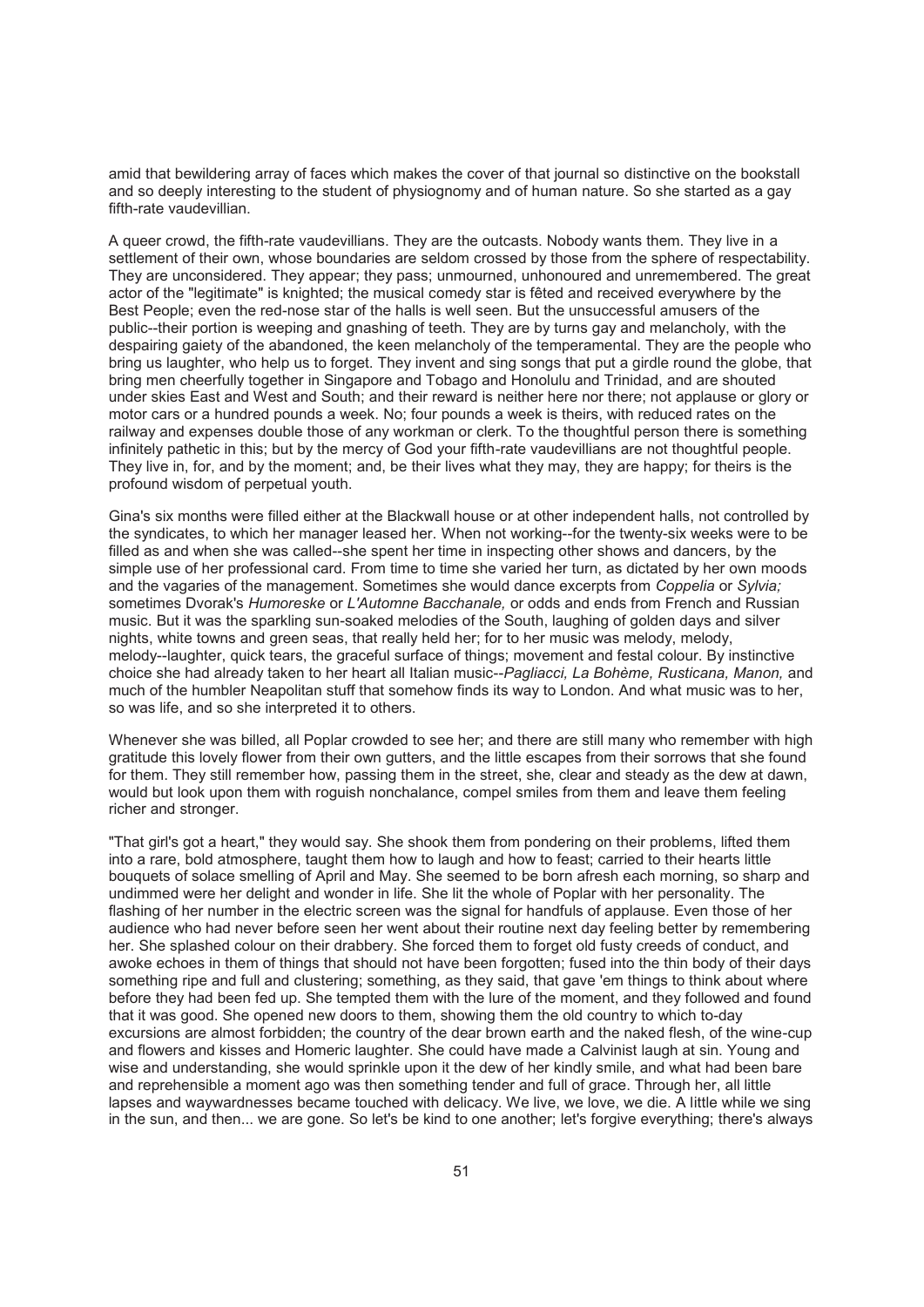an excuse. That was the Ginarian philosophy.

Twice every night she danced, and never once did she seem to "slack." After the applause welcoming her number, silence would fall on the house. The hall would be plunged sharply in a velvet gloom, through which the lights of the orchestra would gleam with subtle premonition. At a quick bell the band would blare the chord on, and the curtain would rush up on a dark blank stage. Then from between the folds of the back-cloth would steal a wee slip of a child in white, to stand poised like a startled faun. Three pale spot-lights would swim from roof and wings, drift a moment, then pick her up, focusing her gleaming hair and alabaster arms.

With the conductor's tap the hall would be flooded with the ballet music of Delibes, and the dance would begin, and Gina would turn, for our delight, the loveliest pair of legs in Poplar. On the high vast stage, amid the crashing speed of the music, and the spattering fire of the side-drums, she would seem so fragile, so lost, so alone that one almost ached for her. But if she were alone at first, it was not so when she danced. At the first step she seemed to people the stage with little companies of dream. She gave us dance--and more than dance; no business of trick and limelight, but Infant Joy materialised, the lovelier because of its very waywardness. She was a poem. She was the child--naughty and bold and hungry for the beauty of life--and, through her, the audience would touch finger-tips with all that was generously pure and happy. Many calls she would have at the end of her turn, and the people thought they were applauding her skill as a dancer. But a few of us knew better.

There may have been finer artists. There may have been more finished dancers. There may have been more beautiful children. But certainly never was there another woman or child who so touched her surroundings with herself, so held her audience as to send people away, full--they knew not how--of the intense glee of living. This little girl spoke to them in a language they knew, and thereby achieved the highest purpose of all art; she made others happy and strong. She changed their scowls to smiles; made them glad to meet one another. Strangers were known to speak to strangers under the spell of her dancing. Everything that is young and fresh and lovely and brave was in her message. She did so enjoy it all. That elfish little face, that lyrical body, and those twinkling toes made for the manager of the dirty hall a small fortune. Nightly she flung herself in delicate abandon through her dances, and her laugh thrilled and tickled you as does the best and gayest music. It was not the laughter of frivolity, for frivolity is but the corpse of joy; but that finer laughter expressing the full acceptance of life and all that it gives us of tears and laughter; hoping nothing, fearing nothing, but rejoicing, with sweet cynicism, in everything. It is the most heroic front that man can present to the gods that be, and Gina taught us what no school could teach us; she taught us how to wear this armour and, with its protection, to play the great game.

All Poplar loved her. The manager loved her, the stage hands loved her, the doorkeeper loved her, even her agent loved her--but unless you are of the profession, you will not appreciate the boundless significance of that. And the conductor... the young conductor worshipped her. He had been on his knees to her ever since that great first night. It was delicious agony for him to conduct for her. It was an irritation when her turn did not get the masses of applause that belonged to her; it was a still deeper irritation when the houseful of louts roared their appreciation. At nights he wept for her. Her face was a flower which he watered with his tears, and day by day she grew for him more and more lovely and to be desired. He had told her that he was a broken-hearted man, since the only woman he had loved, when he was eighteen, had deceived him. Gina thereafter named him the Scorched Butterfly, and would solace him with kisses.

"Makes me sick," he used to say to his first fiddle, "when I think that anything so--you know--kind of... lovely... as that should ever have to die. To think that all that... er... you know... glorious little body... should ever... er... stop living. Don't seem right. Seems like a blasted outrage to me. Ought to live for ever--anything as lovely as that. Gives me the fair fantods. And yet--of course--she will die, same as all the blasted clods and rotters like you and me. Before long, too, I shouldn't wonder. Got a kind of feeling that she will, somehow. Every time I look at her I think of it. Makes me damn sick with things. Wonder what it's all for--all this damn game of living?"

What Gina did to Poplar generally, she did also, in a more exact degree, to her immediate circle. She took Acacia Grove in hand and woke it up. She taught it how to release the flesh from its bondage and revel in the bliss of mere living. There were suppers--or rather Suppers--with the boys from one or other of the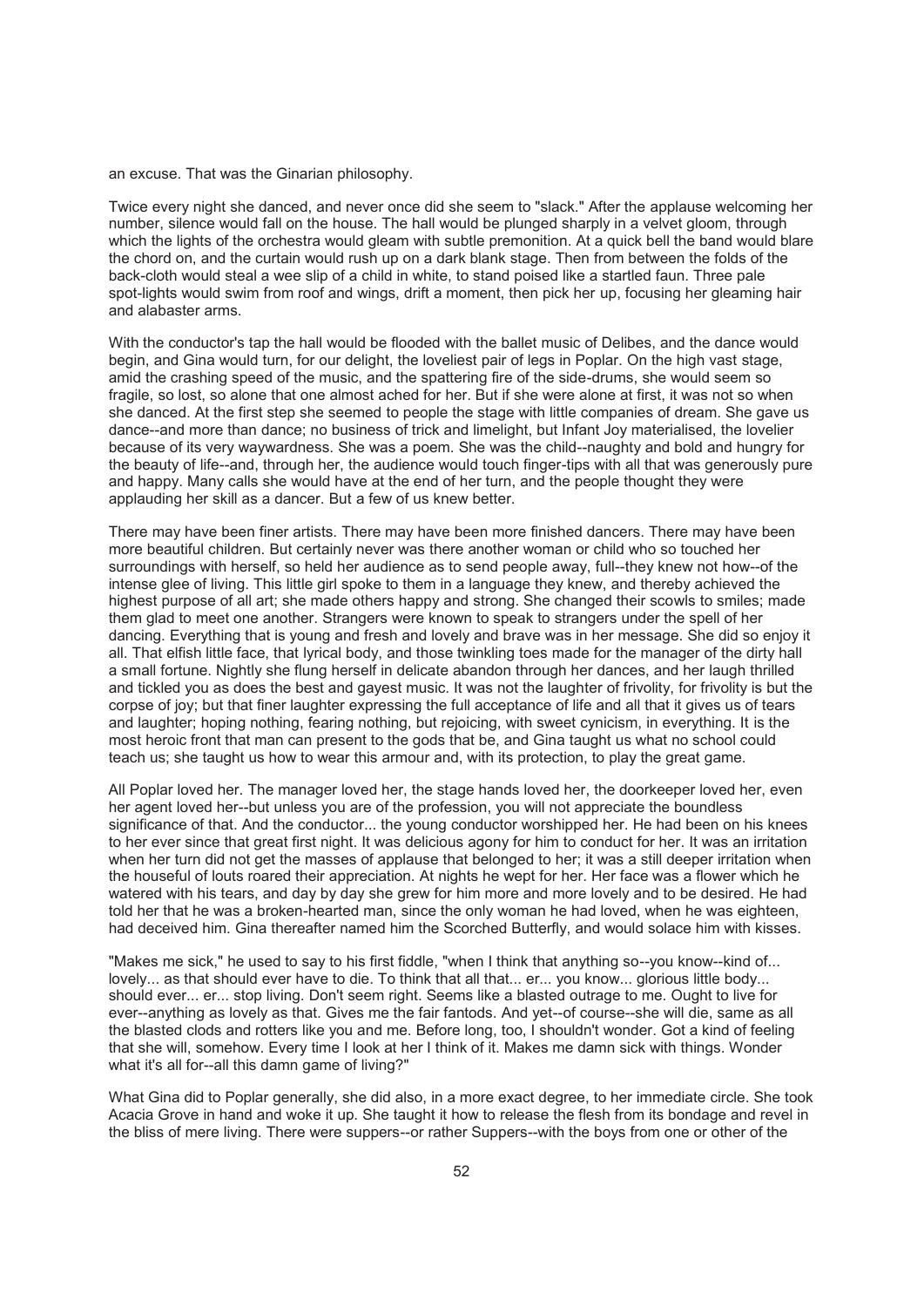halls as guests, and cheap wine instead of beer, and sometimes a sinister little bottle of liqueur; and kisses and caresses were no longer venial sins, but little delicacies that went round the tables at these festivals as naturally as the cruet. And because Gina smiled and extolled it, they approved; and how they hastened to condemn and abolish all that upon which she frowned! She first started on Mumdear, and brought her away from the seventies and eighties into these times.

"Now, Mumdear, pull yourself together, and listen to your little Gina. In some places the younger generation knocks at the door, but in this house it's going to knock the bally door down and walk right in. You're out-moded. You've got to sit up and take notice of things more, especially of me. Don't be a back number. Come forward to the front of the bookstall. Burn that bonnet. Sell those clothes. In a word, pull yourself together. If you don't, I shall kill you, and pin you to a cork, wings extended."

And when Mumdear protested that really Gina was too young to talk like that, Gina took no notice.

"Fourteen is as fourteen does, Mumdear; and what I don't know about things a girl ought to know has been torn out of the book. I've been through things with a small tooth-comb, and I know what's there. I know the words *and* the music. I've read the book and seen the pictures. I've got perfect control of the ball. Brace up, old darling, and watch your Gina. It's a wise mother who knows more than her own daughter."

Thereafter there were no more newspapers for tablecloths; no more scramble suppers; no more slovenliness; no more cheap and nasty food; no more stodgy teas. The art of the Bertello home at that time was represented by oleographs after originals of Marcus Stone and the Hon. John Collier. Gina burnt them, and hung up cheap but serviceable reproductions of Whistler, Manet and Renoir. She taught Mumdear to be truly Bohemian and to entertain the boys from the profession. Mumdear blossomed anew. One final protest she ventured.

"But, Gina, duckie, we can't afford to be ikey."

"Ikey?" snapped Gina. "Who's going to be ikey, my lamb? It isn't a question of affording or of being ikey. It's a question of being comfortable. It won't cost any more to have flowers on the table and to eat something besides beef and mutton--probably less. And as for being ikey--well, when you catch me going up in the air I'll be much obliged if you'll stick pins in me so's I can explode."

As she ruled Mumdear, so did she rule others. At fourteen she had the mature carriage of womanhood--a very valuable asset in her profession. She could hold her own everywhere in the matter of back-chat, and there were none who attempted liberties a second time. It is doubtful if she had ever, at any age, had a period of innocence, using the word in the sense of ignorance. She had that curious genius for life by which the chosen divine its mysteries immediately where others perforce wait on long years of experience. As she herself expressed it, she knew her way about all the streets and wasn't going to be driven down the wrong one by any son of a gun. She might not be clever, but she thanked God she was clean.

Thus for twelve months she scattered laughter and love and kindness around Poplar, Shadwell, Limehouse and Black wall, carolling along her amiable way, joy as her counsellor, courage as her guide. Her curl-clad face at this time carried the marks of the fatigue peculiar to those temperamental subjects who spend themselves to the last ounce in whatever they set their hearts to--be it amusement, or love, or work. They live at top pitch because nothing else is possible to them. Gina's face, drawn though it was, and permanently flushed, danced always with elfin lights, and never were her limbs in repose. Even in sleep she was strangely alive, with the hectic, self-consuming energy of the precocious.

Then, as suddenly as she appeared, she disappeared, and over everything there fell a blank dismay. The light died from tne streets. Laughter was chilled. The joy of living withered as at a curse. Something tender and gay and passionate had been with us; something strange and exquisitely sweet was gone from us; and we grew sharply old and went about our work without any song or jest or caress. Only we thanked God and the grey skies that it had been given to us to recognise it while it was there.

There was some speculation, and at last, because she was so much a part of Poplar and we of her, the truth was made known sorrowfully and reverently.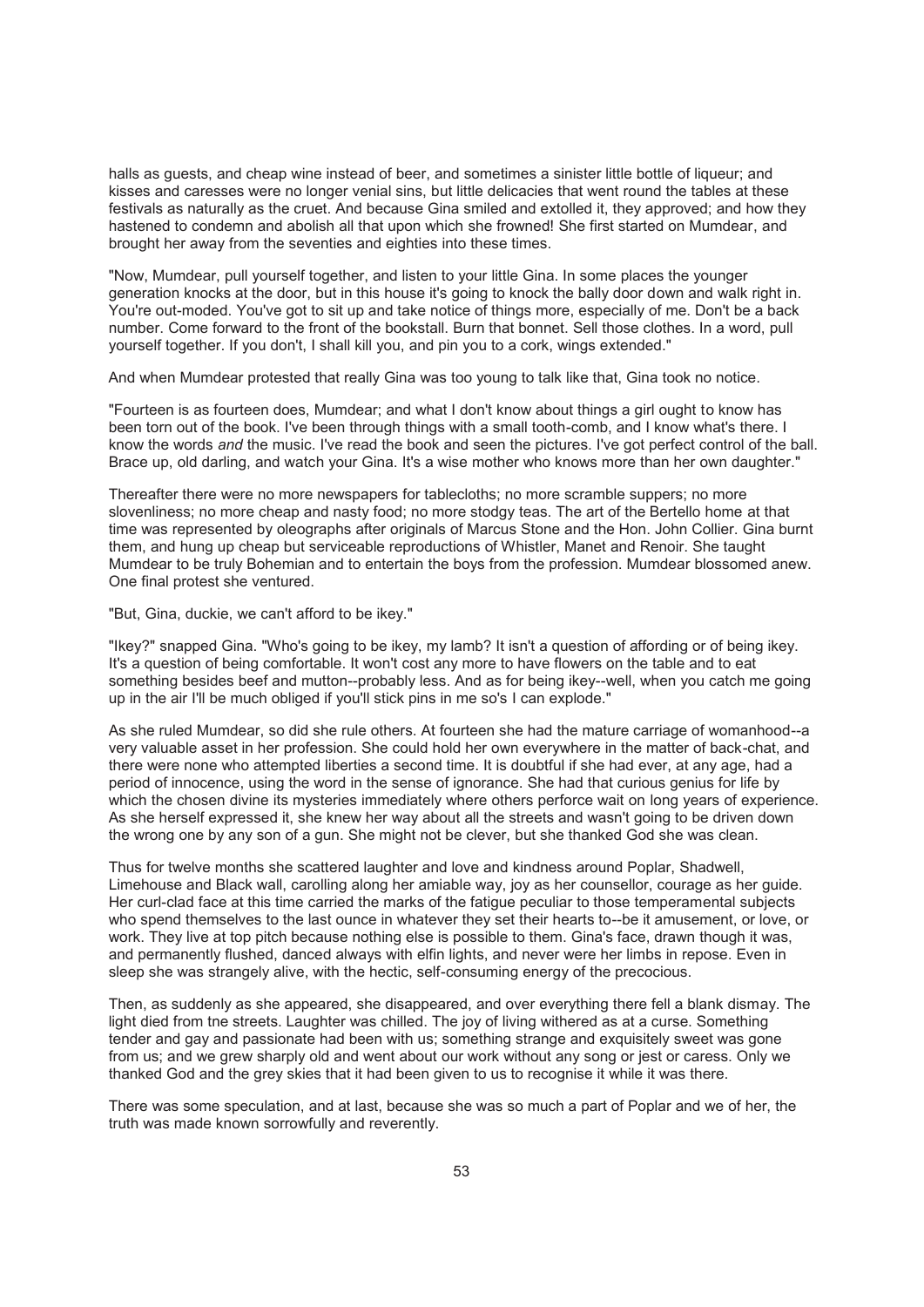A hurried night journey in a cab to a lying-in hospital; and this lovely child, fifteen years old, crept back to the bluebell or the daffodil which had lent her to us. All that remains to us is her memory and that brave philosophy of hers which was sobbed out to a few friends from the little white bed in the maternity home.

"Life's very beautiful. It's worth having, however it ends. There's so much in it. Wine and things to eat. Things to wear. Shops to look at. Coming home to supper. Meeting people. Giving parties. Books to read. Music to hear.

"I think we ought to be so happy. And so kind. Because people suffer such a lot, don't they?

"I've not been bad, Mumdear. I'm only in love with everything and everybody. They're all so... oh, sweet--and all that. I'm not bad. I've only loved life, and when things tempted me I said Yes. It's so easy to say No to temptation. Any coward can do that. Kiss me a little, Mum. I'm so tired.

"I hope I haven't been mean or greedy or cruel. I love the boys and girls I work with, and I love the music I dance to, and... Poplar.

"I don't know whether I've kept the Ten Commandments. Don't much care. But if ever I've hurt anyone, if ever I've been unkind, I hope they'll forgive me. Because... I... love them so....

"Mumdear... ask them for some more of that cocaine... cos... it... it hurts... so."

There is a grave in East Ham cemetery which the suns and showers seem to love, so softly they fall about it. The young musical director who had presaged her ending and expressed himself as feeling sick that so fragrant a flower should ever come to die, leaves bunches of violets there once a week. For it was he who brought her to the dust.

--()--

## **Chapter 11**

### **Knight-Errant**

YOU may know Henry Wiggin on sight: Henry, the sloppily robed, the slippery faced, with hands deep in pockets, shuffling along the Limehouse streets, hugging the walls in modest self-effacement, one eye sweeping the scene before him, the other creeping sinuously to the rear; Henry, the copper's nark, the simple, the unsuspecting, knowing not the ways of deceit or the speech of the unrighteous. But Henry has of late become outmoded. After fifteen years of narking he finds that he is getting stale; he is a back number. A new generation has arisen, and with it a new school of nark diplomacy with principles very complex. Business has fallen off, the slops no longer trust him; and the exhilarating pastime of narking has become, for Henry, a weariness of the flesh. Time back, his hands, as a nark, were clean; but in these troublous days he must perforce touch jobs which, in his senescent youth, would have revolted his quick sense of nark honour.

His downfall began with that utter abandonment of principle in the Poppy Gardens excitement. And, if you possess a sufficiently adventurous spirit to penetrate into those strange streets where the prudent never so much as peep, and to hazard inquiries concerning Henry the Blahsted Nark, the full explanation, which follows below, will be given you--though in an amplified form, richer in the vivid adjective.

It is now known that it was no professional point that led him to slide back on the one person in the world who was more to him than gold or silver or many beers. It was something more tremendous, more incomprehensible, more... you know. The two people concerned are unfortunately inaccessible to the general public and even to the ubiquitous pressman. Both of them, in their different ways, shrink from notoriety with a timidity as sharp as that which distinguishes the lady novelist. But pressmen are not the only people who can get stories. Here is Henry's.

Henry had a brother, a dearly loved companion, whom, from infancy, he had cherished with a love that is not usual among brothers under the Poplar arches. For this brother he had, when a nipper, pinched from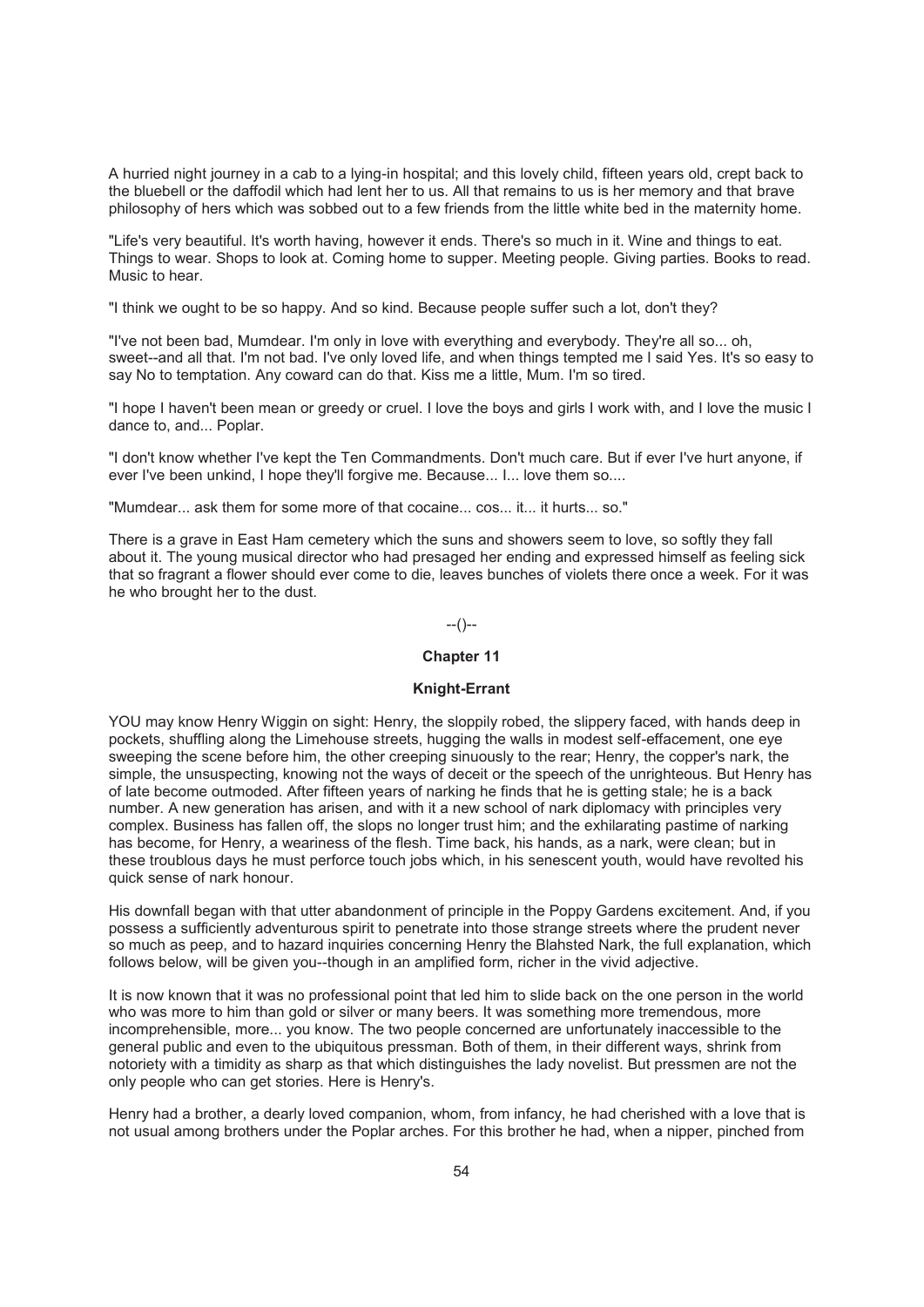coffee-stalls, so that he should not go supperless to bed. He had "raked" and "glimmed," and on two occasions he was caught doing honest work for his young brother. The one soft spot in his heart was for brother Bert. But this brother... Alas, how often does one find similar cases in families! Two brothers may be brought up amid the same daily surroundings, under the same careful parentage, enjoying each the same advantages. Yet, while one pursues the bright and peaceful path of virtue, the other will deviate to the great green ocean of iniquity. It is idle to shirk the truth. Let the sordid fact be admitted. While Henry Wiggin was a copper's nark, brother Bert was a burglar. He stole things, and sold them to Mr Fence Cohen round the corner, and was not ashamed. Henry knew that this was wrong, and the dishonesty of his brother was a load to him. Often he had sought to lead those erring feet into the Straight Way, but his fond efforts were repulsed.

"'Enery--if yeh don't stop shootin' yeh mouth at me, I'll push yeh blasted face in!"

On the great night when Romance peeped coyly into the life of Henry Wiggin, he and Bert were noisily guzzling fried fish and taters and draught stout in their one-room cottage, back of the Poplar arches--Number 2 Poppy Gardens. Poppy Gardens, slumbrous and alluring as its name may be, is neither slumbrous nor alluring. Rather, it is full of quick perils for the unwary. It has not only its record of blood, but also its record of strange doings which can only be matched by the records of certain byways about Portman Square. The only difference is that in the one place you have dirt, decay, and yellow and black faces. In the other, you have luxury and gorgeous appurtenance.

Wherefore it was stupid, stupid, with that ostrich-like stupidity that distinguishes the descendants of noble families who have intermarried with their kind; I say it was stupid for Lady Dorothy Grandolin to choose this, of all places, for her first excursion into slum-land, in order to gather material for her great work: *Why I am a Socialist: a Confession of Faith; Together with some Proposals for Ameliorating the Condition of the Very Poor*; *with Copious Appendices by the Fabian Society.* Far better might she have fared in the Dials; in Lambeth; even in Hoxton. But no; it must be Limehouse--and at night. Really, one feels that she deserved all she got.

With no other escort than a groom--who knew a chap down here--she stood in West India Dock Road, near the Asiatics' Home; and, to be strictly impartial, she was a rather effective bit of colour, so far as raiment went. You have certainly seen her photographs in the sixpenny weeklies, or reproductions, in *The Year's Pictures,* of those elegant studies by Sargent and Shannon. It cannot be said that she is beautiful, though the post card public raves about her; for her beauty is classical and Greek, which means that she is about as interesting as a hard-boiled egg. However, if we acknowledge her divinity we must regret that she should ever have embraced the blue-serge god, and regret still more that her waxen fingers should have itched with the fever of propagandist authorship. However, she was determined to do a book on the Very Poor; nothing would stop her. Her little soul blazed in a riot of fine fire for the cause. Yesterday, it was Auction; the day before it was Settlements; to-day, the Very Poor. And in papa's drawing-room there was no doubt that the Very Poor was a toy to be played with very prettily; for it is the one success of these people that they can do things with an air.

So she stood in the damp darkness of Little Asia, skirts daintily aloof, while the groom sought for the chap he knew down here. She felt that it must be a queer and inspiring situation to know a man down here. Yet Dixon seemed to think nothing of it. It seemed too frightfully awful that people should live here. Never mind: Socialism was growing day by day among the right people, and------

Then Dixon returned with the chap he knew down there, and Lady Dorothy thought of Grosvenor Square, and shrank as she viewed their cicerone. For he was Ho Ling, fat and steamy; and he sidled to her out of the mist, threatening and shrinking, with that queer mixture of self-conceit and self-contempt which is the Chinese character. It may be that Dixon was up to something in bringing his mistress here; one never knows. But here she was, and here was the yellow Ho Ling; and, with a feminine fear of cowardice, she nerved herself to go through with it. She had heard that the Chinese quarter offered splendid material for studies in squalor, as well as an atmosphere of the awful and romantic. Her first glances did not encourage her in this idea; for these streets and people are only awful and romantic to those who have awful and romantic minds. Lady Dorothy hadn't. She had only awful manners.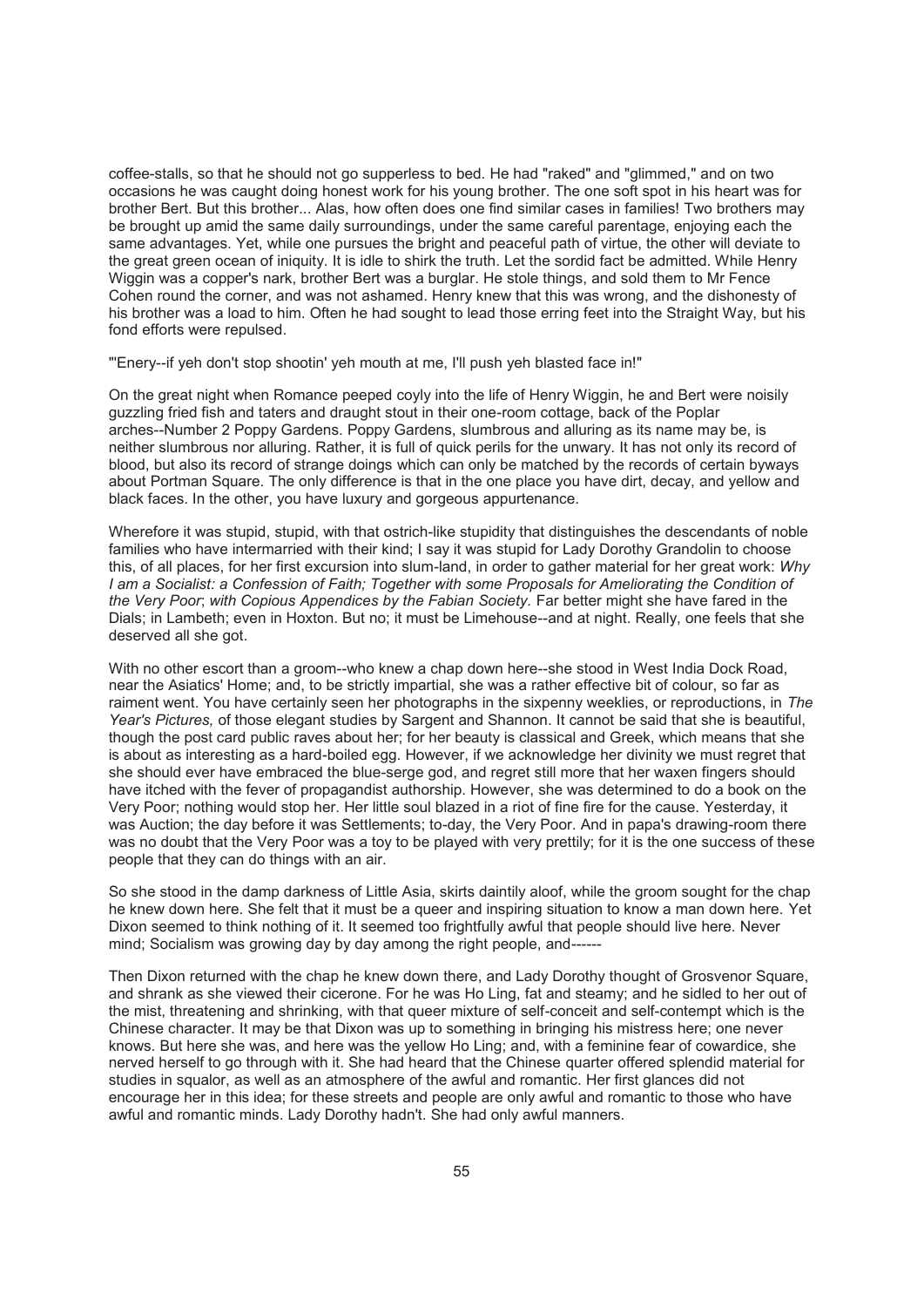With Ho Ling in front, Lady Dorothy following, and Dixon in the rear, they crossed the road.

ïïïïïïï

Henry Wiggin lifted the jug from the coverless deal table, inverted it on his face, held it for a moment, then set it down with a crack, voluptuously rolling his lips. That was all right, that was. Heaven help the chaps what hadn't got no beer that night; that's all he'd got to say. He was leading from this to a few brief but sincere observations to his brother Bert on the prices of malt liquors, when, on the grimy window, which, in the fashion of the district, stood flush with the pavement, came two or three secret taps. Each started; each in different ways. Henry half rose from his chair, and became at once alert, commanding, standing out. Bert's glance shot to half-a-dozen points at once, and he seemed to dissolve into himself. For a few seconds the room was chokingly silent. Then, with a swift, gliding movement, Henry reached the window, and, as Bert flung back from the light's radius, he stealthily opened it. It creaked yearningly, and immediately a yellow face filled its vacancy.

"Ullo. It is I--Ho Ling. Lady here--all same lah-de-dah--going--how you say--slumming. Parted half-a-bar. Wants to see inside places. Will my serene friend go halves if she come into here, and part more half-bars? How you say?"

"Wotto. I'm on. Wait 'alf-a-jiff." He closed the window, and made for the door. "'S all right, Bert. On'y a toff gointer shell out. Wants to squint round our place. We go halves with Chinky whatever she parts."

"Sure it's a toff?" in a voice meant to be a whisper but suggesting the friction of sandpaper. "Sure it ain't a plant?"

"Course it ain't. Old 'O Ling's all right." He fiddled with the handle of the door, opened it, and stood back, only mildly interested in the lah-de-dah who was invading the privacy of his home. If he had any feeling at all, it was a slight impatience of this aloof creature of the world above; the sort of mild irritation that the convicts feel when they stand on railway stations, the objects of the curious stares of hundreds of people who are at liberty and think nothing of being so.

There was a moment's hesitation; then, into the fishy, beery, shaggy atmosphere of the room stole a whiff of the ampler ether and diviner air of Mayfair. Into the arc of yellow candle-light, into the astonished gaze of Henry, and into the professionally quickened stare of Bert, stepped the warm, human actuality of *A Duke's Daughter,* from last year's academy. Behind her, in the doorway, calm and inscrutable as a Pentonville warder, stood Ho Ling, careful to be a witness of the amount parted. Behind him, in the deep, dark gloom of the archway, was the groom.

Lady Dorothy gazed around. She saw a carpetless room, furnished only with a bed on the floor, a couple of chairs, and a table littered with fried fish and chips and a couple of stone jugs. In the elusive twilight, it was impossible to obtain a single full view, and the bobbing candle made this still more difficult. By the table stood Henry, in all his greasy glory, a tasteful set-off to the walls which dripped with moisture from the railway above.

Oh! And again--oh! And did people really live down here? Was it allowed? Didn't the authorities----? Was this all there was--one room? Did they eat and sleep and do *everything* here? And was this all the furniture? Really? But *however* did they manage? Did they really mean to say... But they couldn't, surely... How... well... Was that the bed--that thing over there? And had they no... Dear-dear. How terrible. How----

Oh! What was that? A *rat*? A RAT? Ugh! How *horrid!* She skipped lightly aside, and as she did so the bracelets on her wrists jingled, and the small chatelaine bag at her waist jingled, and her wrist-watch and the brooch at her alabaster throat were whipped to a thousand sparkling fragments by the thin light. And as they sang, Bert's ears tingled, even as a war-horse's at the noise of battle.

He considered the situation. From the outer world came little sound. The bewildering maze of arches shut them completely from the rattle of the main streets, and Poppy Gardens was deserted. A train rumbled heavily over the arches--a long train carrying a host of woes that grumbled and whined. It passed, and left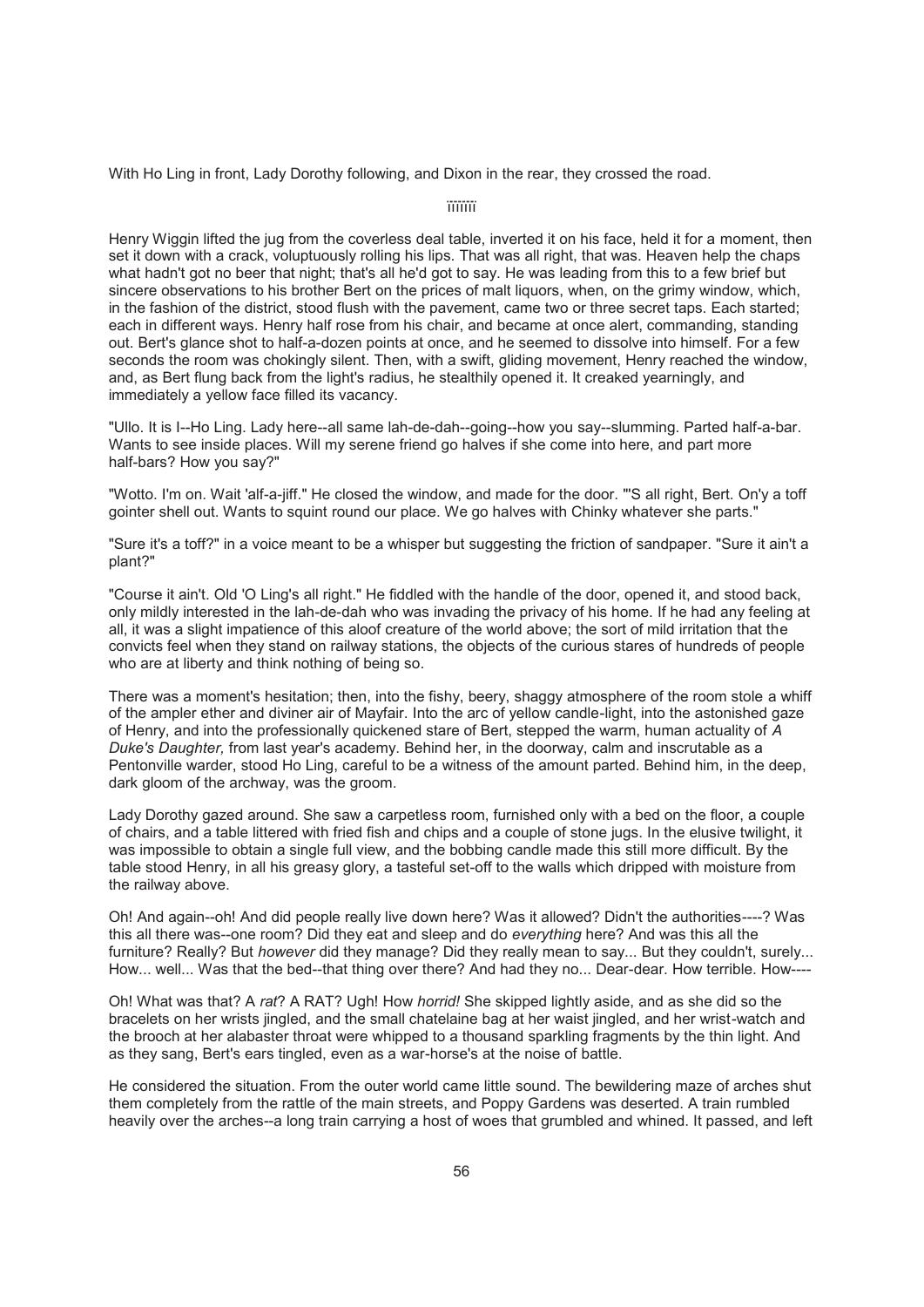a stillness more utter. It was simply tempting Providence to let the occasion pass. It was simply asking for it.

He looked; he saw; he appreciated. His fingers moved. On her entry he had been standing back in the corner, beyond the dancing reach of the light, and, with subconscious discretion, he had maintained his position. Now he saw the magnificent meaning of it. And as Lady Dorothy, prettily shrinking, moved from point to point of the cramped room, he thrust forward his scrubby lips until they reached Henry's shoulder.

#### "It's a sorf job!"

Henry at the table turned his head, and his eyes raked the ceiling. "I'm ashamed of yeh, Bert," he whispered.

"Make old Ling take that kid off," came from Bert. "Tell 'im we'll share."

"Bert--oh, yeh low blaggard!"

But Bert, from his gloomy corner, caught Ho Ling's eye, and mouthed him. And Ho Ling knew. He turned back into the dark street. He spoke to the groom, and his mumbling voice came sleepily to the others, like the lazy hum of busy bees. Four footsteps grated on the rough asphalt and gradually dimmed away. Silence.

Bert moved a foot forward, and tapped his brother's ankle. There was no response. He repeated the action. But Henry had dropped into his chair before the odorous litter of three-pieces-and-chips in paper, and was staring, staring, quietly but with passionate adoration, at the lady who shed her lambent light on Number 2 Poppy Gardens. For though Henry's calling, if it is to be followed with success--and five years ago Henry was the narkiest nark in East London--demands a hardened cynicism, a resolute stoniness, yet his heart was still young, in places, and a faint spark of humanity still glowed, not only for Bert, but for the world in general. But Henry knew nothing of the ways of love. None of the rosebuds of Limehouse had won his regard or even his fleeting fancy. In his middle age he was heartwhole. And now, into the serenity of that middle age had burst a whirlwind. He gazed--and gazed. Here stood this--this--"ayngel" was the only word that came to his halting mind--here she stood, a rose among dank river weeds, in his bedroom, next to him, 'Enery, the blahsted copper's nark. It was too wonderful. It was too--oh, too...

He was trapped. He was in love. Soft voices sang to him, and he became oblivious to all save the dark head of Dorothy, standing out in the misty light, a vague circle of radiance enchanting his dulled eyes.

So that Bert tapped his brother's foot vainly.

Then Dorothy moved a pace toward Henry. Bert, still unseen, drew snakily back. She stood against the table, looking down on the seated figure. Her dress rustled against his fingers, and he thrilled with pulsing heat, because of the body loaded with graces and undiscovered wonders that it clothed. The glamour of her close neighbourhood and the peaceful perfume of violet that stole from her fired him with a senseless glory, and he longed to assert his right to her admiration. She was talking, but he heard no words. He only knew that she was standing against him; and as he stared, unseeing, about the room with its whiffy table, its towzled bed, its scratched walls (set alight by the shivering candle, as though the whole world were joining him in his tremor), he felt well content. He would like to sit like this for ever and for ever. This English rose, this sleek angel, this...

*Ah!* Henry felt at that moment that it was Providence and nothing less. Providence. Only so could it be explained. It was, without the least doubt, some divinity protecting this wandering angel that moved Henry, at that critical moment, to turn his head. For what he saw, as he turned, was a corner of thick velvety darkness; and from that corner emerged a pair of swart, whiskered hands. Slowly they swam, slowly, toward the fair neck of Lady Dorothy as she talked to Henry in ostrich-like security. Henry stared.

Then the hands met, and their meeting was signalled by a quick scream that died as soon as uttered into a gasping flutter. It must be repeated that Henry loved his brother, and though, from childhood onward,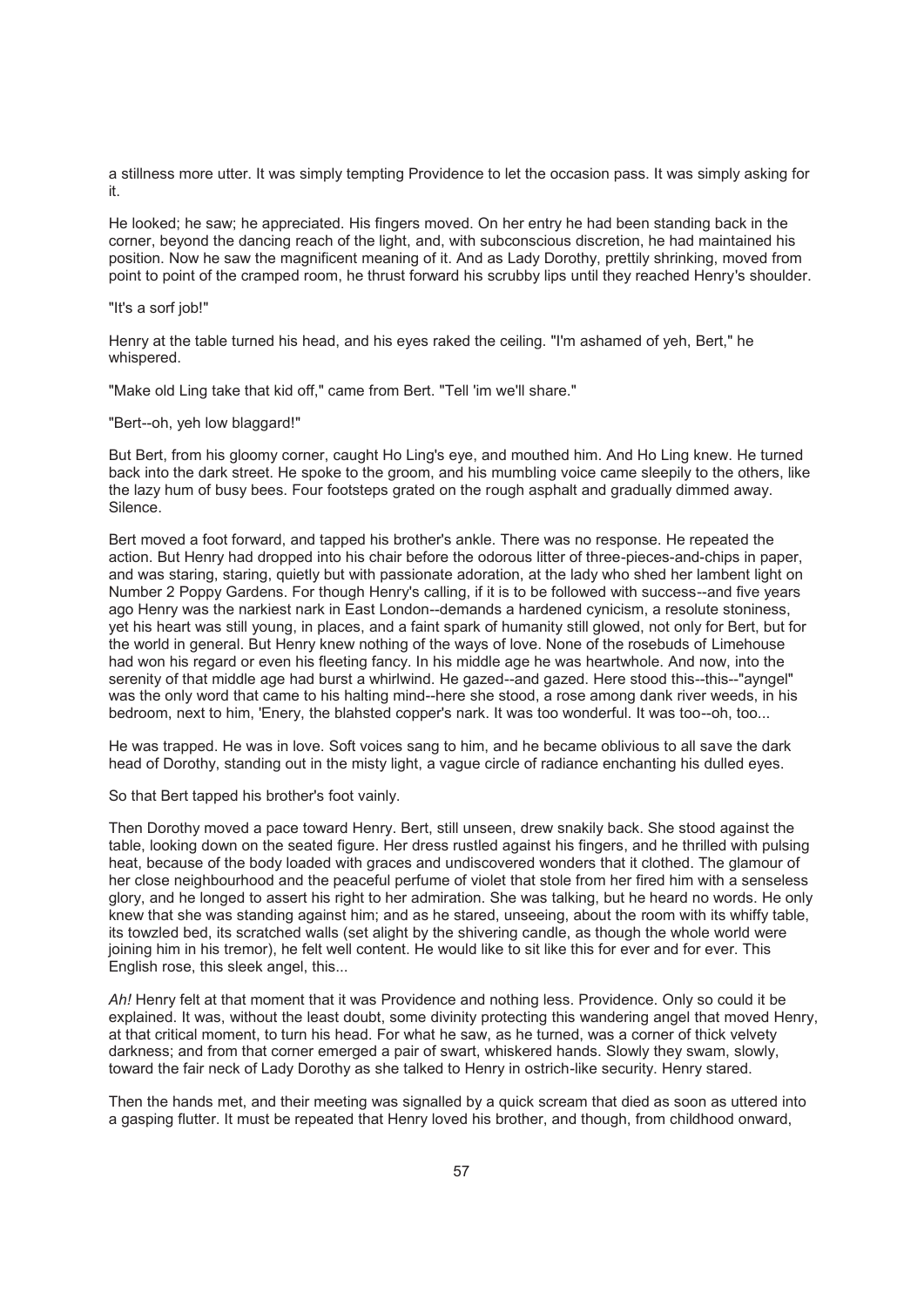they had differed widely on points of ethics, never once had either raised his hand against the other. But to-night romance had steeped Henry's soul; he was moon-mad; the fairies had kissed him. Thus he explained it next morning, but none would hear him.

For, the moment Bert's hands enclosed Dorothy's neck, Henry, full of that tough, bony strength peculiar to those who live lives of enforced abstinence, sprang up, and his left went *THK!* squarely between Bert's eyes. The grasp was loosened, and Henry grabbed Dorothy's wrist and swung back his arm, jerking her clean across the room. She screamed. He followed it with a second blow on Bert's nose. Bert staggered, dazed.

"Wha'-wha'? Hands orf yeh brother, 'Enery. What yeh doin'? 'Ittin' yer own brother?" There was ineffable surprise and reproach in his tone.

But Henry left him in no doubt, for he now saw red, and a third smack landed on Bert's jaw. Then Bert, too, arose in his wrath. Henry, however, in his professional career had had vast experience in tough scrums of this kind, in narrow space, while Bert knew but little of any warfare except that of the streets. As Henry drew back, tightly strung for Bert's rush, his leg shot out behind him, caught the corner of the table and sent it and the candle sprawling to the floor with a doleful bump and a rush of chips.

Then the fun began. For of all sports that can ever be devised, there can be none more inspiriting than a fight in the dark. To Henry, in the peculiar circumstances, it was the time of his life. He thrilled and burned with the desire to perform great deeds. He would have liked very much to die in this fight. Quixote never so thrilled for Dulcinea as Henry Wiggin for Lady Dorothy. He became all-powerful; nothing was impossible. He could have fought a thousand Berts and have joyed in the encounter. An intense primed vigour swept over his spare jockey frame, and he knew, even so late, the meaning of life and love. Lady Dorothy screamed.

"Oh, yeh snipe!" cried Bert, with furious curses; and his rubber slippers *sup-supped* on the floor as he fumbled for his recreant brother. Henry retreated to the wall, and his pawing hand found Lady Dorothy. She screamed and shrank.

"Shut up, yeh fool!" he cried, in excess of enthusiasm. "Give yehself away, yeh chump. Steady--I'll get yeh out." He dragged her along the wall while Bert fumed and panted like a caged animal.

"Gotcher!" A sudden rush forward and he spread himself over the upturned table. More language, and Lady Dorothy, had her senses been fully alert, might have culled material for half-a-dozen slum novels from her first excursion into Limehouse.

"'Alf a mo', 'alf a mo'," whispered Henry, consolingly, as he felt her shake against him. "I'll get the door in a minute. So bloody dark, though. Steady--'e's close now. Bert--don' be a fool. Yeh'll get the rozzers on yeh."

But Bert was beating the air with a Poplar sandbag, and it was clear from his remarks that he was very cross. It seemed doubtful that he would hear reason. Lady Dorothy screamed.

"'Alf a mo', lidy. I'll--" He broke off with a rude word, for the sandbag had made its mark on his shoulder. Now he wanted Bert's blood as a personal satisfaction, and he left his lady by the wall and charged gloriously into the darkness. "I'll break yeh face if I get yeh, Bert. I'll split yeh lousy throat."

His hand groped and clawed; it touched something soft. The something darted back, and almost immediately came a volley of throttled screams that set Henry writhing with a lust for blood. There followed a little clitter, as of dropping peas, and a wrench and a snap.

### "Gottem!"

"Bert--yeh bleeding twicer, if I get 'old of yeh I'll--" and the rest of his speech cannot be set down. He snaked along the wall and his stretched hand struck the door knob. The situation was critical. The thick darkness veiled everything from him. Somewhere, in that pool of mystery, was Lady Dorothy in the vandal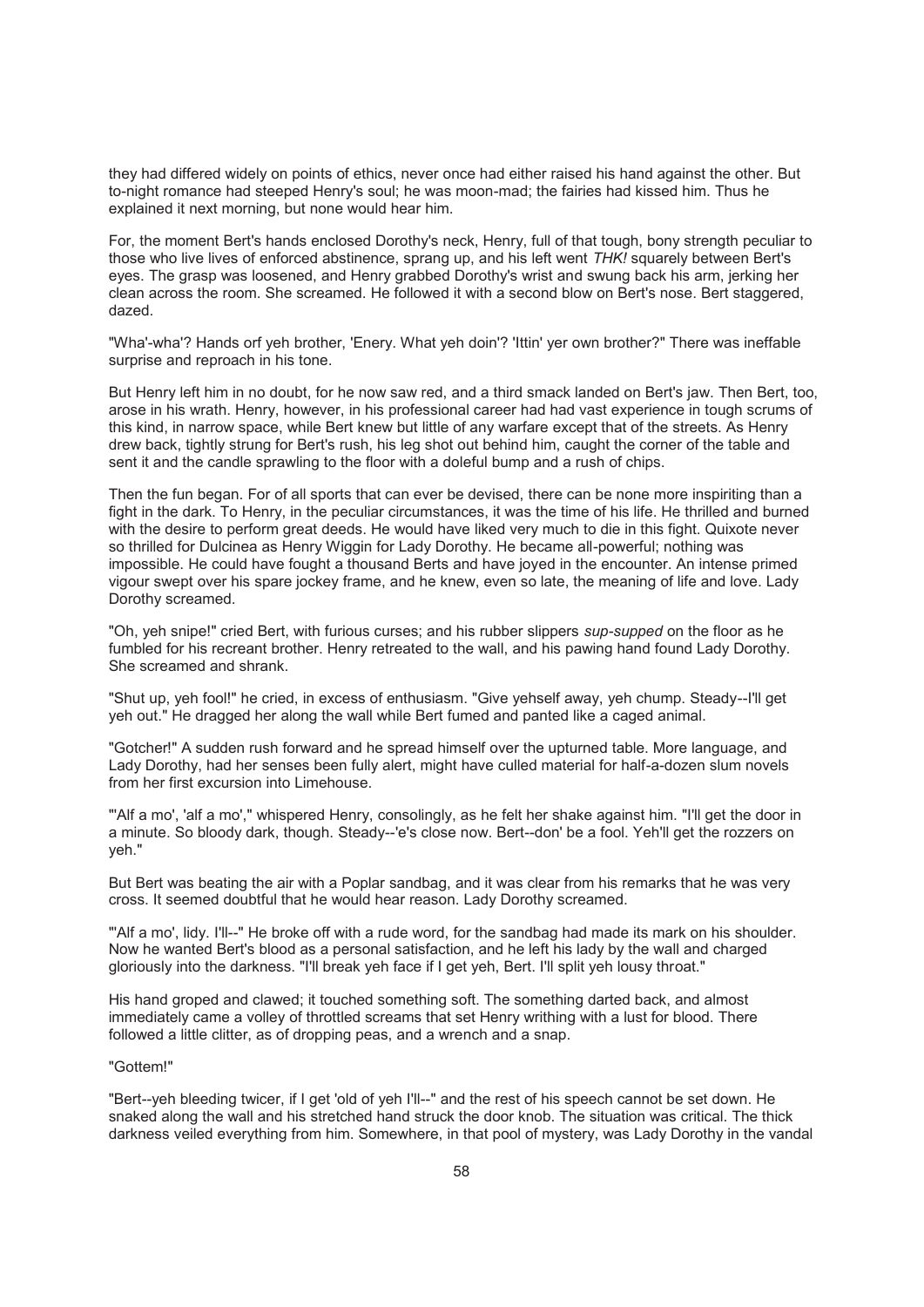clutches of brother Bert. Too, she was silent. Henry opened the door, and looked out on a darkness and a silence thicker than those of the room. A train rumbled over the long-suffering arches. When it had faded into the beyond, he stepped out and put one hand to his mouth. Along the hollow, draughty archway a queer call rang in a little hurricane.

"Weeny--Weeny--*Wee-ee-ee-ee-ny* / "

Bert gave a gusty scream. He knew what it meant. "Gawd, 'Enery, I'll do yeh in for this, I'll 'ave--"

"Where'bouts are yeh, lidy; whereabouts are yeh?"

"I'm here. He's got--he's--oh!" Tiny shrieks flitted from her like sparks from an engine.

And then the atmosphere became electric, as Henry, noting the position of the door, made a second dash into space. He heard the dragging of feet as Bert hustled his quarry away from the point at which she had spoken. He followed it, and this time he caught Bert and held him. For a moment or so they strained terribly; then Henry, with a lucky jerk, released the grip on Dorothy.

They closed. Henry got a favourite arm-lock on his brother, but blood was pounding and frothing, and violence was here more useful than skill. They stood rigid, and gasped and swore as terribly as our Army in Flanders, and they tugged and strained with no outward sign of movement. One could hear the small bones crick. Lady Dorothy stood in a corner and shrieked staccato. It seemed that neither would move for the next hour, when Bert, seeing a chance, shifted a foot for a closer grip, and with that movement the fight went to Henry. He gave a sudden jerk and twist, flattened his brother against his hard chest, hugged him in a bear-like embrace for a few seconds and swung him almost gently to the ground.

"Come, lidy--quick. 'E'll be up in a minute. Run! Fer the love of glory--run!"

He caught her and slid for the door; bumped against the corner of it; swore; found the exit and pulled Lady Dorothy, gasping thankfully, into the chill air and along the sounding arches, which already echoed the throbbing of feet--big feet. But he had no thought for what lay behind. With Dorothy's lily hand clasped in his he raced through the night and the lone Poplar arches towards East India Dock Road.

ïïïïïïï

"No, but, look 'ere," said Bert; "hang it all, cancher see--"

"Quite 'nough from you," said the constable. "Hear all that at the station, we can."

Bert extended a hand tragically to argue, but, realising the futility of resisting the obvious, he sat on the edge of the floor-bed and relapsed into moody silence. He reflected on the utter hopelessness of human endeavour while such a thing as luck existed. And it was only the other day that he had pasted on his walls a motto, urging him to *Do It Now.* " You was 'asty, Bert," he communed. "'At's alwis bin your fault--'aste."

Then Henry, shoulders warped, hands pocketed, shuffled into the room. He looked disgustedly at the floor, littered with fish and chips and watered with two small pools of black beer. He looked around the room, as though around life generally, and his lip dropped and his teeth set. He seemed to see nobody.

"What-o, Hen, me boy!" said the constable amiably. "You look cheerful, you do. Look's though you lost a tanner and found a last year's Derby sweep ticket."

Then, relapsing to business: "This is all right, though, this is." He indicated the table, where lay a little heap of bracelets, a brooch, two or three sovereigns, some silver and a bag. "First time I ever knew you pop the daisy on yer brother, though. Fac. What was it?"

"Eh? What was...? Oh, he went for a--a lidy what was going round 'ere. She's just got int'er carriage near 'The Star of the East.' You'll find 'er chap under the arches somewhere with old Ho Ling, the Chink. In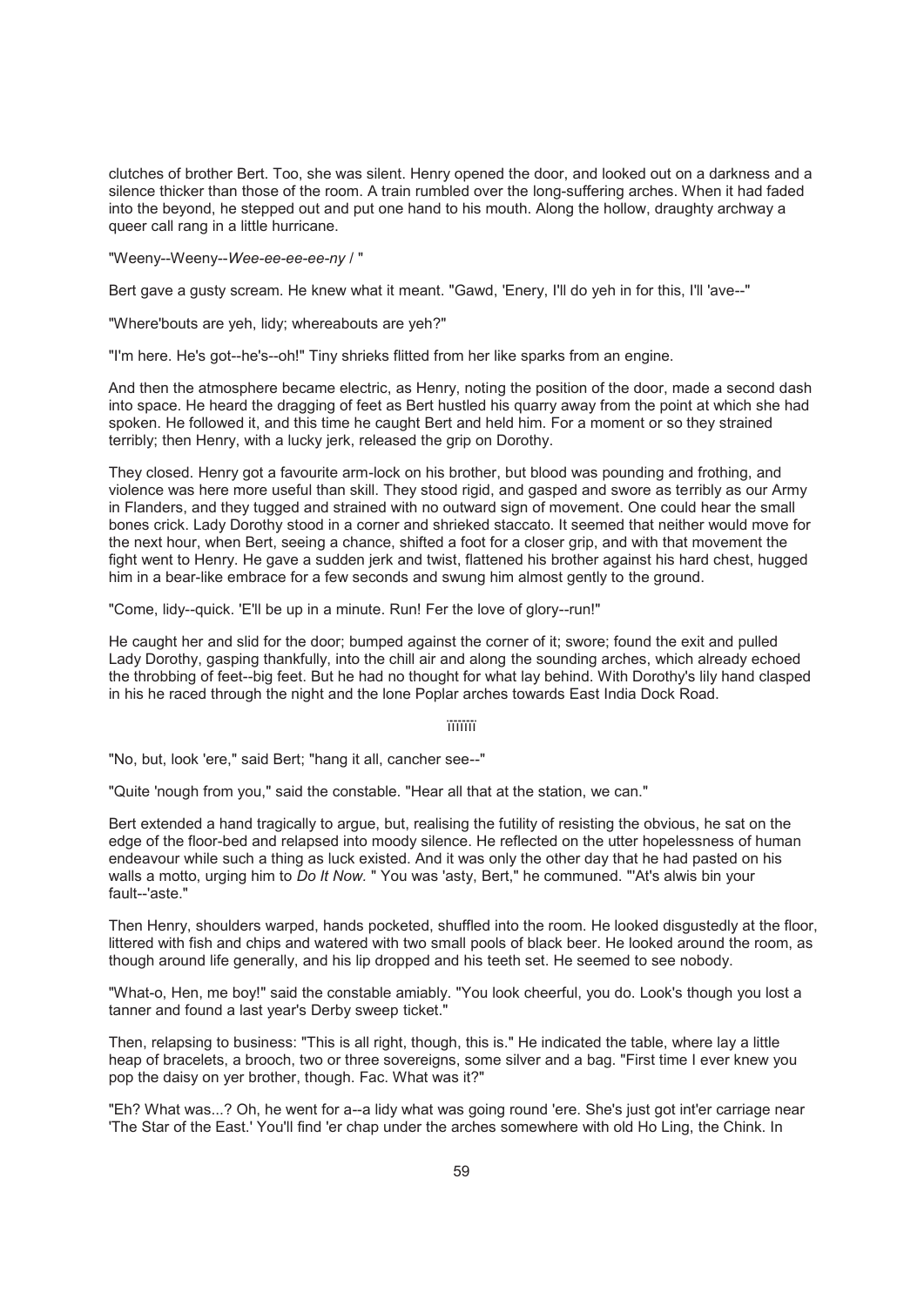'The Green Man' I fink I saw 'em. Bert went for 'er and swabbed the twinklers. 'At's all I know." He sat down sourly by the table.

Bert sprang up frantically, but the constable put a spry grip on his arm. He squirmed. "What... No, but... What yeh doing... 'ere... I... Narkin' on yer own brother! But yeh can't! Yeh can't *do* it! Playin' the low-down nark on Bert. You... I..."

It could be seen that this second shock was too terrible. The fight and the calling of the cops was a mortal offence, but at least understandable. But this...

"'Ere, but it's Bert, 'Enery. Bert. You ain't goin' back on ol' Bert. Now! 'Enery, play up!" He implored with hands and face.

Henry slewed savagely round. In his eyes was the light that never was on sea or land. "Oh, shut orf!"

For the lips of Henry Wiggin, copper's nark, had kissed those of Lady Dorothy Grandolin, all under the Poplar arches, and in the waistcoat pocket of Henry Wiggin, the copper's nark, were the watch and chain of Lady Dorothy Grandolin.

#### --()--

### **Chapter 12**

## **The Gorilla and the Girl**

IN an underground chamber near the furtive Causeway, Saturnalia was being celebrated. The room which lay below the sign of the Blue Lantern was lit by shy gas-jets and furnished with wooden tables and chairs. Strange scents held the air. Bottled beer and whisky crowded a small table at the far end, and near this table stood the owner of the house, Mr. Hunk Bottles. At other small tables were cards and various devices for killing time and money. All those who were well seen in Limehouse and Poplar were here, and the informed observer could recognise many memorable faces. Chuck Lightfoot and Battling Burrows were engaged in a comparatively peaceable game of fan-tan with Sway Lim and Quong Tart; at any rate the noise they were making could not have been heard beyond Custom House. Tai Ling and his Marigold were there, very merry, and Pansy Greers, with an escort from the Pool, attracted much attention in a dress which finished where it ought to have begun. Ding-Dong was there: Perce Sleep; Paris Pete; Polly the Pug; Jenny Jackson's Provence Boys, so called because they frequented that café; the Chatwood Kid, from whom no safe could withhold its secrets; and, in fact, all the golden boys and naughty girls of the district were snatching their moment of solace. Old Foo Ah lolloped on a chair, slumbering in the heavy content of a kangaroo. That masculine lady, Tidal Basin Sal, sprawled on a shabby private-bar lounge with a little girl, whom she would alternately kiss and slap proprietorially. A nigger from the Polynesians made himself a nuisance to the air and the company; and on a table at the extreme end stood little Gina of the Chinatown, slightly drunk, and with clothing disarranged, singing that most thrilling and provocative of rag-times:

"You're here and I'm here, So what do we care?"

"Yerss," the Monico Kid was saying, in a sedulously acquired American accent, "had a tumble to-day. I was hustling the match with Flash Fred, and we took a big nig off the water for the works. I stood for the finish on him, and it listens like good music to me, cos he don't tip me. Fred spotted him and officed me to pull the rough stuff. Rough's my middle name. I wrote the book about it. But the nig was fresh and shouted for the blue boys. See my eye? Well, we handed out some punk stuff, and then I levanted, and now I'm lying cavey a bit, see? Gaw, there ain't nothing to this rough-neck stuff. I figger on quittin' 'fore long. Dick the Duke was pinched t'other day. I went t'ear it. A stretch? Lorlummy, they fair shied the book at 'im and told 'im to add up the sentences. Yerss... it's all a wangle."

But the couple on whom Hunk kept the most careful eye were his young daughter, Lois, and little Batty Bertello, the son of the sharpest copper's nark in the quarter. These two sat apart, on a lounge, clasped in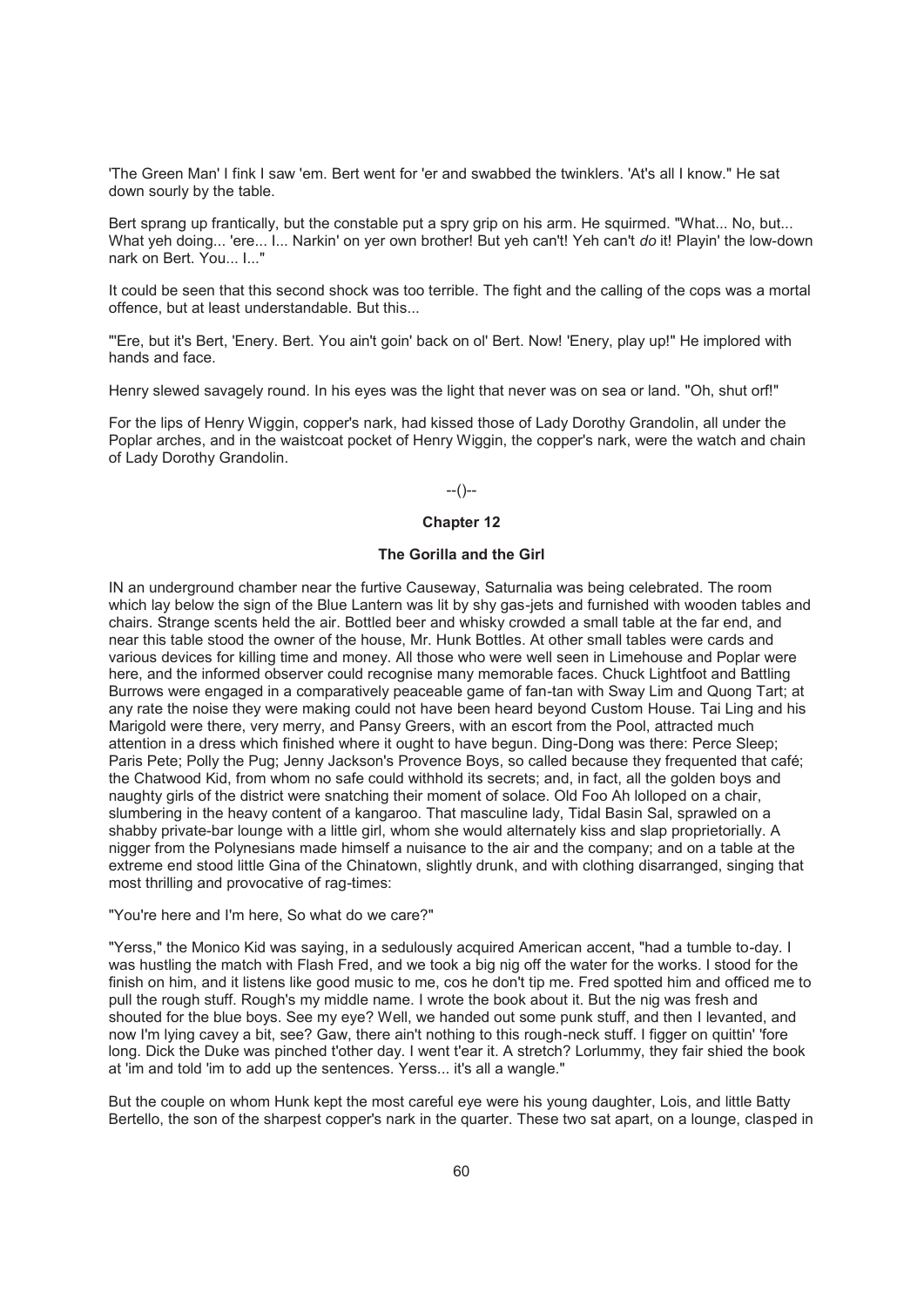one another's arms, their feet drawn up from the floor, lip locked to lip in the ecstasy of self-discovery; for the man the ecstasy of possession, for the girl the ecstasy of surrender.

Lois had picked up Batty in Tunnel Gardens one Sunday night, and although from the age of ten she had been accustomed to kisses and embraces from boy admirers, she realised, when Batty first kissed her, that here was something different. There was nothing soppy about him... rather, something kind of curious... big and strong, like. He seemed to give everything; yet gave you the rummy feeling of having held something in reserve, something that you were not good enough for. You didn't know what it was or how great it was, and it made you kind of mad to find out. And when he kissed you... She wondered if she were a bad, nasty girl for wanting to have his hands about her. All her person was at once soothed and titillated by the throb of his pulses when they clasped; she was a responsive instrument on which he played the eternal melody. She felt that she could hold no secrets from him; so at risk of losing him she told him the whole truth about herself; told it in that voice of hers, fragile and firm as fluted china and ringing with the tender tones of far-away bells. How that she was the daughter of the terrible Hunk Bottles, and lived in that bad house, the Blue Lantern, and how that her father was the lifelong enemy of his father, Jumbo Bertello. And Batty had laughed, and they had continued to love.

Presently Lois swung herself from the lounge and began to "cook" for her boy. On a small table she spread the lay-out; lit the lamp; dug out the treacly hop from the toey and held it against the flame. It bubbled furiously, and the air was charged with a loathsome sweetness. Then, holding the bamboo pipe in one hand, she scraped the bowl with a yen-shi-gow, and kneaded the brown clot with the yen-hok. Slowly it changed colour as the poison gases escaped. Then she broke a piece in her finger, and dropped it into the bowl, and handed the stem to Batty. He puffed languorously, and thick blue smoke rolled from him.

But Hunk Bottles regarded the scene with slow anger. Lois was ignoring his commands. When he had heard that she was going with the son of a copper's nark he had drawn her aside and had spoken forceful words. He had said:

"Look 'ere, me gel, you be careful. Less you go round with that young Bertello the better. Y'know what 'is old man is, doncher? Well, be careful what yeh talk about. Cos if any of my business gets out... Well" (he hit the air with a fat hand) "if I do catch yeh talkin' at all, I'll break every bone in yeh blinkin' body. I'll take the copper-stick to yeh and won't let up till every bit of yeh's broken. Else I'll give yeh to one o' the Chinks to do what 'e likes with. So now yeh know. See?"

Lois knew that this was not an idle threat. She had seen things done at the Blue Lantern. There were rooms into which she was not permitted to pry. Once in the cellar she had seen little glass tubes of peculiar shape, coloured papers, and a big machine. She had seen men who came to the private bar, and never called for a drink, but had one given them, and who sat and mumbled across the counter for hours at a stretch.

And Batty... he, too, knew a bit. He wanted to take her away from the lowering Causeway and the malefic air of the quarter. But he knew that old Hunk would never consent to marriage; Lois was too useful in the bar as a draw to custom. He knew, too, that if he took her forcibly away Hunk would be after them and would drag her back. The only way by which he could get her would be to remove Hunk for a spell, and the only means by which this could be accomplished.... At this point he saw clear. Very little stood between Hunk and the Thames Police Court. A little definite evidence and old Jumbo Bertello could work a raid at the right moment.

So, the night after the Saturnalia, he took Lois for a bus-ride, and he talked and talked to her. She told him what her dad would do to her if... But he dashed in and assured her that there was not one moment's danger to her little dear body; not a moment's. One tiny scrap of evidence in his hands and she would be safe with him for ever.

Well, that night certain pieces of coloured paper passed from the hands of Lois to those of her Batty, and from Batty they passed to the old copper's nark. Jumbo hugged those pieces of coloured paper in his breast-pocket and was glad. He would go straight to the station and deposit them, and thus he would be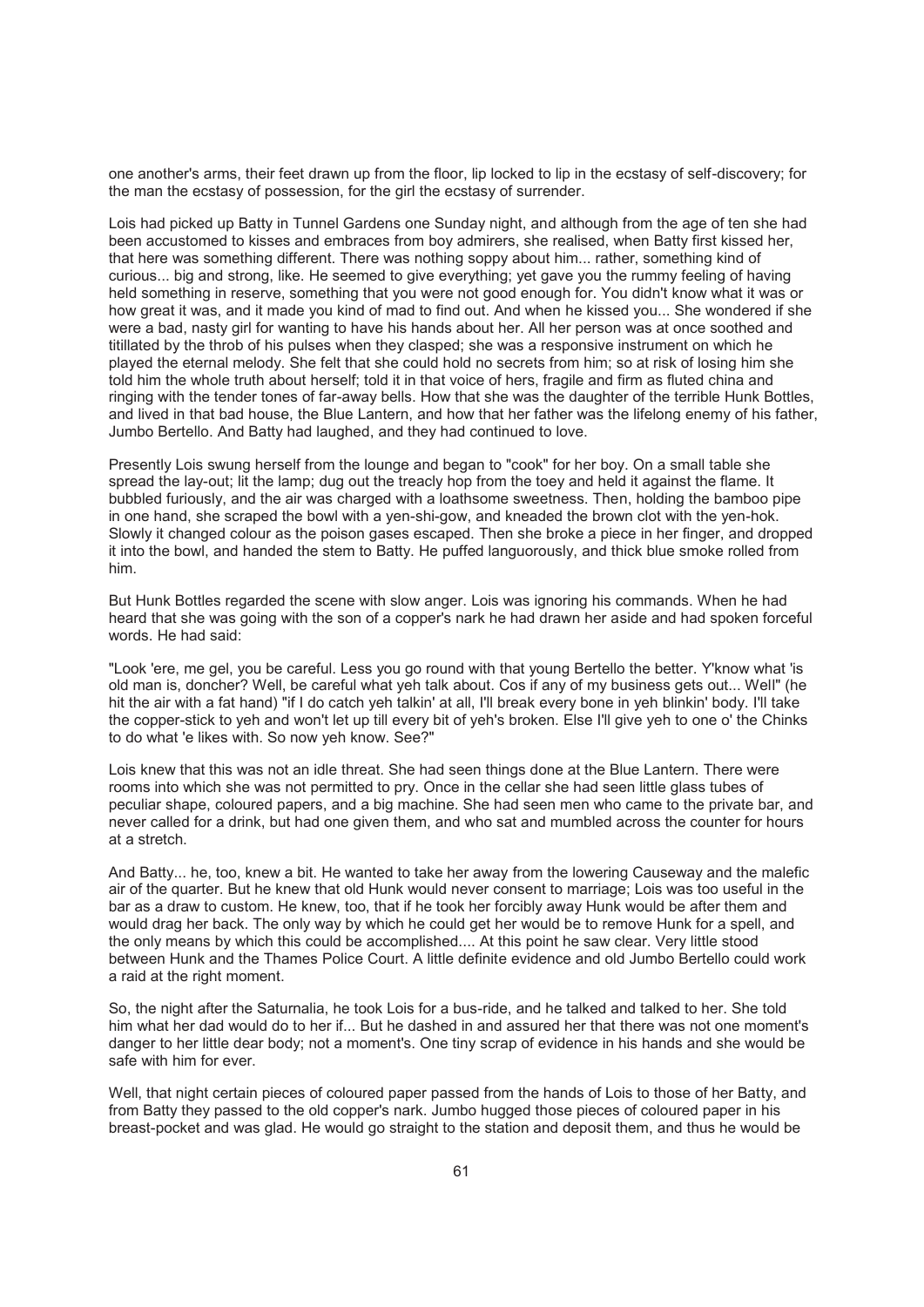helping his kid to marry the girl he wanted and would also be helping himself to rewards of a more substantial kind. He passed the Star of the East, and noted mechanically that it was closing time; but he noted with a very actual interest that a crowd had assembled at a near corner. Now Jumbo was a man of simple tastes. Above all else he loved the divine simplicity of a fight, and a street crowd acted on him as a red rag on a bull. At such a spectacle his eyes would light up, his nostrils quiver, his hands clench and unclench and his feet dance a double shuffle until, unable longer to remain neutral, he would charge in and lend a hand to whichever party in the contest seemed to be getting the worse. So it was to-night. Within half-a-minute he was in the centre of the crowd. At the end of the full minute he was prostrate on the ground, his skull cracked on the edge of the kerb.

#### ïïïïïïï

The inquest was held on the following day, and the full report in the local paper contained the following passage:--

"The deceased was known in the district as a man who has, on frequent occasions, been of material assistance to the police in the carrying out of their duties in the Dockside. In his pockets were found 1s. 6 1/2d. in coppers and several slips of crisp, coloured paper of a curious quality unknown to any of the paper-makers in London. It is understood that the police are pursuing inquiries."

Old Hunk Bottles came down to supper in the parlour of the Blue Lantern at half-past eight that evening, and while Lois ministered to him with parched face and a trembling hand he called for the local paper. The skin of her whole body seemed to go white and damp, and her sunset hair took fire. She saw him turn to the police-court reports and inquests. She saw him read, with a preliminary chuckle of satisfaction, the report on the death of the copper's nark. And then, like a rabbit before a snake, she shrank against the wall as she saw his face change, and the paper droop from his hands. Very terrible were the eyes that glared at her. She would have made a rush for the door, but every nerve of her was sucked dry. Then the glare faded from his face and he became curiously natural.

"Well," he remarked, "bits of coloured paper don't prove much, do they? Let 'em make all the inquiries they like about their bits of coloured paper. They won't git far on that. But there's one thing that bits of coloured paper do prove when they're in old Jumbo's pockets, and that is, that you're going through it to-night, me gel. Right through it."

She cuddled the wall and hunched her shoulders as though against an immediate blow.

"Ar, you can skulk, yeh little copper's nark, but yer in for it now. What d'I tell yeh? Eh?" He spoke in syrupy tones, terribly menacing. "What d'I tell yeh I'd do? Answer, yeh skunk, answer! Come on!" He approached her with a quick step, and snatched her wrists from her face. "Answer me. What d'I say I'd do to yeh?"

"Break every bone in me body," she whimpered.

"That's right. But I changed me mind. It'll make too much noise round the Blue Lantern. I got something better for you, me darling. Y'know our top room?"

She was silent, and he shook her like a dog. "Answer! Know our top room?"

"Yes, dad."

"Where we keep old Kang Foo's gorilla what he brought from the Straits?"

"Yes, dad."

"Well, the safest place for little copper's narks is a top room where they can't get out. That's where you're going to-night. Going to be locked in the top room with old Kang's gorilla. 'E'll look after yeh all right. That'll learn yeh to keep yeh tongue quiet. See? That's what I'm going to do. Lock you in the dark room with the big monkey. And if yeh don't know what a gorilla can do to a gel when it gets 'er alone, yeh soon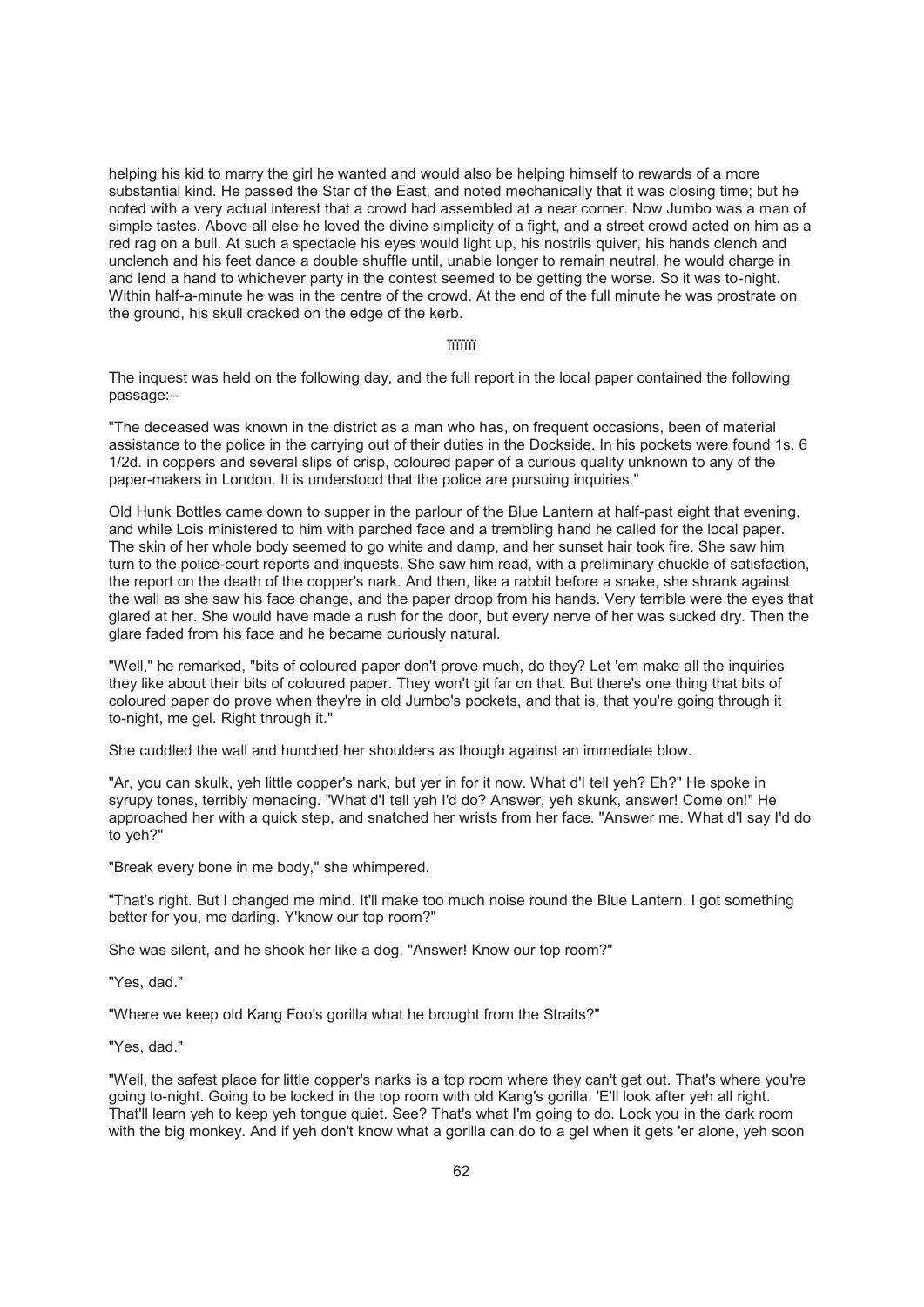#### will. So now! "

"Oh... dad...." She blubbered, a sick dread filling all her face. "I di'n' do nothing. I dunno nothin' 'bout it," she lied. "I dunno nothing. I ain't been blabbin'."

"Aw, yeh damn little liar!" He lifted a large hand over her. "I'll give yeh somethin' extra for lyin' if yeh don't cut it. Now then, up yeh go and sleep with little 'Rilla. No nonsense."

What happened then was not pleasant to see. She struggled. She screamed hoarse screams which made scarce any sound. She kicked and bit. Her dramatic hair tumbled in a torrent. And her big father flung two arms about her, mishandled her, and dragged her with rattling cries up the steep stair. When they reached the top landing, to which she had never before ascended, and the loft of a room which, she had heard, Kang Foo rented as a stable for his gorilla, all fight was gone from her. A limp, moaning bundle was flung into the thickly dark room. She heard the rattle of a chain as though the beast had been unloosed, and then the door slammed and clicked, and she was alone with the huge, hairy horror.

In a sudden access of despairing strength she rushed to the window, barred inside and out, and hammered with soft fists and screamed: "Help! Help! Dad's locked me up with a monkey!"

It was about half-an-hour later that one came to Batty Bertello, who was taking a glass to the memory of the deceased dad and also to buck himself up a bit, and told him that he had passed the Blue Lantern and had heard a girl's voice screaming from a top window something about being shut up with a monkey. And Batty, who suddenly realised that Hunk Bottles had heard of those slips of paper, dropped his glass and, with love-madness in his face, dashed for the door, crying:

"Come on, boys! All of yeh! Old Hunk's murdering his Lois!"

And the boys, scenting a fight, went on. They didn't know where the fight was or whom they were going to fight. It was sufficient that there was a fight. Through brusque streets and timid passages they chased Batty, and when he broke, like a crash of thunder, into the private bar, they followed him.

"Over, boys!" he cried, and to the intense delight of all he placed a hand on the bar and vaulted the beer engines, bringing down only two glasses. Fired by his example, they followed, and then Hunk Bottles was rushed to the ropes by the crowd--that is, to the farther wall of his own parlour. They lowered upon him; they beetled, arms ready for battle. In the front centre was the alert Batty.

"Where's Lois?"

"G-gone to bed!" answered Hunk, taken aback by the sudden invasion. Then, attempting to recover: "'Ere, what the devil's all this? 'Ere--Joe, fetch the cops. 'Ere--I--"

"Shut up!" snapped Batty. "Liar. You shut 'er up with a monkey upstairs."

"Liar, I 'aven't!"

"Liar, you 'ave!"

"Yerss, you 'ave!" roared the crowd, not knowing what it was he had done. "Down 'im, boys. Dot 'im one. Cop 'old o' Joe--don't let 'im out."

The potman was dragged also into the parlour and the few loungers in the four-ale bar took the opportunity to come round and help themselves to further drinks. "'E's shut Lois up with a monkey. Aw--dirty dog. Less go up and get 'er out."

But then the potman cried upon them: "Don' be damn fools. Wod yer talkin' about. 'Ow can 'e shut 'er up wiv a monkey--eh? Yer plurry pie-cans! 'Ow *can* 'e? We ain't got no monkey 'ere!"

"Liar!" cried everybody, as a matter of principle.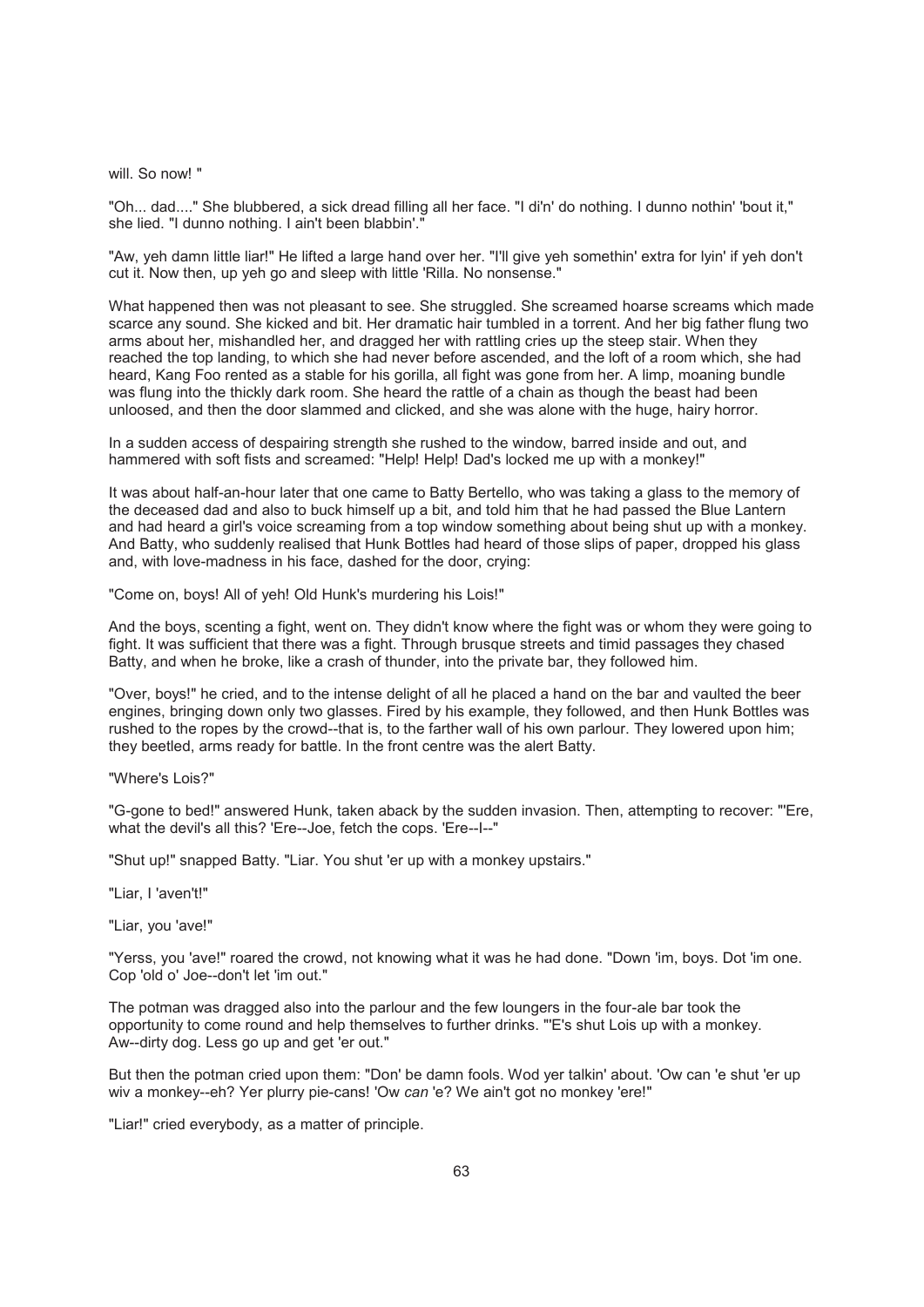"I ain't a liar. Go an' see fer yehselves.

We ain't got no monkey 'ere. Ain't 'ad one 'ere for nearly a year. Old Kang Foo sold his to Bostock. Don' make such damn fools o' yesselves. Nothin' ain't been done to the gel. Old 'Unk's on'y punished 'er cos she's too chippy. She's 'is daughter. Got a right to, ain't 'e? If she'd bin mine I'd 'ave give 'er a good spankin'. 'E's on'y sent 'er up to the room to frighten 'er. It's empty--absolutely empty."

"Then what's the screamin' and rowin' that's bin going on all the time? Eh? Listen!"

Low noises came from above. "Cos she's frightened--'at's why. There's nothin' there."

"Yerss, that's it," said the aggrieved Hunk, still wedged against the wall by the crowd. "Yeh makin' yesselves dam fools. Specially this dam little snipe, son of a copper's nark. Go up and see fer yesselves since yeh so pushin'. Go on--up yeh go. She's all right--quiet enough now, cos she's found out there's nothing there. I on'y sent 'er there to get a fright. There warn't no blasted monkey there."

"Well, we know the kind o' swine you are, Hunk. Don't stand arguin' there. Get on up!"

"I ain't a-arguin' wiv yer. I'm a-telling of yeh. We ain't got no monkey. Not fer a year. So now. Go on up and see fer yes-selves, yeh dirty lot of poke-noses. She ain't 'urt; on'y scared. Half-a-hour in a dark room'll learn 'er to be'ave, and it wouldn't do some of you no 'arm. Go on! Get up my clean stairs and knock everything to pieces, yeh pack of flat-faced pleading chameleons!" He stopped and spluttered and shook himself with impotent anger. Any one of the crowd he could have put on the floor with one hand, but he recognised that a gang was a gang, and he accepted the situation. He flung a hand to the stair. "Go on--up yeh go--the 'ole pleadin' lot of yeh!"

So up they went.

At the top of the house all was very still. The sounds of the river came in little low laps. The noises of the street were scarcely heard at all. They paused in a body at the door. The potman was with them with the key. He unlocked the door, shoved it with a casual hand, and piped:

"Come on, kid--come on out. Some of yeh lovely narky friends think we bin murderin' yeh." The boys clustered in an awkward bunch at the door, peering into the darkness. But nobody came out; nobody answered; no sound at all was to be heard. "Strike a light!" shouted a voice. Far below, the silence was bespattered with muddy laughter from the four-ale bar.

The light was brought, and they crowded in. On the bare floor of the room lay Lois. Portions of her clothing were strewn here and there. Her released hair rippled mischievously over her bosom disclosed to the waist. Her stiff hands were curled into her disordered dress. She was dead. The room was otherwise empty.

## --()--

# **Chapter 13**

## **Ding-Dong-Dell**

TOM THE TINKER came off the lighter in mid-stream near Limehouse Hole, and was taken to the landing-stage in an absurdly small rowing-boat. His face was cold and grey, his clothes damp and disordered. He had been on a job. Under the uncommunicative Limehouse night the river ran like a stream of molten lead. Stately cargoes pranced here and there. Fussy little tugs champed up-stream. Sirens wailed their unhappy song. Slothful barges rolled and drifted, seeming without home or haven. Cranes creaked and blocks rattled, and far-away Eastern voices were usually expressive in chanties. But Tom the Tinker saw and heard nothing of this. He had not that queer faculty, indispensable to the really successful cracksman, of paying rapt attention to six things at once. He could only concentrate on one thing at a time, and, while that faculty may serve in commerce and office business, it will not serve in the finer, larger spheres of activity. Here are wanted the swift veins, the clear touch, imagination in directed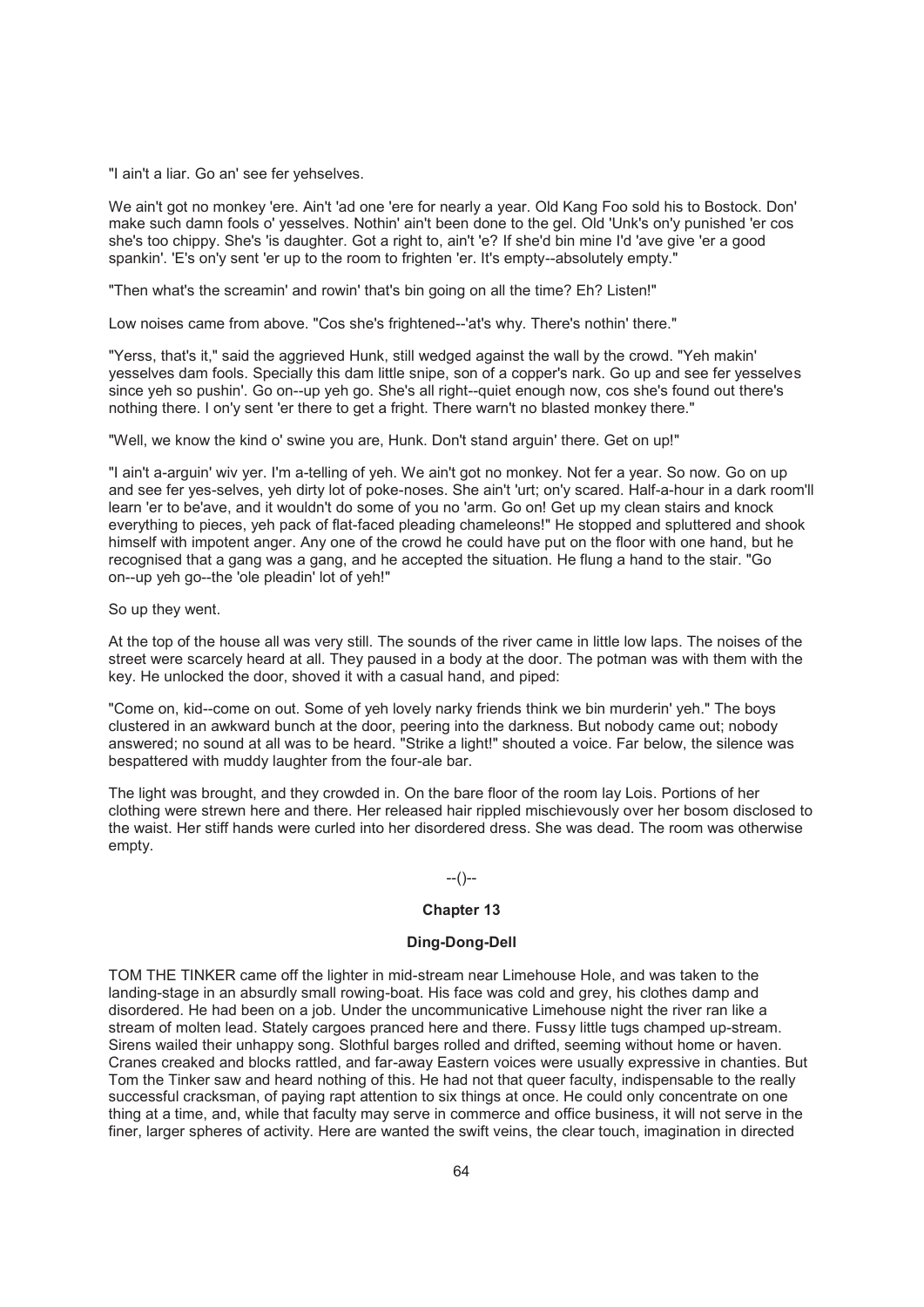play; every tissue straining at the leash, ready to be off in whatsoever direction the quarry may turn.

Tom the Tinker, I say, saw only one thing at a time, and on this occasion he was concerned with the nice arrangement of the Bethnal Green jewellery rampage. He did not, therefore, on arriving home, observe the distracted manner of his wife.

When he entered the kitchen of his house in Pekin Street, Poplar, he noted that she was there; and that was all. The merest babe, though preoccupied with burglary preparations, would have noted more. He kissed her, perfunctorily. She wound both arms about him, also perfunctorily.

"Ding-Dong been here?" he asked.

She said: "Yes, Ding-Dong's been."

"Anything to say?"

"Nope," she replied, and continued to puff her cigarette.

He sat down, lifted a smoke from her store, and lit it. His eyes fell to the floor; his hands sought his pockets. His wife looked swiftly at him. He might have been asleep.

She was a woman who had passed the flush of girlhood, but was not yet old; twenty-nine, maybe; old enough in those parts, though. Still, there were some who had looked upon her and found her not altogether to be despised. There was, for example, Ding-Dong. Somehow, her mouth always tightened when she thought of Ding-Dong; tightened, not in vexation or as a mouth tightens when about to speak hard words, but as a mouth tightens when about to receive and return a kiss. As she sat staring upon her lawful mate, Tom the Tinker, she recalled a certain amiable night when Tom had been giving his undivided ttention to a small job--he only worked the small jobs--in Commercial Road, which had long needed his services.

Do you remember that little four-ale bar, the Blue Lantern, in Limehouse, and the times we used to have there with that dear drunken devil, Jumbo Brentano? Well, it was there, amid the spiced atmosphere of the Orient and under that pallid speck of blue flame, that Jumbo Brentano introduced Ding-Dong to Tom the Tinker as a likely apprentice. His recommendation had taken the form that young Ding-Dong was one of the blasted best; that he'd give his last penny away to a pal; that he'd got the pluck of the devil, where danger was concerned; the guts of a man, where enterprise was concerned; and the heart of a woman, where fidelity and tenderness were concerned. (This last comparison by a well-meaning seeker after truth who knew nothing about Woman.) Moreover, he'd been "in" five times for small jobs, and had thoroughly fleshed his teeth in the more pedestrian paths of his profession.

It is curious to note that although Jumbo was hopelessly drunk when he effected this introduction in such happy prose-poetry, he spoke little more than the truth. Can you wonder, then, that when a full-blooded girl like Myra, wife of Tom the Tinker, met a boy so alive, so full of these warm virtues, her heart should turn aside from her man, who possessed only the cold, negative virtues, and go out, naked and unashamed, to Ding-Dong?

You can't wonder. That is precisely what Myra did. She loved Ding-Dong. She loved him for his superb animal body, and also for his clear honesty, strength and absurdly beautiful ideas of playing the game. She hoped she had cured him of those ideas on the night upon which she now let her memory stretch itself. On that night Ding-Dong had come to the little lurking cottage near the raucous water-side, and found her alone; and, he being full of beer and the intent glee of the moment, had tried to kiss Myra. She had repulsed him with a push in the mouth that had made him angry, and he returned to the assault. His large, neat hand had caught the collar of her blouse and ripped it fully open. His free arm had slipped her waist and twisted her off her feet. Then he flew at her as a hawk at its prey. A beast leapt within him and devoured all reason. He crushed her against him, and, as their bodies met in contact, she gasped, resisted his embraces with a brief and futile violence, and, the next moment, he found himself holding a limp and surrendered body.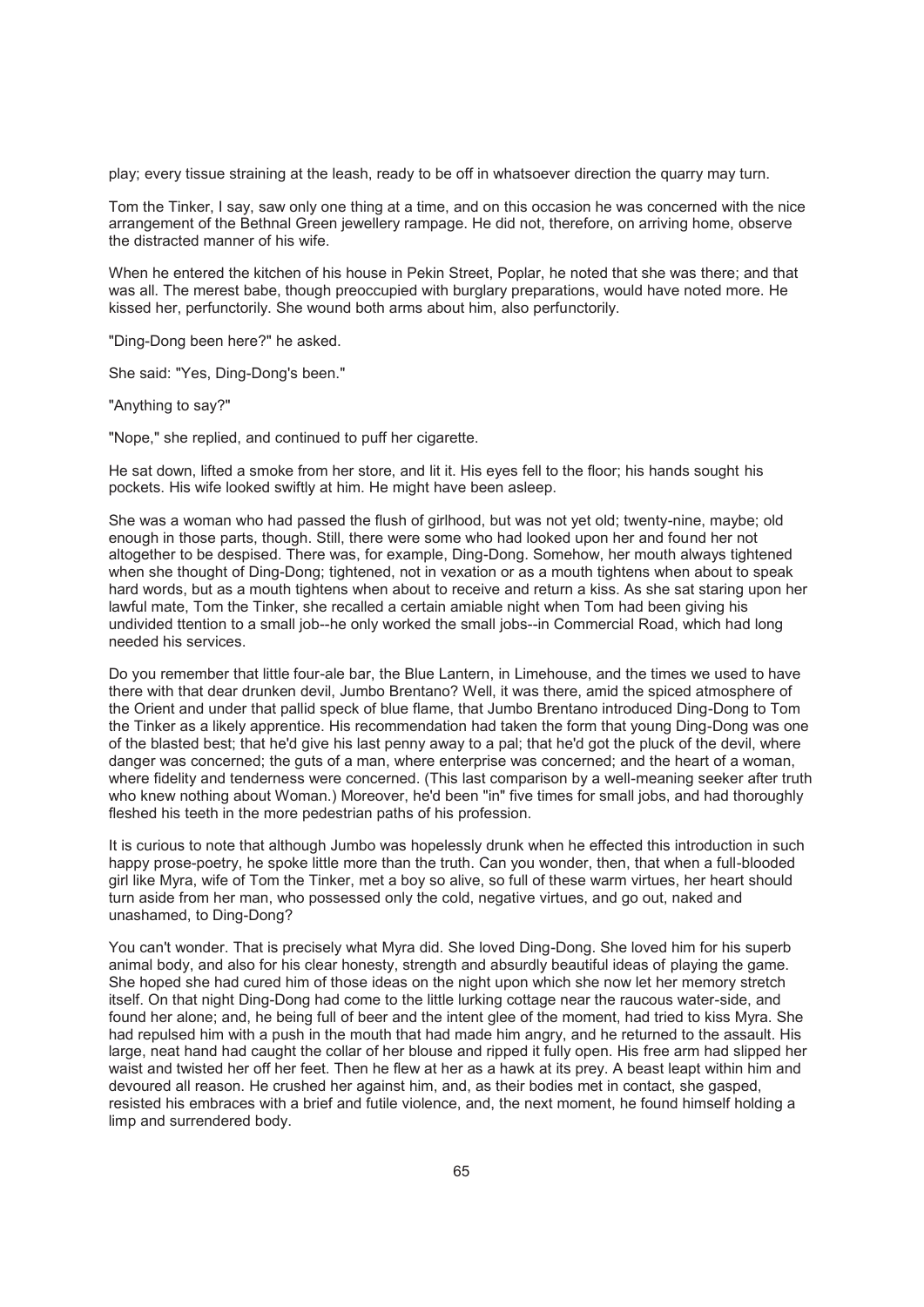"Let me go, Ding-Dong," she had cried.

"No; I'll be damned if I do!"

"I'd just hate for you to be damned, Ding-Dong," she had said, nestling to him with an expression at once shy and wild. Then wonder awoke within their hearts, wonder of themselves and of one another and of the world, till, very suddenly, the beer went out of him and he flung her aside, and bowed his head, and turned to the door.

"Where are you going, Ding-Dong?"

"'Eh? Oh, home. I'm sorry. I fergot. I was a bit on, I think. I been a beast."

"No, you 'aven't."

"But I should 'ave been, if I 'adn't remembered. P'r'aps you'll fergive me later on. Bye-bye."

"But you ain't really going?"

"Yerss."

"But--here--going?"

"Yerss."

"Well..." She looked at him, then lifted a delicate finger and pulled his ear. "Well... you damn fool!"

And somehow he felt that he was.

He felt it so keenly that it seemed to be up to him to repudiate the soft impeachment. So, whenever Tom the Tinker was professionally busy, Ding-Dong, blond and beautiful and strong as some jungle animal, would come to the cottage, and many delirious hours would be passed in the company of the lonely, lovable Myra.

He began to be happy. He began to feel that he really was a man. He was asserting himself. He had stolen another man's wife--sure cachet of masculinity. At the same time he had done nothing dirty, since the man in question didn't want her; had, indeed, often said so in casual asides, uttered in the intervals of driving steel drills through the walls of iron safes.

Yes, Ding-Dong had shown that he was a real man all right; one who could throw himself about with the best. Morally, he swaggered. He thought of the maidens he had loved: poor stuff. He thought of his pals who either were married or did not love at all: poor stuff entirely. It was himself and those like him who were the men. Masculinity, virility only arrived with intrigue.

Myra learned to love him furiously, idiotically. She would have died for him. She knew by the very beat of her pulses when he stood a little away from her that this was her man; this and no other. Come what might of dismay and disaster, this was the man ordained for her. And he... did he love her? I wonder. In his own naïve, cleanly simple way he centred his existence on her, but it was rather because she was to him Adventure; fire and salt and all swiftly flavoured things.

Tom the Tinker told her none of his secrets or business affairs. He had the cheapest opinion of women, except for hygienic purposes, and did not believe in letting them know anything about business affairs when they stood in the relationship of The Wife. But from Ding-Dong, in whom Tom did confide, Myra learnt all she wanted to know. It was from him that she had learnt of the Bethnal Green jewellery rampage, which was to come off that night; and if, as has been said. Tom had been able to give his mind to more than one thing at a time, he would have noted the evident disturbance which now held her, and have speculated upon its cause. Its cause happened to be an inspiration which had come to her the moment Ding-Dong, resting in her plaintive arms under the cool order of her autumn-tinted hair, had let drop the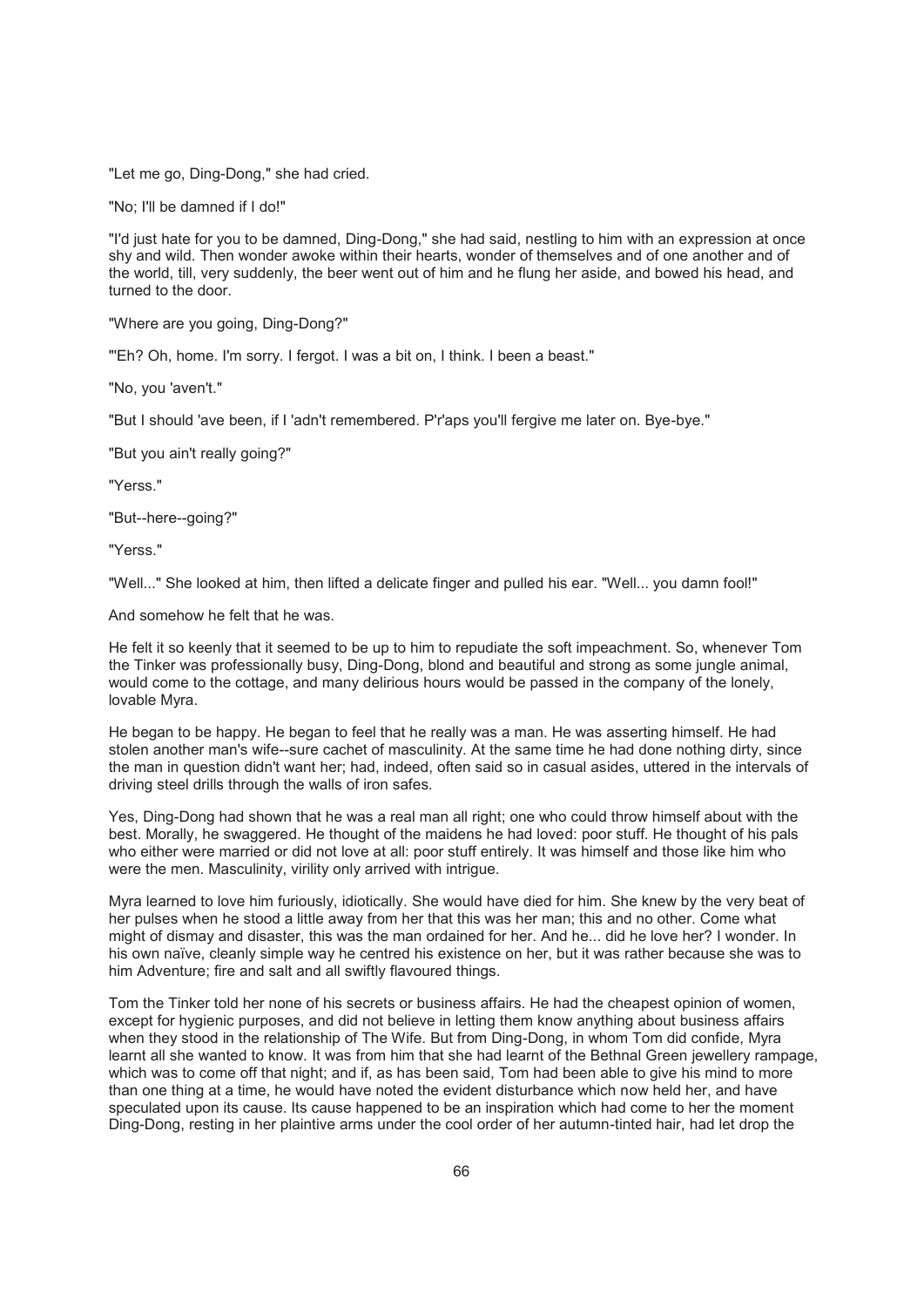plans for that night.

Since the appearance of Ding-Dong in her musty life she had come to hate Tom. She hated him because he had drawn her into the bonds of matrimony, and then had shown her that he regarded her as only a physical necessity. She hated him for his mistrust of her, for his reticence and for the sorry figure he cut against the vibrant Ding-Dong. She was ripe to do him an injury, but, by his silence about his affairs, he gave her no chance. And now Ding-Dong had, all innocently, placed in her hands the weapon by which she could strike him and force him to suffer something of what she had suffered as a matrimonial prisoner. He should have a taste of the same stuff. She knew that once he was nabbed a good stretch was awaiting him--five years at least--since he had long been wanted by the local police. She might, of course, have surrendered him at any time, but that would have meant an appearance in the witness box, and she did not wish to play the rôle of the treacherous wife; much better to let the blow descend from out of the void.

Half-past twelve was the time fixed for the meeting between Ding-Dong and Tom, and it was now ten o'clock. Tom still sprawled by the fire, staring cataleptically at the carpet, and presently Myra languidly stretched herself and got up.

"Got no beer in the house," she said, addressing the kitchen at large. "I'll just pop round to Lizzie's and borrow a couple of bottles."

She swung out of the kitchen, sped swiftly upstairs, found a hat and cloak, and slipped from the house. But she did not go towards Lizzie's. She went into East India Dock

Road and across to a narrow courtyard. Leaning against a post at its entrance was a youth of about eighteen, a frayed Woodbine drooping from his lips.

"That you, Monico?" she asked, peering through the gloom.

"You've clicked."

"D'you know where Wiggy is? Go'n find 'im for me."

The youth departed, and presently a greasy figure shuffled out of the courtyard; a figure known and hated and feared in that district; Wiggy, the copper's nark. He looked up at the woman, who had drawn a purple veil across her face. "Wodyeh want?"

She told him. For three minutes she held him in talk. Then she disappeared as swiftly as she had come, disappeared in the direction of Pennyfields. At the corner of Pennyfields is a fried-fish bar. She entered.

"D'you know a boy called Ding-Dong--comes in here every night? Big, fair-haired."

"Yerss, I know 'im."

"Has he been in yet?"

"'Nit. I'm expectin' 'im, though. 'As supper 'ere every night 'bout this time."

"That's right. Well, when he comes, will you tell him--and say it's most particular--that they've changed the time. It was to be half-past twelve, but they've changed it to one o'clock. Just tell 'im that, will you? He'll understand. One o'clock 'stead of half-past twelve. See?"

"Right-o. I'll see 'e gets it."

"Thanks." And homeward she went, calling on the way for the two bottles of beer which had been the ostensible purpose of her errand.

Tom still sat where she had left him, and refused any supper. He was going out, he said, and would have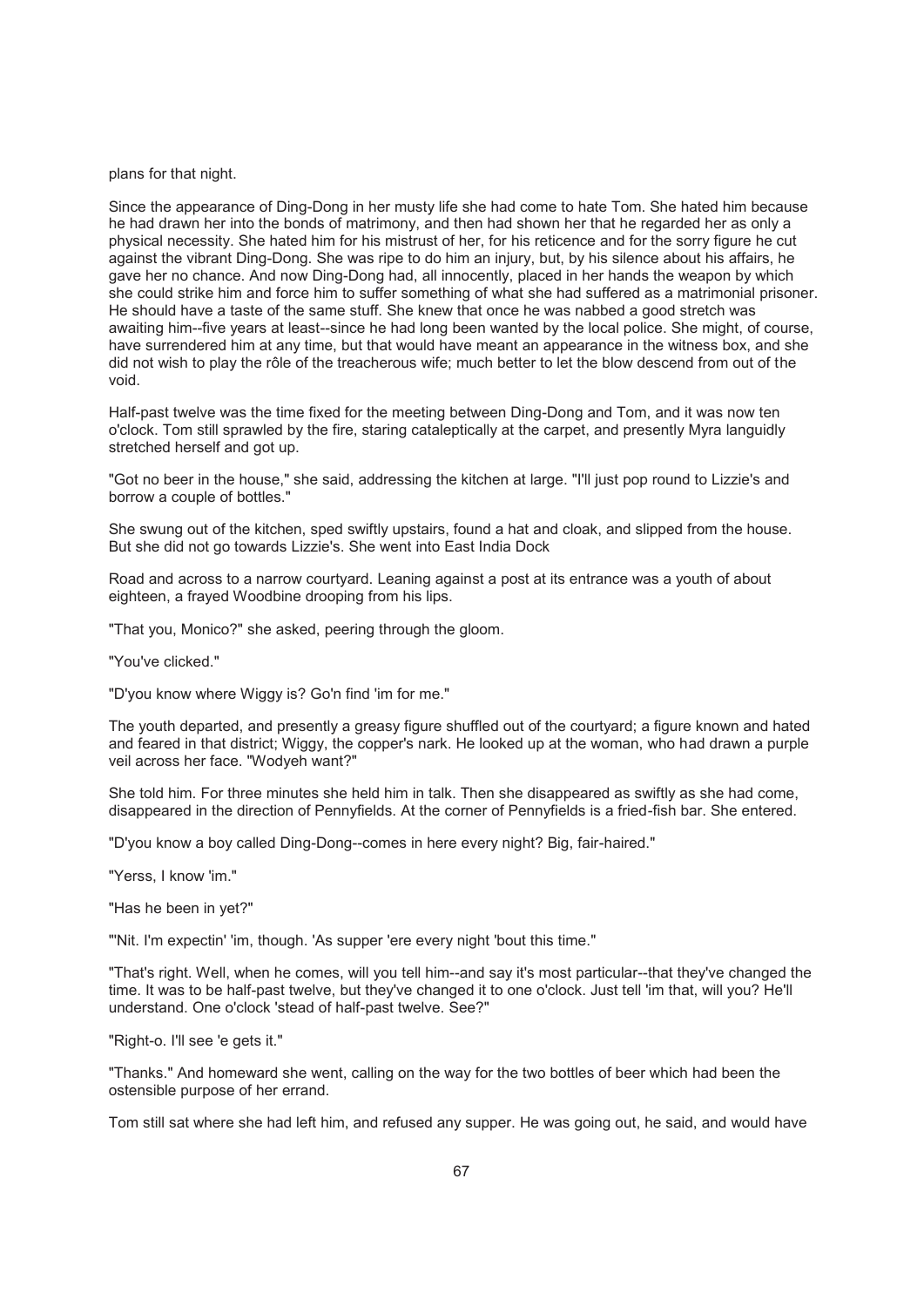supper with some friends. She needn't sit up for him. So she took the two bottles up to her bedroom and sat in a hammock chair, drinking stout, which she found very comforting, and waiting anxiously for the hour when Tom would depart.

At five minutes to twelve she heard the door slam, and she knew that revenge was very near. Punishment would now swiftly fall upon the hated Tom the Tinker, and freedom would be hers and the joy of Ding-Dong's continual presence. She opened the second bottle and drank to her new life. Oh, she was a smart girl, she knew; she was the wily one; she had 'em all beaten. Life was just beginning for her, and, under the influence of the stout, she dreamed a hazy dream of rejuvenation; how she would blossom into new strength and beauty under the admiring eyes and the careful ministrations of her Ding-Dong. Farewell the dingy little back kitchen. Farewell the life of slavery and contempt. Farewell the wretched folk among whom she had been forced to live while Tom pursued his dirty work. Hail to the new world and the new life!

Her head nodded, and for a few minutes she dozed. She was awakened by the sound of a creaking window. Then footsteps--stealthy, stuttering steps. They came up the stairway.

Ding-Dong! She knew his step. Her plan had come off. Tom had been nabbed by the cops; Ding-Dong had arrived half-an-hour after the appointed time; had waited for Tom; found that he had not arrived, and so had come to his place to make inquiries. Oh, joy! Now that Tom was taken, nothing that anyone could do could save him; so that it would be left to them only to enjoy the blessed gift that the gods had given to them; and by the time Tom came out again she would have won Ding-Dong entirely for herself, and he would have taken her to Australia or America.

The step stopped at her door, the handle was turned and in walked the intruder. She stared at him for a moment, then a low, nondescript cry burst from her throat: the cry of a cornered animal.

Tom the Tinker came into her bedroom. He was more agitated than she had ever known him to be. He showed no surprise at finding her out of bed. On his shirt, just where his tie failed to cover it, were spots of blood. He sank into a chair.

"Myra, old woman, I'm done. There's been some rough stuff. I 'ad a job on, at Bethnal Green. With Ding-Dong. On'y 'e was late. 'Alf-an-hour late. If 'e'd bin on time we could 'a' done it and fixed our getaway. But 'e was late. And the cops must have 'ad the office. I didn't wait. I went in alone, and when I 'eard the jerry I up and off over the wall at the back, where it was clear. But just as I up and off, old Ding-Dong, 'earing the schlemozzle, come running up, and they copped 'im fair. I slipped round to see, and he lashed out and sent a cop down with a jemmy. Then they drew their whackers and smashed him on the 'ead. He fell kinder sideways, and come with 'is 'ead crack on the kerb. 'E's dead now. Dead. I 'eard it from Paris Pete, who followed 'em up to the station. Dead, 'e is. 'E was a blasted good feller.... Well, I levanted, but I reckon they got me taped somehow. I 'it one of the cops--'it 'im 'ard. And now I got to lie under a bit, till it's blown over. I'm all right, I think; they don't know me. I bin too careful alwis. They don't know I b'long 'ere. So I'm all right, if you'll stand in, old woman. You won't let on, will yeh? Nobody knows about it but you and Ding-Dong. And 'e's dead. They'll never git me unless you go back on me. You'll 'ave to play up a bit, cos I sha'n't be able to git about at all for a bit. You'll 'elp us out, old woman, won't yeh? I bin a good 'usban' to yeh, ain't I? I ain't never let yeh want for nothing, 'ave I?" She seemed to catch a sob in his throat. "Ol' Ding-Dong..." he stammered. "Blasted good feller.... Dead, 'e is. Yeh won't go back on me, will yeh?"

She flung herself back in the hammock and laughed, a high, hollow, staccato laugh, in which was weariness and bitterness.

"Oh... that's all right, Tom. Yerss... I'll... I'll stand in. Oh, but it's dam funny..." And she went off into peals of muffled laughter.

--()--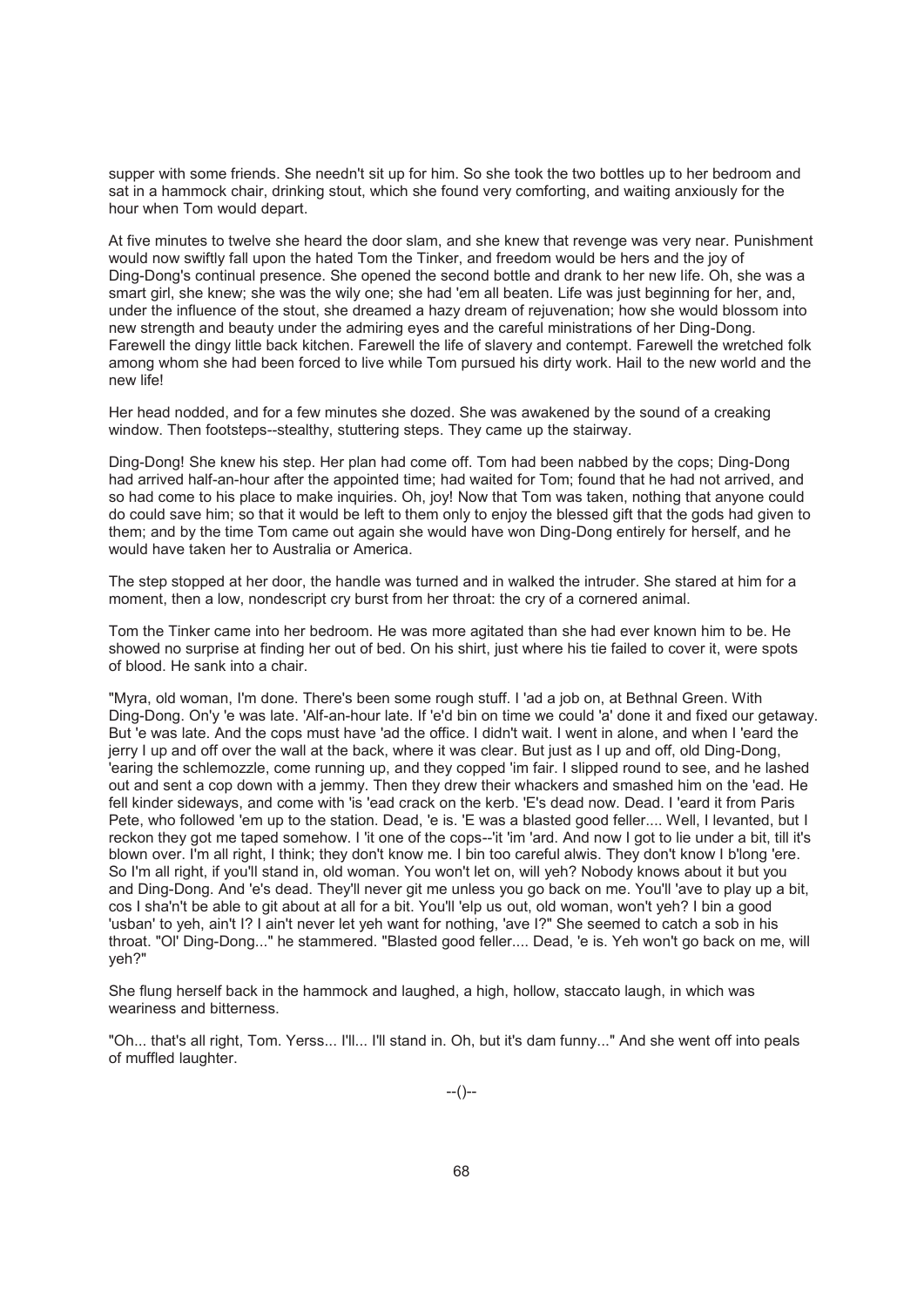### **Chapter 14**

#### **Old Joe**

MR PETER PUNDITT nipped out of his little newsagent's and tobacconist's shop in West India Dock Road, carrying in his hand a large, damp sheet, smelling strongly of the press. This he carefully pasted over a demurely complacent contents bill of *The Telegraph,* and then stepped back to look at it in the grey incertitude of the Limehouse twilight. It read:

PUNDITT'S ONE-HORSE SNIP

*One Penny Daily*

Is Away from Everything

Who Gave

PAINTED LADY

GOLD CUP?

It was to be noted that Mr. Punditt, from motives of modesty or wariness, refrained from throwing any light on his part in this dubious transaction.

With cocked head and silently whistling lips he contemplated his work, recognising, with some satisfaction, how much more arresting was his bill than that of *Gale's Monday Night Special,* by whose side it stood. He was just about to nip in again, when he heard a weak, erratic step behind him, and, turning, beheld a youth of about twenty, with sallow, pimply face, slack-mouthed and furtive. An unlit Woodbine dropped from his lips.

Little Peter Punditt, the smartest bookie in Limehouse, Poplar and Blackwall, turned swiftly about. "Well?"

"Er--look 'ere, Punditt, o' man, I'm--I'm 'fraid I sha'n't be able to manage anything. Y'see--"

"Oh!" Punditt regarded the weed in front of him with an airy tolerance. "Oh! Yeh can't manage anything, can't yeh? Yer *afraid,* are yeh?... Look 'ere, that kind 'o talk is twos into one wiv me. See?"

"Two's into--"

"Yerss. It won't go. It's Punditt what's talking to yeh. Yeh know Punditt's way wiv bilkers, doncher? Before I've finished wiv a bilker he's wishing he'd collected stamps instead."

"Yes, but... I mean... I... It was your tips what I followed. You let me down every time. Every time. You said this last was a cert., and I put me shirt on it, and--"

"An' if I did? Who th'ell arst yeh to back 'orses at all? Eh? Did I arst yeh to buy Punditt's One-Horse Snip? Eh? YeH lose yer money, then yeh come whinin' rahnd 'ere wiv a face abaht as cheerful as cold boiled potatoes on a foggy night. Did I arst ye to put yer money on--eh?" His tone changed. "Look 'ere--don't get gay wiv me, me boy. Cos gettin' gay wiv me's about as 'ealthy as monkeying wiv a buzz-saw. See? You just got to settle up. I gave y'an extra fortnight, and it's up to-day. Lessee... Monday, ain't it? Tell yeh what I'll do--an' I don't go as far wiv most people--I'll give yeh two days more. If yeh don't brass up by Wednesday night--then I'll see that yeh get it where the bottle got the cork. That plain enough for yeh?"

He wagged a minatory finger wearing a thick band of mourning in the nail. "Y'know what I can do to you, doncher, sonny? A dozen words out of my mouth, and... Wow-wow. You be good, and don't make me do it."

The boy spluttered, with vociferant hands. "No, but, Punditt, o' man, how can I? How can I get it? There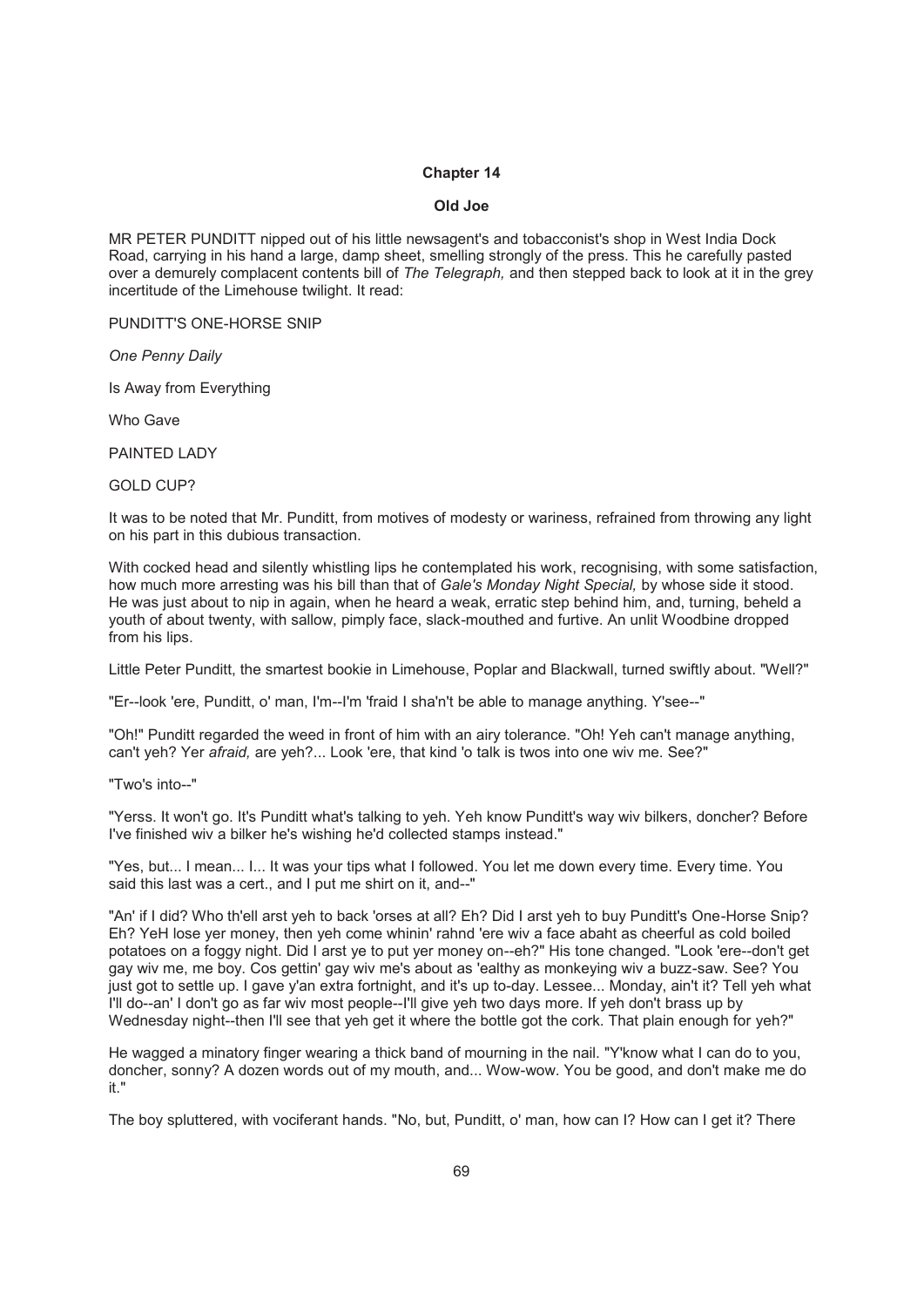ain't no way. I mean--"

"Don't matter a shake of a nannygoat's tail to me where yeh git it or 'ow yeh get it. Yeh got to get it by Wednesday--that's all. Else..." He threw his arms to the street, lifted both hands, thumbs protruding upwards. With dramatic pantomime he reversed his hands, thumbs pointing fatefully downwards. "Fumbs up, Punditt. Fumbs down, Perce Sleep. Three quid by Wednesday, mind. Get a sudden rush of brains to the 'ead and perduce it; otherwise..." he lingered on the word--"otherwise--I shall behave in a very varicose vein, I can tell yeh."

"No, but, Punditt, I--"

"Suffish. Make a noise like a hoop and roll away!"

From his pallid face the boy expressed the bitter essence of contempt which the weak have for all that is pitiless and strong. His mouth made rude noises. His fingers interpreted them. He went away grieved, for he had no possessions. He slouched away, his feet seeming not in complete accord with his knees. A lurid sunset turned a last sickly smile upon him before it died.

It was Peter Punditt who had spoken, and he knew it was the last word. He knew what Peter could do for him. He knew what Peter knew about a certain affair in Amoy Place.

His floury face, flecked with pimples, slacked some degrees further, and he went miserably down the road. He hated the look of it. He had quarrels with God and man and all creeping things, and his legs loathed the pavement. He was smitten and afflicted. He thought he would like to creep away and die. He thought comfortably upon death, and was rather sorry he had not told Peter that he would throw himself in the river that night. Yes; he could die and leave a note that would put the fair khybosh on old Peter Punditt. Mentally, he wrote the note, showing up old Punditt.

But three quid.... Was there as much money anywhere in the world? If only he'd been in regular work now--when he kept the petty cash at the warehouse....

Oh, blast it. It didn't bear thinking about. Blast everybody. He hated the world. He hated the sky. He hated his home and all that was in it. No good going home. No good mooning about the streets. No good in anything, so far as one could see. He stopped near the bridge of the Isle of Dogs and glowered upon the river and upon smoke-stack, rigging and sail.

The evening was at once heartsome and subdued. On the deck of a Nippon the dear, drunken devils of yellow seamen were making soft music on Chinese guitars. A steady frost had settled and, with complete darkness, the usually lowering streets of the Asiatic quarter seemed strangely wide and frank. A fat-faced moon was slowly rising. The waters were swift and limpid, sprinkled with timid stars, and seemed to promise a very blessed time to the weary. On the corner by the dock gates the Blue Lantern shone sharp, like a cut gem. He lounged over the side of the bridge, and, so still was the night, he could almost hear a goods train shunt. It was still enough to bring from a narrow street, flanked by two tremendous walls, a curious sound of *sup-sup, sup-sup.*

Perce Sleep heard it. "Bloody Chinks!" he growled. The next moment the *sup-sup* came from behind him, and a hand fell on his shoulder. A yellow face peered at him. It was old, flabby, steamy.

"'Ullo, li'l Perce!" The words came so musically that one would have said they were sung.

"'Ullo, Chopstick. Gointer buy us a beer?"

"Les. Co'long Shaik Yip. Have plelty beer."

"Aw right. Look 'ere, Chinky, I'm in a mess. You're all right for the ready, everyone says. Got a pot o' the dibs, I reckon. Now look 'ere... would you... I mean... will yeh be a sport, and--"

"Ao." Shaik Yip smiled a meaningless Oriental smile. "Perce want money. Ao. Peree and Shaik Yip talk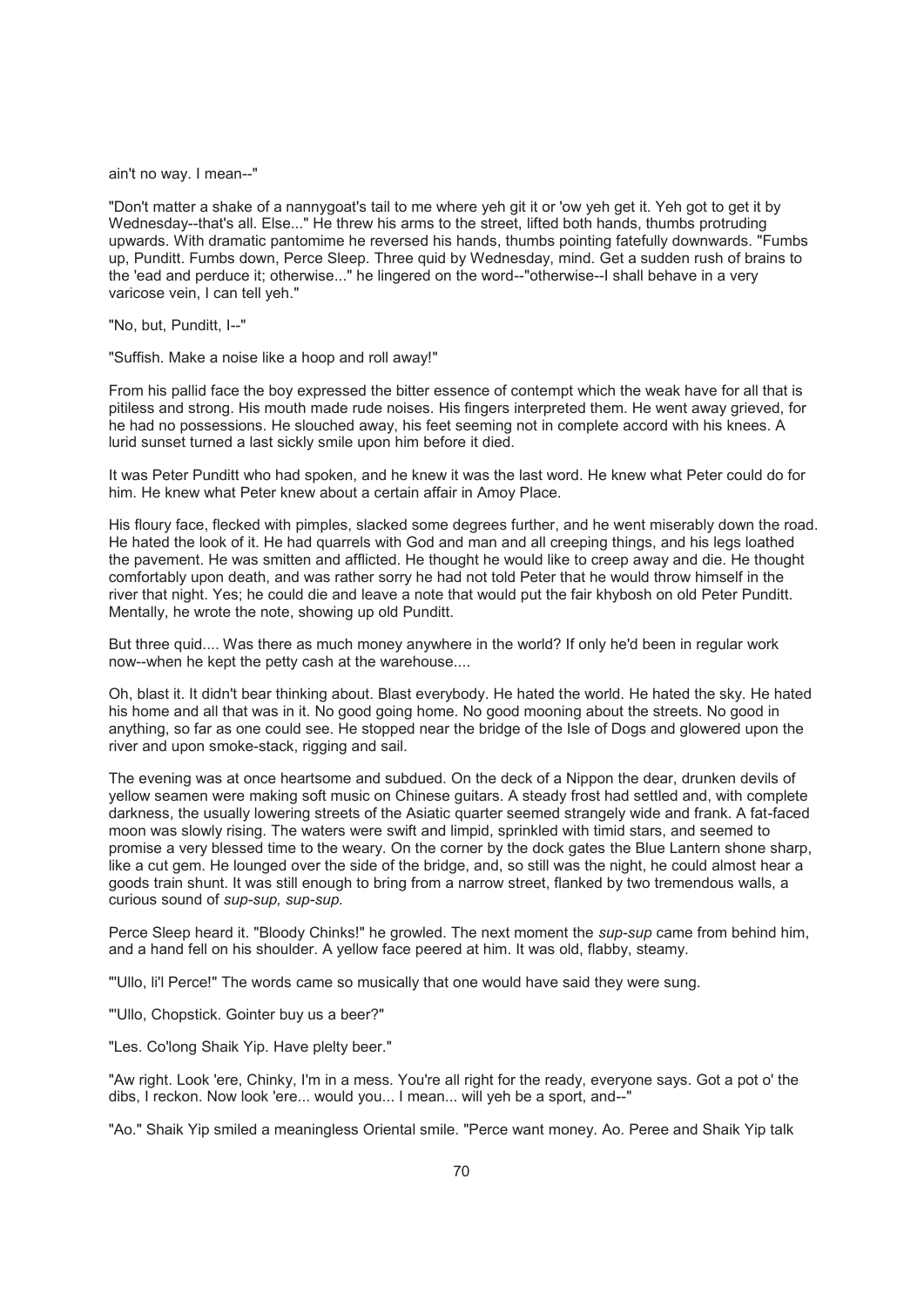business. Co'long. Co'long."

And they entered the Blue Lantern and ordered two Gypsy's Warnings and some of the Nearer-my-God-to-Thee sandwiches.

The Sleep *ménage* was not such as one would turn to happily, when weary, for repose. Perce lived with his stepfather, a paralytic, and the old man's daughter, a "softie." The old man, a mass of helpless flesh, lived in a chair by the fireside. He had been a stevedore in his time, and his great shaggy head, his rolling shoulders, and the long, thick arms, all now as white and motionless as death, told a tale of superb strength in youth. There he sat now, and there he was fed and tended and washed. The only life that had been left him was his voice, and of this there only remained a thin piping, so that he was known locally as Old Joe, after that Fleet Street notability who, every morning at ten-thirty in the Fourth Edition, gives the world his famous treble.

\* \* \*

His daughter, a slip of a girl, was the mother of the house. Her face had that arresting beauty sometimes seen in the faces of the vacant-minded. There was nothing of the idiot about her, save in her talk and her simple character. She managed the house, and she managed Old Joe, and she strove hard to manage the waster, Perce.

"Wis'ful," someone had said. "Wis'ful--that's 'ow she looks. Like as if she was wanting to catch 'old of something that ain't there."

As for Perce, he only ate and drank and slept at the house, and had little to do with Fanny, save to borrow coppers from her.

"A wicked boy," piped Old Joe. "That's what 'e is. Never tries to get work. Got one job, and got sacked from that, and ain't done a stroke since. 'Anging about pubs and mixin' wiv wasters. Grr! 'E'll end in gaol, mark what I say. Blast 'im. Arr.... Fanny's the good girl. Where'd we all be if it wasn't for Fanny? Looks after us and keeps us all going. Does anything to keep the 'ome together, doncher, me gel? Goes out charing, or does needlework. Clever wiv 'er needle, she is. But that blasted Perce. Grr! I'd spit on 'im. I'd turn 'im out the 'ouse if I could. But 'e won't go. Cos 'e knows I'm 'elpless and can't do nothing. Not if 'e struck me I couldn't do nothink. An' 'e's nearly done it, oncer twice. The blasted drunken little waster. Gawd--if I'd a-got my strength back--I'd learn 'im. You dunno--nobody dunno--what I've 'ad to put up wiv from 'im--all cos I can't move--an' 'e knows it. Things 'e's said to me. Things 'e's done. Gawd. Dunno what I've a-done that I should 'ave to put up..."

Whereupon he would collapse and weep cold tears down his huge white face, and Fanny would run in from her daily work, or drop her sewing, and paw him and talk baby-talk to him.

He was right about Perce, though. Perce was the boy for fancy waistcoats and the private bar. Perce was the boy for the athletic saloon--as an onlooker. Perce was the boy for hanging on the fringe of those who lead the impetuous life. But Perce was never the boy for a fight or an adventure or a woman, or for any indulgence that called for quality. Perce was the complete rotter.

Perce was the boy to glower upon the helpless giant and tell him off. "Oh, shut up," he'd snarl. "You ought to be in a work'ouse, you did. Or else in a play. Cut yer blasted yap, cancher, yer rotten old nuisance!"

And the old man would return, shrilly and tearfully: "I'm sorry, Perce, me boy. But I'm an old man, y'know, and queer. And I sits 'ere all day and all night, and I can't 'elp *feeling* things. I know yer a good boy, really, though yeh do speak sharp sometimes.... Arr... if only Gawd'd give me back my strength, I could work for all of us. Me, strongest man in London Docks, and now a-sitting 'ere day and night, day and night, day and night."

On the Monday night he did not come home, and Old Joe was wondering where he might be, and hoping to Christ he'd tumbled in the river; and Fanny, too, on Tuesday night, was wondering and laying the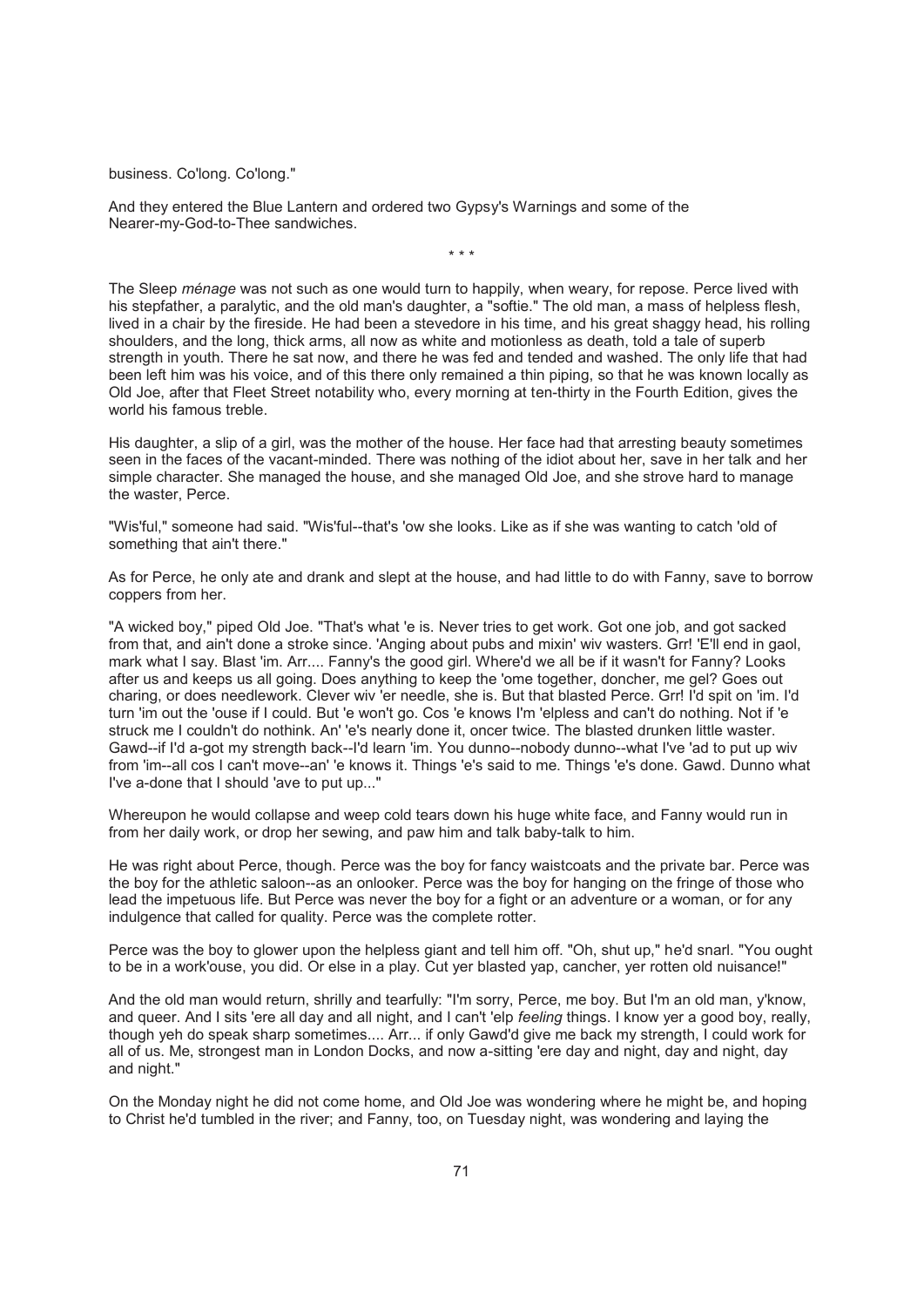supper, and hoping nothing had happened, and assuring Old Joe that Perce was a nice, good boy.

At eight o'clock a step sounded in the cadaverous darkness of Bluegate Lane, and Perce came in. His key rattled in the door, and words passed between him and another. He was heard to wipe his boots--a thing he had never been known to do. He seemed to be walking uncertainly, with many feet.

Then the kitchen door was snatched open by Fanny, the soft, and Perce was heard by her and Old Joe to murmur: "Tha'll be all right."

But only Perce entered the kitchen.

He sank at once into a chair, as though wearied almost to exhaustion. He stretched his legs so that fatigue might express itself in every line of his figure. He lit a Woodbine. Supper was on the table--some bread and pickles and cheese, knives, and a jug of beer. He grabbed the jug to his mouth and drank noisily from it, and angrily, as though he were at last getting his rights from the world.

"Well, old 'un," he tossed at the old man, perfunctorily, by way of salutation. He strove to put warmth and jocularity in the tone, but his face and lips remained stiff and cold. He smacked his hands together. "Ah, well," he observed to the room generally. He looked critically at his hands. "Fingernails want cutting," he remarked inconsequently. Old Joe took no notice of his greeting; did not look at him; seemed to be intent on something known only to himself.

"'Ere, Fanny-baby," called Perce, "want you a minute."

"What you want Fanny for, Percy-boy?"

"Go up t'your bedroom, will yeh, and get those scissors."

"Here's pair scissors here."

"Yes, but... I want th'other pair. The small ones in your room."

"'Oo's that in th'ouse?" snapped Old Joe, with pistol-shot explosion. "Someone's in th'ouse. I can feel it!"

"Can't Percy-boy go'mself?" prattled Fanny.

"No--too tired. You go--there's a goo' girl. Then I'll buy you some chocolate biscuits." He looked covertly to right and left.

"Awright. Fanny go. Cho-co-late biscuits!" she sang, to no tune.

"Fanny!" Old Joe bit off the words. "You stop 'ere!"

Perce slewed round. "Whaffor, old 'un? Why can't she go?"

"'Cos I don't want 'er to. Fanny--stop. Stop 'ere!"

"Whaffor, daddie dear? Why daddie not want Fanny to go?"

"Cos I... I... want yeh. There's something... something going on. I... don't understand. I can feel it. All round, like. Perce, me boy, what you looking like that for? Eh? Whassup? You got some game on, Perce. Oo's that in th'ouse?"

Perce affected not to hear. "Go on, Fan, there's goo' girl. Up yeh go. Old man's got the fair fantods to-night."

*"Fanny!"* It was a shrill scream, strained with effort. "Don't you go. It's yer old dad tells yeh. For the love of God Almighty, don't go. There's something... I know. I can feel it. I can tell it by that beast's face. What's 'e want cutting 'is nails this time o' night?"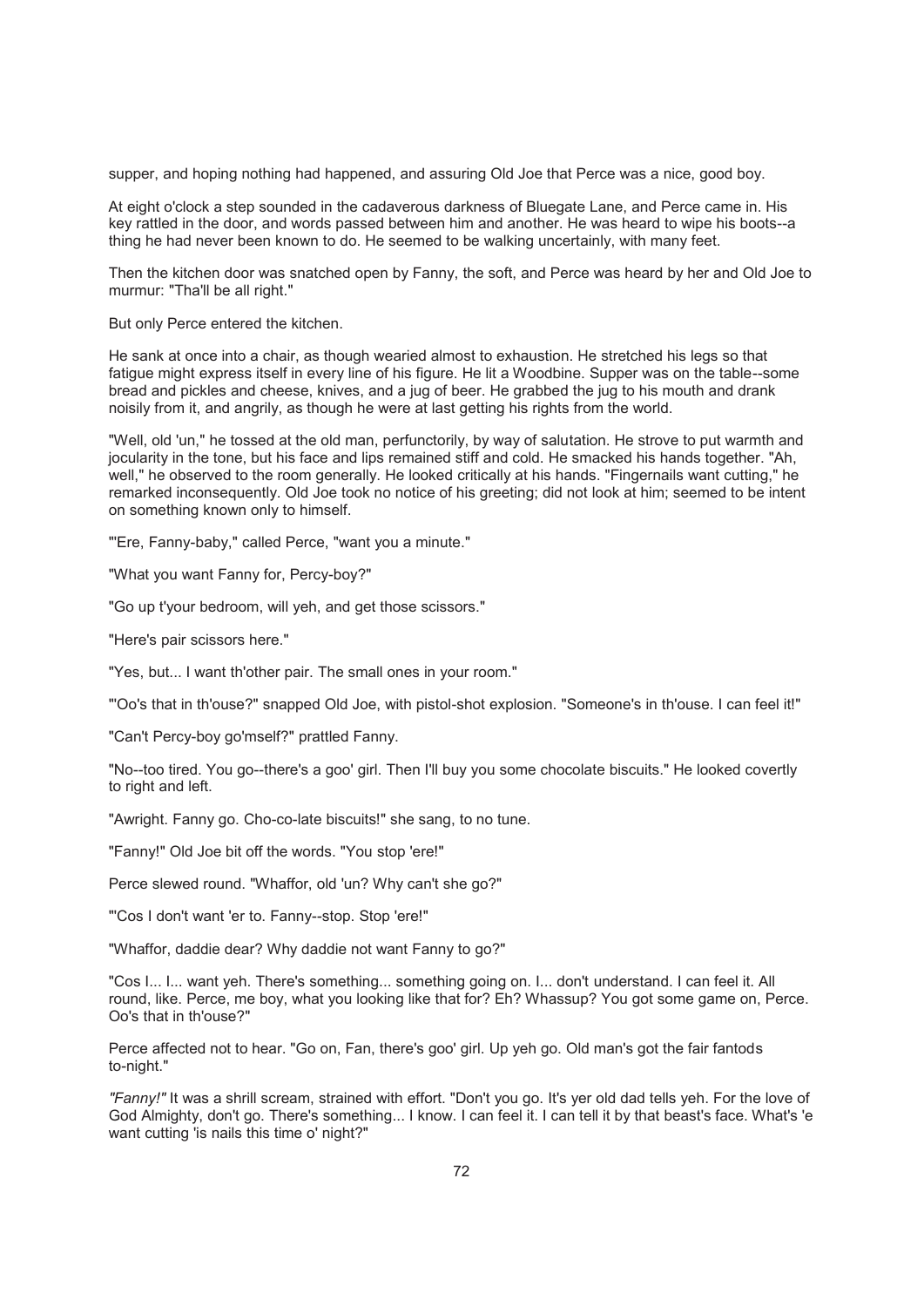Fanny ran to him, crooning. "Daddie musn't call Percy a beast. Percy good brother to Fanny. Going to buy Fanny chocolate biscuits."

"Yerss," said Perce, "don't call me names like that else I'll make a rough 'ouse, I tell yeh. If yeh wasn't a blasted cripple I'd clump yeh one fer that. See?"

The great Windsor chair in which the old man was imprisoned shook with his efforts to raise his piping treble. "Fanny--Fanny-- stop! I tell yeh, stop! For the love of the Lord Jesus Christ, stay 'ere."

"No. Fanny go get scissors. You not good, daddie. You call brother beast," And, with a beautiful smile through which nothing could be even divined of the empty mind it clothed, she slipped through the door and disappeared up the stairs, laughing and singing, "Cho-co-late biscuits!"

The old man moaned. His head dropped and wagged. His mouth spat toads in the shape of curses at Perce. Perce moved away. His face was slate-grey. He was limp, and looked as self-controlled as a rabbit about to be slaughtered. He peered into the passage, then passed out, and the old man heard his step ascending the stair. He caught the lazy hum of voices busy in talk. He heard two words, in syrupy accents, which he understood: *Pao-pei!* He heard Fanny's baby accents. "Can't find scissors! Someone's taken scissors. Can't find candle, neether. Someone's taken matches, too."

He heard Perce's voice. "Wait half-a-jiff, Fan. Can't yeh find the matches? 'Ere... Fan... 'ere. Listen. Something nice for yeh, if yeh'll be a good girl. 'Ere... lots of choc'late biscuits. Look... no; can't 'ave them yet. In a minute or two. 'Ere, don't be silly.... No... Just... Go on.... No, it isn't...."

A door clicked, and swiftly Perce descended the stairs, and entered the kitchen. He was breathing rapidly.

"What you go up for?" whined Old Joe. "Eh? Oh, I know there's something... something going to 'appen. I can feel it."

Perce swaggered. "You blasted invalids are alwis feeling and seeing things that ain't there. You'll see blue monkeys next."

Old Joe rocked himself. From above there came a second click; moving feet. There was a moment's silence, then, shattering it, a soft cry, a long-drawn whoosh and a muffled scream. The scream was but a single note, and thereafter came only nondescript low noises.

The old man mouthed and gibbered. He heaved himself idiotically in his chair. "Oh, my Gawd. If I'd a-got my strength. Owh. What are they doing to 'er? What you up to, yeh bleeding swine! Owh. If Gawd don't strike you dead for this. Owh... hark at 'er... my lamb... my... O Lord Jesus Christ, save 'er!

"Oh, Perce, dear... go up and stop 'em. Stop their devils' work. Fanny! Fanny! What they doing to yeh?" The great white cheeks sagged in many creases as he fought for movement. The heavy arms on each side of the chair dangled like puppets. "Oh, Gawd, if I could find out what they was doing. Oh, if I'd a-got my strength!"

"Oh, shut yeh blasted mag, for Christ's sake!" Perce dropped into a chair and sat scared and pensive. Three long gasps came down the stairway--rhythmic, regular, punctuated by a dull noise.

"Perce! Oh, if I'd a-got my strength... oh, I'd squeeze yer throat. Owh. I could a-killed you wiv one 'and. Kill 'im, Gawd! Kill 'im! Strike the bleeder dead! Or give me back me arms. O-o-wh!"

And now he blubbered and whined and entreated. Big tears ran down the doughy face. He writhed. "Oh, Perce--be a good boy and stop 'em before it's too late. I can't bear it. It'll drive me mad. I can't listen to it.... Oh, stop yer devils' work and bring 'er down. My bonny li'l gel.... Owh. I'd learn 'em to put their slimy 'ands on 'er... If I'd a-got my strength, I'd--"

"Well, you 'aven't. So shut yeh silly face." Perce got up and lit another Woodbine. He looked down uneasily at Old Joe, yet confident of security in the utter helplessness of the living corpse. "Yeh wasting